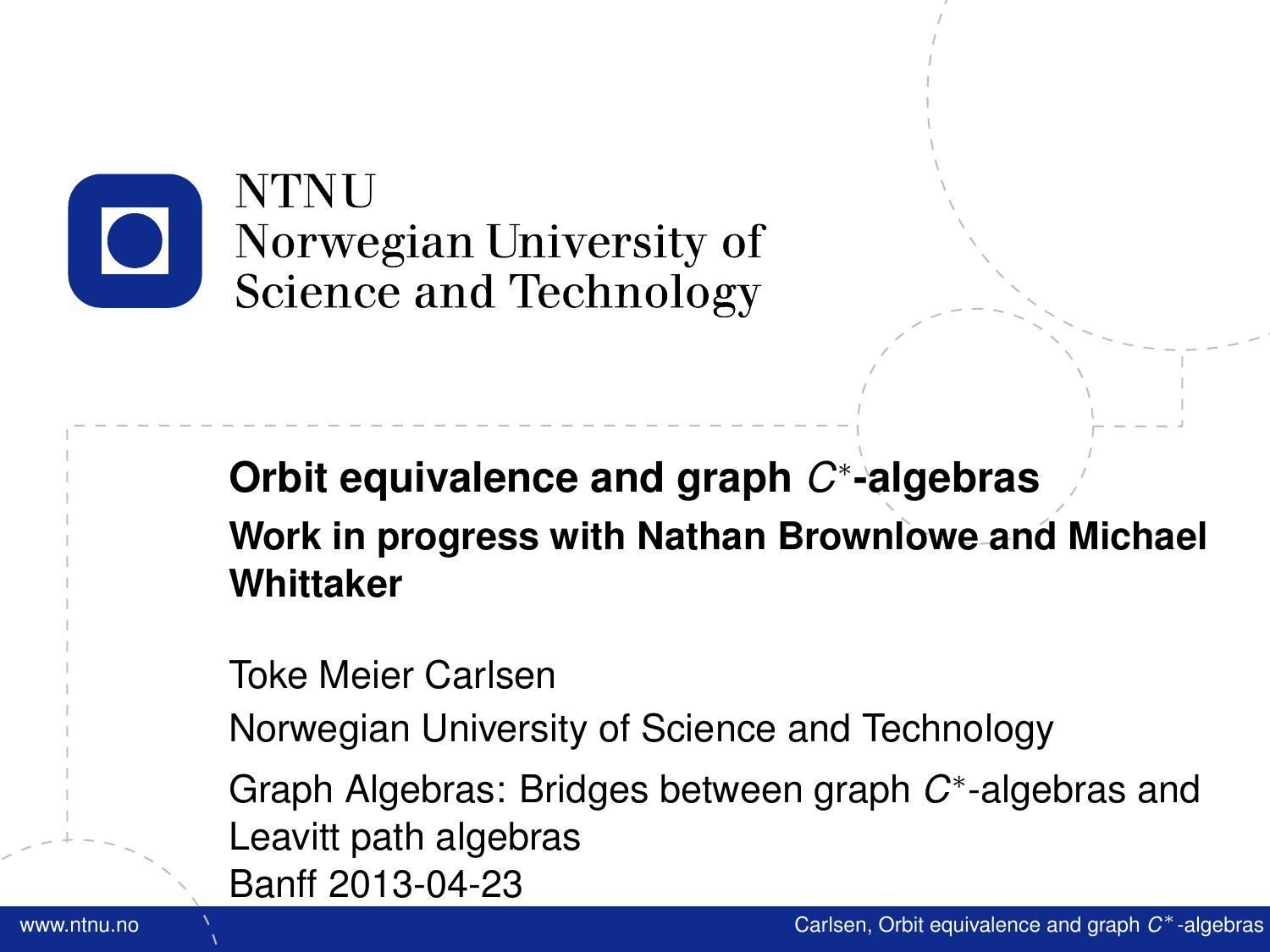

www.ntnu.no Carlsen, [Orbit equivalence and graph](#page-0-0) *C* \*-algebras, page 2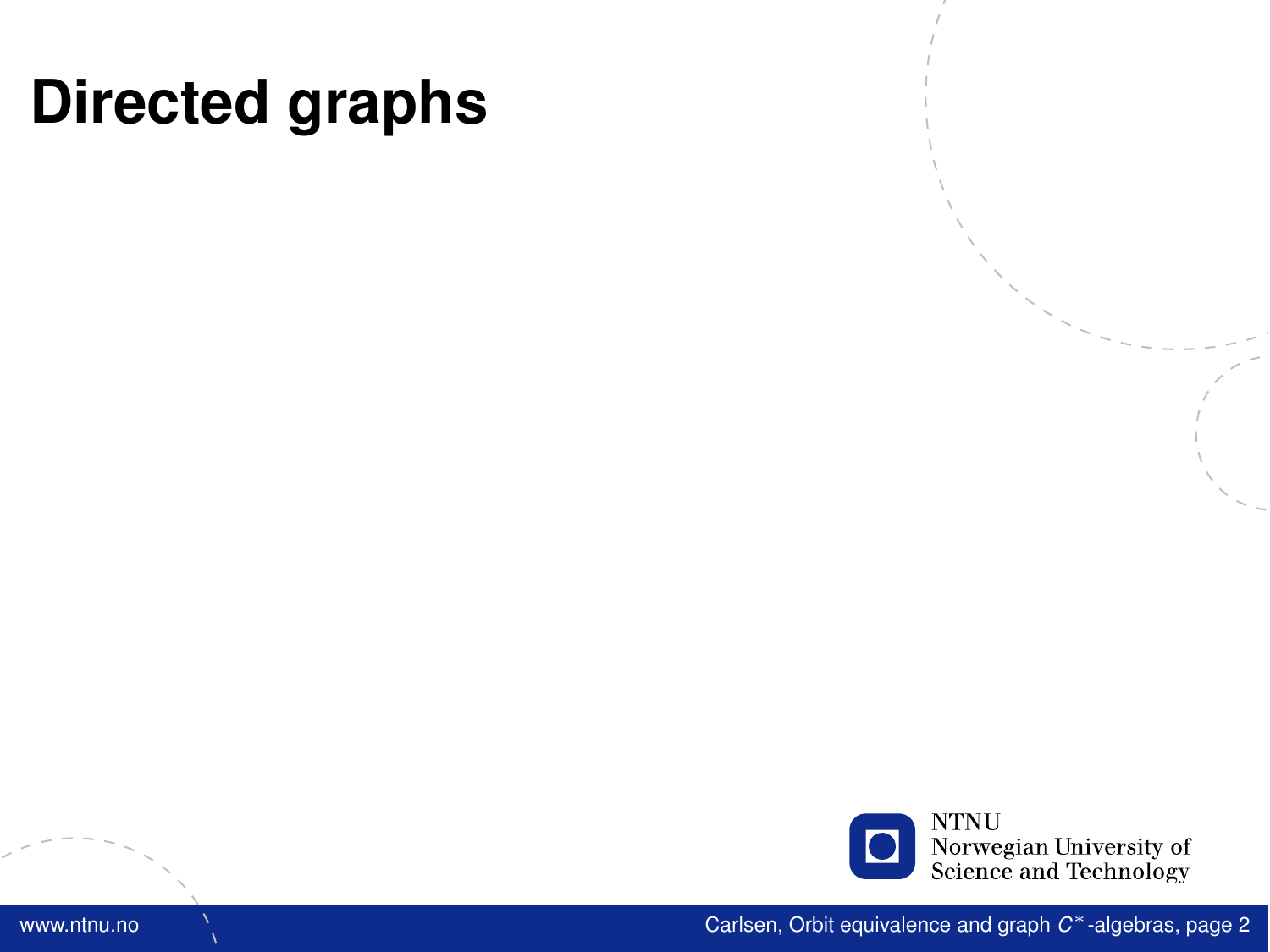A *directed graph E* is a quadruple (*E* 0 , *E* 1 , *r*, *s*) consisting of two sets  $E^0$  and  $E^1$  and two maps  $r,s:E^1\to E^0.$ 

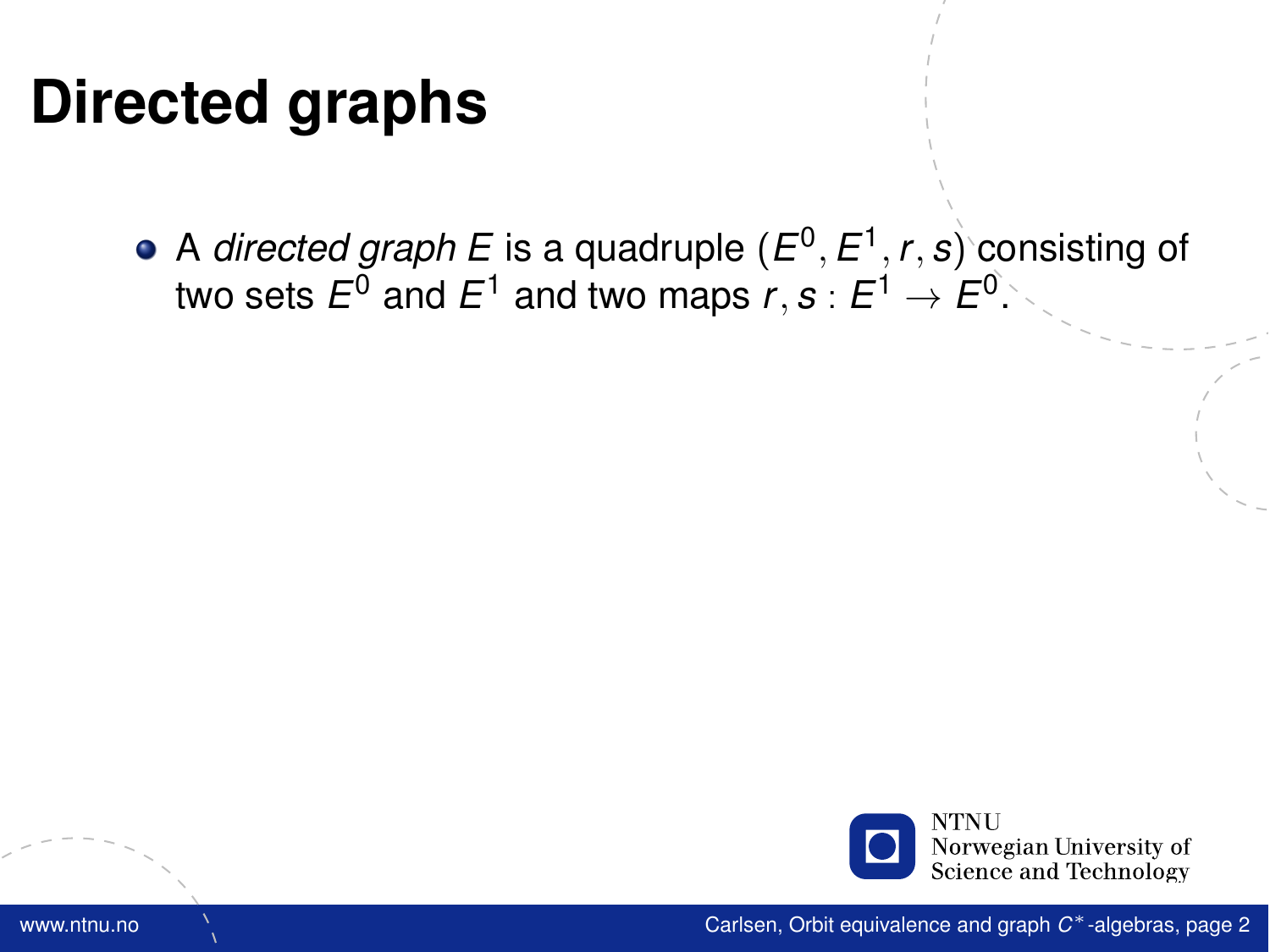- A *directed graph E* is a quadruple (*E* 0 , *E* 1 , *r*, *s*) consisting of two sets  $E^0$  and  $E^1$  and two maps  $r,s:E^1\to E^0.$
- The elements of *E* <sup>0</sup> are called *vertices*.

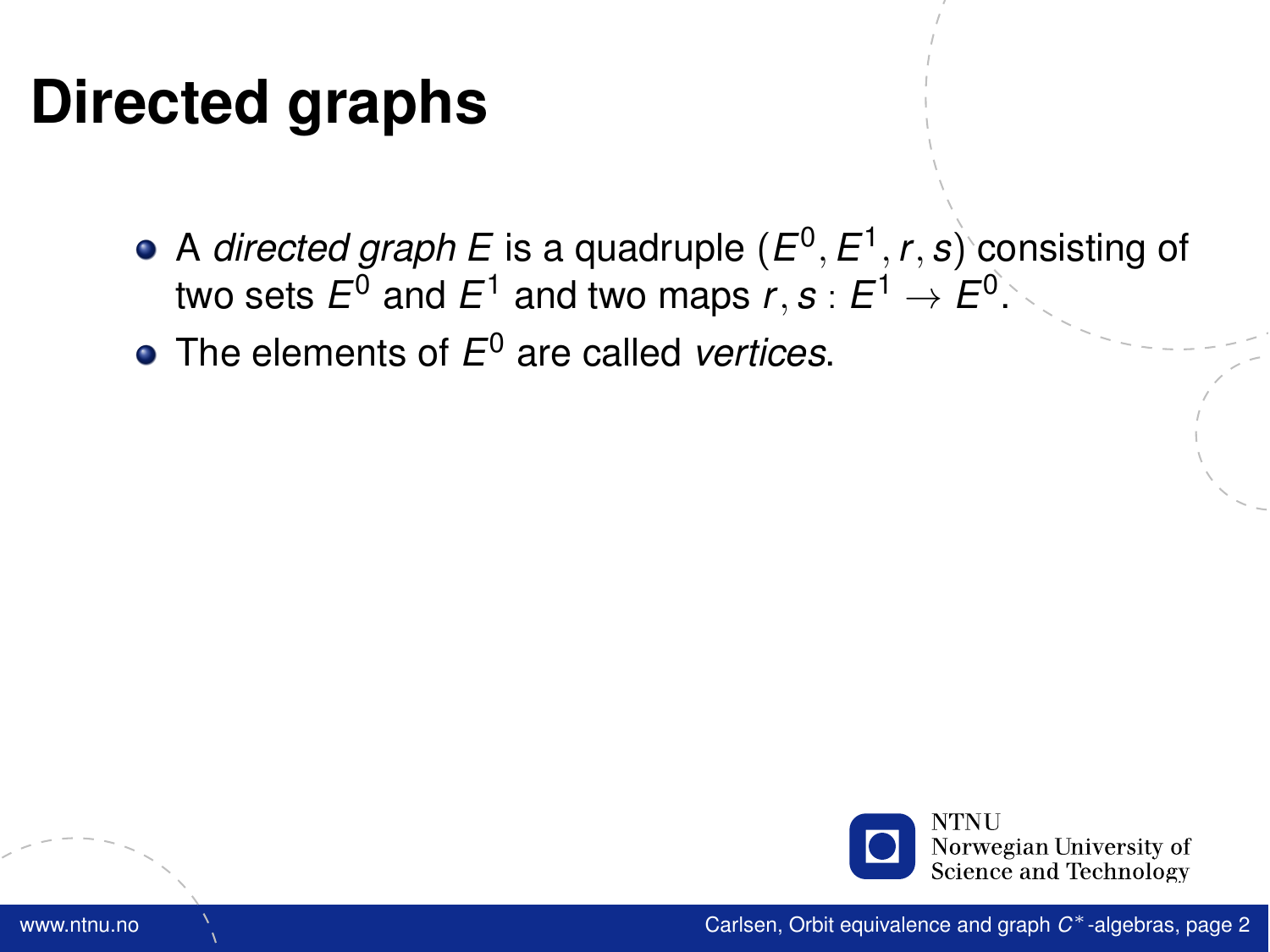- A *directed graph E* is a quadruple (*E* 0 , *E* 1 , *r*, *s*) consisting of two sets  $E^0$  and  $E^1$  and two maps  $r,s:E^1\to E^0.$
- The elements of *E* <sup>0</sup> are called *vertices*.
- The elements of *E* <sup>1</sup> are called *edges*.

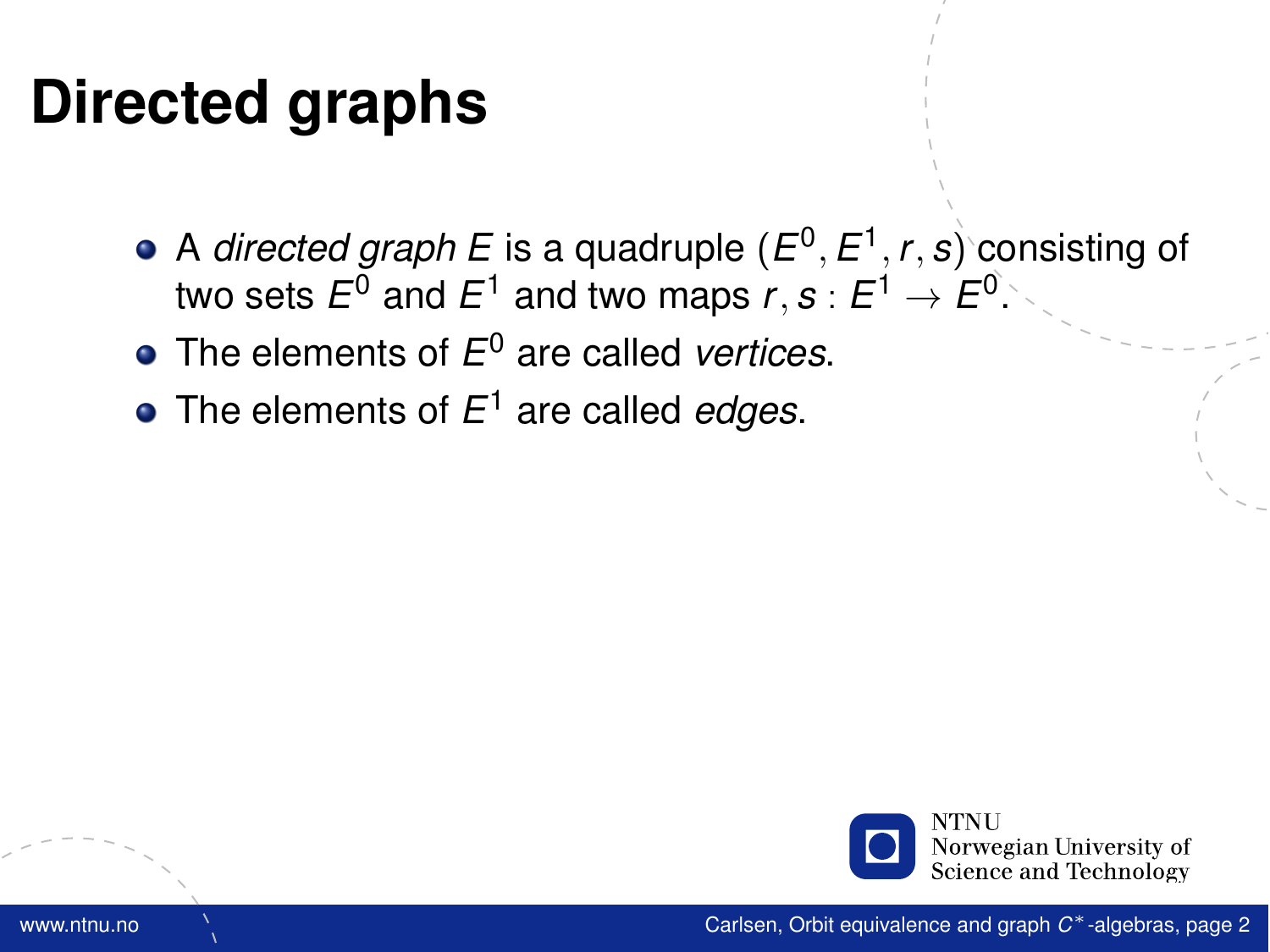- A *directed graph E* is a quadruple (*E* 0 , *E* 1 , *r*, *s*) consisting of two sets  $E^0$  and  $E^1$  and two maps  $r,s:E^1\to E^0.$
- The elements of *E* <sup>0</sup> are called *vertices*.
- The elements of *E* <sup>1</sup> are called *edges*.
- If *e* is an edge, *s*(*e*) is called the *source* of *e*, and *r*(*e*) is called the *range* of *e*.

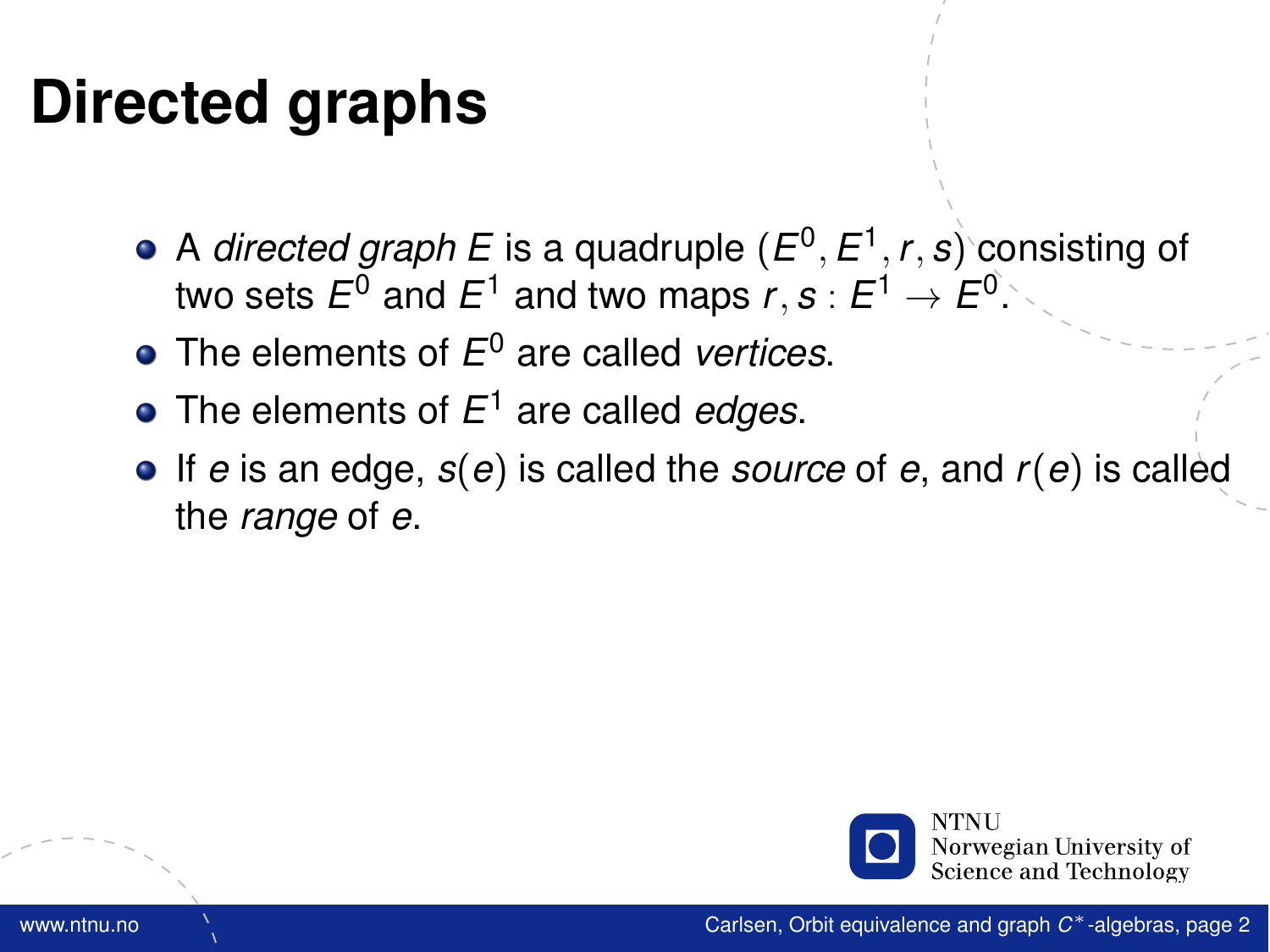- A *directed graph E* is a quadruple (*E* 0 , *E* 1 , *r*, *s*) consisting of two sets  $E^0$  and  $E^1$  and two maps  $r,s:E^1\to E^0.$
- The elements of *E* <sup>0</sup> are called *vertices*.
- The elements of *E* <sup>1</sup> are called *edges*.
- If *e* is an edge, *s*(*e*) is called the *source* of *e*, and *r*(*e*) is called the *range* of *e*.
- $\bullet$  If  $s(e) = v$  and  $r(e) = w$ , then we say that *v* emits e, and that *w receives e*.

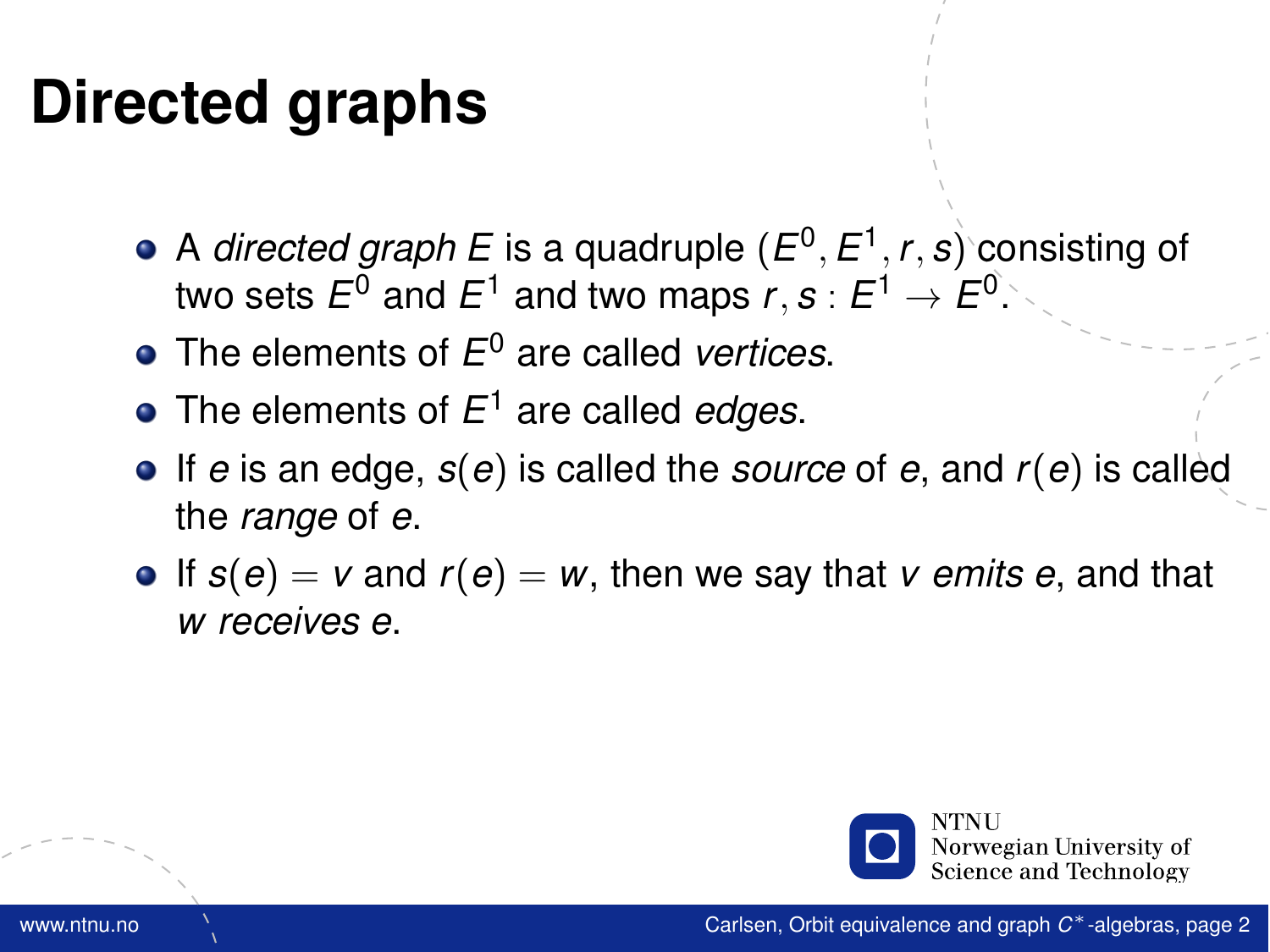- A *directed graph E* is a quadruple (*E* 0 , *E* 1 , *r*, *s*) consisting of two sets  $E^0$  and  $E^1$  and two maps  $r,s:E^1\to E^0.$
- The elements of *E* <sup>0</sup> are called *vertices*.
- The elements of *E* <sup>1</sup> are called *edges*.
- If *e* is an edge, *s*(*e*) is called the *source* of *e*, and *r*(*e*) is called the *range* of *e*.
- $\bullet$  If  $s(e) = v$  and  $r(e) = w$ , then we say that *v* emits e, and that *w receives e*.
- If  $v \in E^0$ , then we let  $vE^1 = \{e \in E^n : r(e) = v\}$  and  $E^1 v = \{ e \in E^n : s(e) = v \}.$

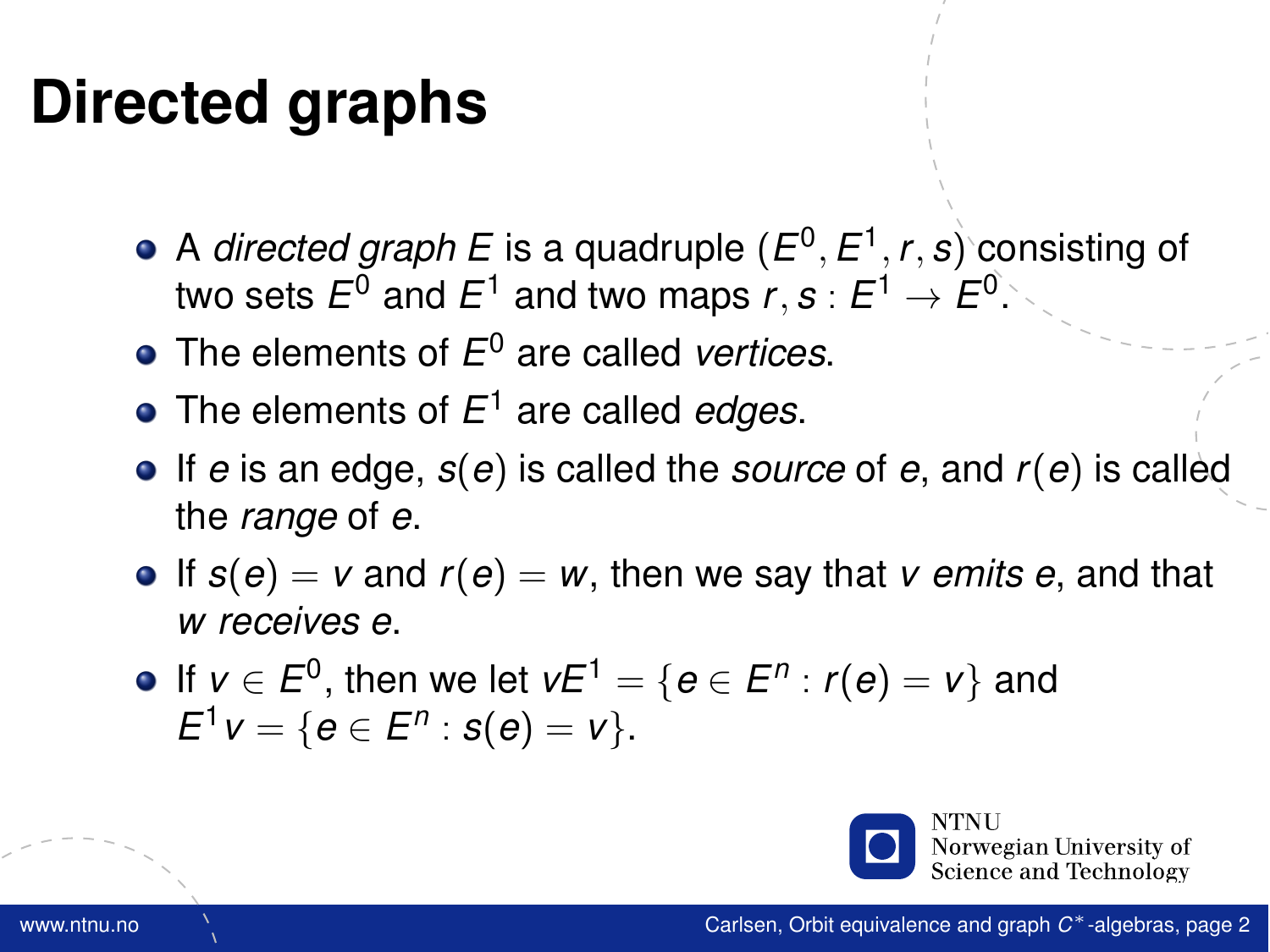

www.ntnu.no Carlsen, [Orbit equivalence and graph](#page-0-0) *C* \*-algebras, page 3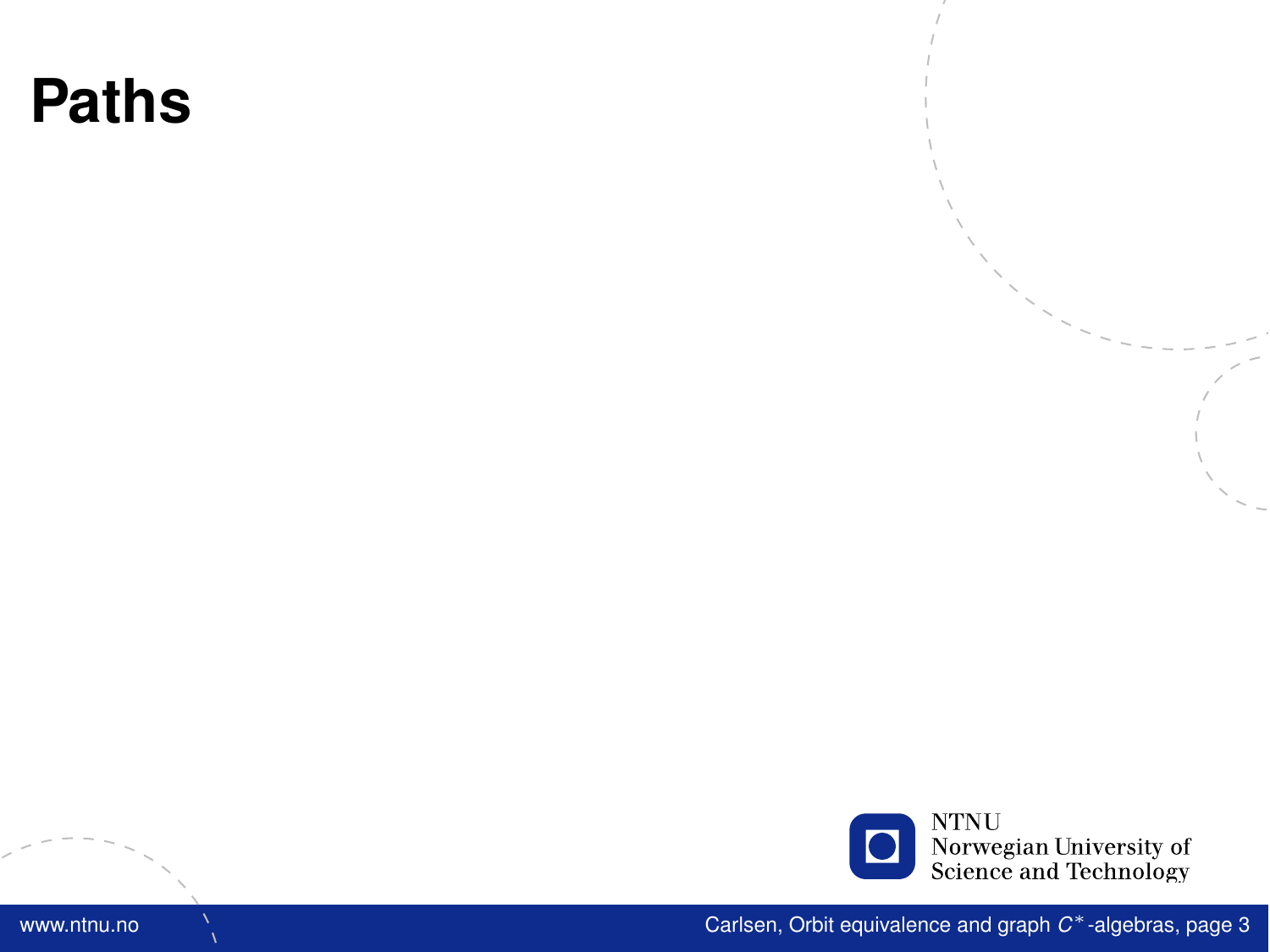A *path of length n* in a directed graph *E* is a sequence  $\mu = \mu_1 \mu_2 \ldots \mu_n$  of edges in *E* such that  $s(\mu_i) = r(\mu_{i+1})$  for  $i \in \{1, 2, \ldots, n-1\}.$ 

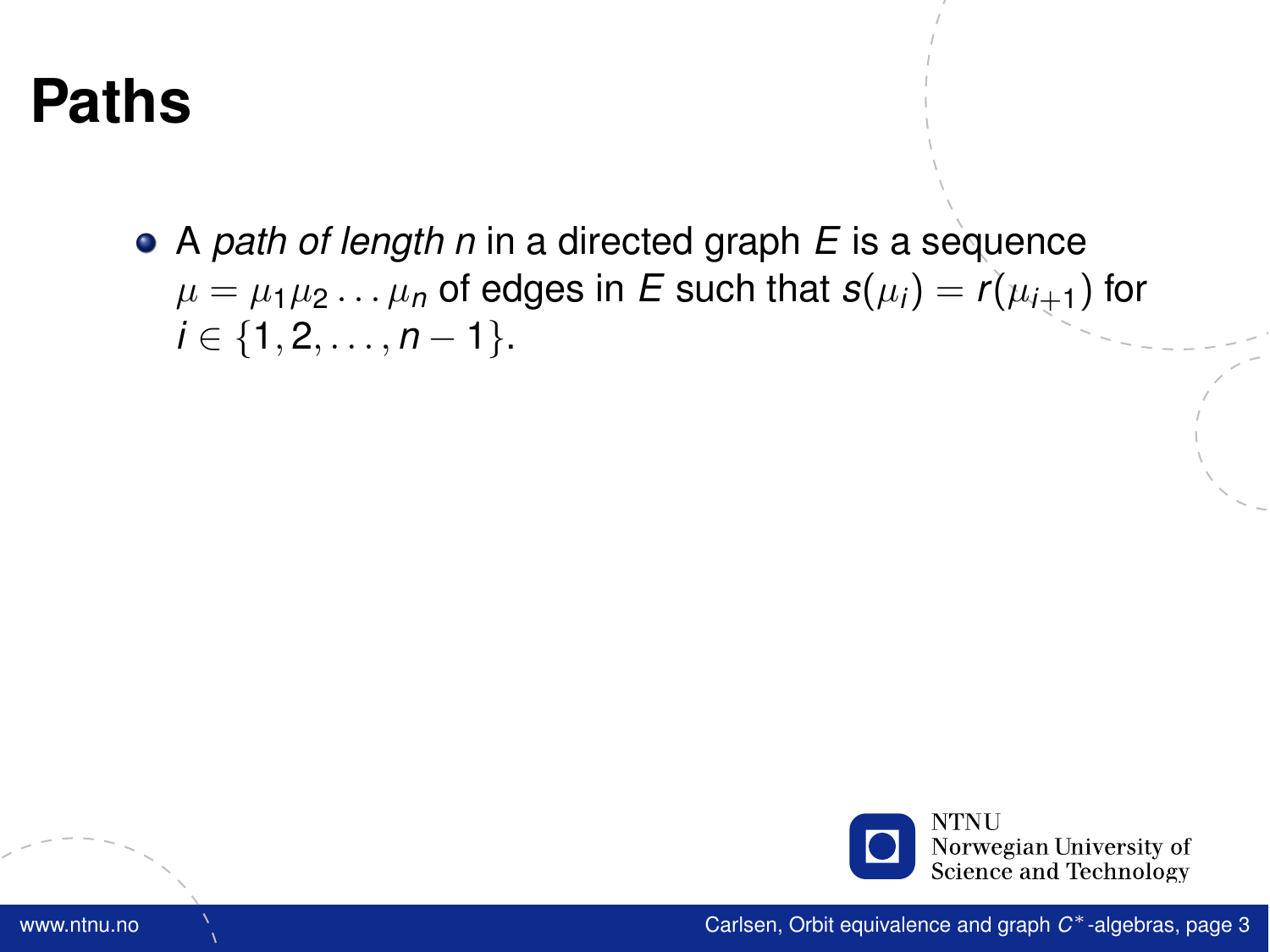- A *path of length n* in a directed graph *E* is a sequence  $\mu = \mu_1 \mu_2 \ldots \mu_n$  of edges in *E* such that  $s(\mu_i) = r(\mu_{i+1})$  for  $i \in \{1, 2, \ldots, n-1\}.$
- We write  $|\mu|$  for the length *n* of a path.

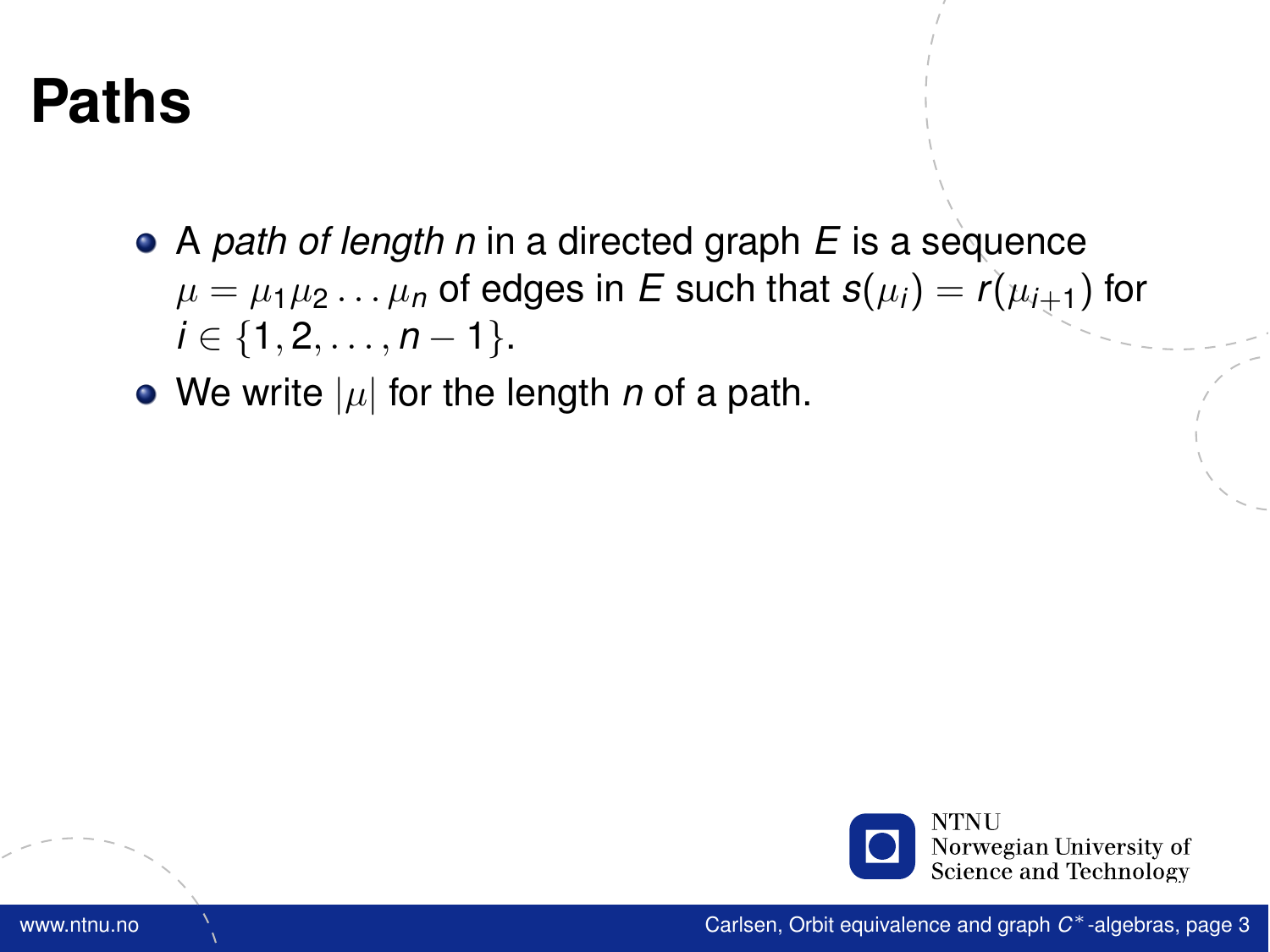- A *path of length n* in a directed graph *E* is a sequence  $\mu = \mu_1 \mu_2 \ldots \mu_n$  of edges in *E* such that  $s(\mu_i) = r(\mu_{i+1})$  for *i* ∈ {1, 2, . . . , *n* − 1}.
- We write  $|\mu|$  for the length *n* of a path.
- We denote by  $E^n$  the set of paths of length *n*, and let  $E^* = \bigcup_{n=0}^{\infty} E^n$ .

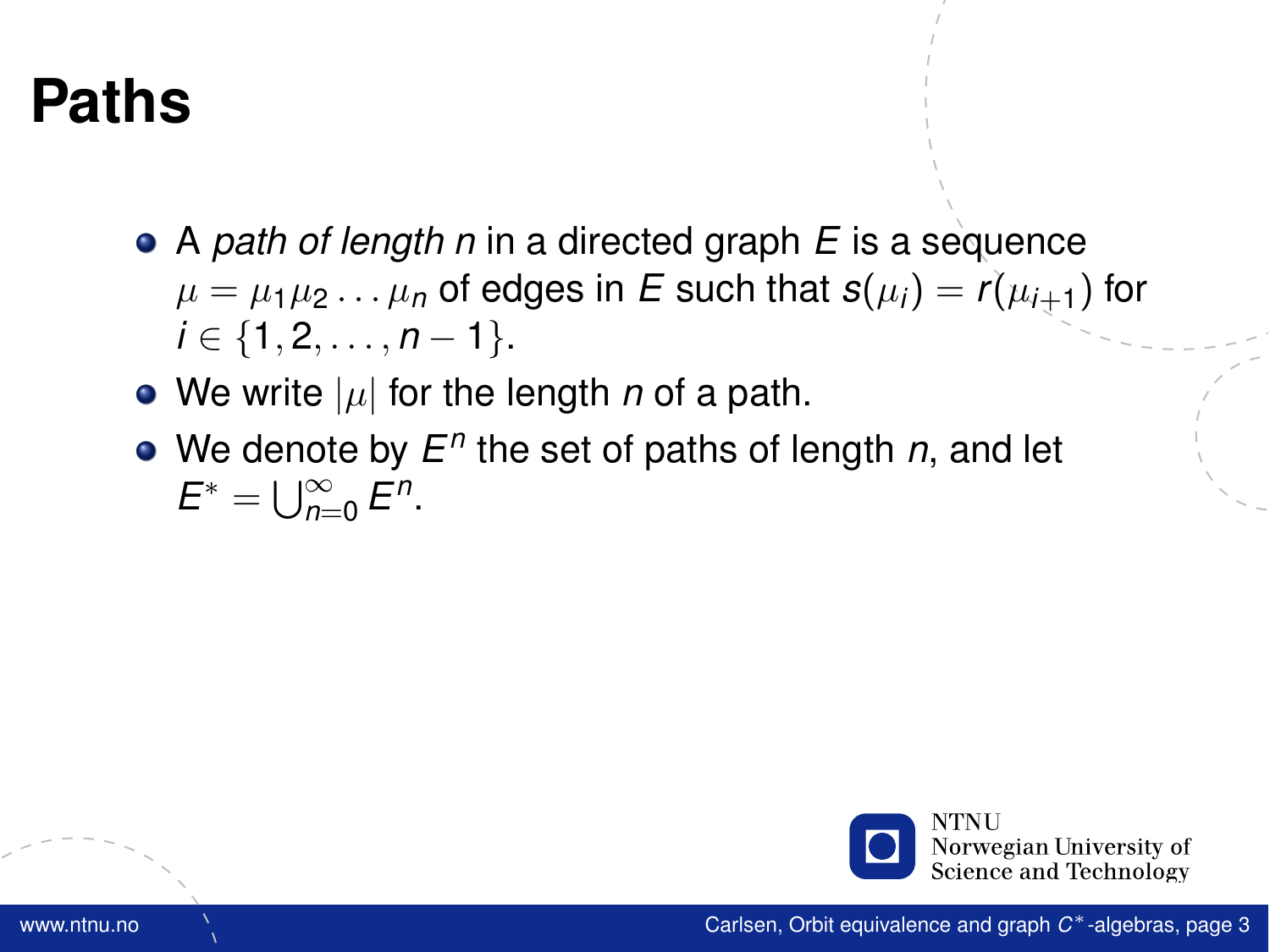- A *path of length n* in a directed graph *E* is a sequence  $\mu = \mu_1 \mu_2 \ldots \mu_n$  of edges in E such that  $s(\mu_i) = r(\mu_{i+1})$  for *i* ∈ {1, 2, . . . , *n* − 1}.
- We write  $|\mu|$  for the length *n* of a path.
- We denote by  $E^n$  the set of paths of length *n*, and let  $E^* = \bigcup_{n=0}^{\infty} E^n$ .
- We extend the range and source maps to *E* <sup>∗</sup> by setting  $r(\mu) = r(\mu_1)$  and  $s(\mu) = s(\mu_n)$  when  $|\mu| \geq 1$ , and  $r(\mu) = s(\mu) = \mu$  when  $\mu \in E^0$ .

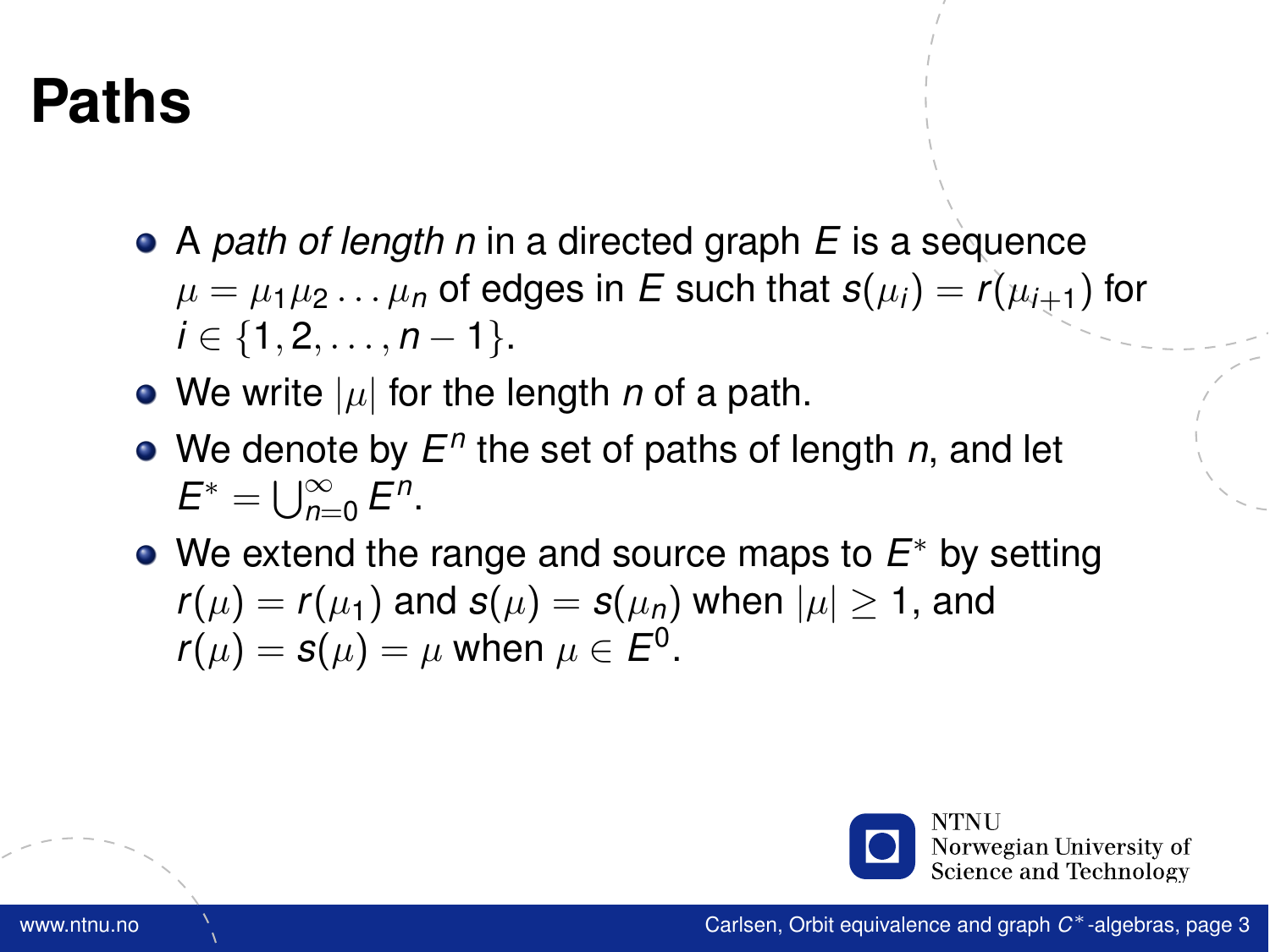- A *path of length n* in a directed graph *E* is a sequence  $\mu = \mu_1 \mu_2 \ldots \mu_n$  of edges in E such that  $s(\mu_i) = r(\mu_{i+1})$  for *i* ∈ {1, 2, . . . , *n* − 1}.
- We write  $|\mu|$  for the length *n* of a path.
- We denote by  $E^n$  the set of paths of length *n*, and let  $E^* = \bigcup_{n=0}^{\infty} E^n$ .
- We extend the range and source maps to *E* <sup>∗</sup> by setting  $r(\mu) = r(\mu_1)$  and  $s(\mu) = s(\mu_n)$  when  $|\mu| \geq 1$ , and  $r(\mu) = s(\mu) = \mu$  when  $\mu \in E^0$ .
- If  $\mu, \nu \in E^*$  and  $s(\mu) = r(\nu)$ , then we write  $\mu\nu$  for the path  $\mu_1 \dots \mu_{|\mu|} \nu_1 \dots \nu_{|\nu|}$ .



Norwegian University of Science and Technology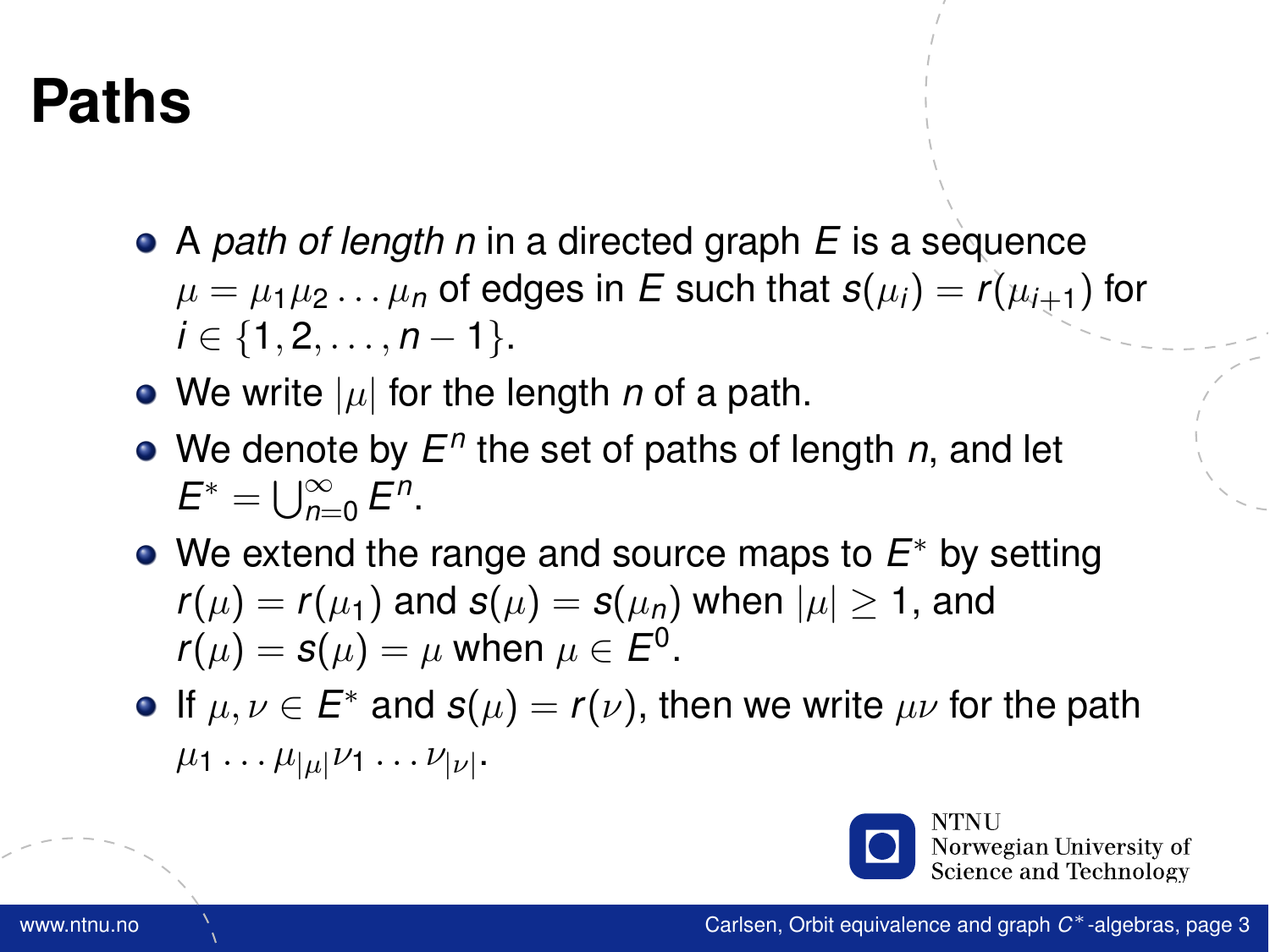### **Sinks, sources and row-finite graphs**



www.ntnu.no Carlsen, [Orbit equivalence and graph](#page-0-0) *C* \*-algebras, page 4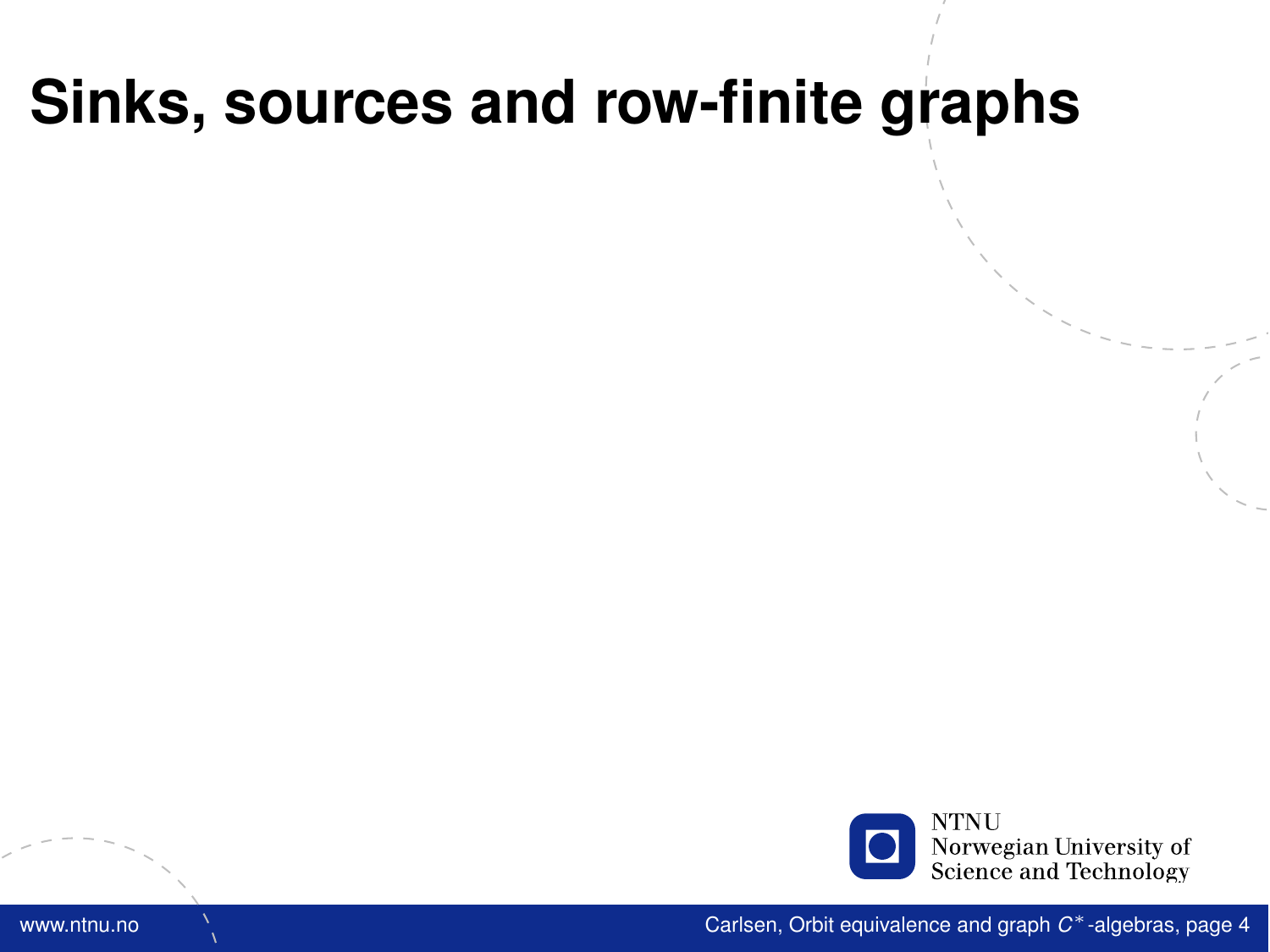#### **Sinks, sources and row-finite graphs**

A vertex *v* ∈ *E* ∗ is called a *sink* if *E* <sup>1</sup>*v* = ∅, and a *source* if  $vE^1 = \emptyset$ .

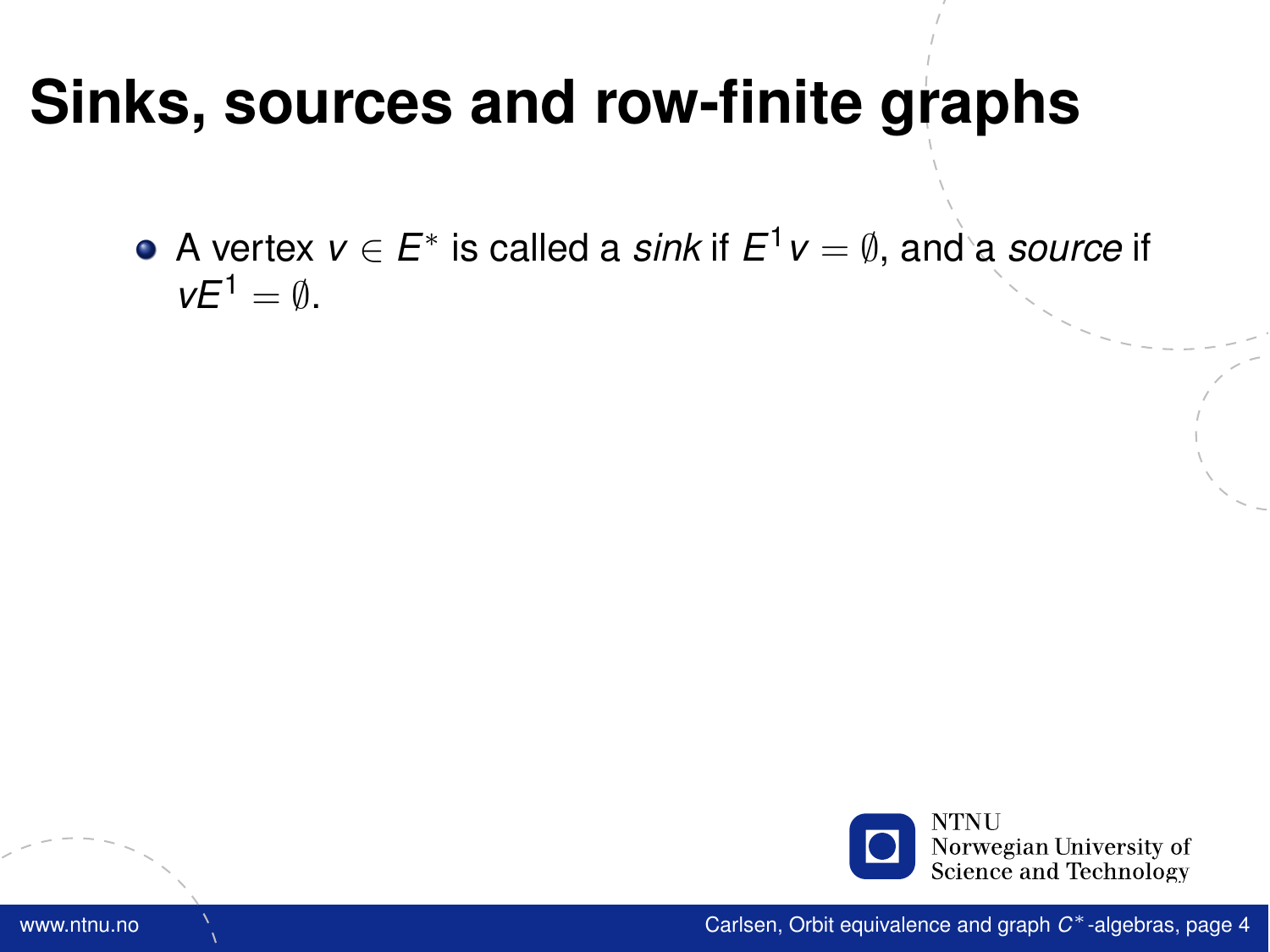### **Sinks, sources and row-finite graphs**

- A vertex *v* ∈ *E* ∗ is called a *sink* if *E* <sup>1</sup>*v* = ∅, and a *source* if  $vE^1 = \emptyset$ .
- A directed graph is said to be *row-finite* if *vE*<sup>1</sup> is finite for all  $v \in E^0$ .

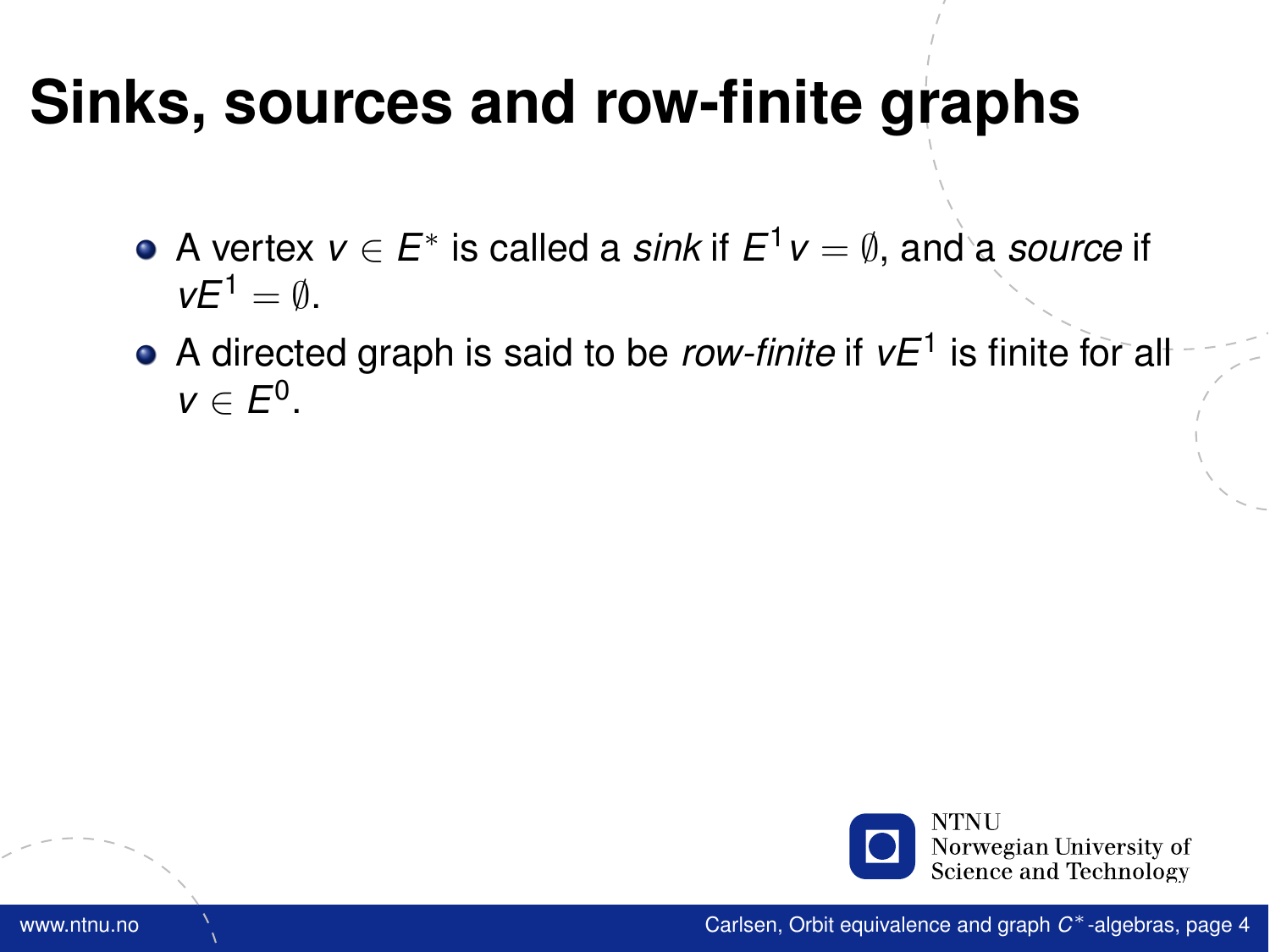# **Graph** *C* ∗ **-algebras**



www.ntnu.no Carlsen, [Orbit equivalence and graph](#page-0-0) *C* \*-algebras, page 5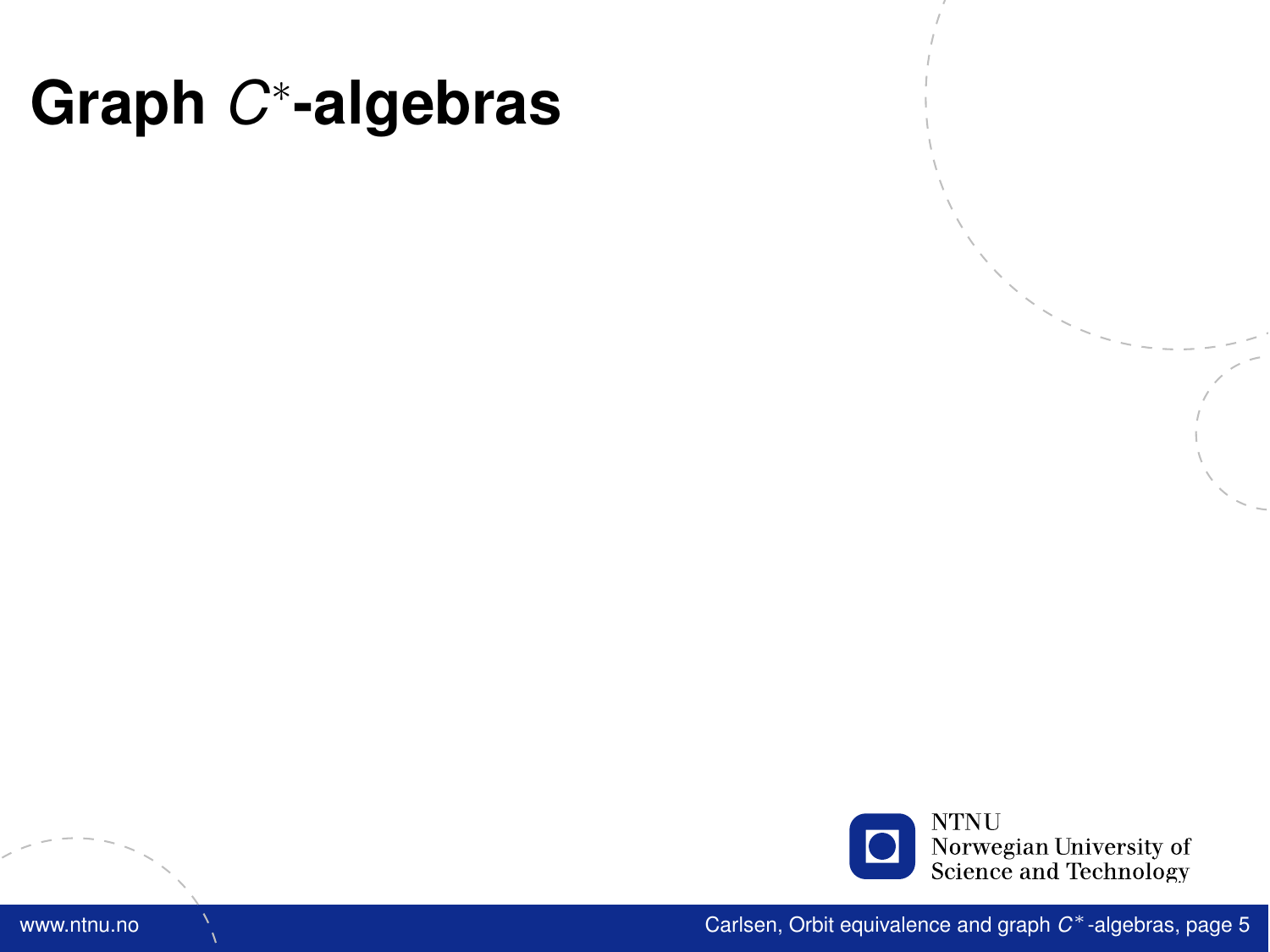# **Graph** *C* ∗ **-algebras**

Let *E* be a row-finite directed graph with no sources.

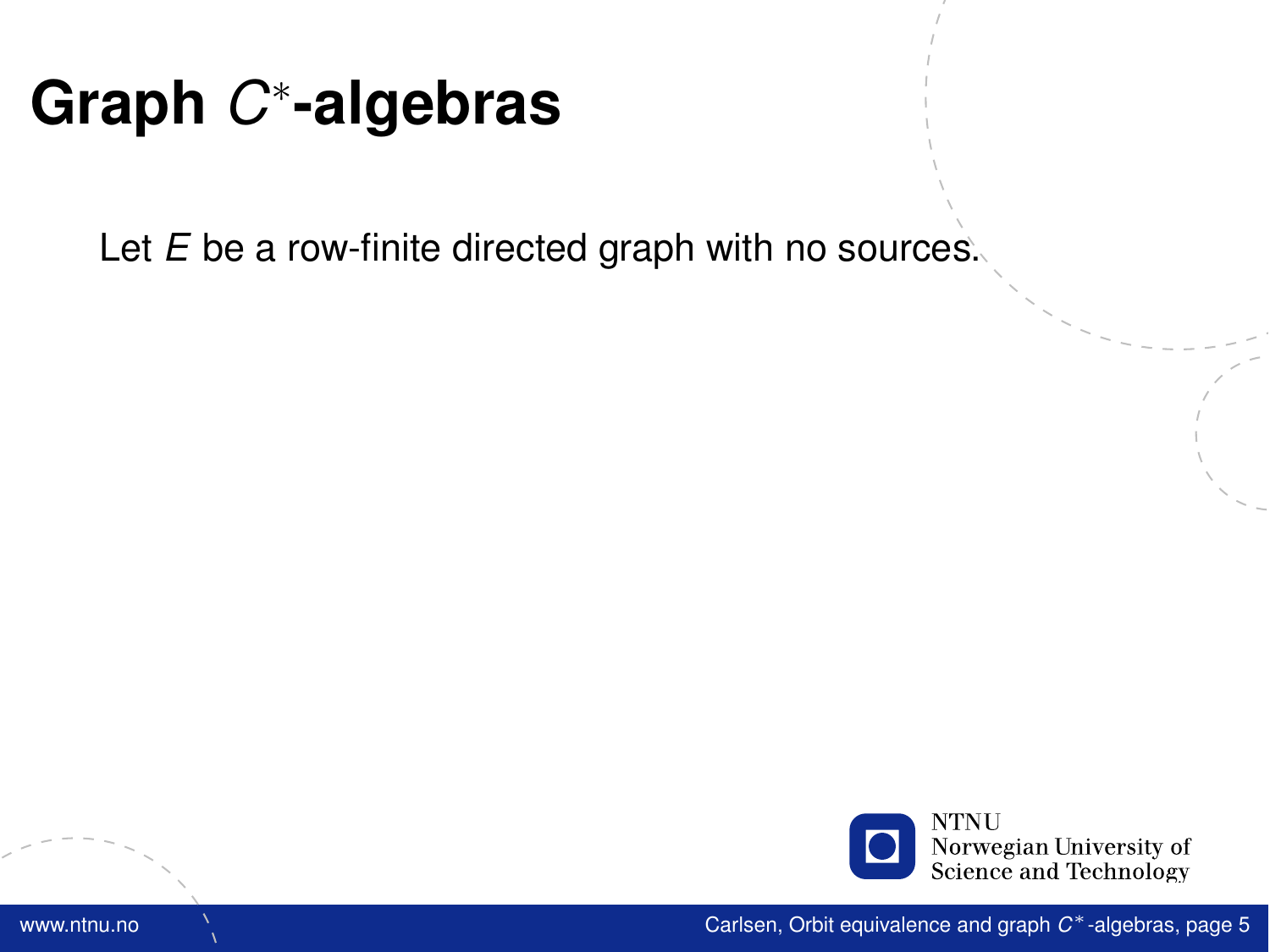# **Graph** *C* ∗ **-algebras**

Let *E* be a row-finite directed graph with no sources. The  $C^*$ -algebra  $C^*(E)$  of the graph *E* is defined as the universal *C* ∗ -algebra generated by a family (*se*, *p<sup>v</sup>* )*e*∈*E*1,*v*∈*E*<sup>0</sup> consisting of partial isometries (*se*)*e*∈*E*<sup>1</sup> with mutually orthogonal range projections and mutually orthogonal projections (*p<sup>v</sup>* )*v*∈*E*<sup>0</sup> satisfying

,

$$
\textcolor{red}{\bullet} \ \ \mathsf{s}_e^* \mathsf{s}_e = \rho_{\mathsf{s}(e)} \ \text{for all} \ e \in E^1
$$

$$
\bullet \ \ p_v = \sum_{e \in vE^1} s_e s_e^* \text{ for all } v \in E^0.
$$

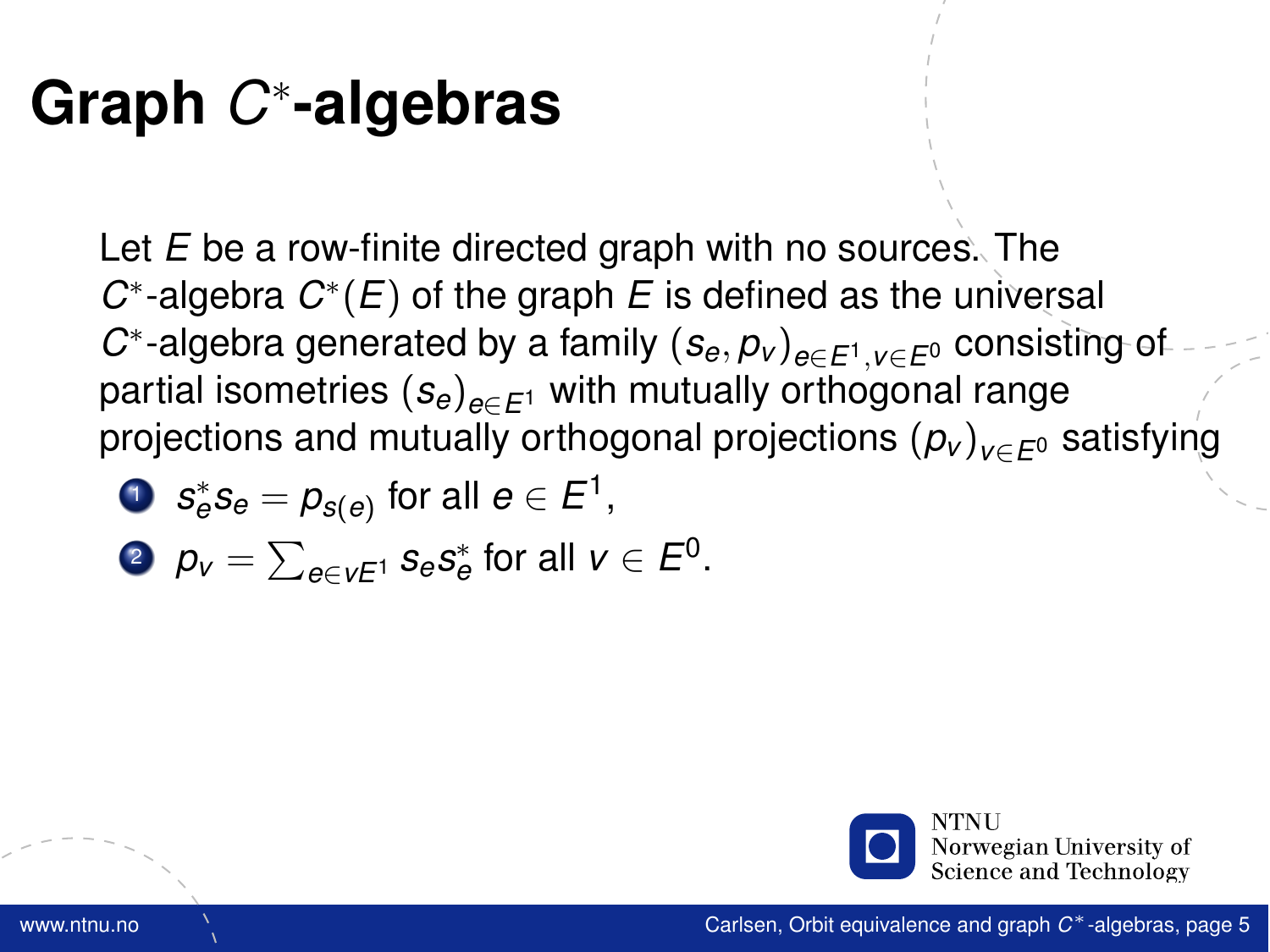

www.ntnu.no Carlsen, [Orbit equivalence and graph](#page-0-0) *C* \* -algebras, page 6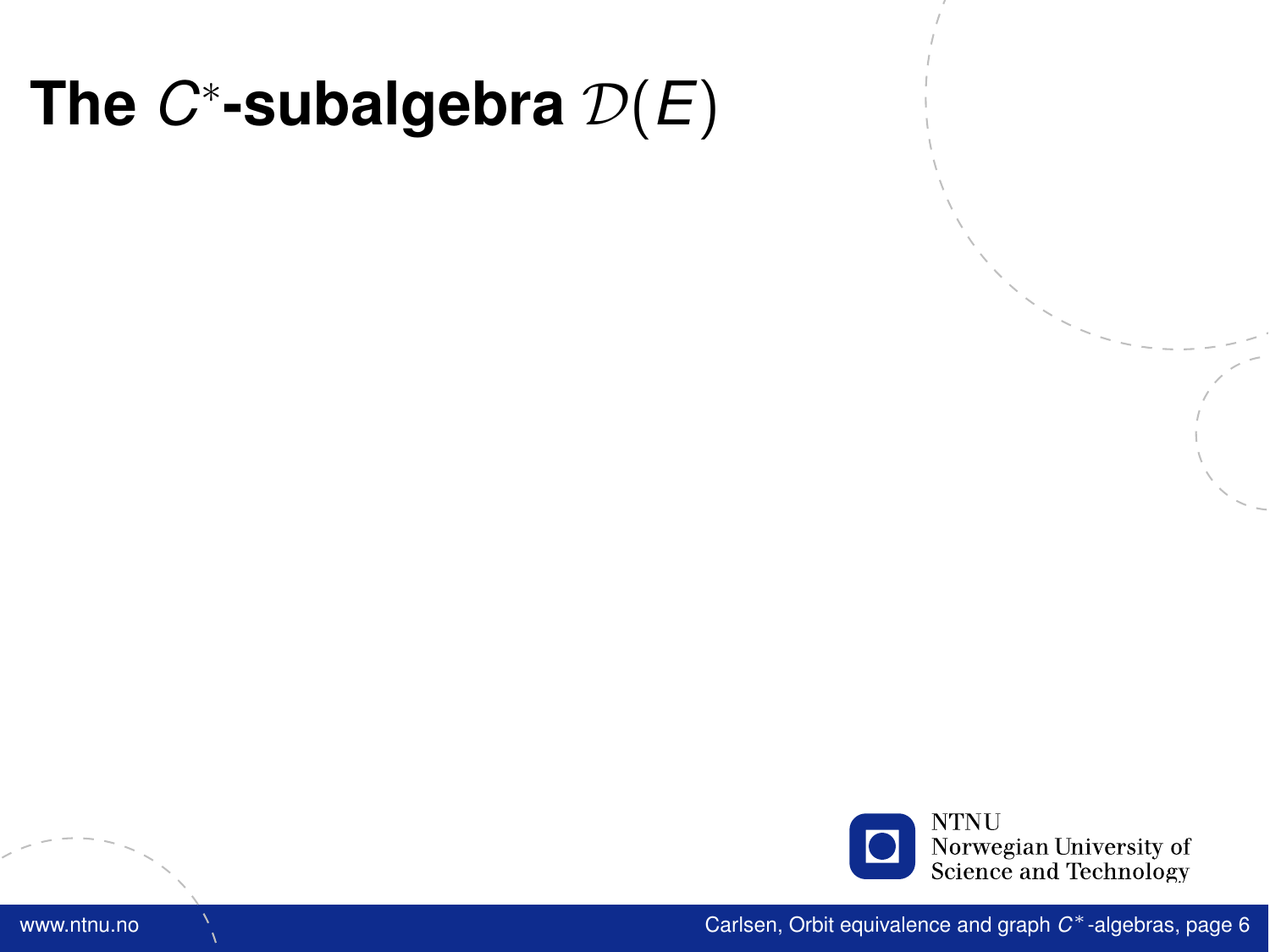For  $\mu\in E^*,$  we let  $\bm{s}_\mu=\bm{s}_{\mu_1}\dots\bm{s}_{\mu_{|\mu|}}$  when  $|\mu|\geq$  1, and  $\bm{s}_\mu=\bm{\rho}_\mu$ when  $\mu\in E^0.$ 

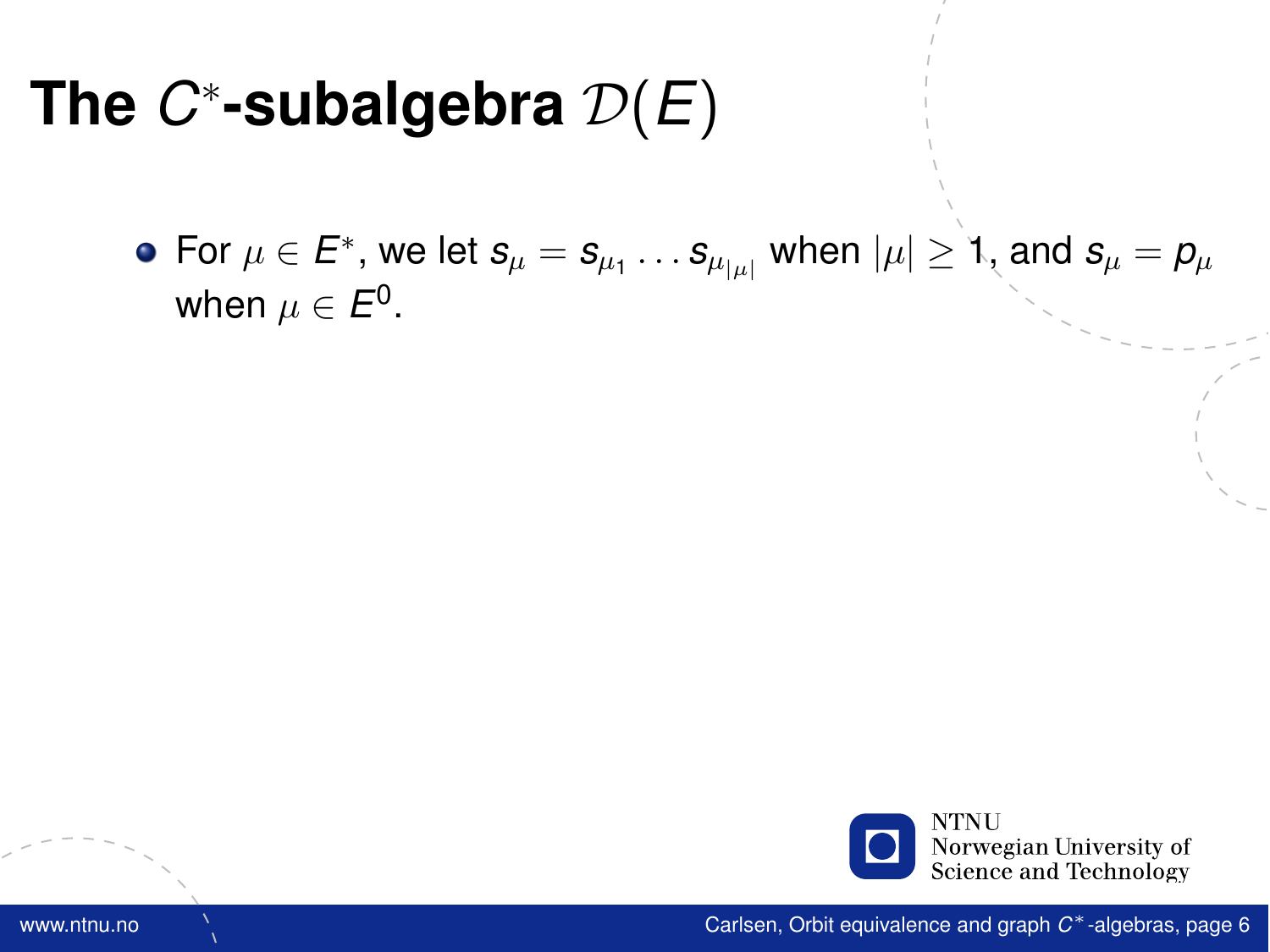- For  $\mu\in E^*,$  we let  $\bm{s}_\mu=\bm{s}_{\mu_1}\dots\bm{s}_{\mu_{|\mu|}}$  when  $|\mu|\geq$  1, and  $\bm{s}_\mu=\bm{\rho}_\mu$ when  $\mu\in E^0.$
- We let  $\mathcal{D}(E)$  denote the  $C^*$ -subalgebra of  $C^*(E)$  generated by  $\{s_\mu s^*_\mu \mid \mu \in E^*\}.$

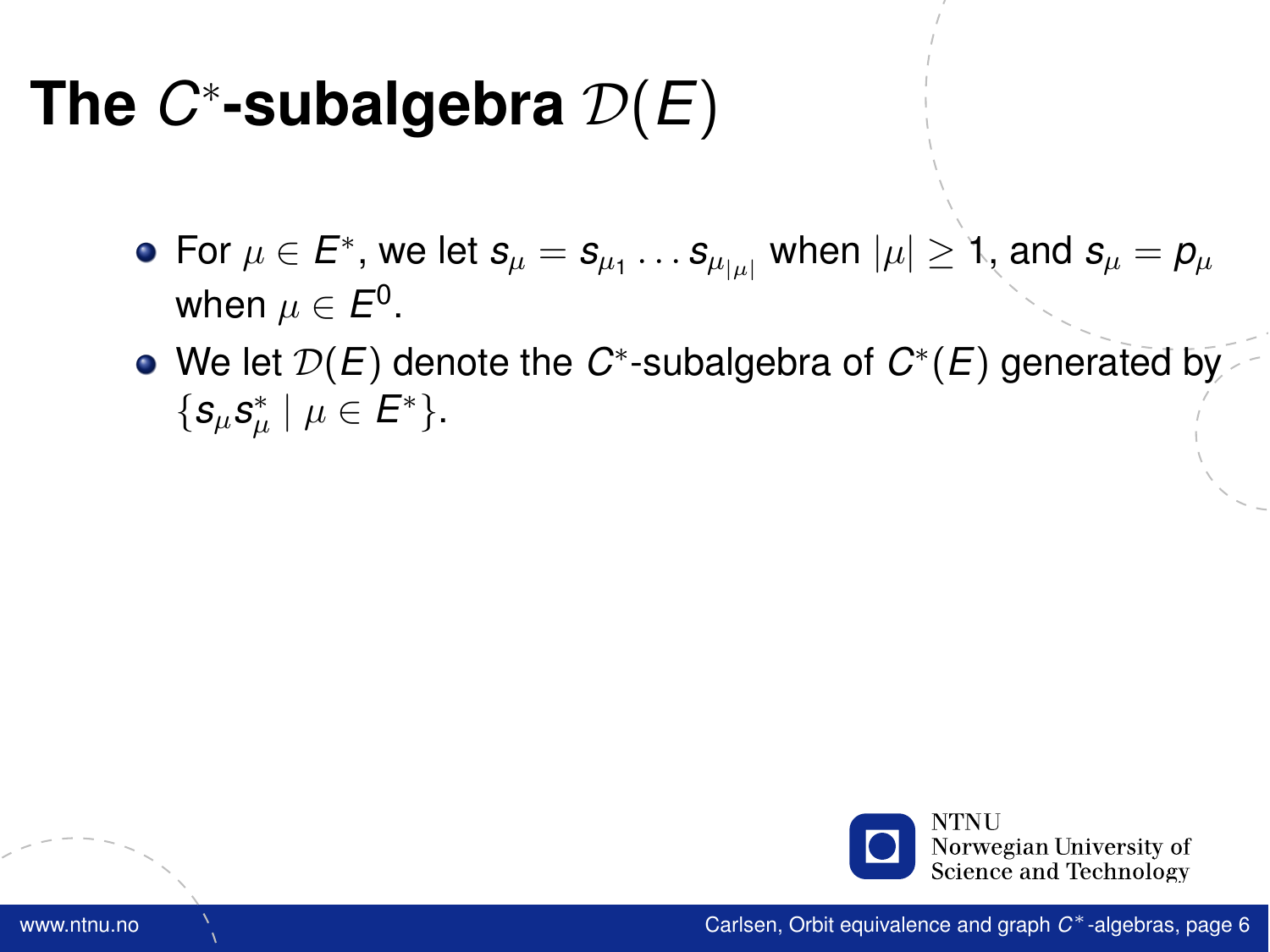- For  $\mu\in E^*,$  we let  $\bm{s}_\mu=\bm{s}_{\mu_1}\dots\bm{s}_{\mu_{|\mu|}}$  when  $|\mu|\geq$  1, and  $\bm{s}_\mu=\bm{\rho}_\mu$ when  $\mu\in E^0.$
- We let  $\mathcal{D}(E)$  denote the  $C^*$ -subalgebra of  $C^*(E)$  generated by  $\{s_\mu s^*_\mu \mid \mu \in E^*\}.$
- Let *E* and *F* be two row-finite directed graphs with no sources.

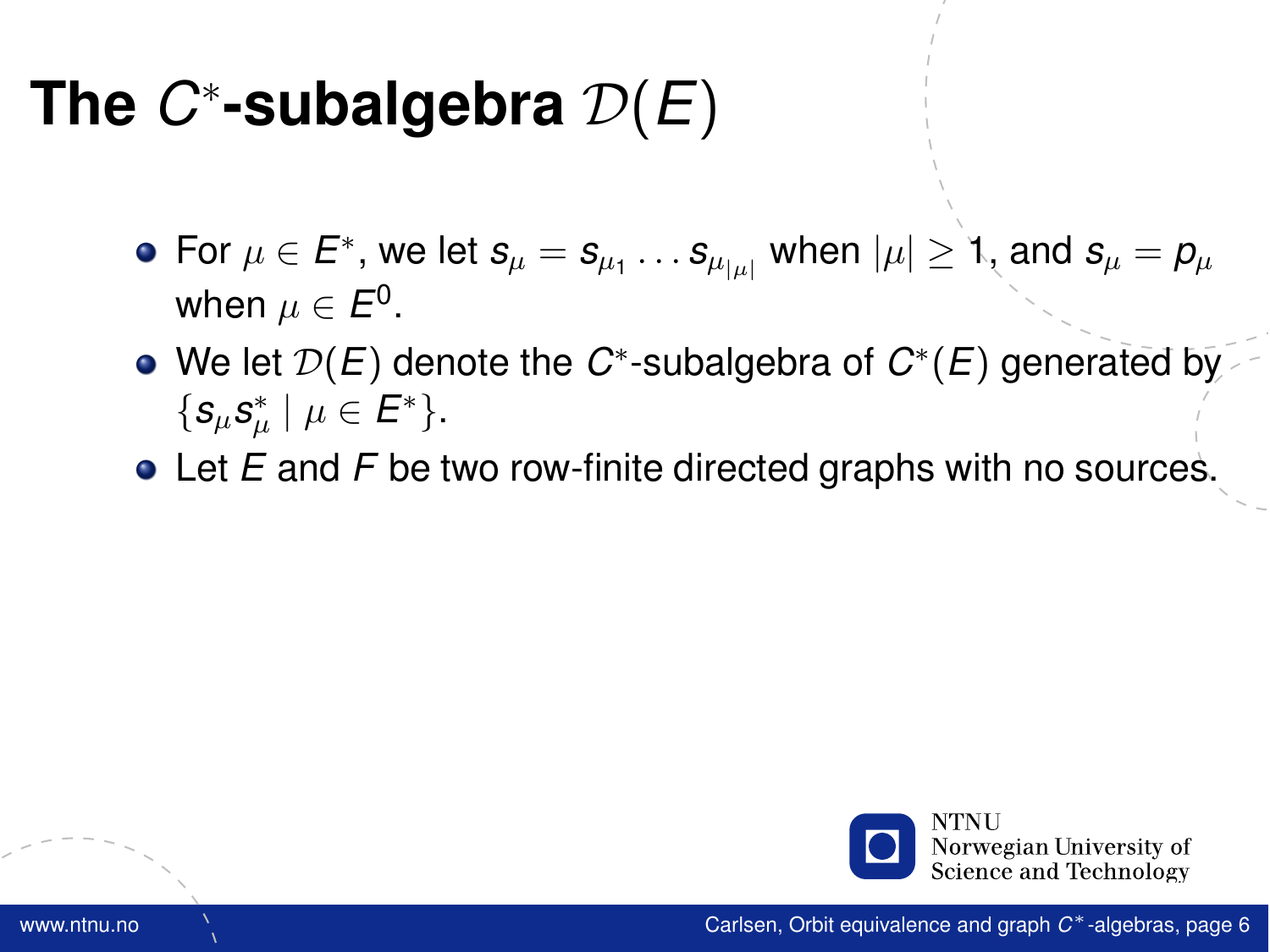- For  $\mu\in E^*,$  we let  $\bm{s}_\mu=\bm{s}_{\mu_1}\dots\bm{s}_{\mu_{|\mu|}}$  when  $|\mu|\geq$  1, and  $\bm{s}_\mu=\bm{\rho}_\mu$ when  $\mu\in E^0.$
- We let  $\mathcal{D}(E)$  denote the  $C^*$ -subalgebra of  $C^*(E)$  generated by  $\{s_\mu s^*_\mu \mid \mu \in E^*\}.$
- Let *E* and *F* be two row-finite directed graphs with no sources. We are interested in determining when there is an isomorphism  $\psi : C^*(E) \to C^*(F)$  such that  $\psi(\mathcal{D}(E)) = \mathcal{D}(F)$ .

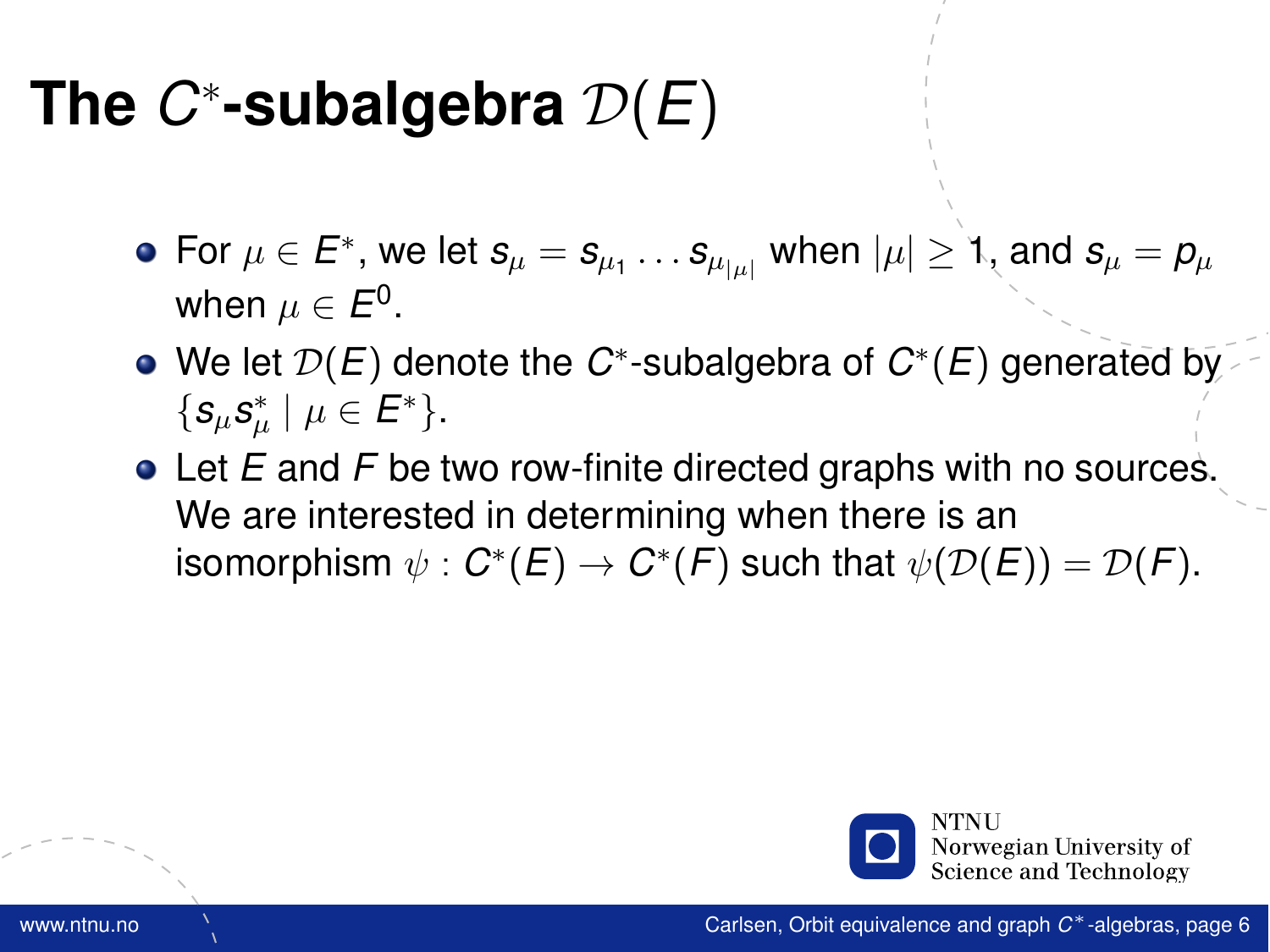

www.ntnu.no Carlsen, [Orbit equivalence and graph](#page-0-0) *C* \*-algebras, page 7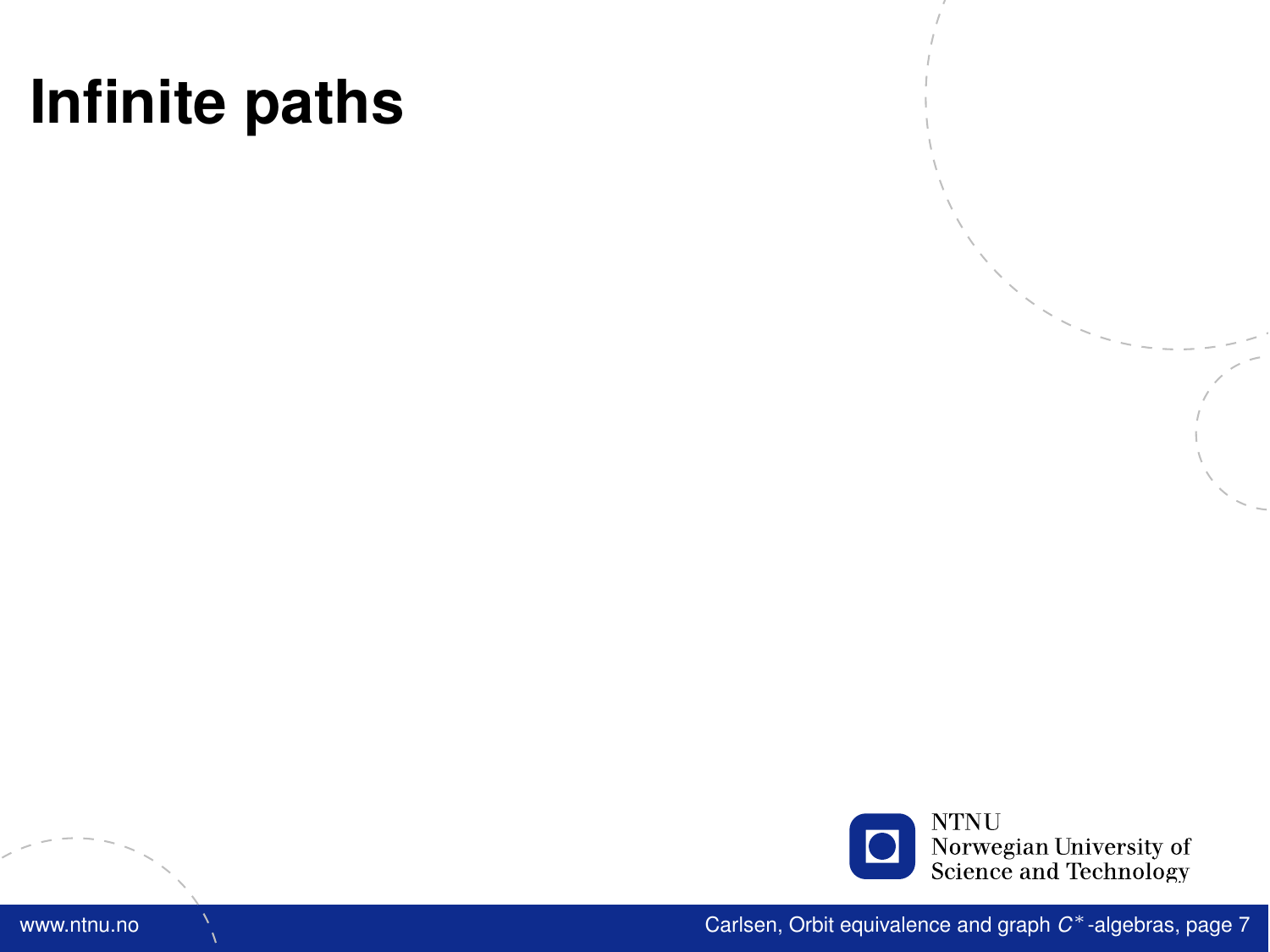An *infinite path* in a directed graph *E* is an infinite sequence  $x = x_1 x_2 \ldots$  of edges in *E* such that  $s(x_i) = r(x_{i+1})$  for  $i \in \{1, 2, \dots\}.$ 

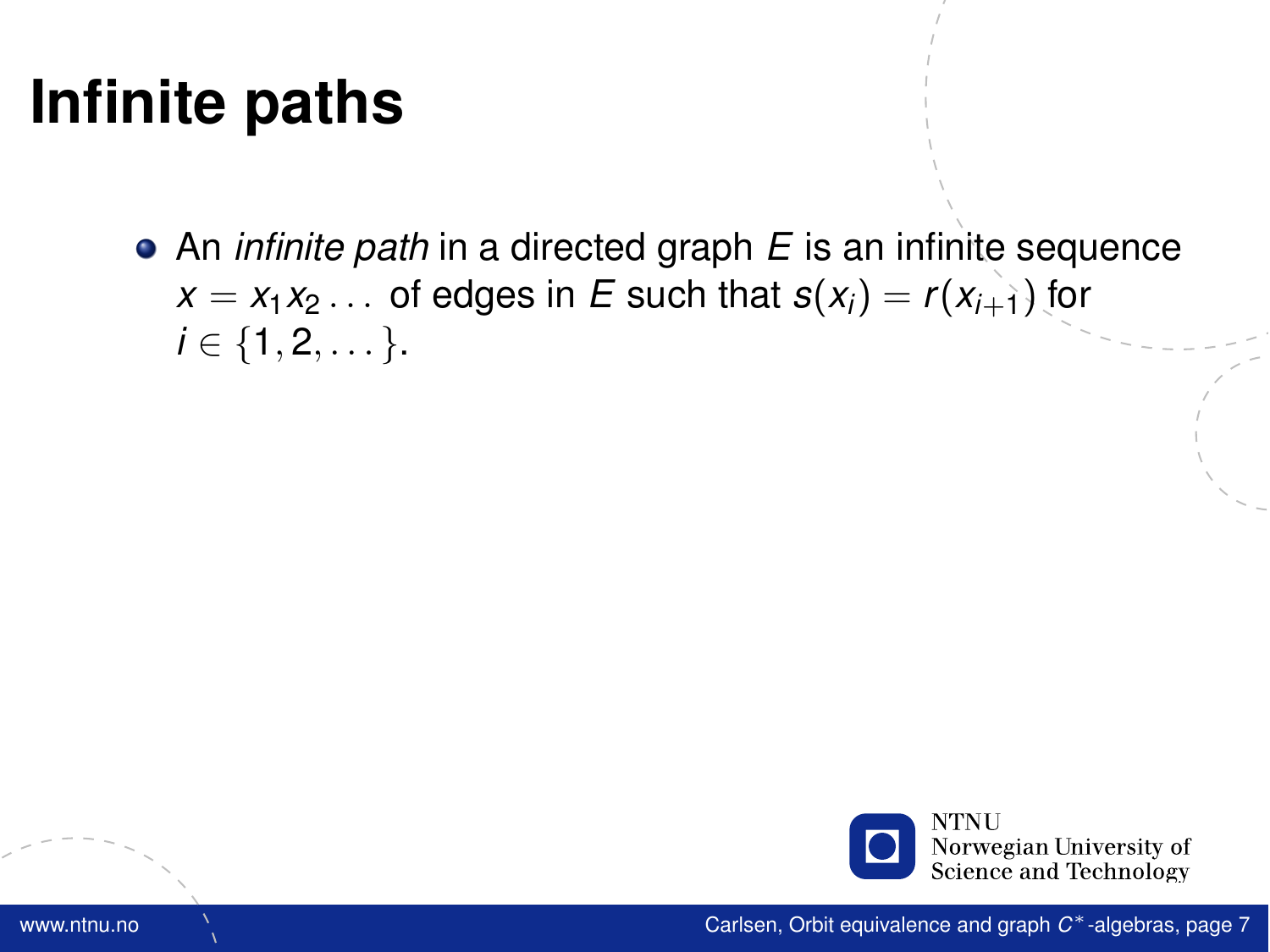- An *infinite path* in a directed graph *E* is an infinite sequence  $x = x_1 x_2 \ldots$  of edges in *E* such that  $s(x_i) = r(x_{i+1})$  for  $i \in \{1, 2, \dots\}.$
- We denote by *E*<sup>∞</sup> the set of infinite paths in *E*.

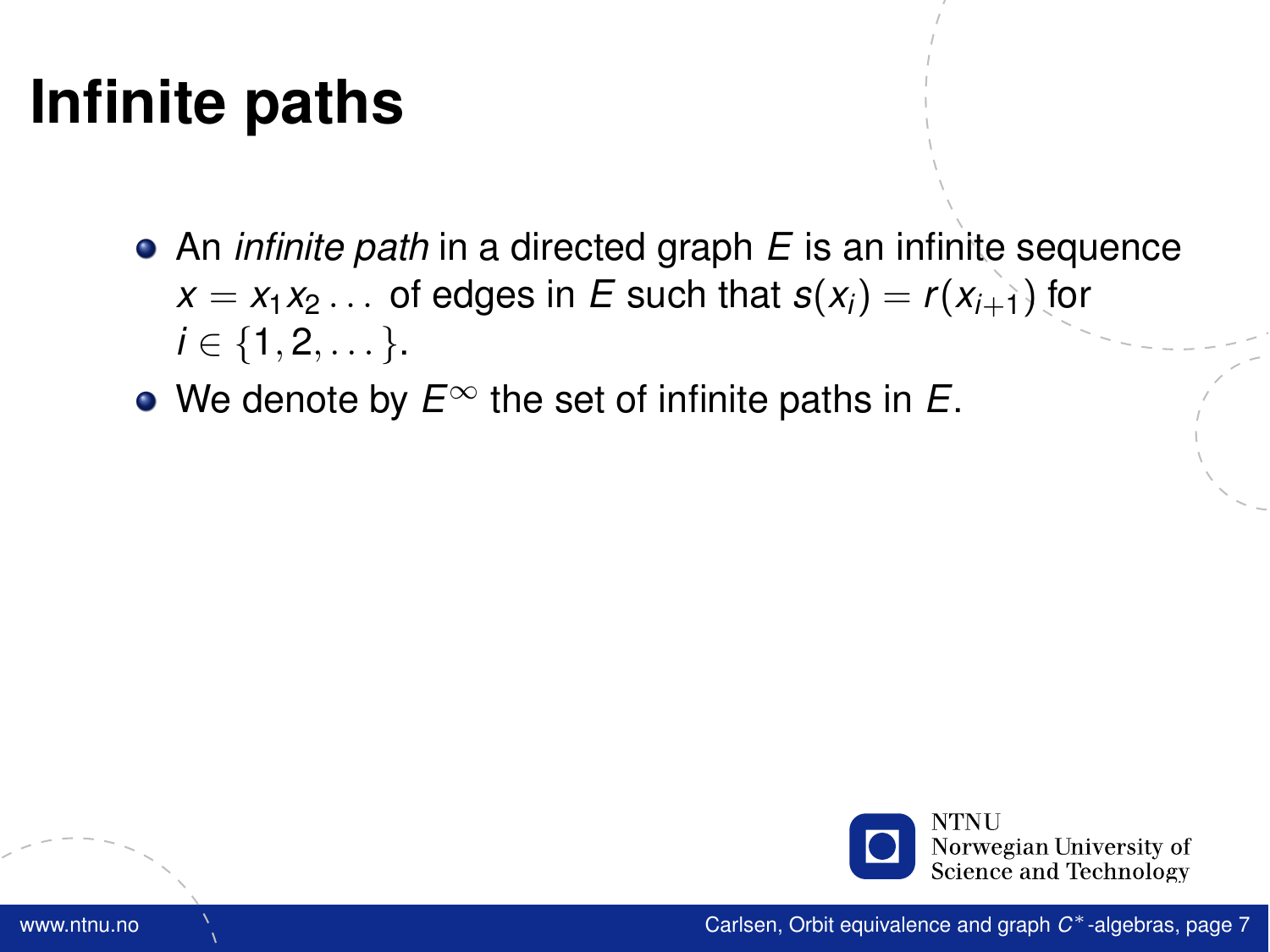- An *infinite path* in a directed graph *E* is an infinite sequence  $x = x_1 x_2 \ldots$  of edges in *E* such that  $s(x_i) = r(x_{i+1})$  for  $i \in \{1, 2, \dots\}.$
- We denote by *E*<sup>∞</sup> the set of infinite paths in *E*.
- We extend the range map to  $E^{\infty}$  by setting  $r(x) = r(x_1)$ .

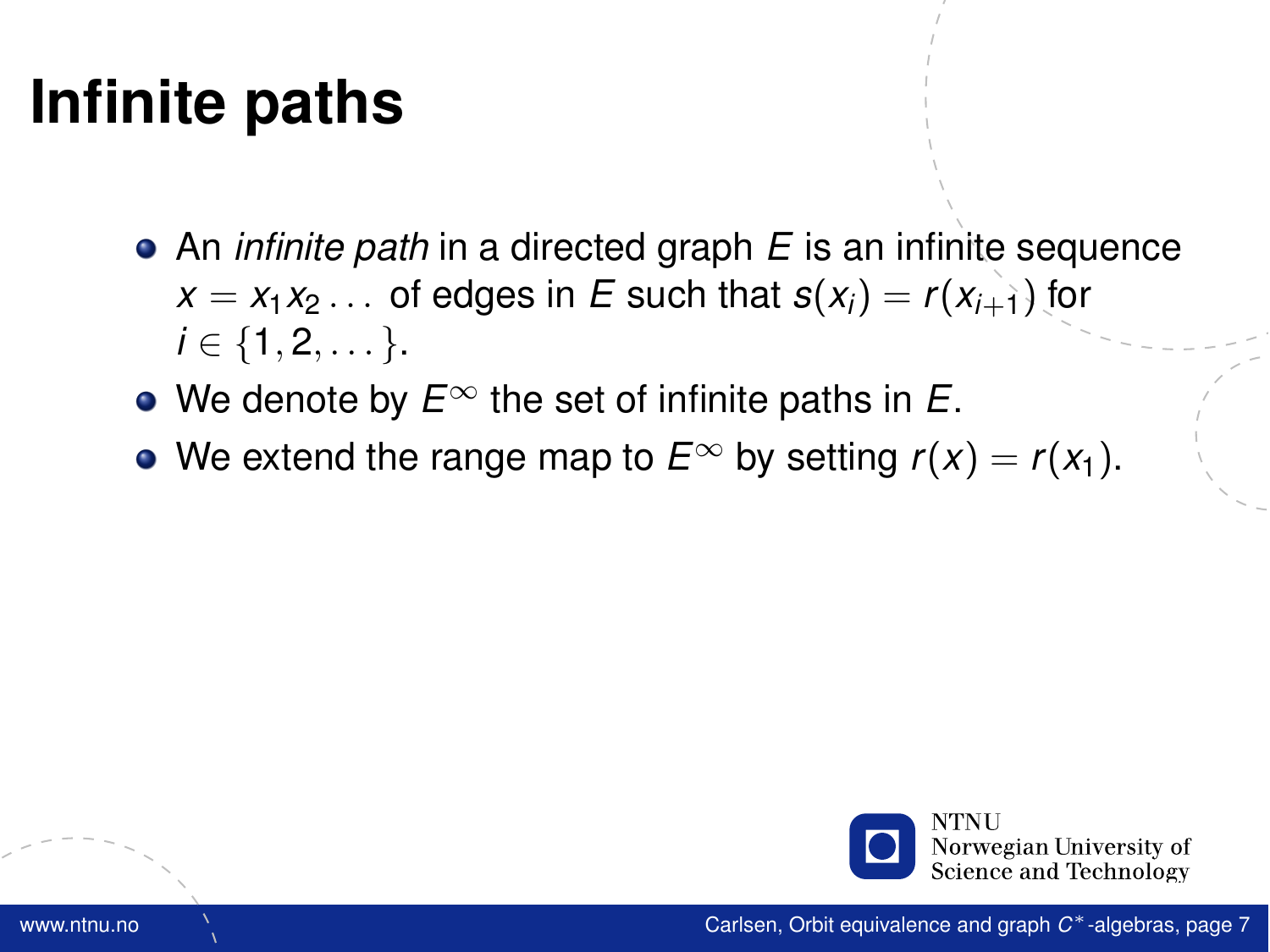- An *infinite path* in a directed graph *E* is an infinite sequence  $x = x_1 x_2 \ldots$  of edges in *E* such that  $s(x_i) = r(x_{i+1})$  for  $i \in \{1, 2, \dots\}.$
- We denote by *E*<sup>∞</sup> the set of infinite paths in *E*.
- We extend the range map to  $E^{\infty}$  by setting  $r(x) = r(x_1)$ .
- If  $\mu \in E^*$ ,  $x \in E^\infty$  and  $s(\mu) = r(x)$ , then we write  $\mu x$  for the path  $\mu_1 \dots \mu_{|\mu|} x_1 x_2 \dots$  (if  $\mu \in E^0,$  then  $\mu x = x$ ).

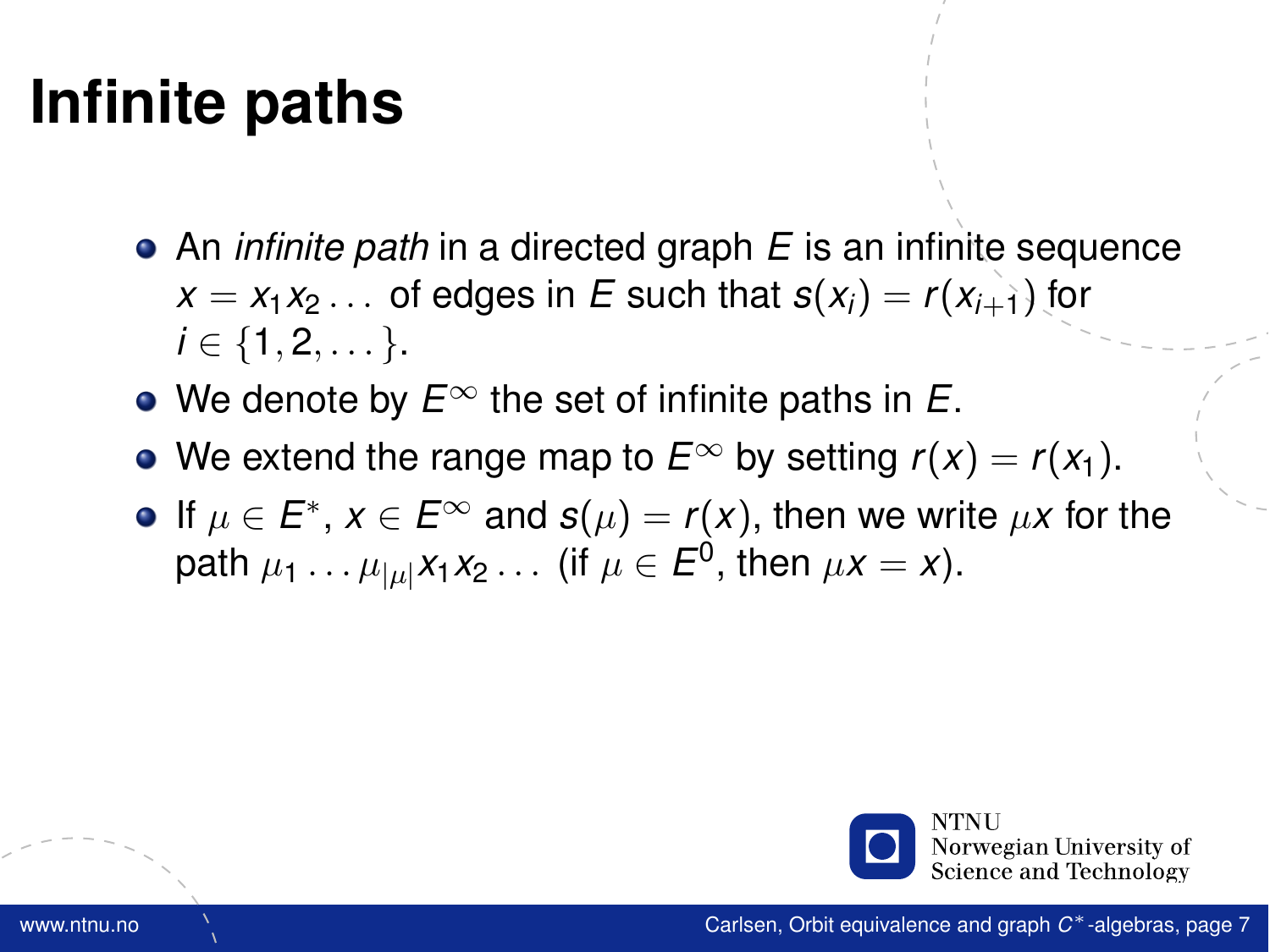- An *infinite path* in a directed graph *E* is an infinite sequence  $x = x_1 x_2 \ldots$  of edges in *E* such that  $s(x_i) = r(x_{i+1})$  for  $i \in \{1, 2, \dots\}.$
- We denote by *E*<sup>∞</sup> the set of infinite paths in *E*.
- We extend the range map to  $E^{\infty}$  by setting  $r(x) = r(x_1)$ .
- If  $\mu \in E^*$ ,  $x \in E^\infty$  and  $s(\mu) = r(x)$ , then we write  $\mu x$  for the path  $\mu_1 \dots \mu_{|\mu|} x_1 x_2 \dots$  (if  $\mu \in E^0,$  then  $\mu x = x$ ).
- For  $\mu \in E^*$ , we let  $Z(\mu) = {\mu x \mid x \in E^{\infty}, s(\mu) = r(x)}$ .

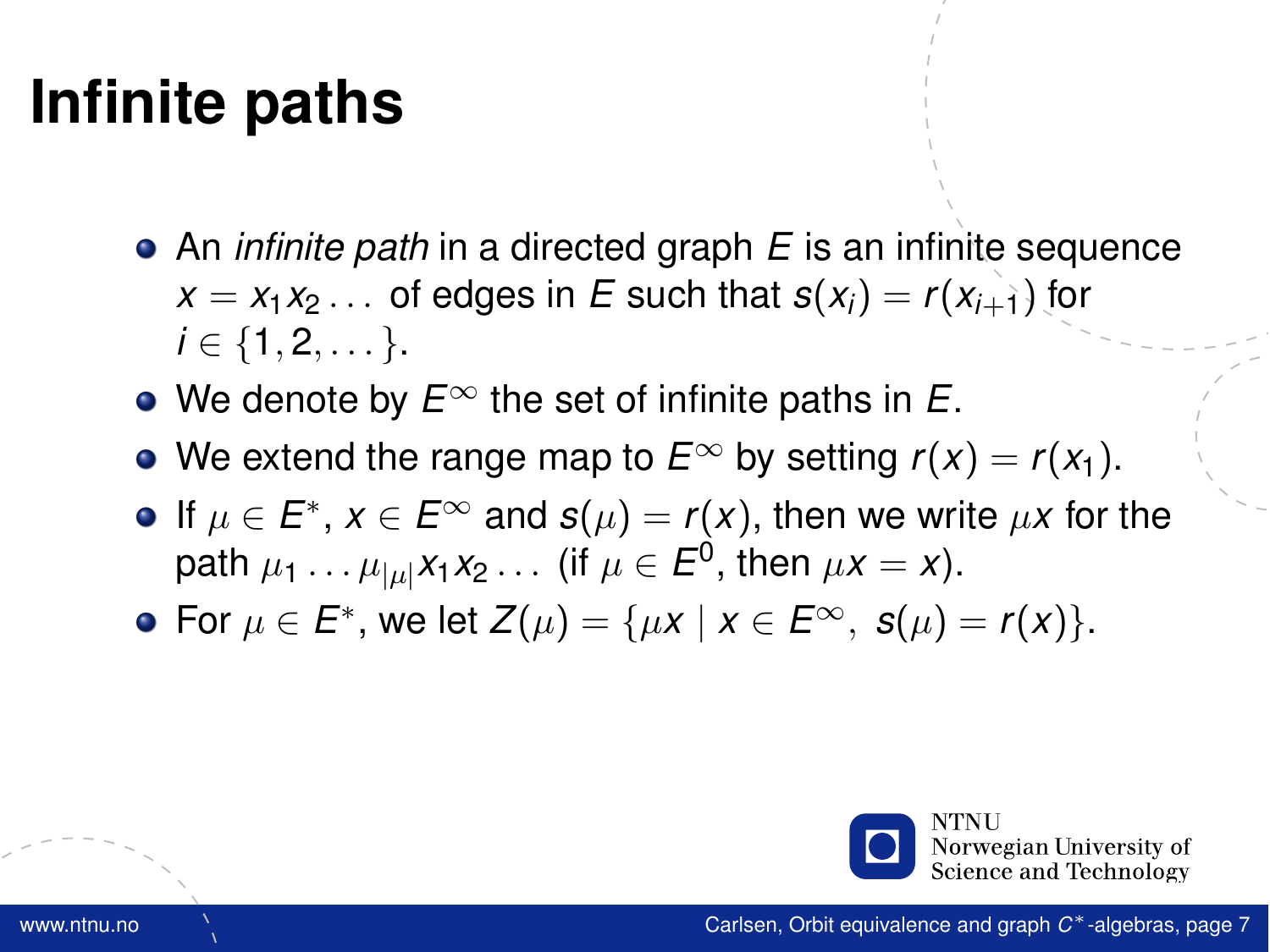We equip  $E^{\infty}$  with the topology generated by  $\{Z(u) \mid u \in E^*\}.$ 

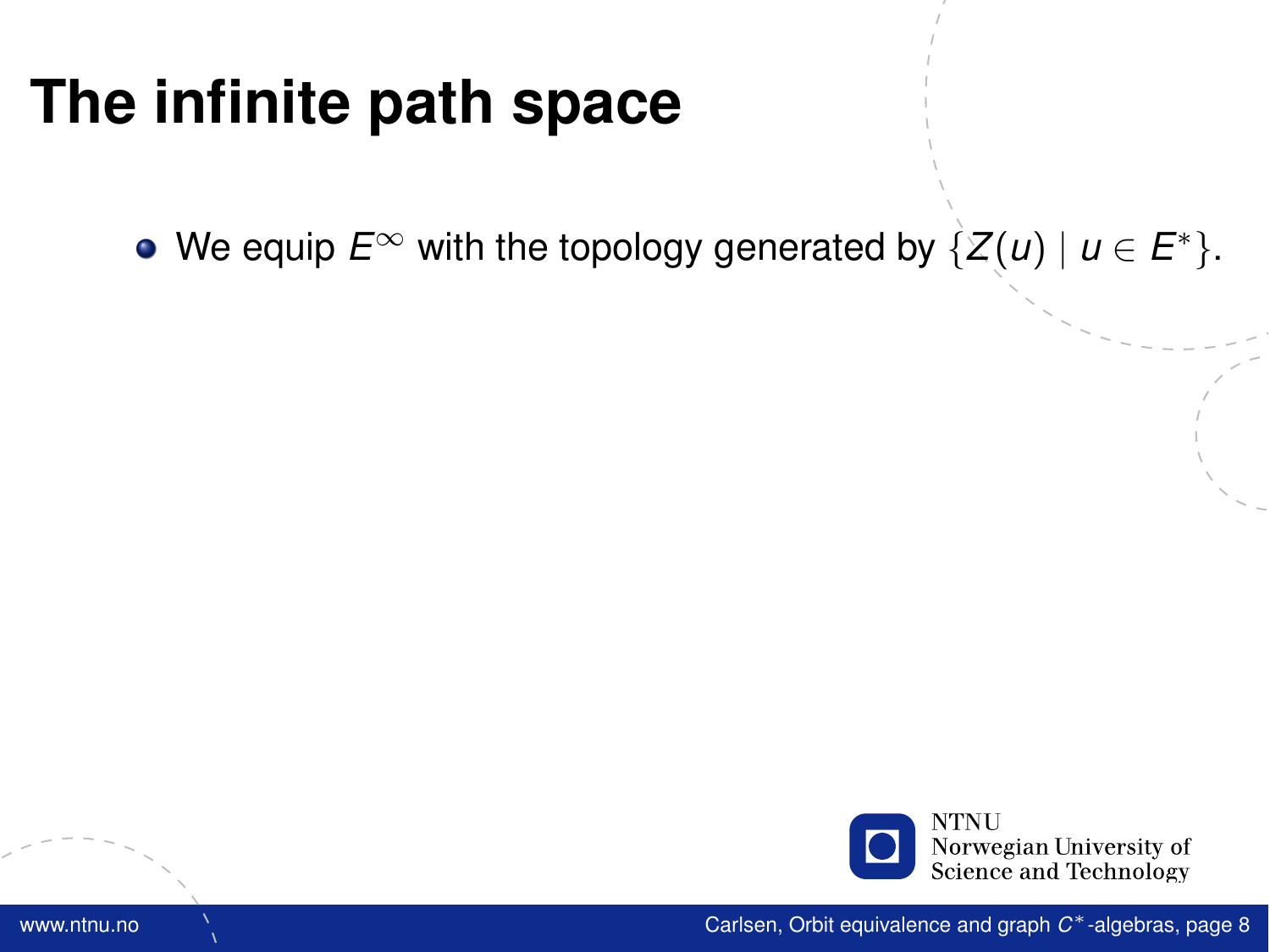- We equip  $E^{\infty}$  with the topology generated by  $\{Z(u) \mid u \in E^*\}.$
- *E*<sup>∞</sup> then becomes a totally disconnected locally compact Hausdorff space.

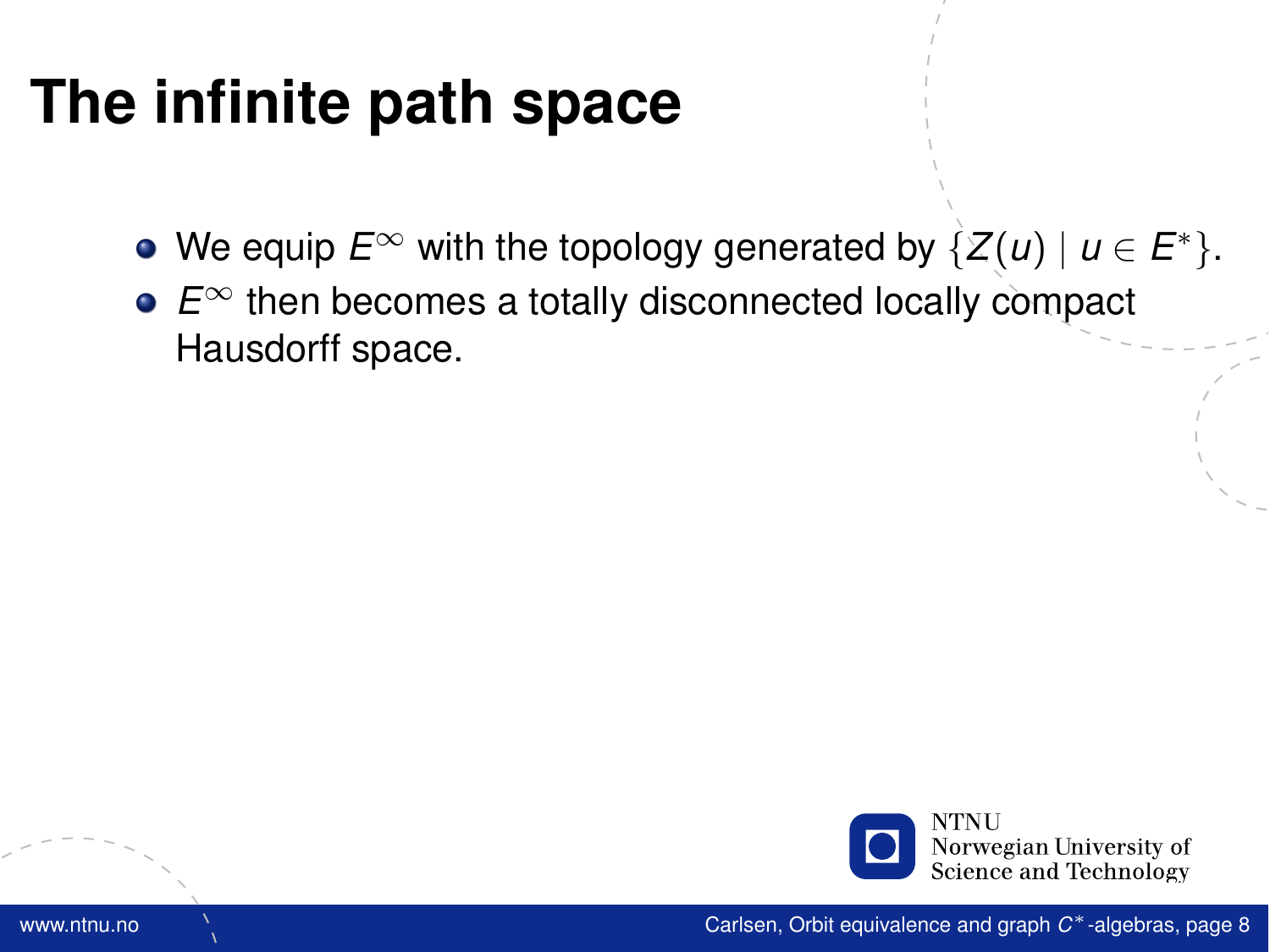- We equip  $E^{\infty}$  with the topology generated by  $\{Z(u) \mid u \in E^*\}.$
- *E*<sup>∞</sup> then becomes a totally disconnected locally compact Hausdorff space.
- $Z(\mu)$  is open and compact for all  $\mu \in E^*.$

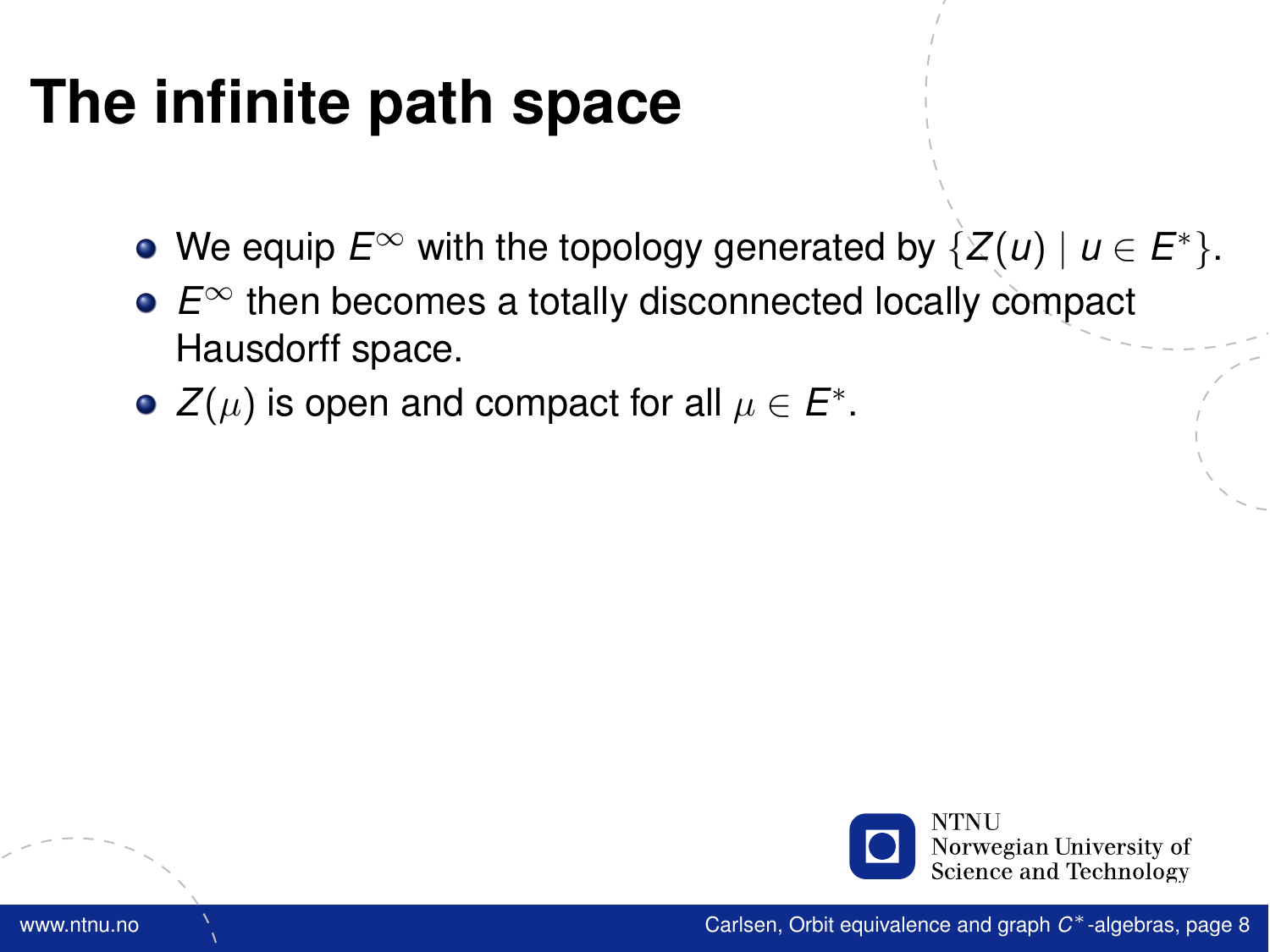- We equip  $E^{\infty}$  with the topology generated by  $\{Z(u) \mid u \in E^*\}.$
- *E*<sup>∞</sup> then becomes a totally disconnected locally compact Hausdorff space.
- $Z(\mu)$  is open and compact for all  $\mu \in E^*.$
- $E^{\infty}$  is compact if and only if  $E^0$  is finite.

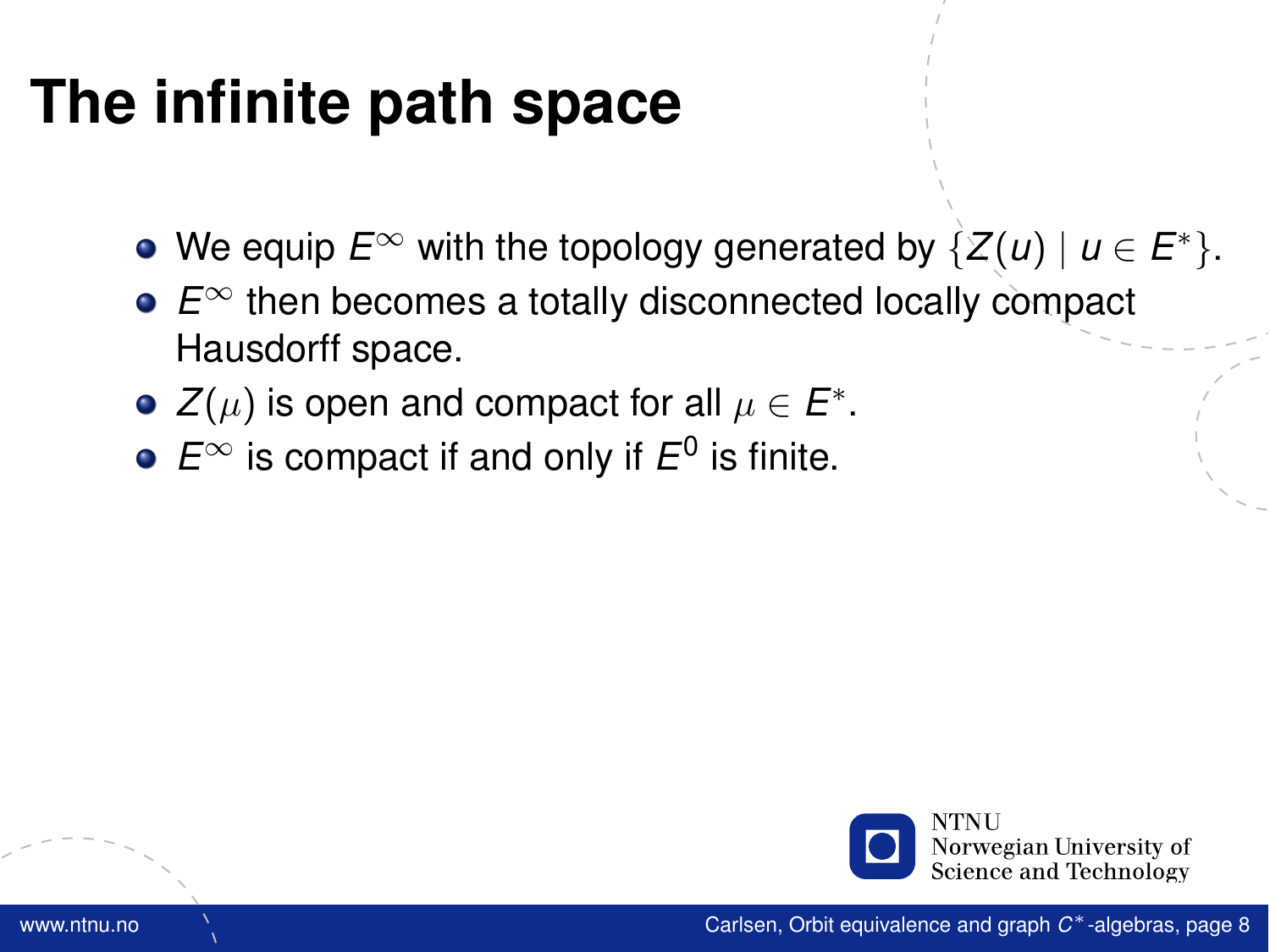- We equip  $E^{\infty}$  with the topology generated by  $\{Z(u) \mid u \in E^*\}.$
- *E*<sup>∞</sup> then becomes a totally disconnected locally compact Hausdorff space.
- $Z(\mu)$  is open and compact for all  $\mu \in E^*.$
- $E^{\infty}$  is compact if and only if  $E^0$  is finite.
- **•** There is a ∗-isomorphism from  $\mathcal{D}(E)$  to  $C_0(E^{\infty})$  which, for every  $\mu \in E^*$ , maps  $\mathbf{s}_{\mu} \mathbf{s}_{\mu}^*$  to the characteristic function of  $Z(\mu).$

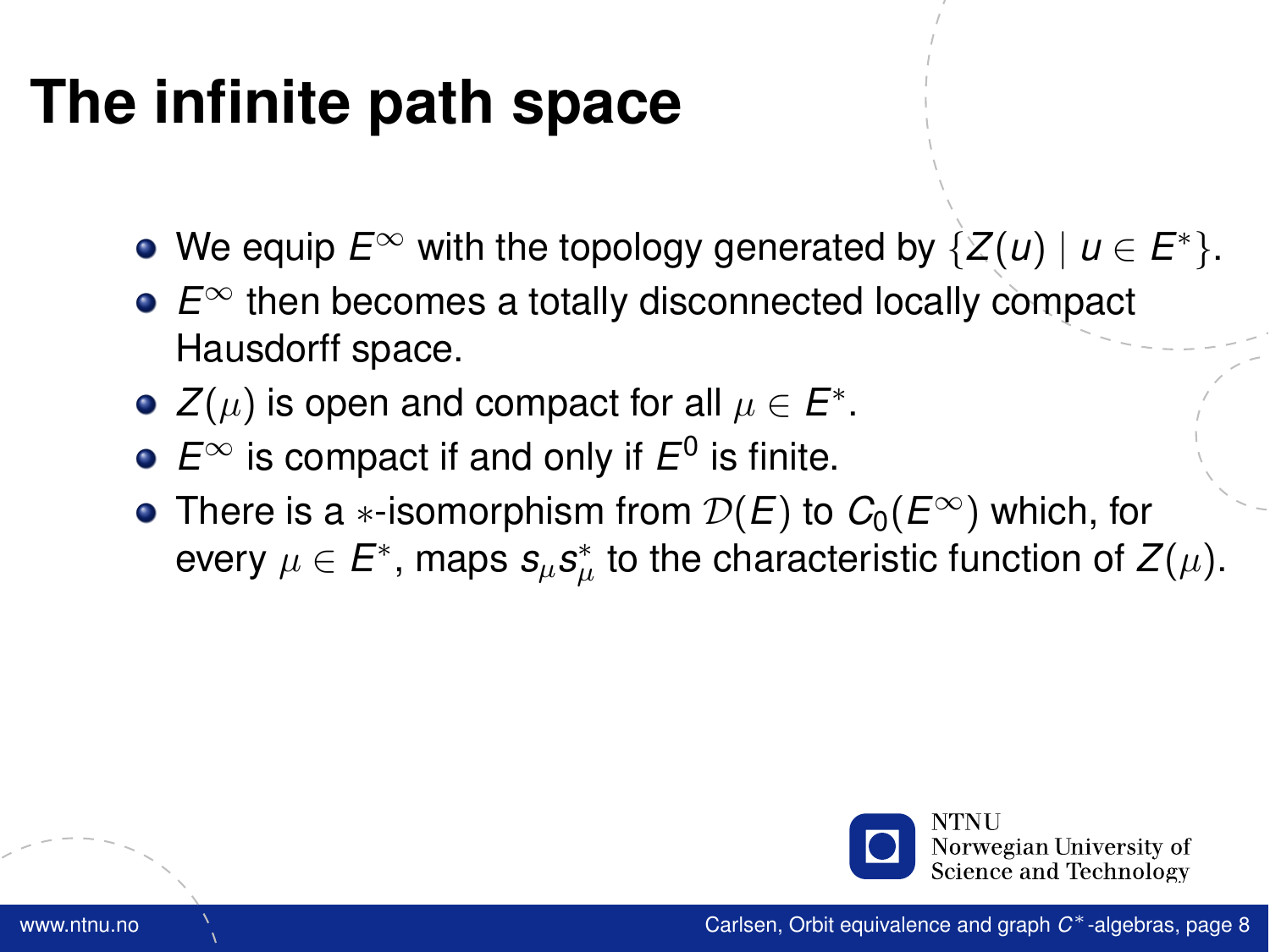### **The infinite path space**

- We equip  $E^{\infty}$  with the topology generated by  $\{Z(u) \mid u \in E^*\}.$
- *E*<sup>∞</sup> then becomes a totally disconnected locally compact Hausdorff space.
- $Z(\mu)$  is open and compact for all  $\mu \in E^*.$
- $E^{\infty}$  is compact if and only if  $E^0$  is finite.
- **•** There is a ∗-isomorphism from  $\mathcal{D}(E)$  to  $C_0(E^{\infty})$  which, for every  $\mu \in E^*$ , maps  $\mathbf{s}_{\mu} \mathbf{s}_{\mu}^*$  to the characteristic function of  $Z(\mu).$
- We let  $\sigma_F : E^\infty \to E^\infty$  denote the map

$$
x_1x_2x_3\ldots\mapsto x_2x_3\ldots
$$

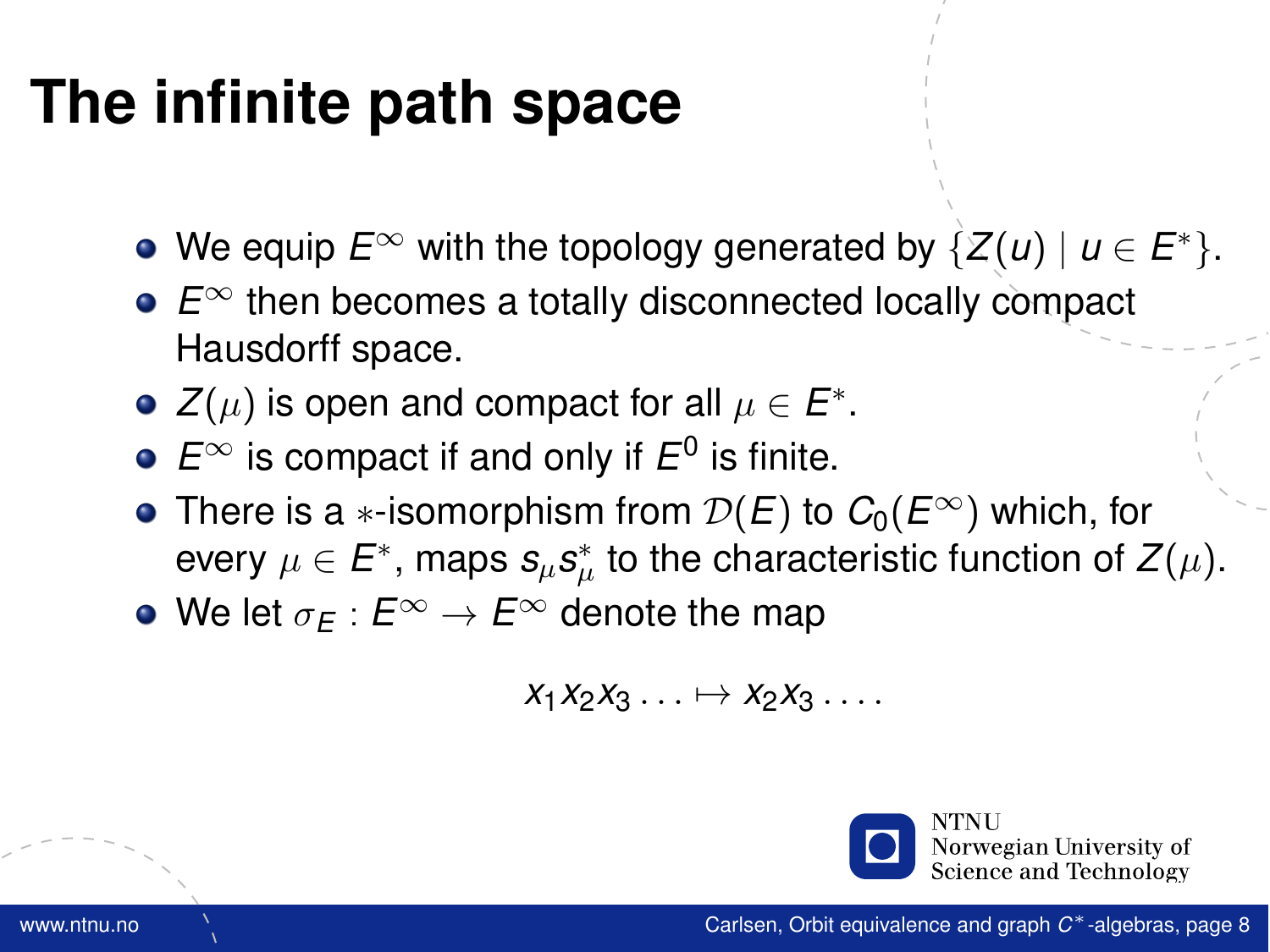

www.ntnu.no Carlsen, [Orbit equivalence and graph](#page-0-0) *C* \*-algebras, page 9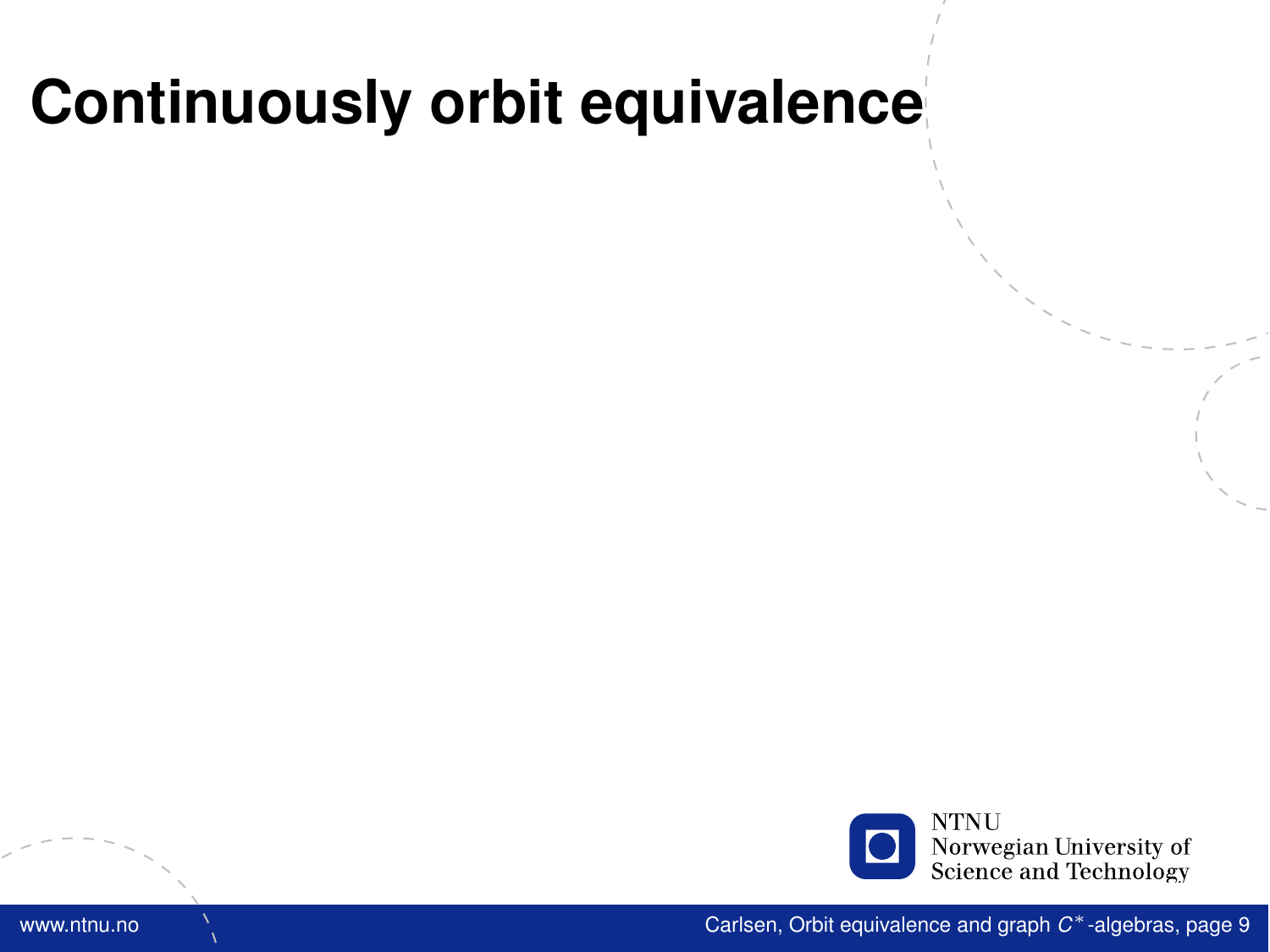Let *E* and *F* be two row-finite directed graphs with no sources.

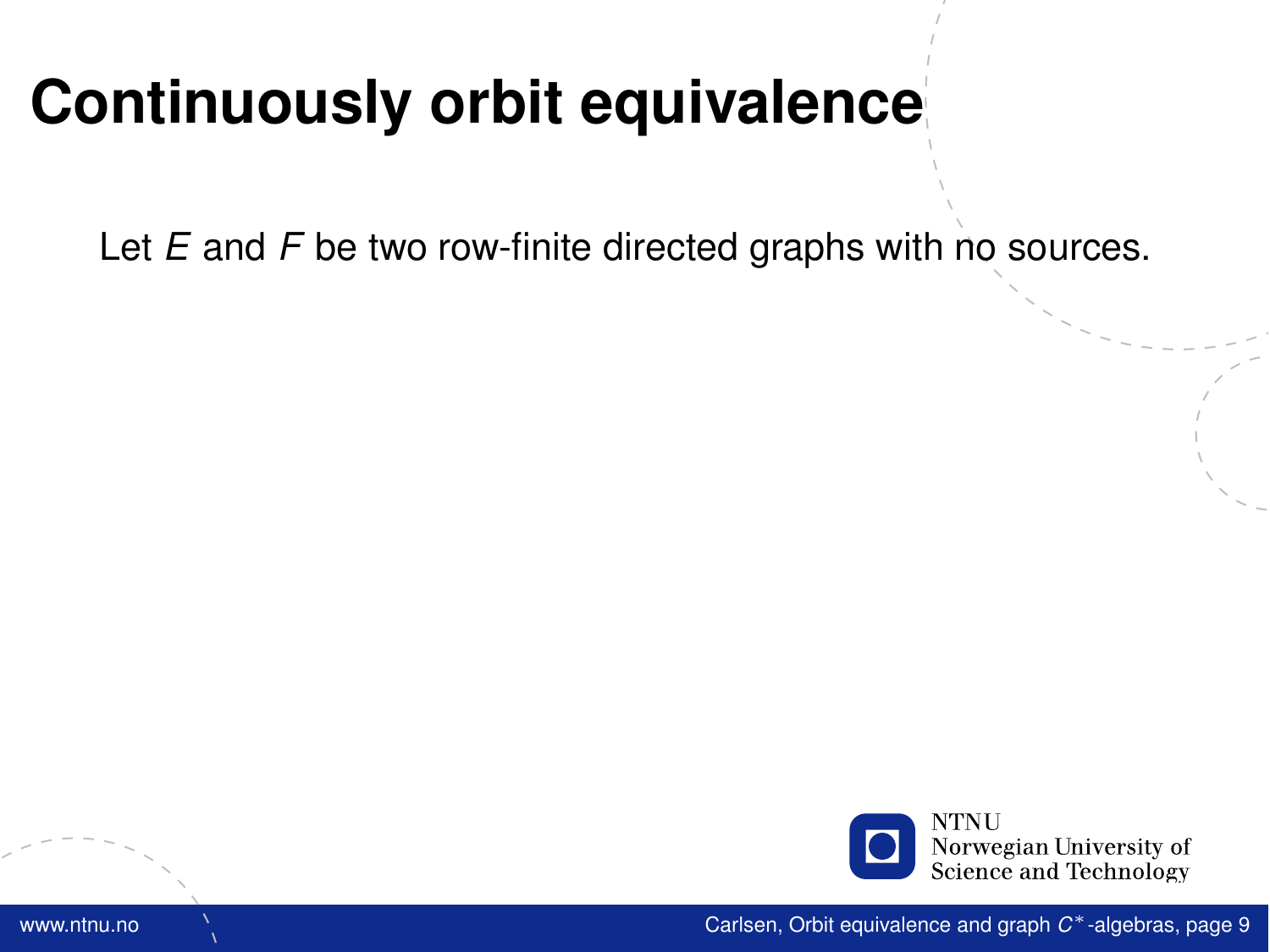Let *E* and *F* be two row-finite directed graphs with no sources. We say the infinite path spaces *E*<sup>∞</sup> and *F*<sup>∞</sup> are *continuously orbit equivalent*

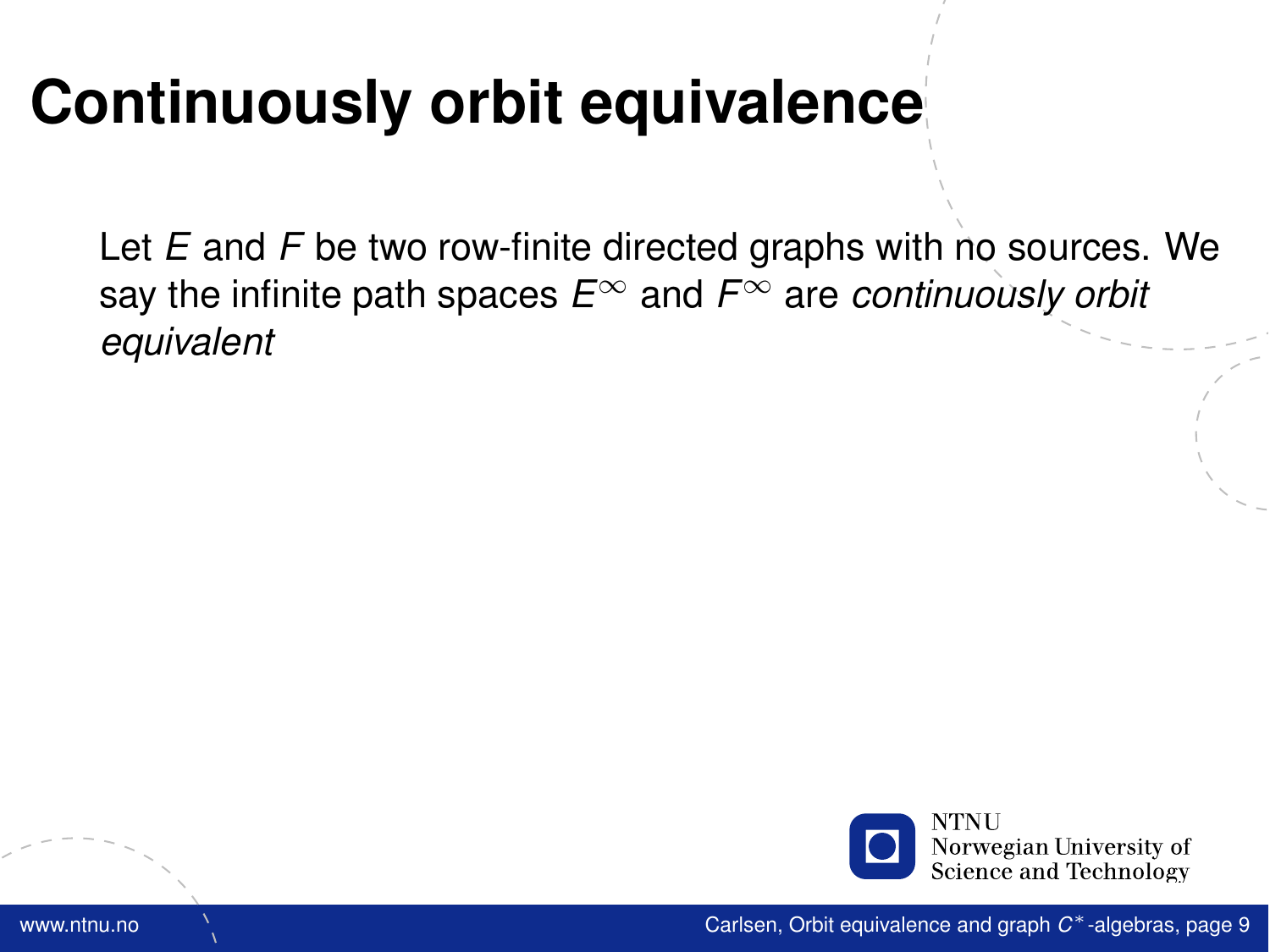Let *E* and *F* be two row-finite directed graphs with no sources. We say the infinite path spaces *E*<sup>∞</sup> and *F*<sup>∞</sup> are *continuously orbit equivalent* if there exists a homeomorphism  $h: E^{\infty} \to F^{\infty}$  and continuous functions  $k_1, l_1 : E^\infty \to \mathbb{N}$  and  $k_2, l_2 : F^\infty \to \mathbb{N}$  such that

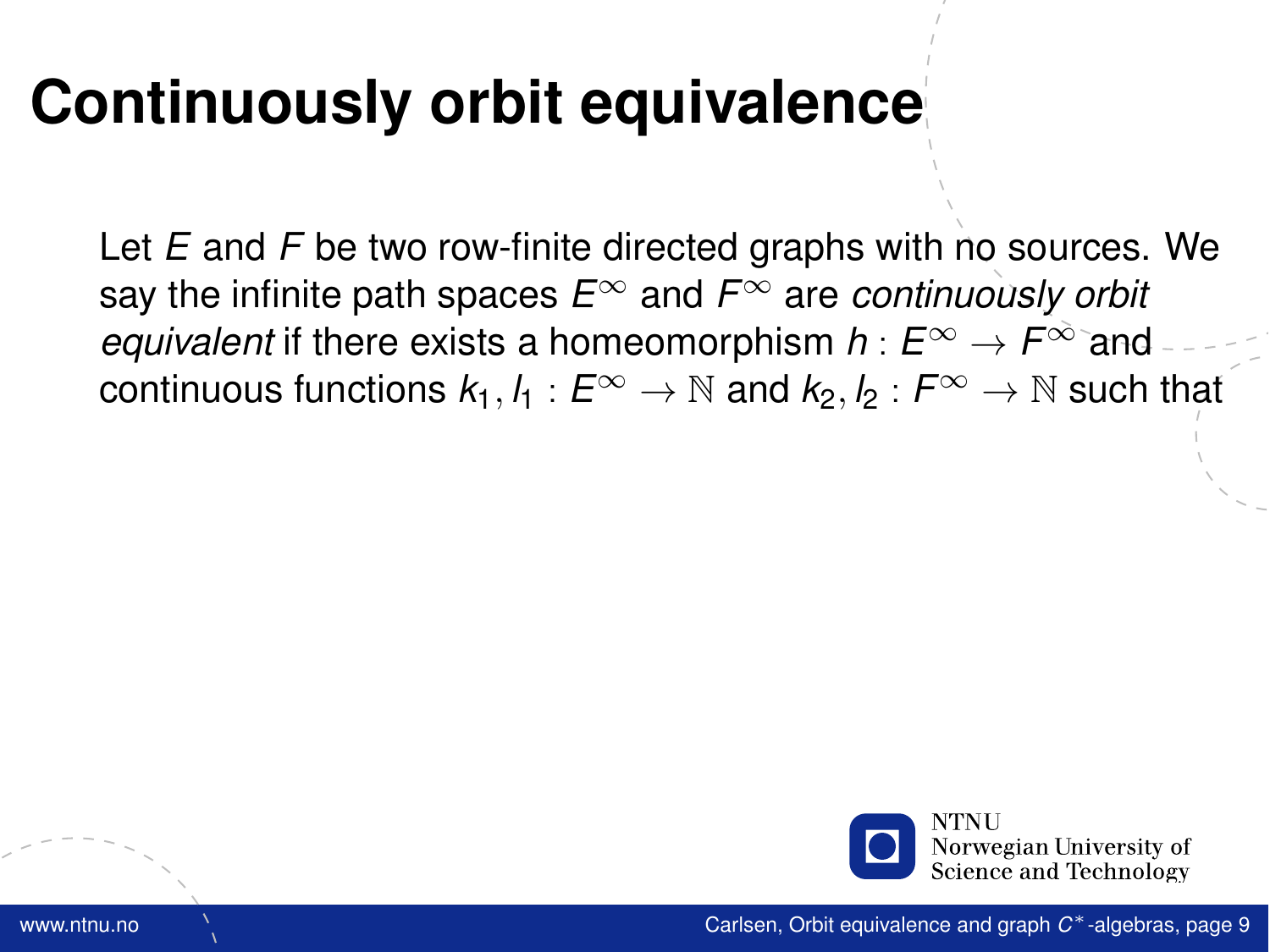Let *E* and *F* be two row-finite directed graphs with no sources. We say the infinite path spaces *E*<sup>∞</sup> and *F*<sup>∞</sup> are *continuously orbit equivalent* if there exists a homeomorphism  $h: E^{\infty} \to F^{\infty}$  and continuous functions  $k_1, l_1 : E^\infty \to \mathbb{N}$  and  $k_2, l_2 : F^\infty \to \mathbb{N}$  such that

$$
\sigma_F^{k_1(x)} \circ h \circ \sigma_E(x) = \sigma_F^{l_1(x)} \circ h(x) \text{ and}
$$
  

$$
\sigma_E^{k_2(y)} \circ h^{-1} \circ \sigma_F(y) = \sigma_E^{l_2(y)} \circ h^{-1}(y),
$$

for all  $x \in E^{\infty}$ ,  $y \in F^{\infty}$ .

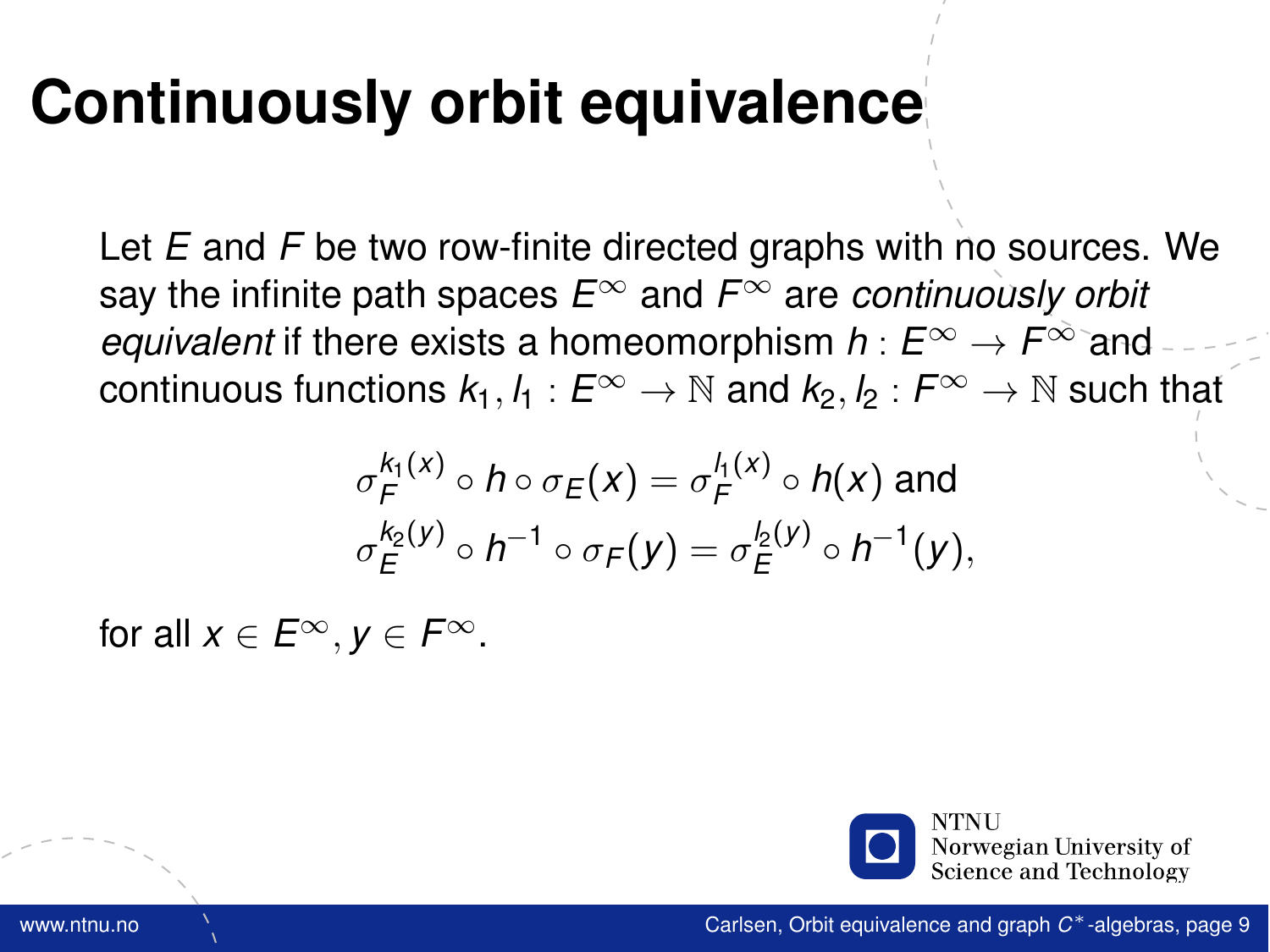### **Cycles**

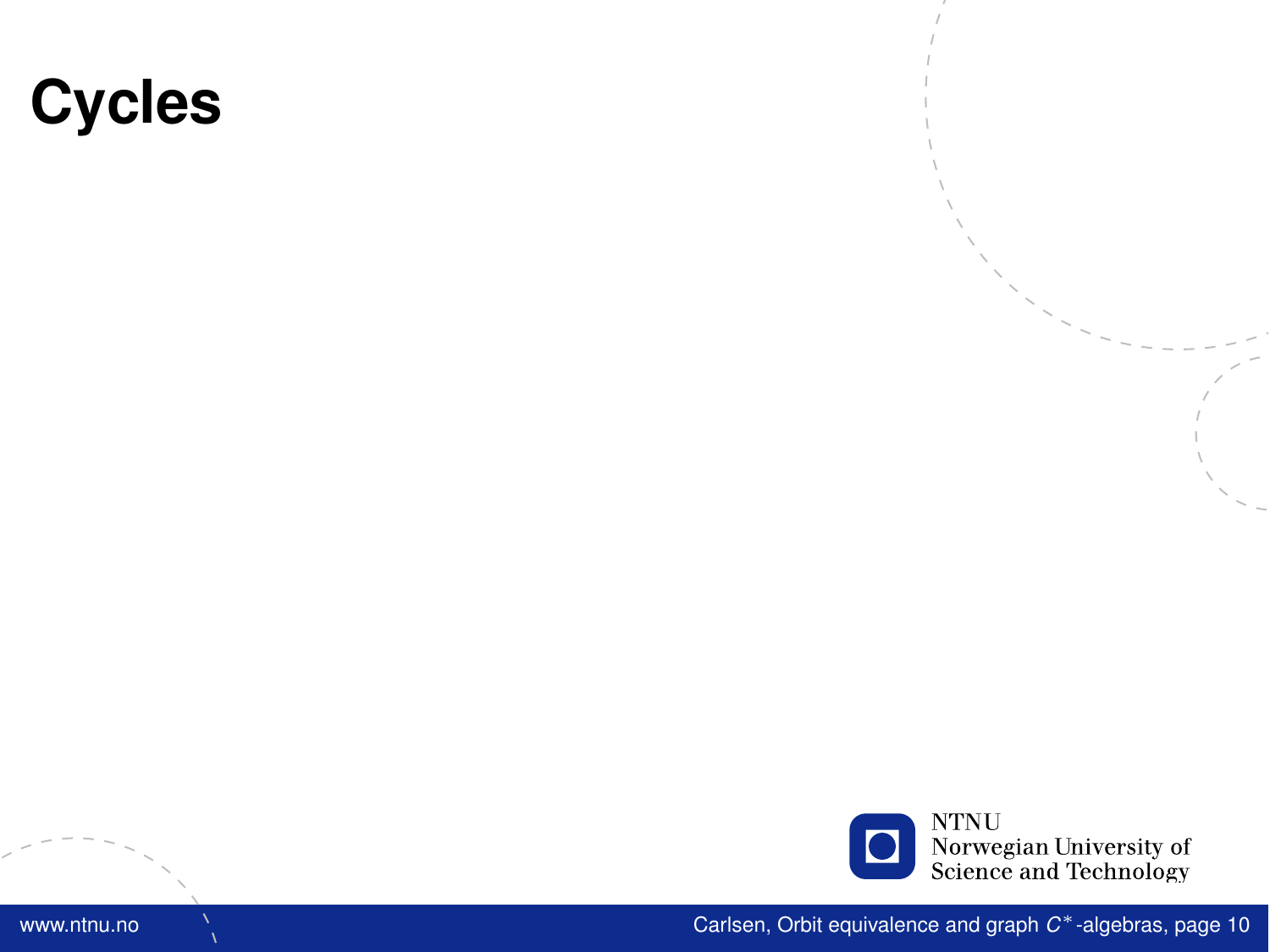## **Cycles**

A *cycle* is a path  $\mu \in E^*$  for which  $\mu \geq 1$  and  $\mathbf{s}(\mu) = \mathbf{r}(\mu).$ 

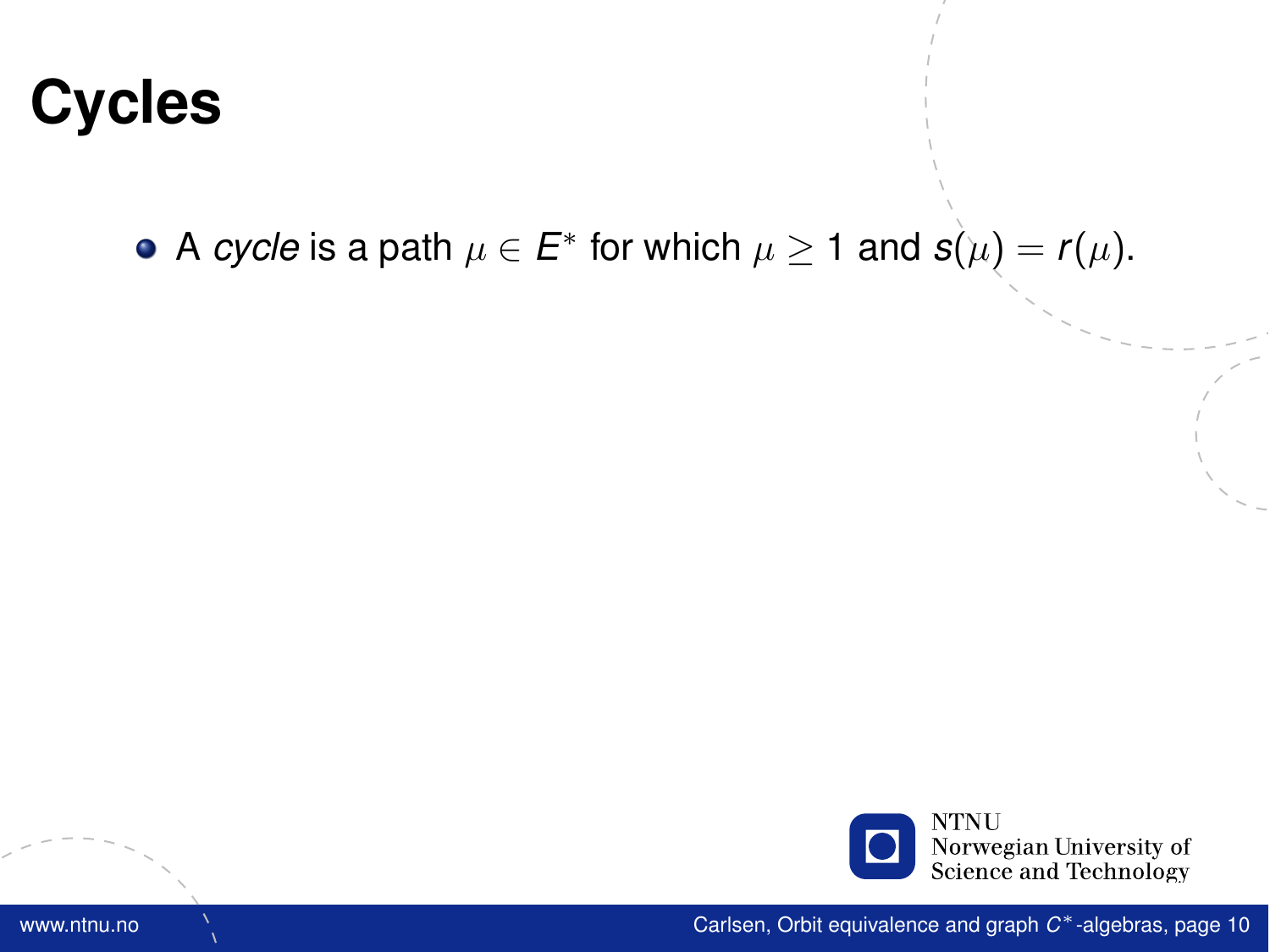# **Cycles**

- A *cycle* is a path  $\mu \in E^*$  for which  $\mu \geq 1$  and  $\mathbf{s}(\mu) = \mathbf{r}(\mu).$
- An *entry* for a cycle  $\mu$  is an edge  $\boldsymbol{e}\in E^1$  such that  $r(\boldsymbol{e})=r(\mu_i)$ and  $e \neq \mu_i$  for some  $i \in \{1, 2, \ldots, |\mu|\}.$

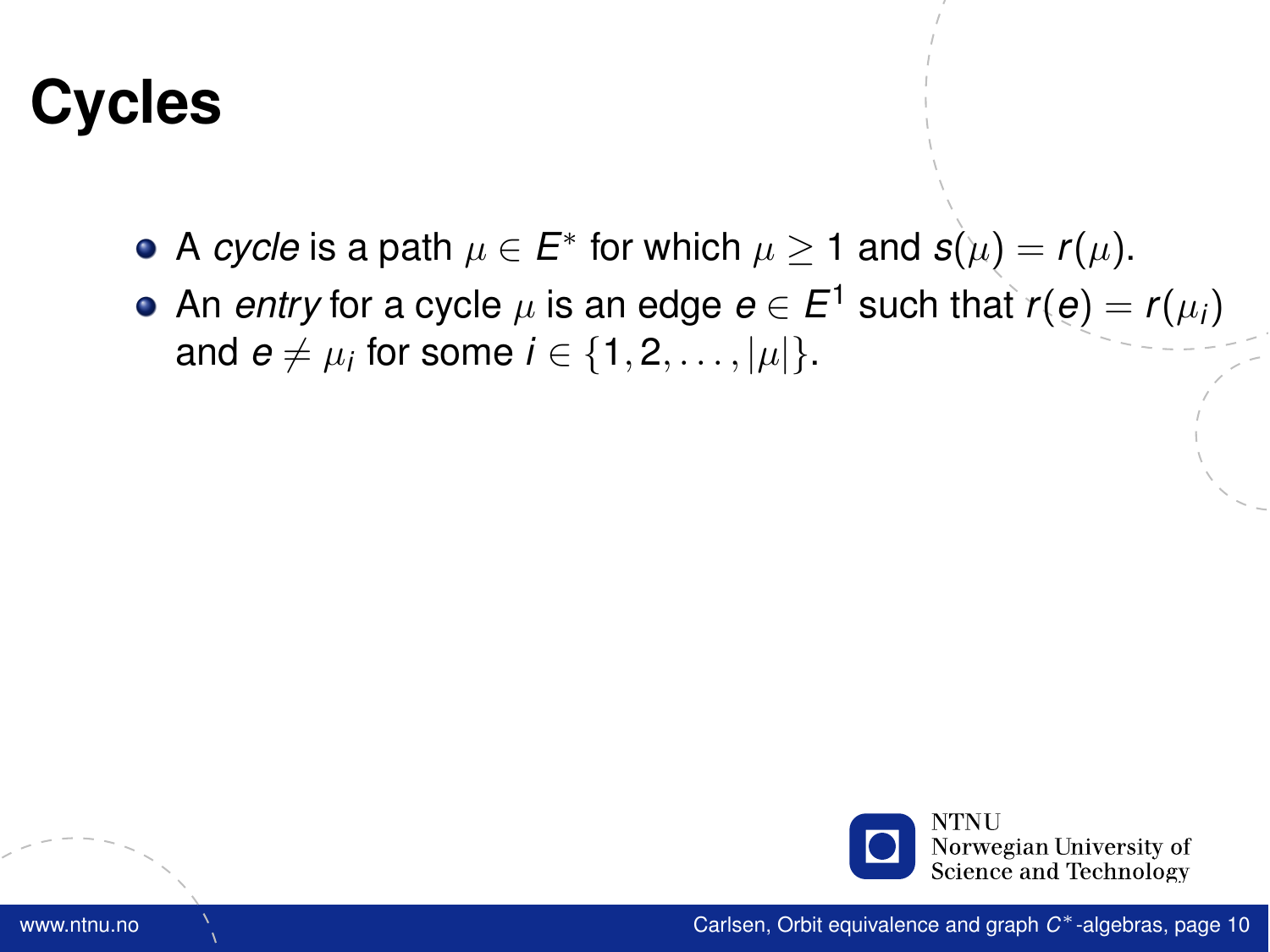

www.ntnu.no Carlsen, [Orbit equivalence and graph](#page-0-0) *C* <sup>∗</sup>-algebras, page 11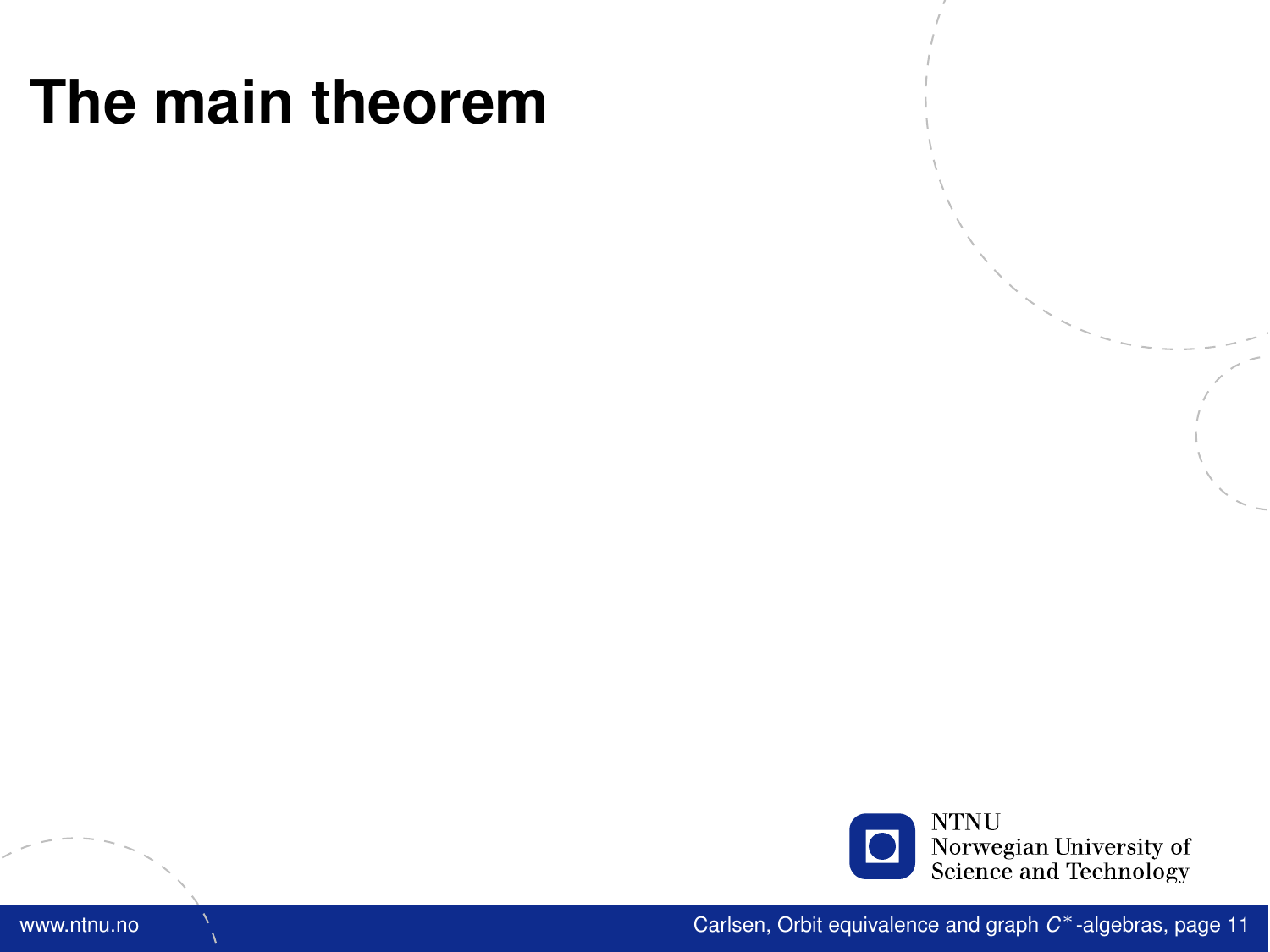Suppose *E* and *F* are row-finite directed graphs with no sources and in which every cycle has an entry.

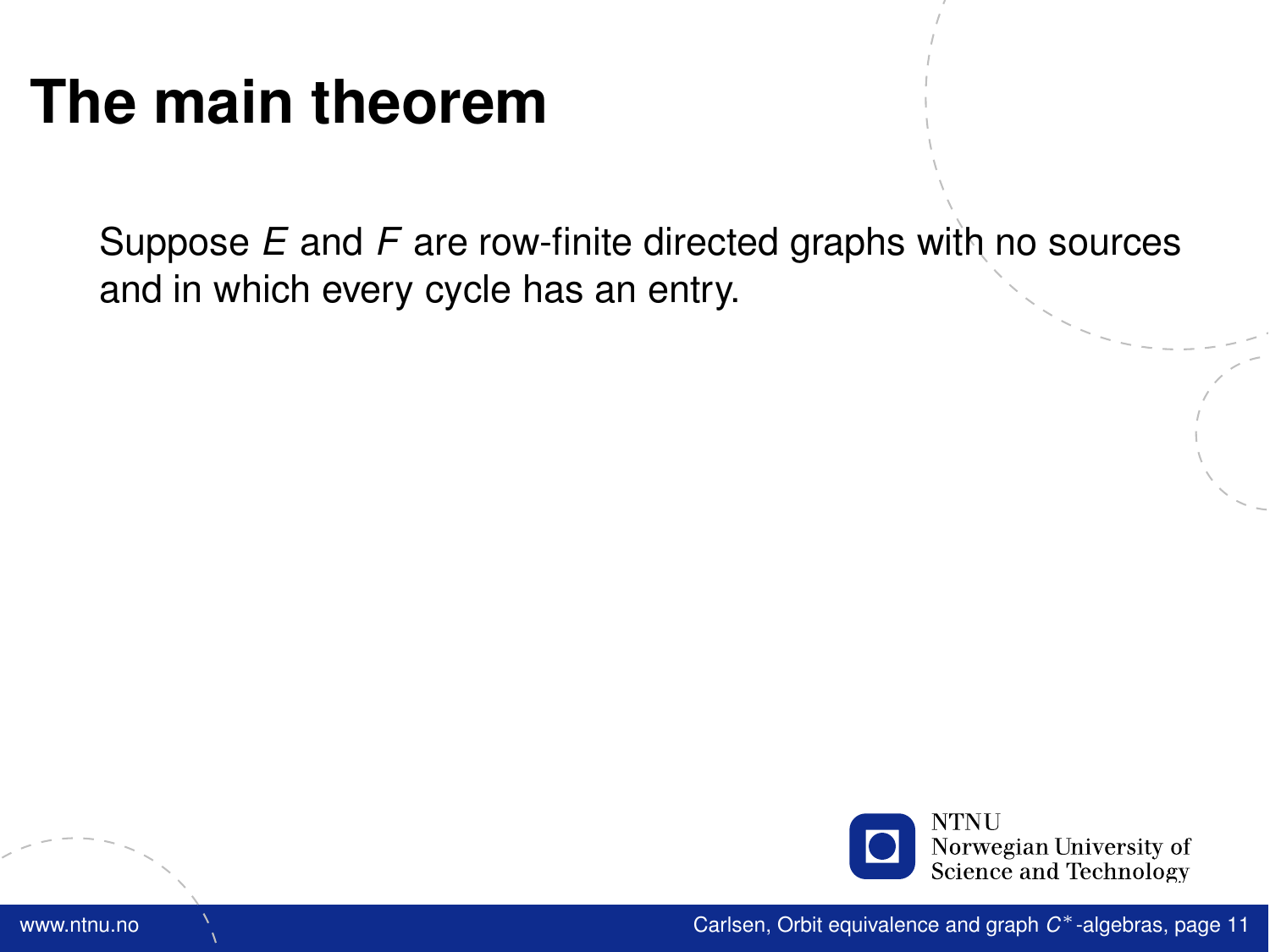Suppose *E* and *F* are row-finite directed graphs with no sources and in which every cycle has an entry. Then the following are equivalent:

- $\mathbf{D}$  There is an isomorphism  $\psi: \mathcal{C}^*(E) \to \mathcal{C}^*(F)$  such that  $\psi(\mathcal{D}(E)) = \mathcal{D}(F);$
- <sup>2</sup> *E*<sup>∞</sup> and *F*<sup>∞</sup> are continuously orbit equivalent.

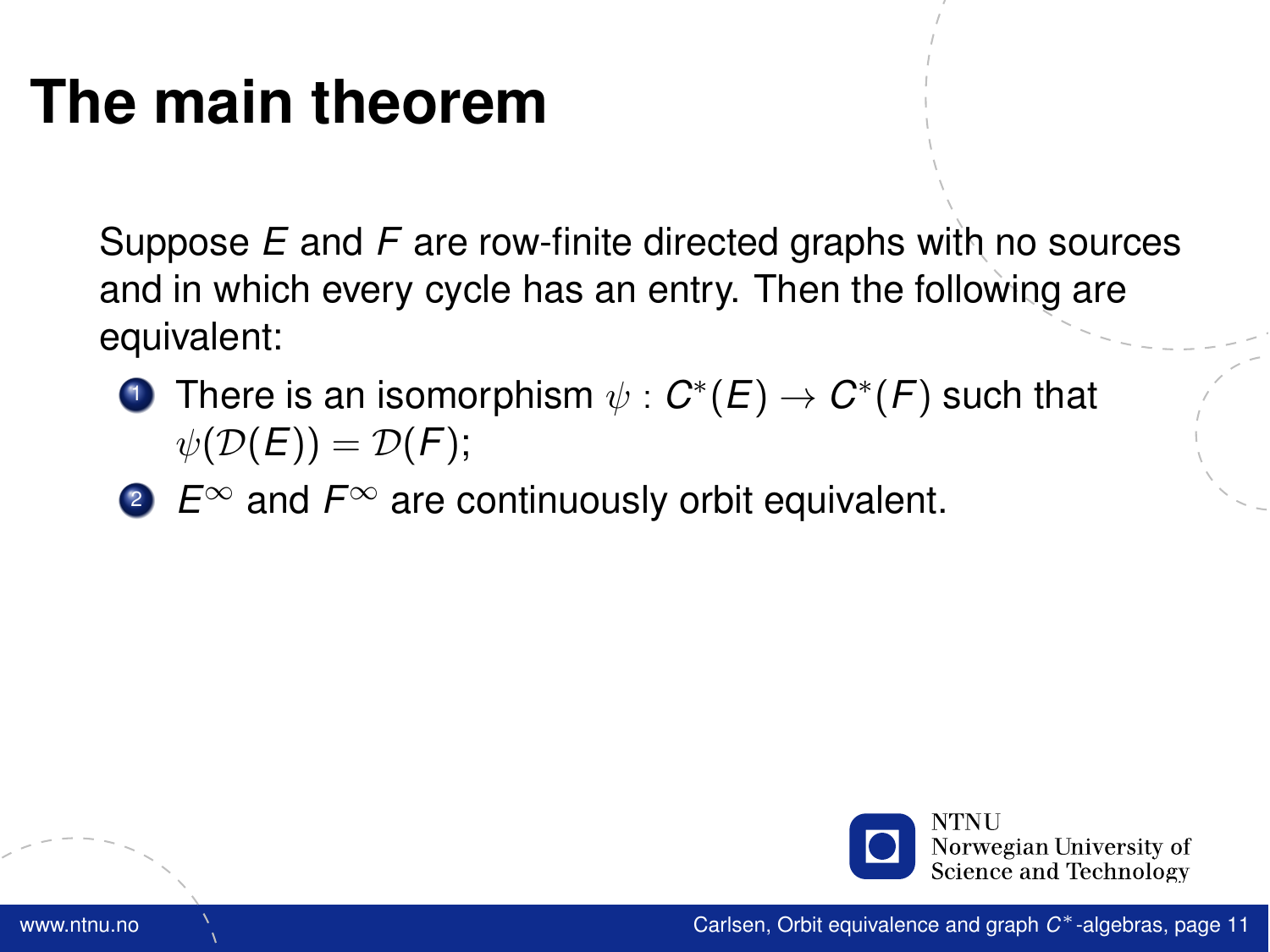

www.ntnu.no Carlsen, [Orbit equivalence and graph](#page-0-0) *C* <sup>∗</sup>-algebras, page 12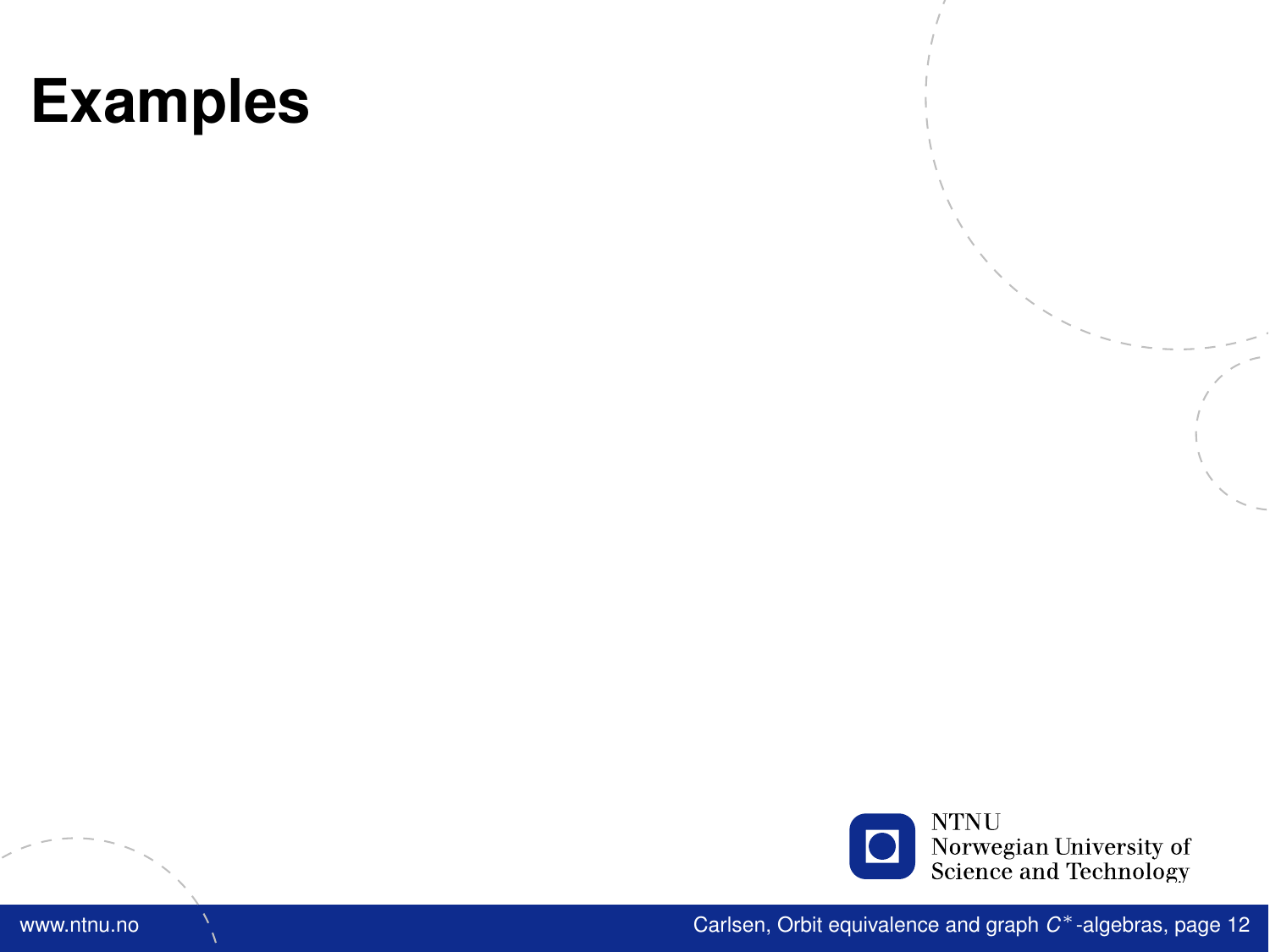

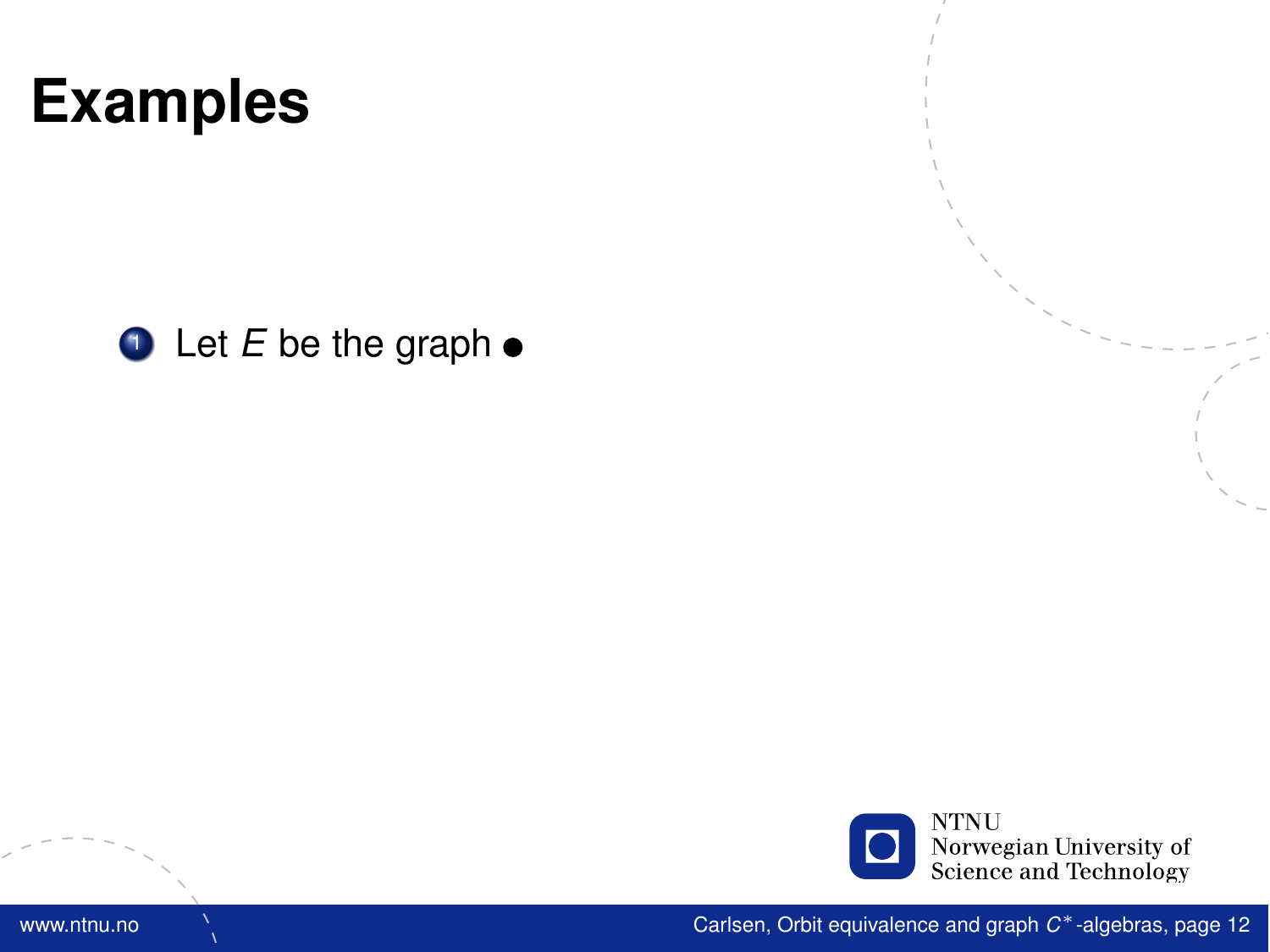

#### $\bullet$  Let *E* be the graph  $\bullet$  and let *F* be the graph  $\bullet$

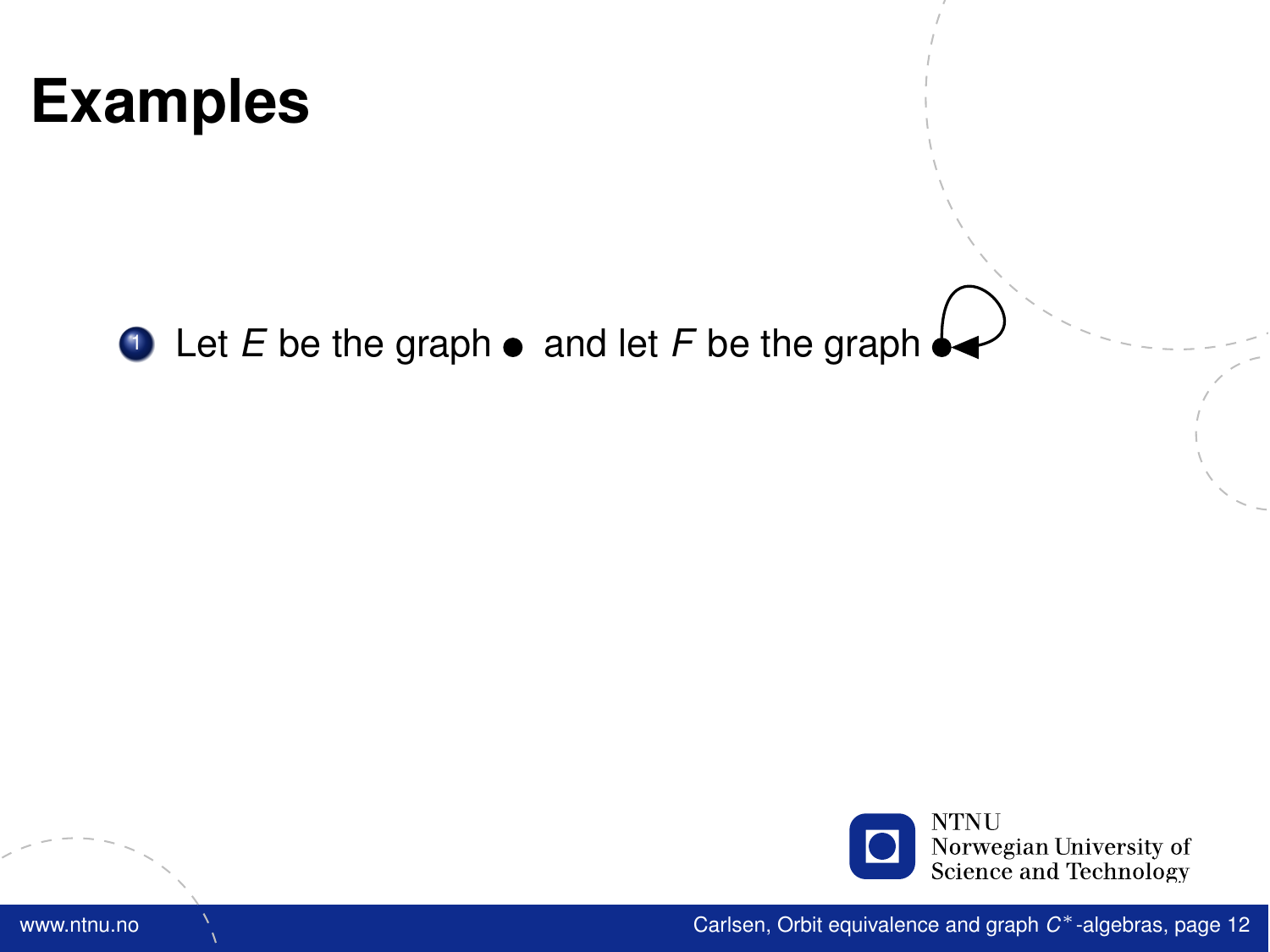#### $\bullet$  Let *E* be the graph  $\bullet$  and let *F* be the graph  $\bullet$ Then  $E^{\infty} = \{ \star \} = F^{\infty}$ ,

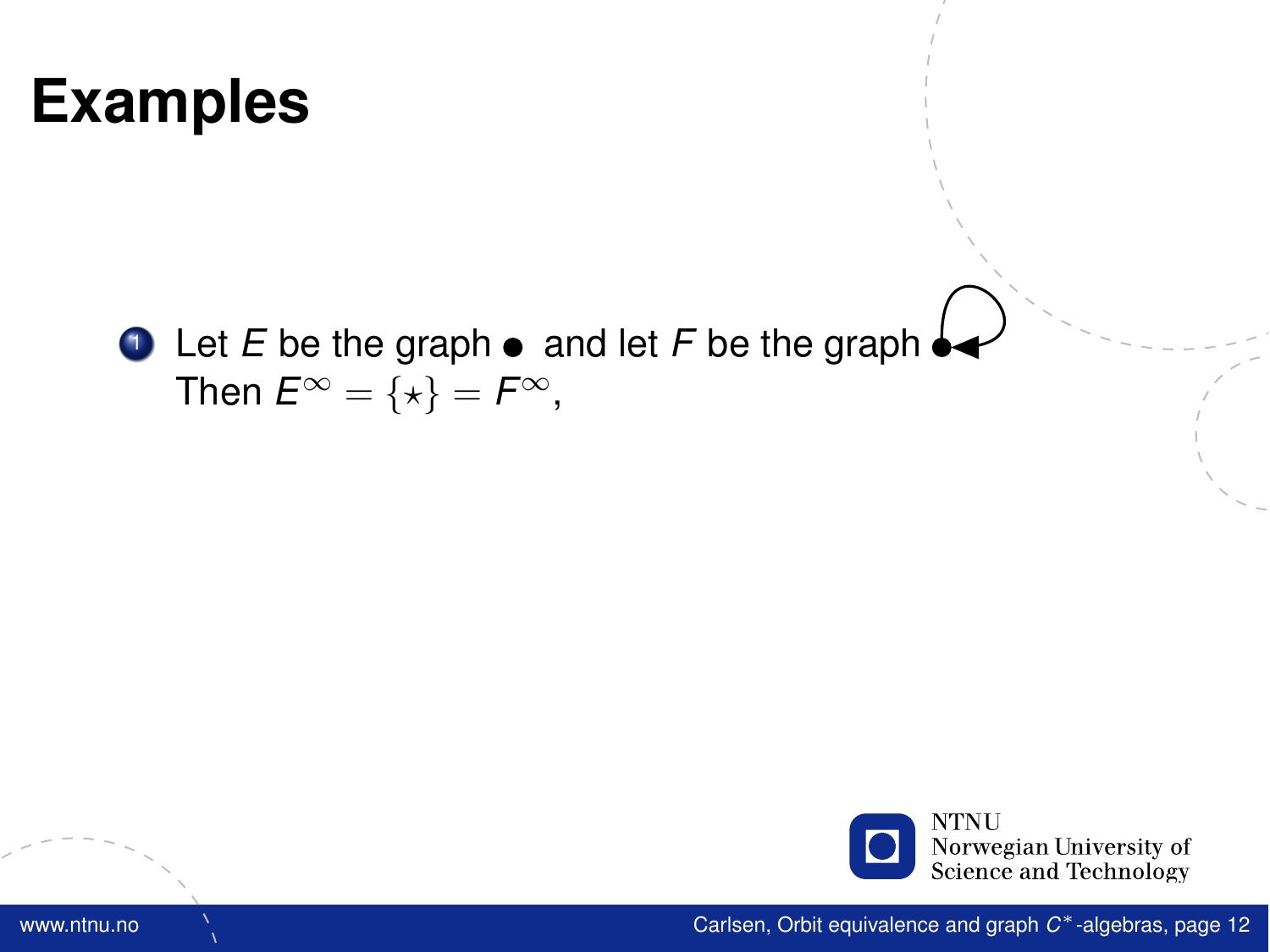$\bullet$  Let *E* be the graph  $\bullet$  and let *F* be the graph  $\bullet$ Then  $E^{\infty} = {\star} = F^{\infty}$ , so  $E^{\infty}$  and  $F^{\infty}$  are continuously orbit equivalent,

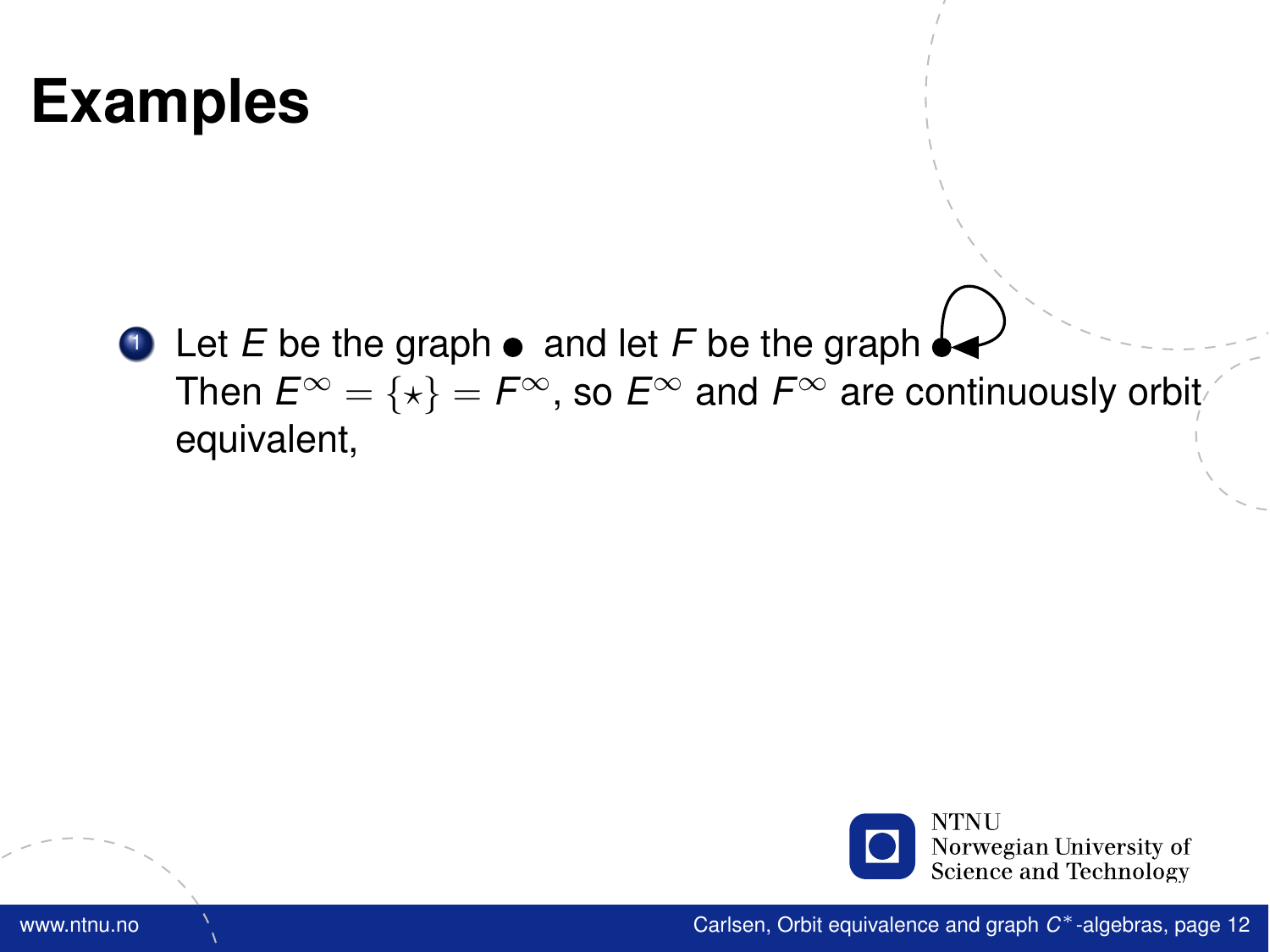$\bullet$  Let *E* be the graph  $\bullet$  and let *F* be the graph Then  $E^{\infty} = \{ \star \} = F^{\infty}$ , so  $E^{\infty}$  and  $F^{\infty}$  are continuously orbit  $\mathsf{equivalent}, \mathsf{but} \; \mathcal{C}^*(E) \cong \mathbb{C} \not\cong \mathcal{C}(\mathbb{T}) \cong \mathcal{C}^*(F).$ 

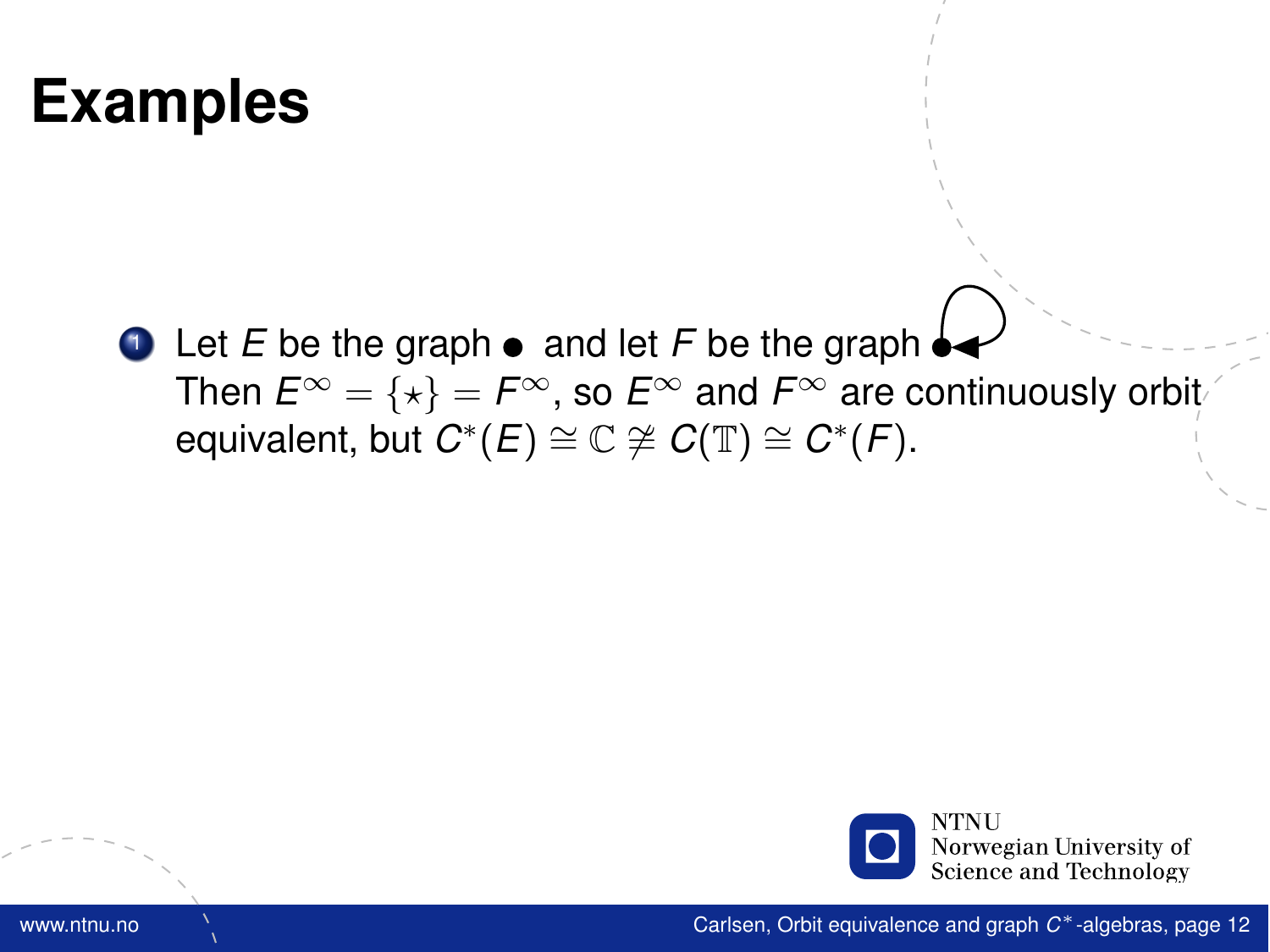- $\bullet$  Let *E* be the graph  $\bullet$  and let *F* be the graph Then  $E^{\infty} = \{ \star \} = F^{\infty}$ , so  $E^{\infty}$  and  $F^{\infty}$  are continuously orbit  $\mathsf{equivalent}, \mathsf{but} \; \mathcal{C}^*(E) \cong \mathbb{C} \not\cong \mathcal{C}(\mathbb{T}) \cong \mathcal{C}^*(F).$
- <sup>2</sup> Let *E* be the graph . . .

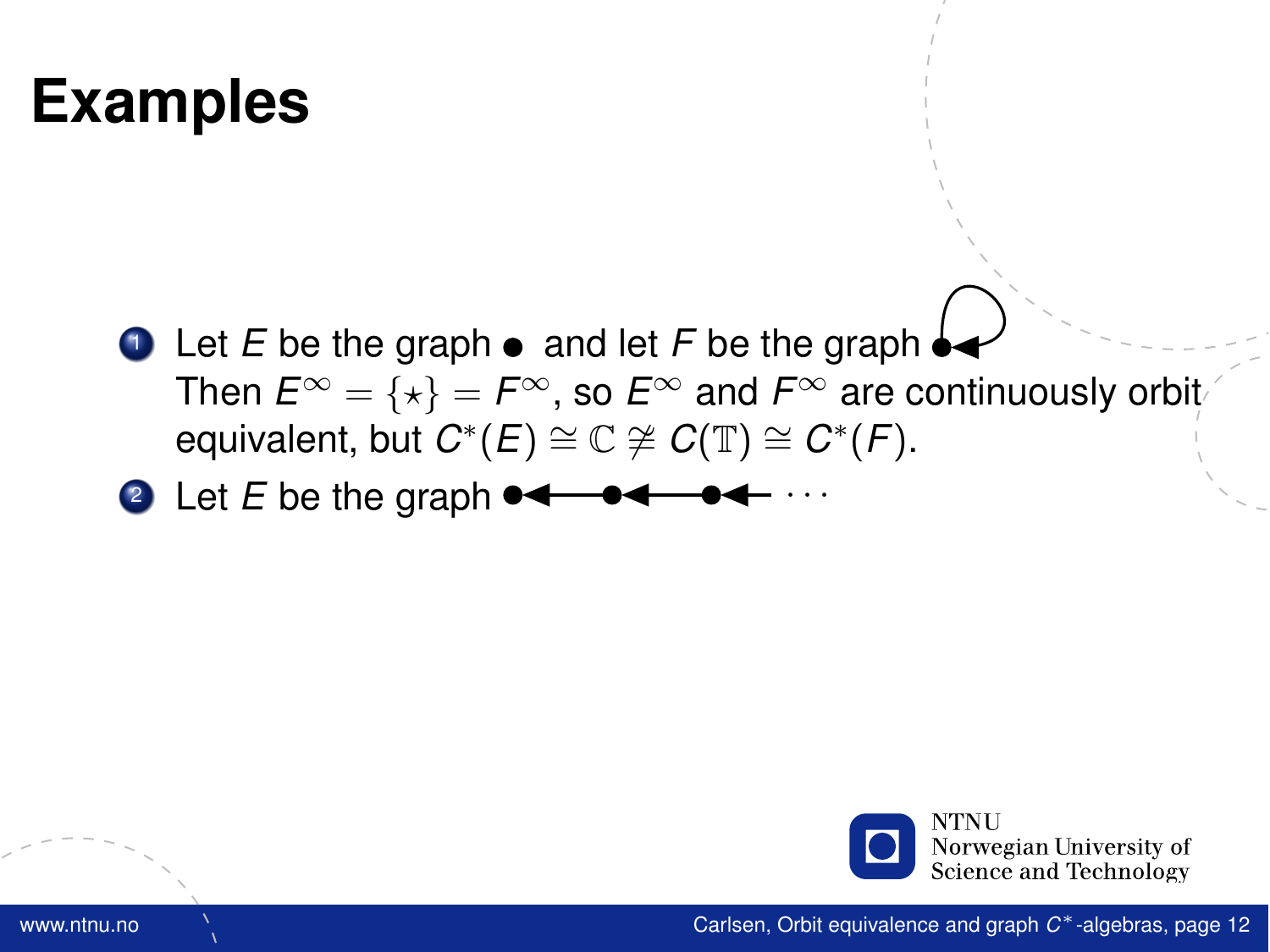- $\bullet$  Let *E* be the graph  $\bullet$  and let *F* be the graph Then  $E^{\infty} = \{ \star \} = F^{\infty}$ , so  $E^{\infty}$  and  $F^{\infty}$  are continuously orbit  $\mathsf{equivalent}, \mathsf{but} \; \mathcal{C}^*(E) \cong \mathbb{C} \not\cong \mathcal{C}(\mathbb{T}) \cong \mathcal{C}^*(F).$
- 2 Let  $E$  be the graph  $\rightarrow$

and let  $F$  be the graph

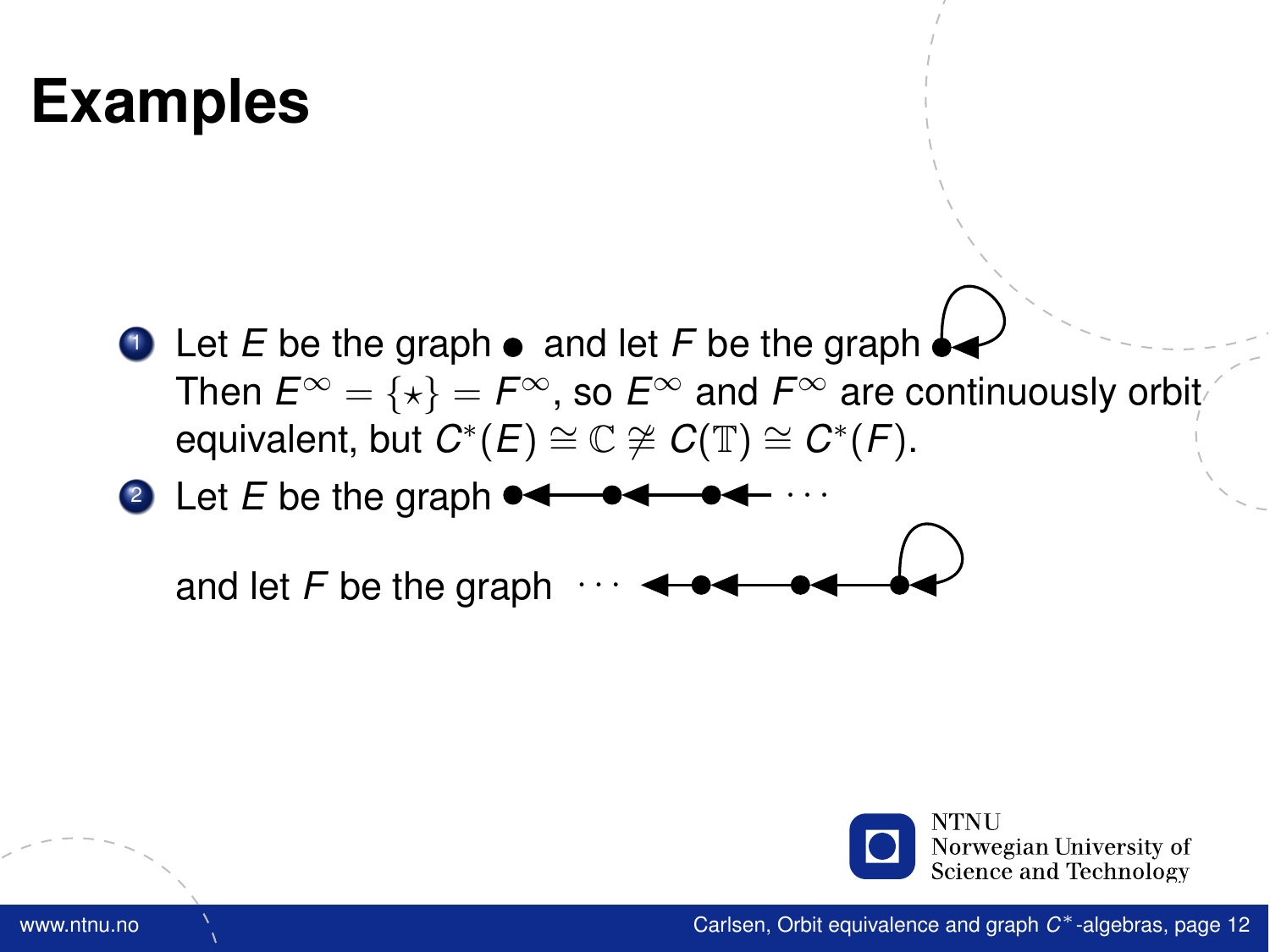- $\bullet$  Let *E* be the graph  $\bullet$  and let *F* be the graph Then  $E^{\infty} = \{ \star \} = F^{\infty}$ , so  $E^{\infty}$  and  $F^{\infty}$  are continuously orbit  $\mathsf{equivalent}, \mathsf{but} \; \mathcal{C}^*(E) \cong \mathbb{C} \not\cong \mathcal{C}(\mathbb{T}) \cong \mathcal{C}^*(F).$
- <sup>2</sup> Let *E* be the graph . . .

and let  $F$  be the graph Then  $E^{\infty} = \mathbb{N} = F^{\infty}$ .

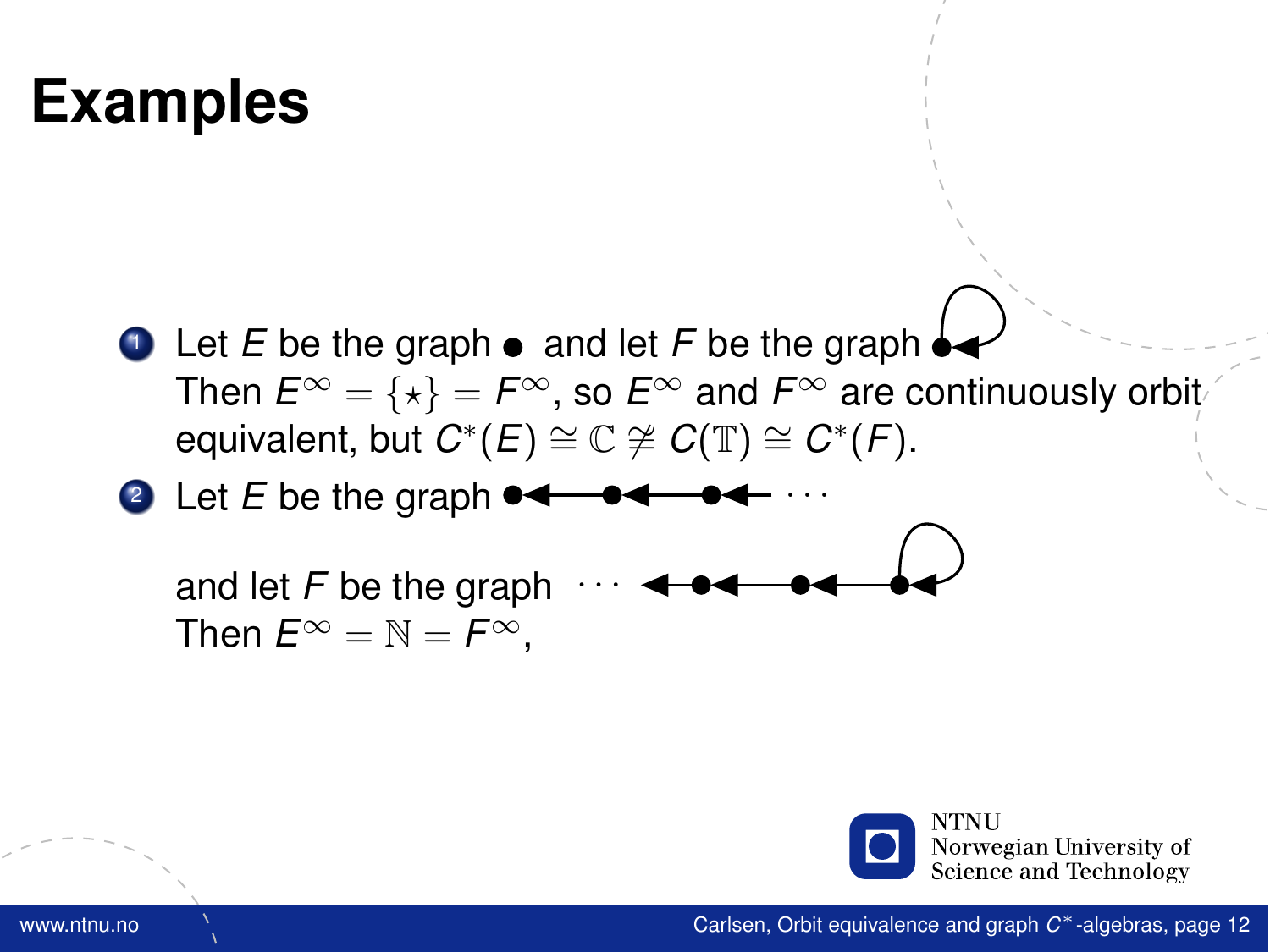- $\bullet$  Let *E* be the graph  $\bullet$  and let *F* be the graph Then  $E^{\infty} = \{ \star \} = F^{\infty}$ , so  $E^{\infty}$  and  $F^{\infty}$  are continuously orbit  $\mathsf{equivalent}, \mathsf{but} \; \mathcal{C}^*(E) \cong \mathbb{C} \not\cong \mathcal{C}(\mathbb{T}) \cong \mathcal{C}^*(F).$
- <sup>2</sup> Let *E* be the graph . . .

and let  $F$  be the graph Then  $E^{\infty} = \mathbb{N} = F^{\infty}$ , so  $E^{\infty}$  and  $F^{\infty}$  are continuously orbit equivalent,

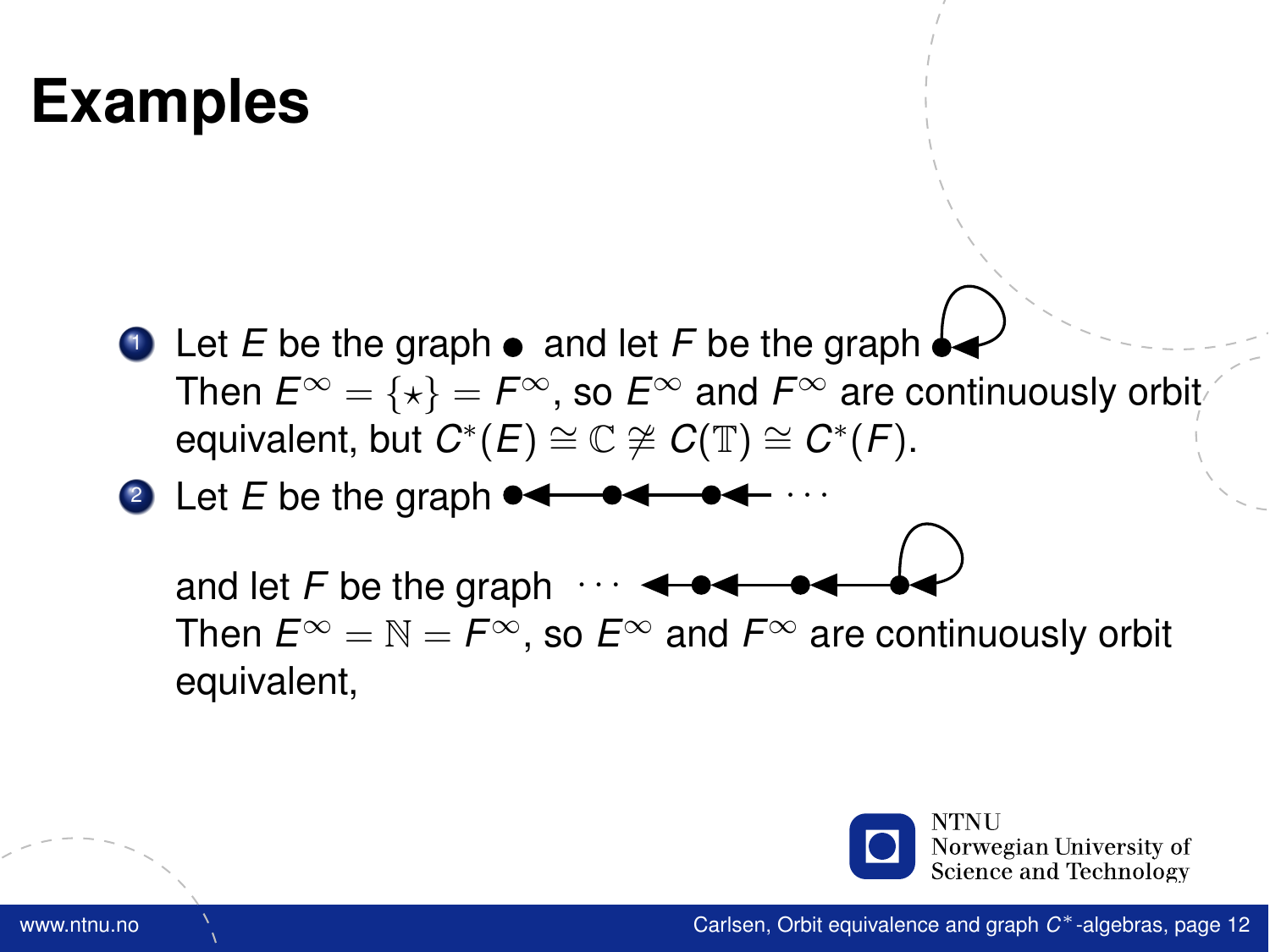- $\bullet$  Let *E* be the graph  $\bullet$  and let *F* be the graph Then  $E^{\infty} = \{ \star \} = F^{\infty}$ , so  $E^{\infty}$  and  $F^{\infty}$  are continuously orbit  $\mathsf{equivalent}, \mathsf{but} \; \mathcal{C}^*(E) \cong \mathbb{C} \not\cong \mathcal{C}(\mathbb{T}) \cong \mathcal{C}^*(F).$
- <sup>2</sup> Let *E* be the graph . . .

and let  $F$  be the graph Then  $E^{\infty} = \mathbb{N} = F^{\infty}$ , so  $E^{\infty}$  and  $F^{\infty}$  are continuously orbit equivalent, but  $C^*(E) \cong K \not\cong K \otimes C(\mathbb{T}) \cong C^*(F)$ .

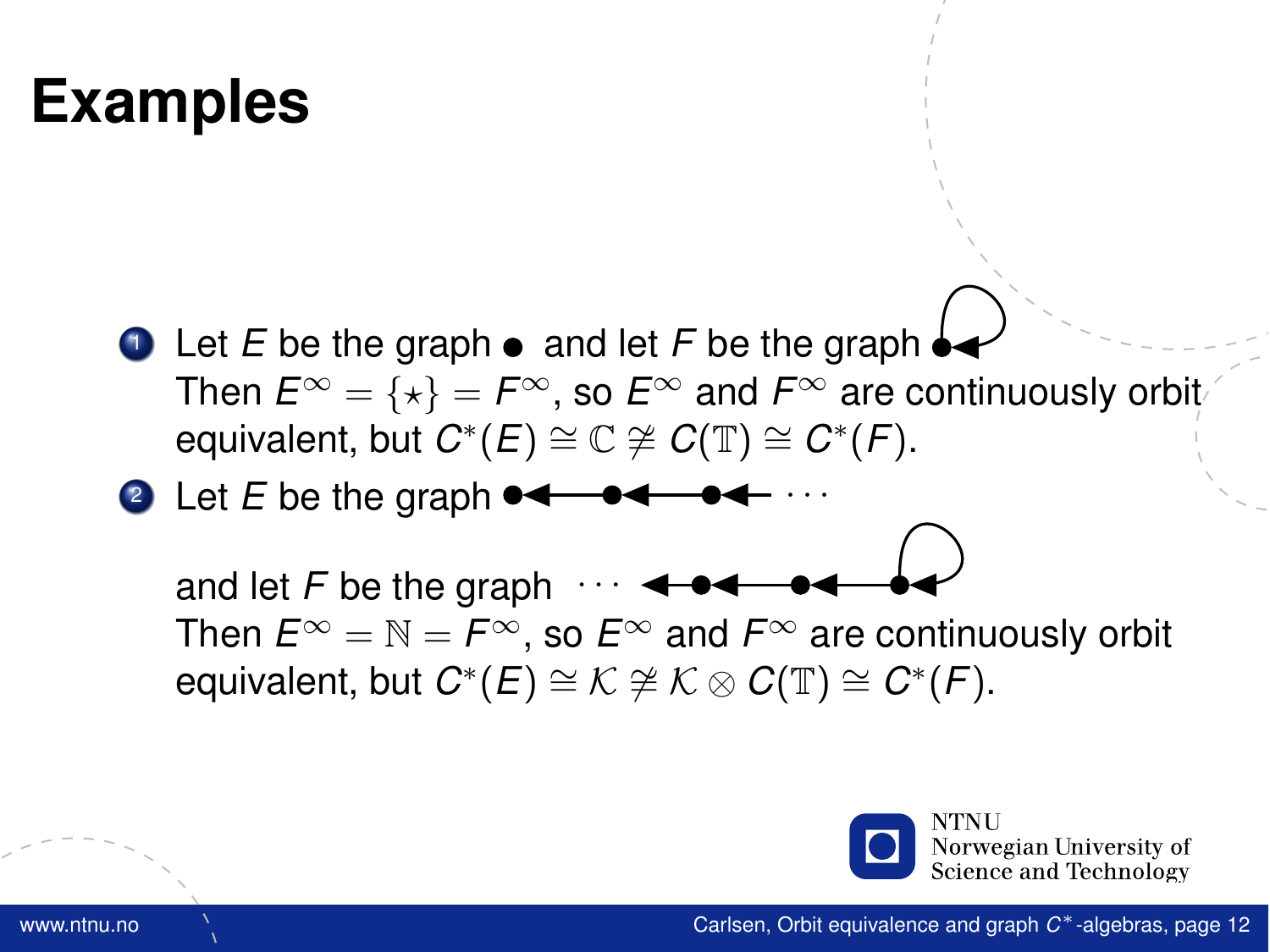

www.ntnu.no Carlsen, [Orbit equivalence and graph](#page-0-0) *C* <sup>∗</sup>-algebras, page 13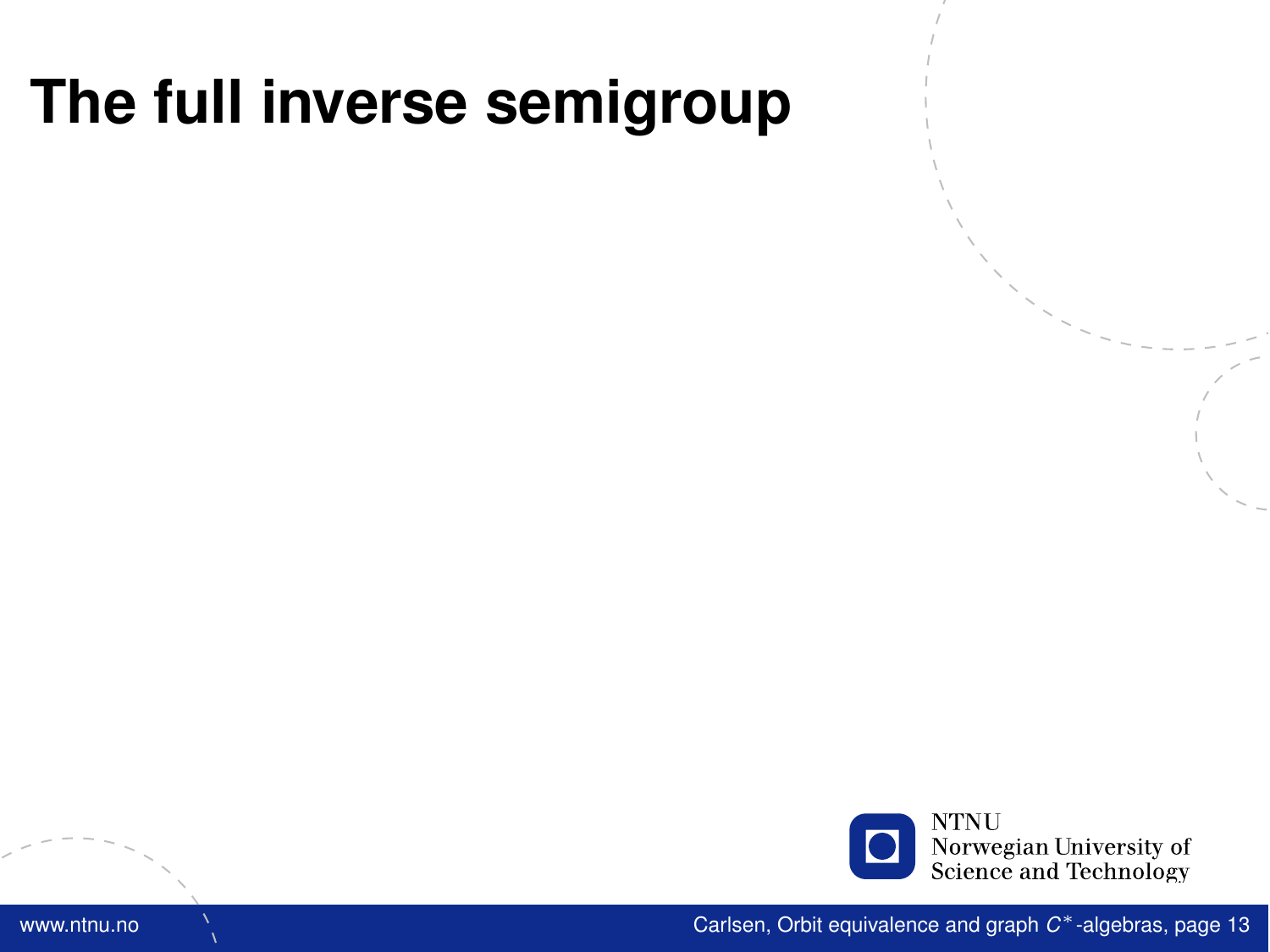Let *E* be a row-finite directed graph with no sources and in which every cycle has an entry.

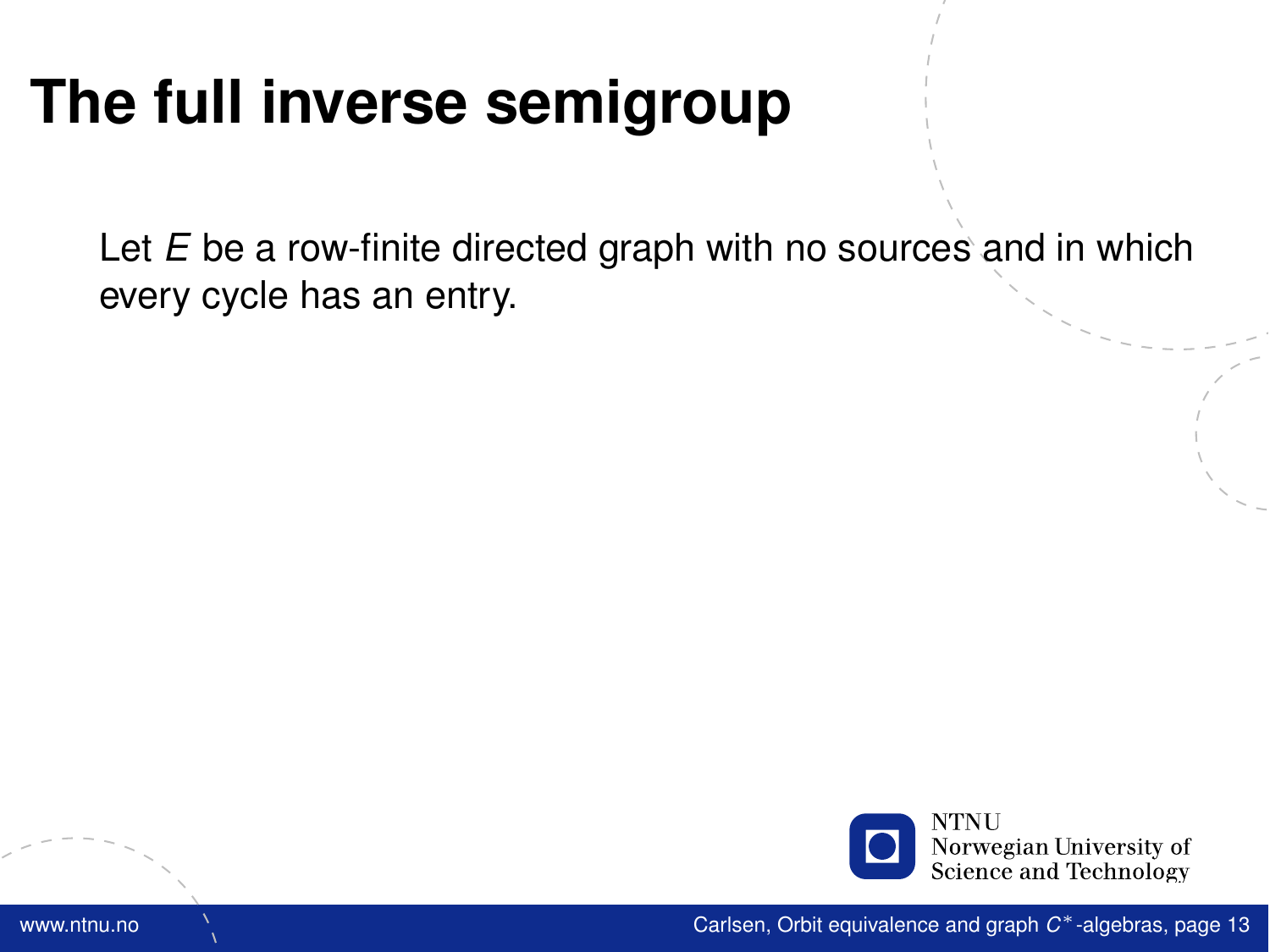Let *E* be a row-finite directed graph with no sources and in which every cycle has an entry. We denote by  $S(E^{\infty})$  the set of all partial homeomorphisms of *E*<sup>∞</sup> whose domain and range are compact open sets, and such that there exist continuous functions  $k_{\tau}$ ,  $l_{\tau}$  : Dom $(\tau) \rightarrow \mathbb{N}$  satisfying

$$
\sigma_E^{k_\tau(x)}(\tau(x))=\sigma_E^{l_\tau(x)}(x).
$$

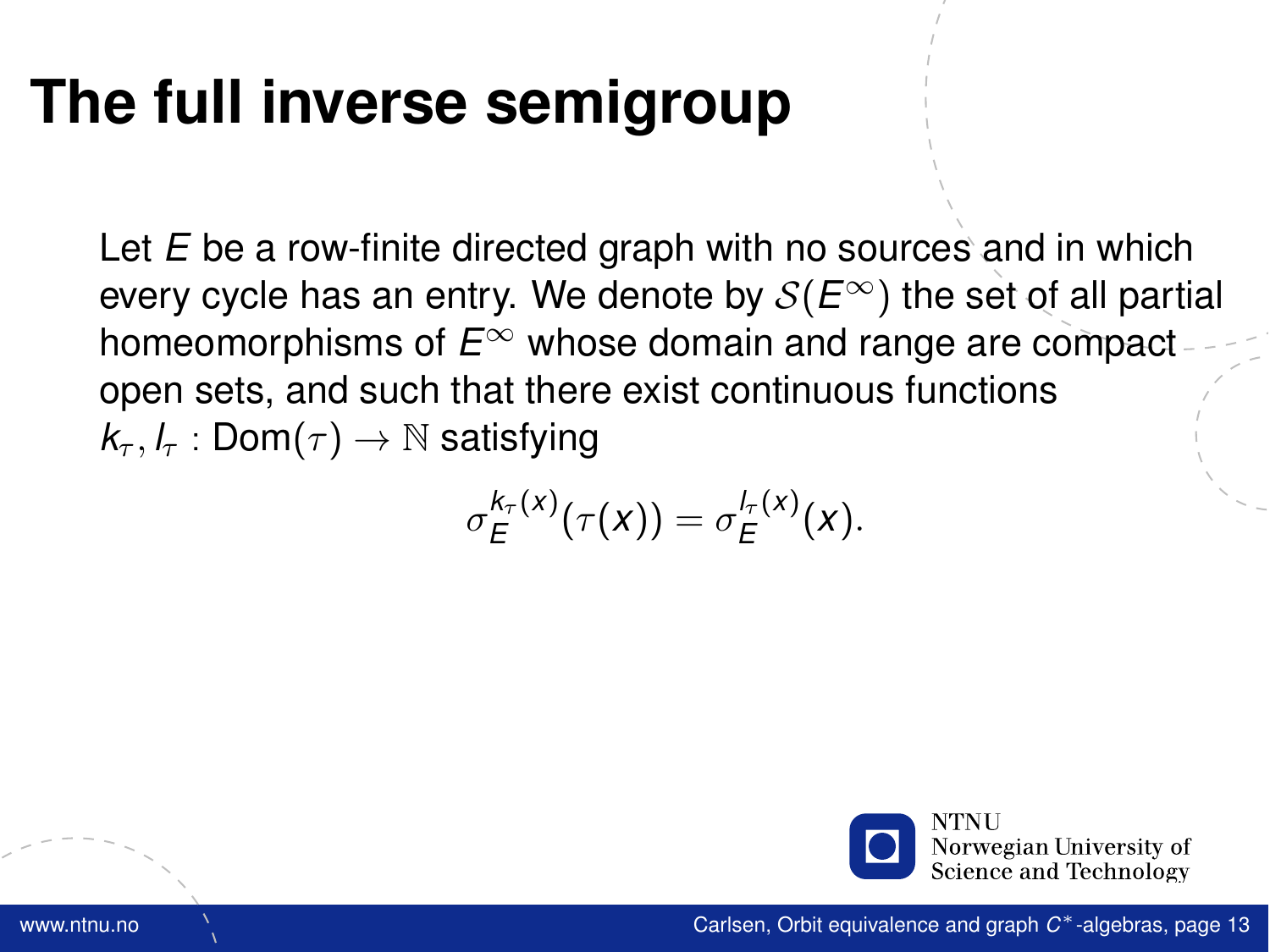Let *E* be a row-finite directed graph with no sources and in which every cycle has an entry. We denote by  $S(E^{\infty})$  the set of all partial homeomorphisms of *E*<sup>∞</sup> whose domain and range are compact open sets, and such that there exist continuous functions  $k_{\tau}, l_{\tau} : Dom(\tau) \rightarrow \mathbb{N}$  satisfying

$$
\sigma_E^{k_\tau(x)}(\tau(x))=\sigma_E^{l_\tau(x)}(x).
$$

If  $h: E^{\infty} \to F^{\infty}$  is a homeomorphism, we denote by *h* ◦ S(*E*∞) ◦ *h* −1 the set

$$
\{h\circ\tau\circ h^{-1}|_{h(\mathsf{Dom}(\tau))}:\tau\in\mathcal{S}(E^{\infty})\}.
$$

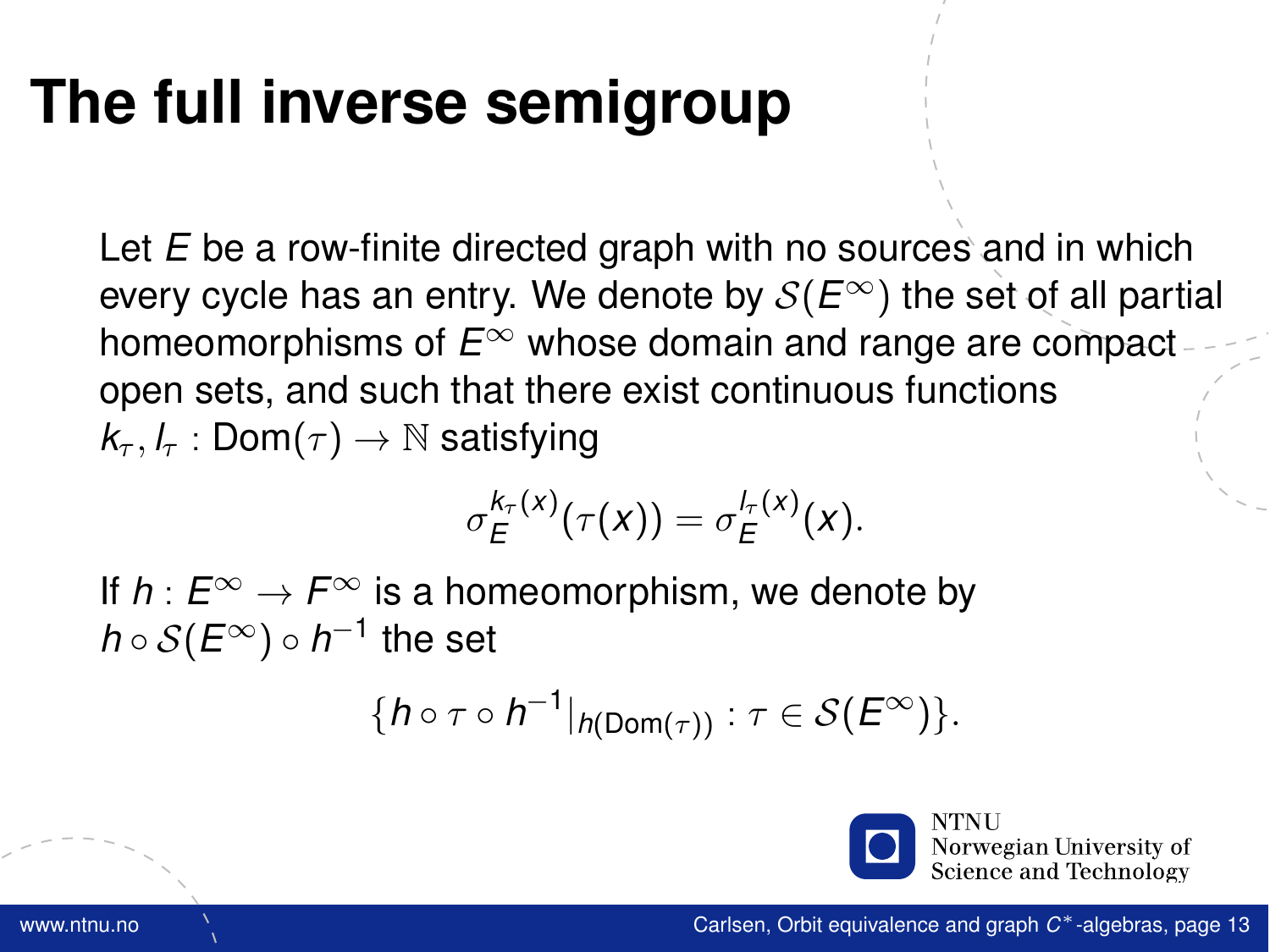Suppose *E* and *F* are row-finite directed graphs with no sources and in which every cycle has an entry.

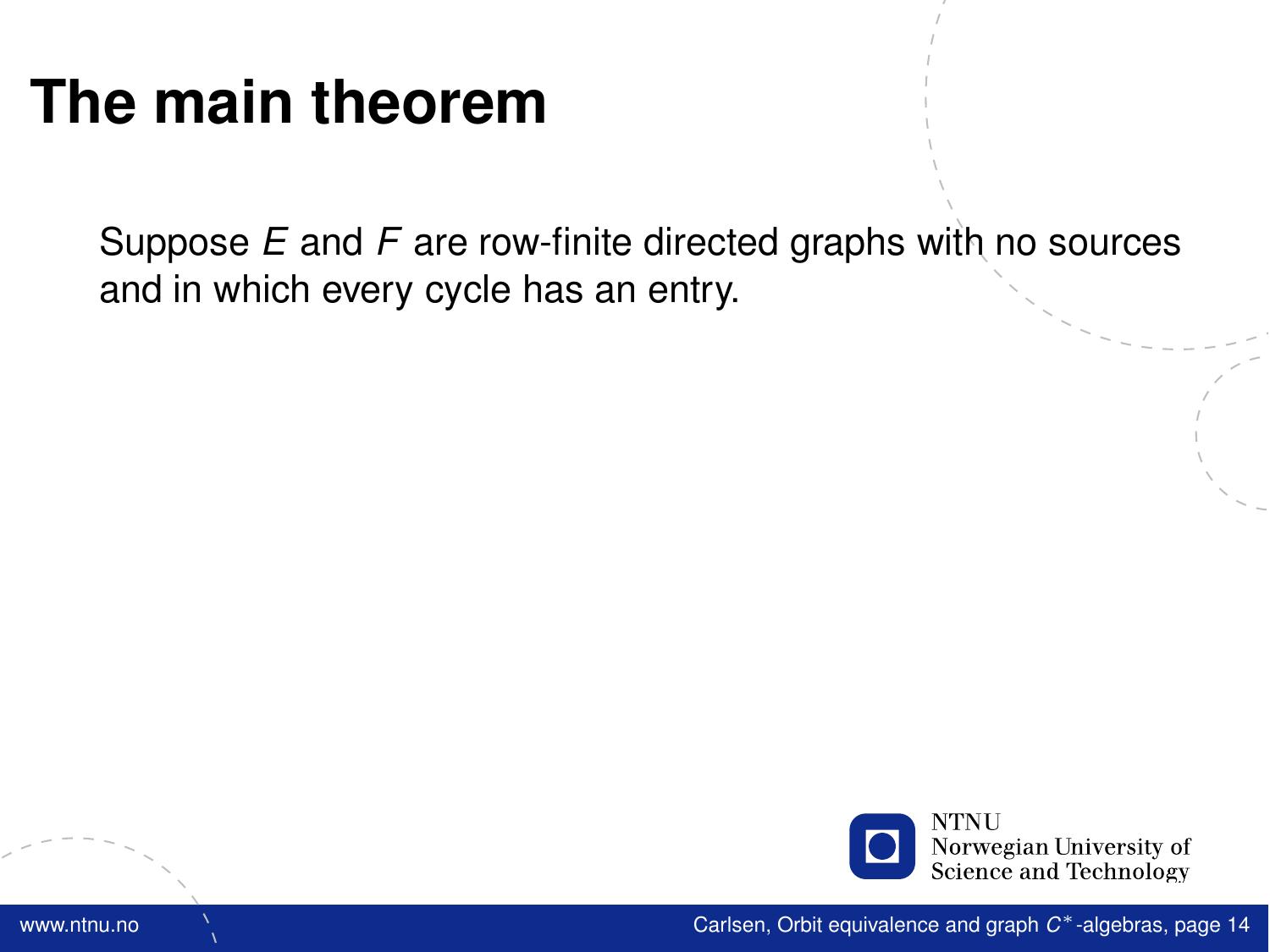Suppose *E* and *F* are row-finite directed graphs with no sources and in which every cycle has an entry. Then the following are equivalent:

- $\mathbf{D}$  There is an isomorphism  $\psi: \mathcal{C}^*(E) \to \mathcal{C}^*(F)$  such that  $\psi(\mathcal{D}(E)) = \mathcal{D}(F);$
- <sup>2</sup> *E*<sup>∞</sup> and *F*<sup>∞</sup> are continuously orbit equivalent;
- **3** there is a homeomorphism  $h: E^{\infty} \to F^{\infty}$  such that  $h\circ\mathcal{S}(E^{\infty})\circ h^{-1}=\mathcal{S}(F^{\infty}).$

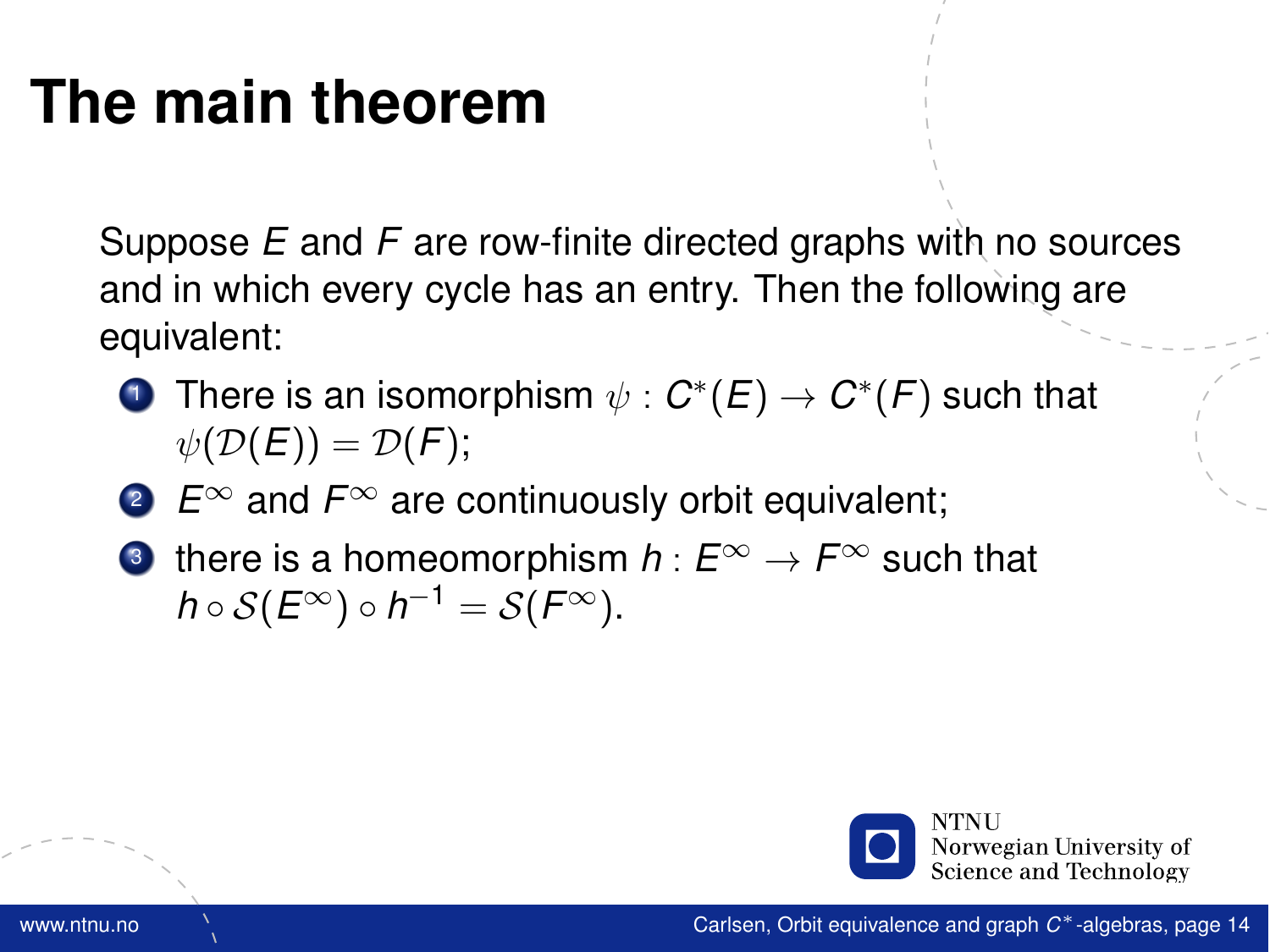

www.ntnu.no Carlsen, [Orbit equivalence and graph](#page-0-0) *C* <sup>∗</sup>-algebras, page 15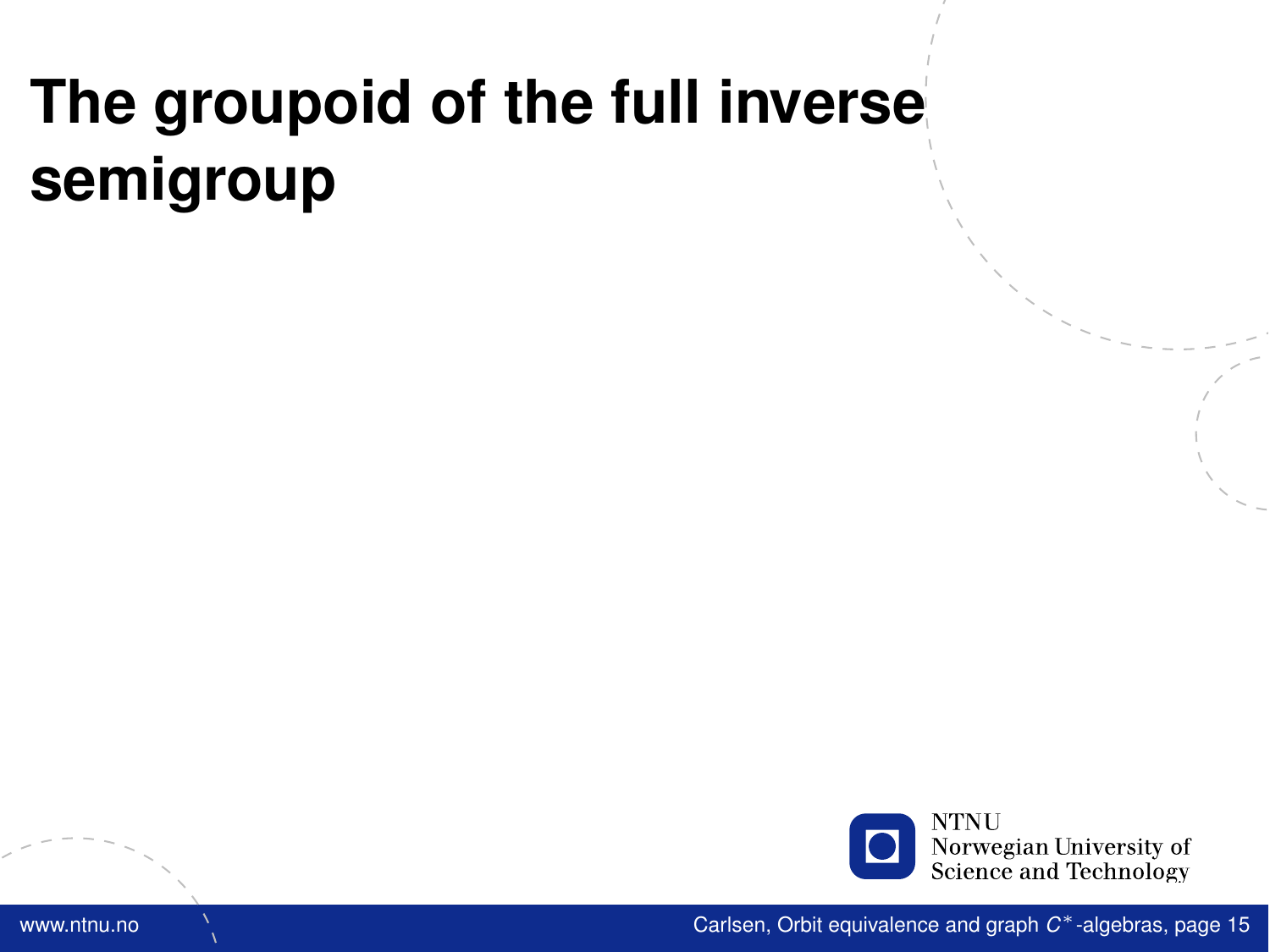When *E* is a row-finite directed graph with no sinks in which every cycle has an entry, then we let  $\mathcal{G}_{\mathcal{S}(E^{\infty})}$  be the groupoid

$$
\{(x,\tau)\mid \tau\in\mathcal{S}(E^\infty),\;x\in\mathsf{Dom}(\tau)\}/\sim
$$

where  $(x_1, \tau_1) \sim (x_2, \tau_2)$  if  $x_1 = x_2$  and there is a a compact open neighbourhood  $U \subseteq Dom(\tau_1) \cap Dom(\tau_2)$  of  $x_1$  such that  $\tau_1$  and  $\tau_2$  are equal on U.

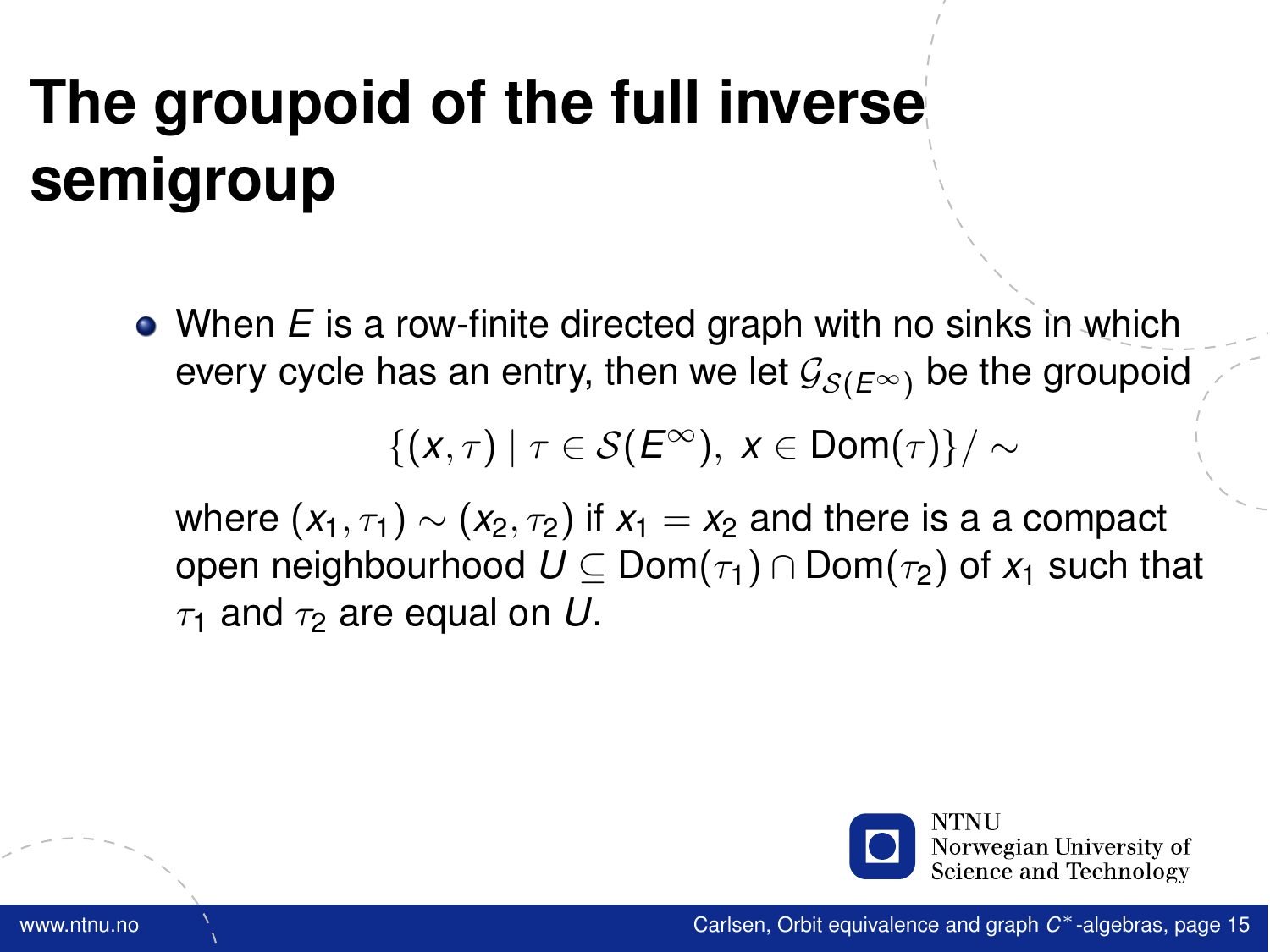When *E* is a row-finite directed graph with no sinks in which every cycle has an entry, then we let  $\mathcal{G}_{\mathcal{S}(E^{\infty})}$  be the groupoid

$$
\{(x,\tau)\mid \tau\in\mathcal{S}(E^\infty),\;x\in\mathsf{Dom}(\tau)\}/\sim
$$

where  $(x_1, \tau_1) \sim (x_2, \tau_2)$  if  $x_1 = x_2$  and there is a a compact open neighbourhood  $U \subseteq Dom(\tau_1) \cap Dom(\tau_2)$  of  $x_1$  such that  $\tau_1$  and  $\tau_2$  are equal on U.

• 
$$
[x, \tau]^{-1} = [\tau(x), \tau^{-1}].
$$

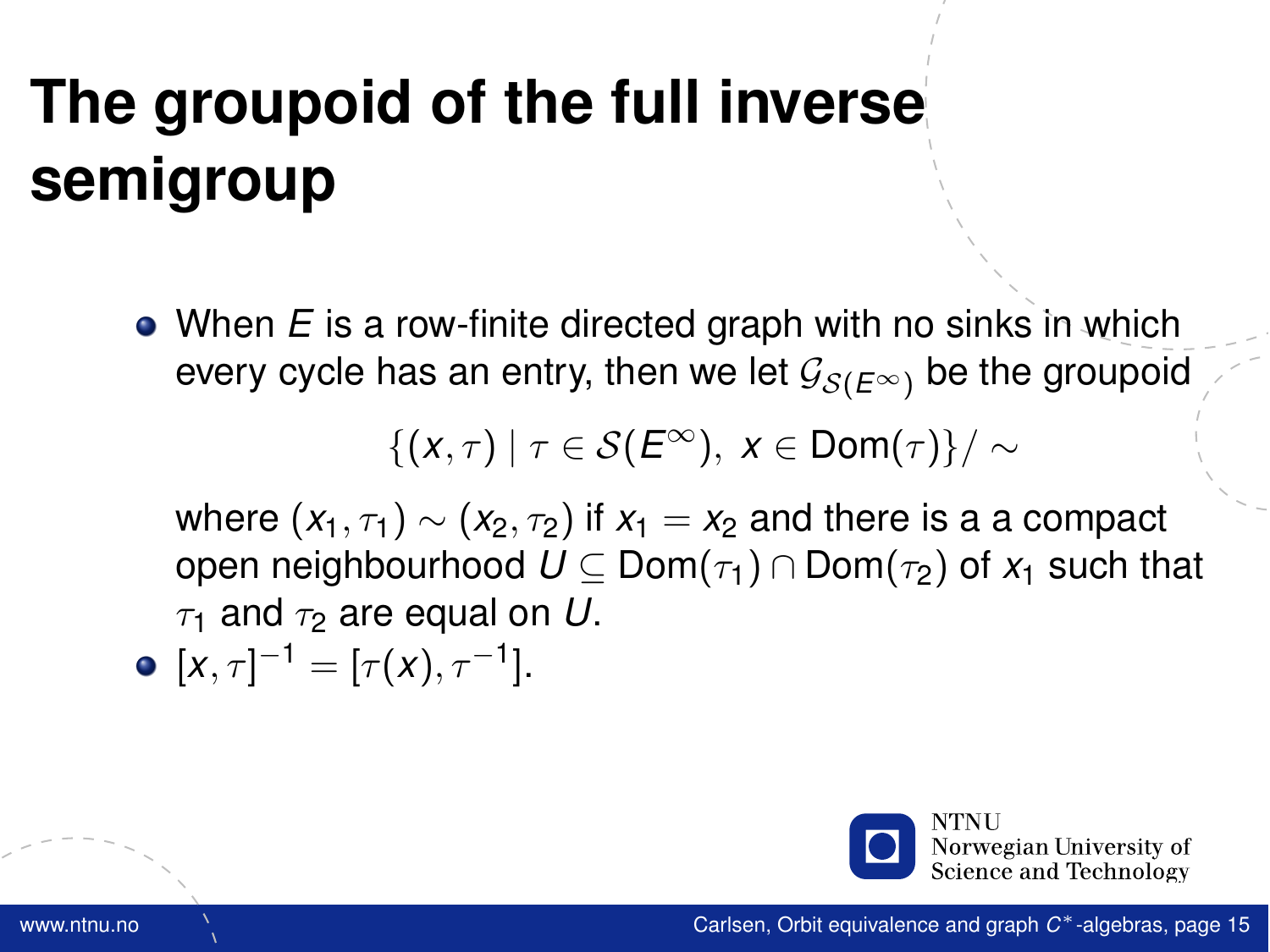When *E* is a row-finite directed graph with no sinks in which every cycle has an entry, then we let  $\mathcal{G}_{\mathcal{S}(E^{\infty})}$  be the groupoid

$$
\{(x,\tau)\mid \tau\in\mathcal{S}(E^\infty),\; x\in\mathsf{Dom}(\tau)\}/\sim
$$

where  $(x_1, \tau_1) \sim (x_2, \tau_2)$  if  $x_1 = x_2$  and there is a a compact open neighbourhood  $U \subseteq Dom(\tau_1) \cap Dom(\tau_2)$  of  $x_1$  such that  $\tau_1$  and  $\tau_2$  are equal on U.

• 
$$
[x, \tau]^{-1} = [\tau(x), \tau^{-1}].
$$

•  $[x_1, \tau_1]$  and  $[x_2, \tau_2]$  are composable if  $x_1 = \tau_2(x_2)$  in which case  $[X_1, \tau_1][X_2, \tau_2] = [X_2, \tau_1 \circ \tau_2].$ 



Norwegian University of Science and Technology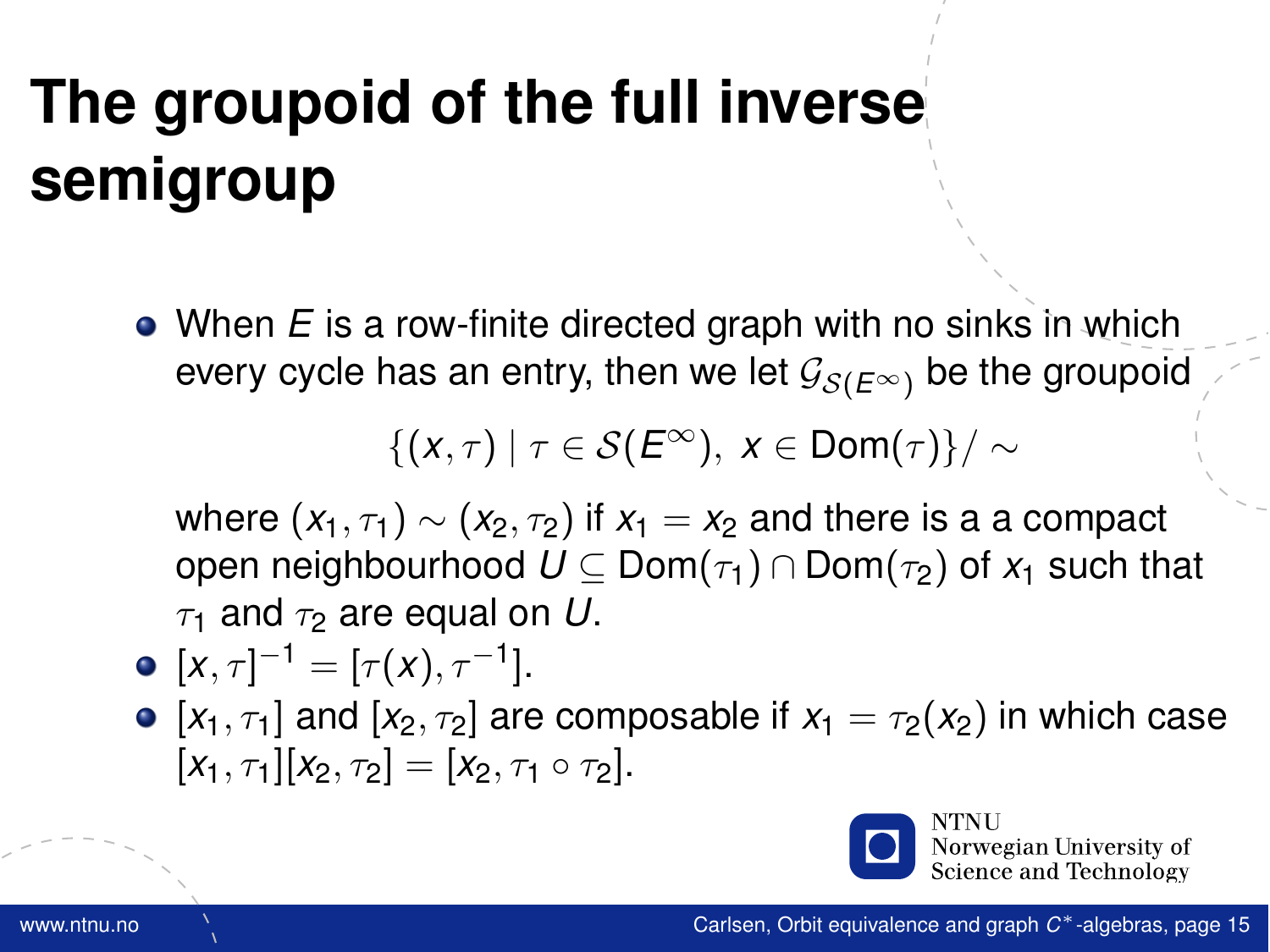• When  $\tau \in \mathcal{S}(E^{\infty})$  and *U* is an open subset of Dom( $\tau$ ), then we let  $Z(U, \tau) = \{ [x, \tau] | x \in U \}.$ 

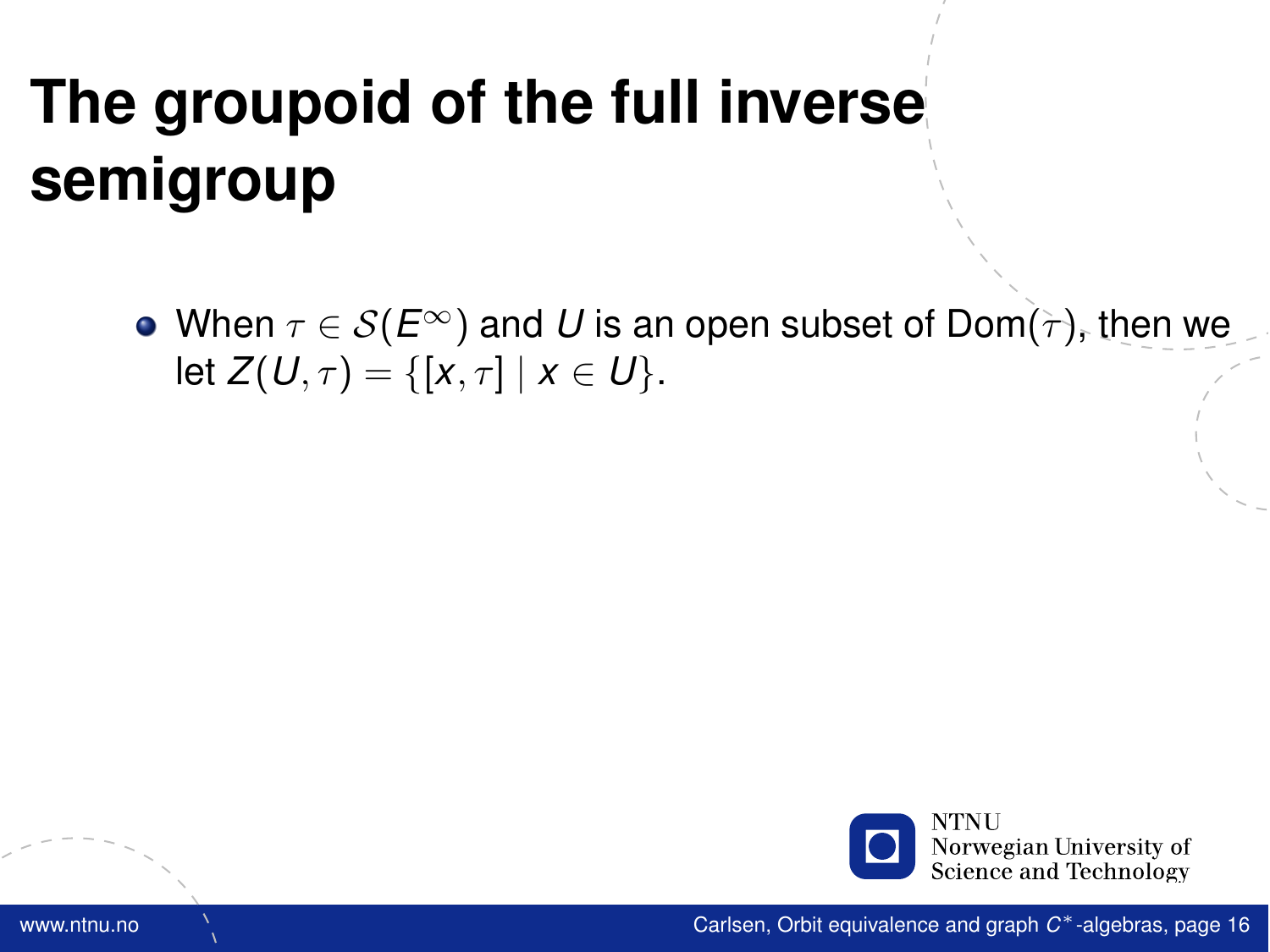- When  $\tau \in \mathcal{S}(E^{\infty})$  and U is an open subset of Dom( $\tau$ ), then we let  $Z(U, \tau) = \{ [x, \tau] \mid x \in U \}.$
- We equip  $\mathcal{G}_{S(E^{\infty})}$  with the topology generated by  $\{Z(U,\tau) \mid \tau \in \mathcal{S}(E^{\infty}), U$  is an open subset of Dom( $\tau$ ).

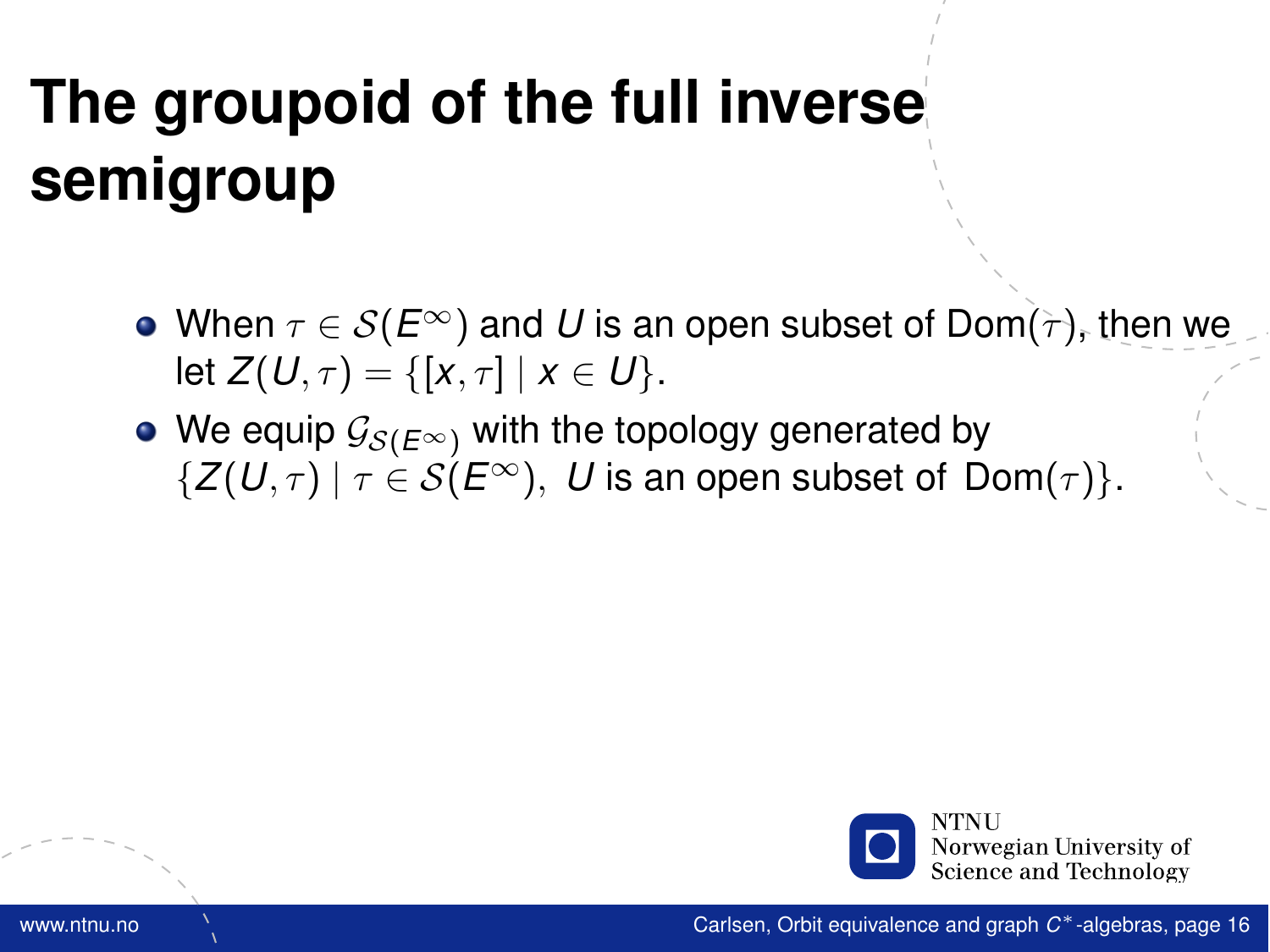- When  $\tau \in \mathcal{S}(E^{\infty})$  and U is an open subset of Dom( $\tau$ ), then we let  $Z(U, \tau) = \{ [x, \tau] | x \in U \}.$
- We equip  $\mathcal{G}_{S(E^{\infty})}$  with the topology generated by  $\{Z(U,\tau) \mid \tau \in \mathcal{S}(E^{\infty}), U$  is an open subset of Dom( $\tau$ ).
- Then  $\mathcal{G}_{\mathcal{S}(E^{\infty})}$  becomes a locally compact, Hausdorff, étale topological groupoid and  $\mathcal{G}^0_{\mathcal{S}(E^\infty)}$  is homeomorphic to  $E^\infty.$

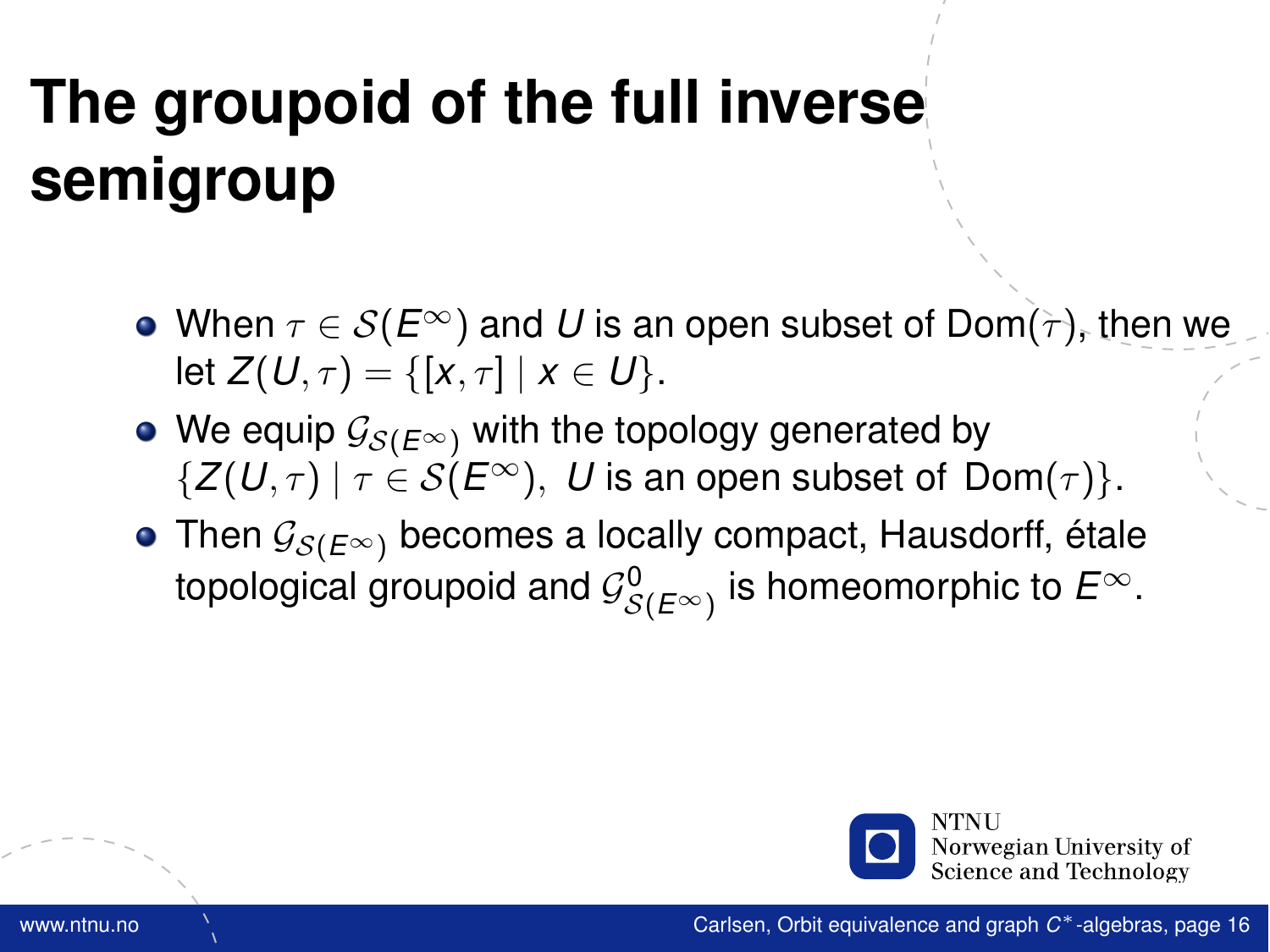# **The Cuntz-Krieger uniqueness theorem**

Let *E* be a row-finite directed graph with no sources and in which every cycle has an entry.

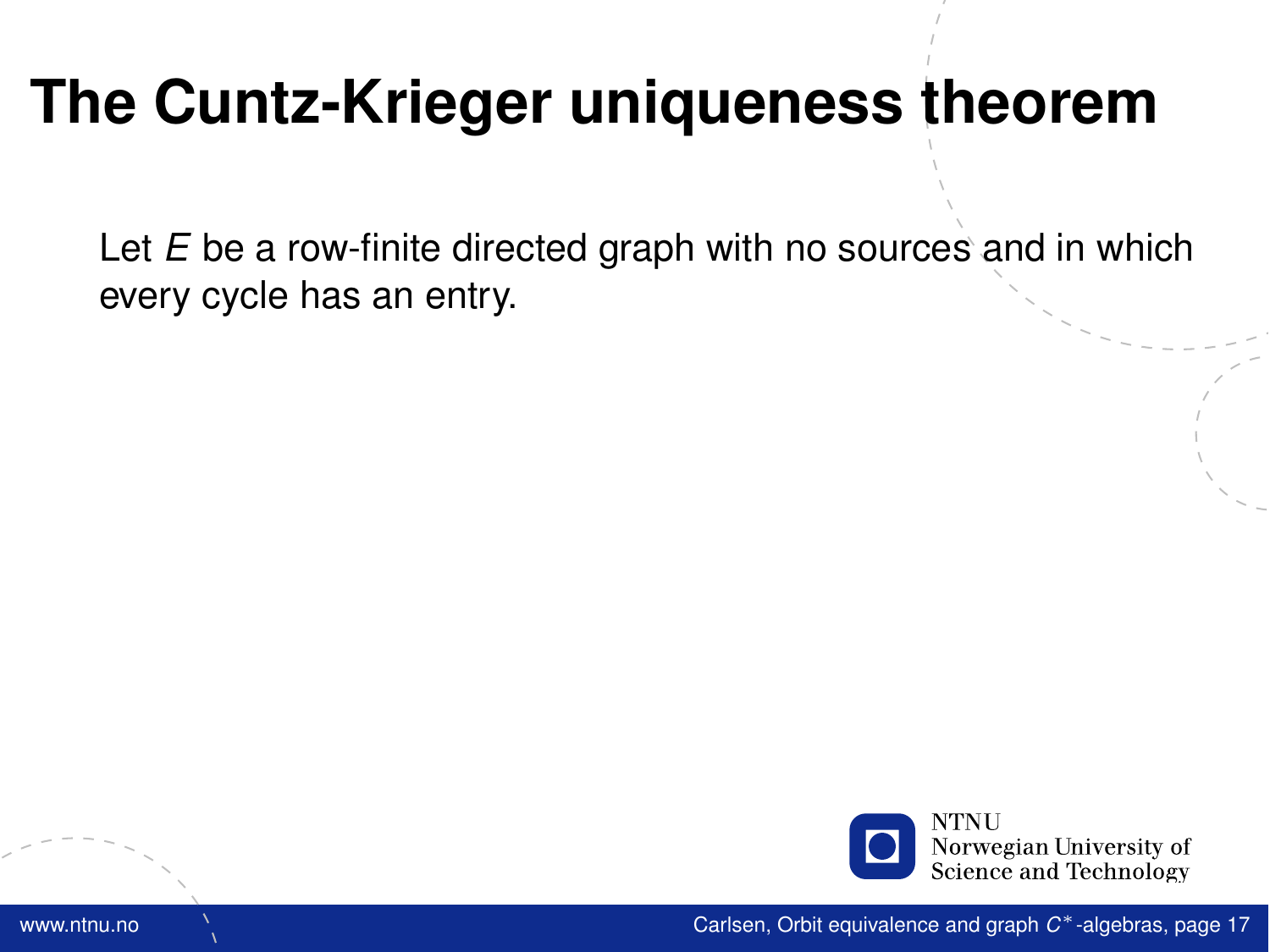# **The Cuntz-Krieger uniqueness theorem**

Let *E* be a row-finite directed graph with no sources and in which every cycle has an entry. Let  $\phi$  be a  $*$ -homomorphism defined on *C* ∗ (*E*).

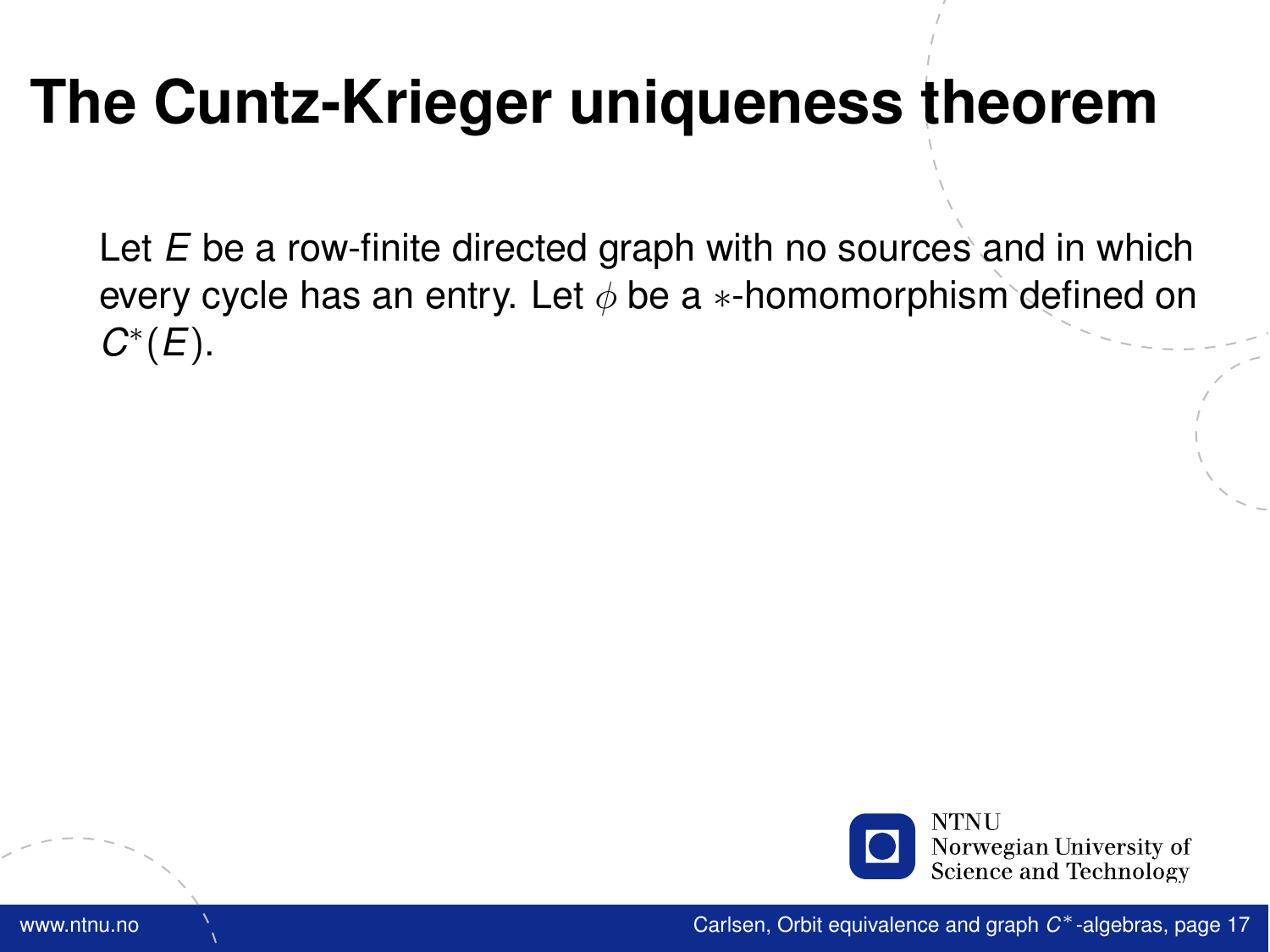# **The Cuntz-Krieger uniqueness theorem**

Let *E* be a row-finite directed graph with no sources and in which every cycle has an entry. Let  $\phi$  be a  $*$ -homomorphism defined on *C*<sup>\*</sup>(*E*). Then  $\phi$  is injective if and only if  $\phi(p_v) \neq 0$  for all  $v \in E^0$ .

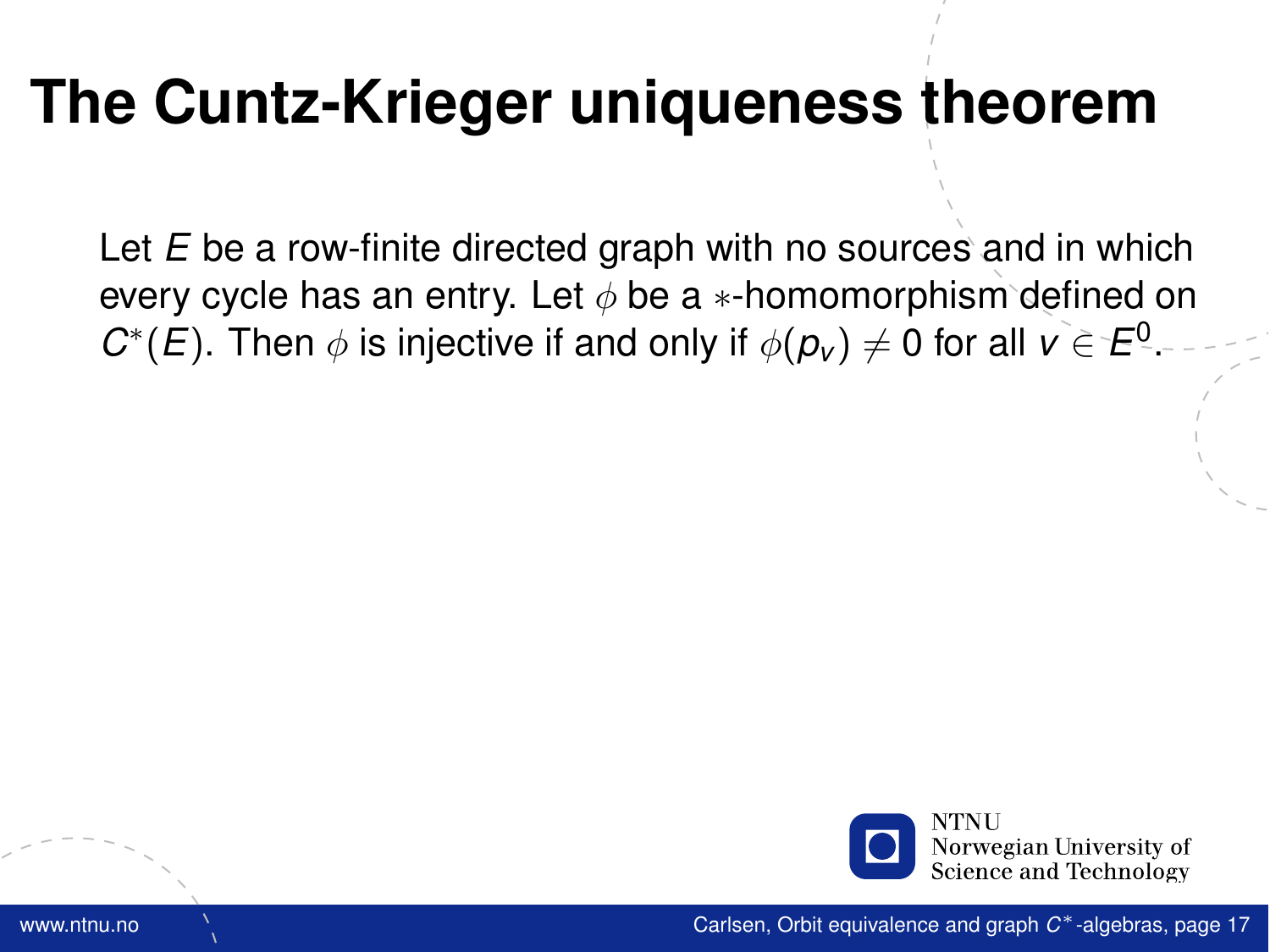

www.ntnu.no Carlsen, [Orbit equivalence and graph](#page-0-0) *C* <sup>∗</sup>-algebras, page 18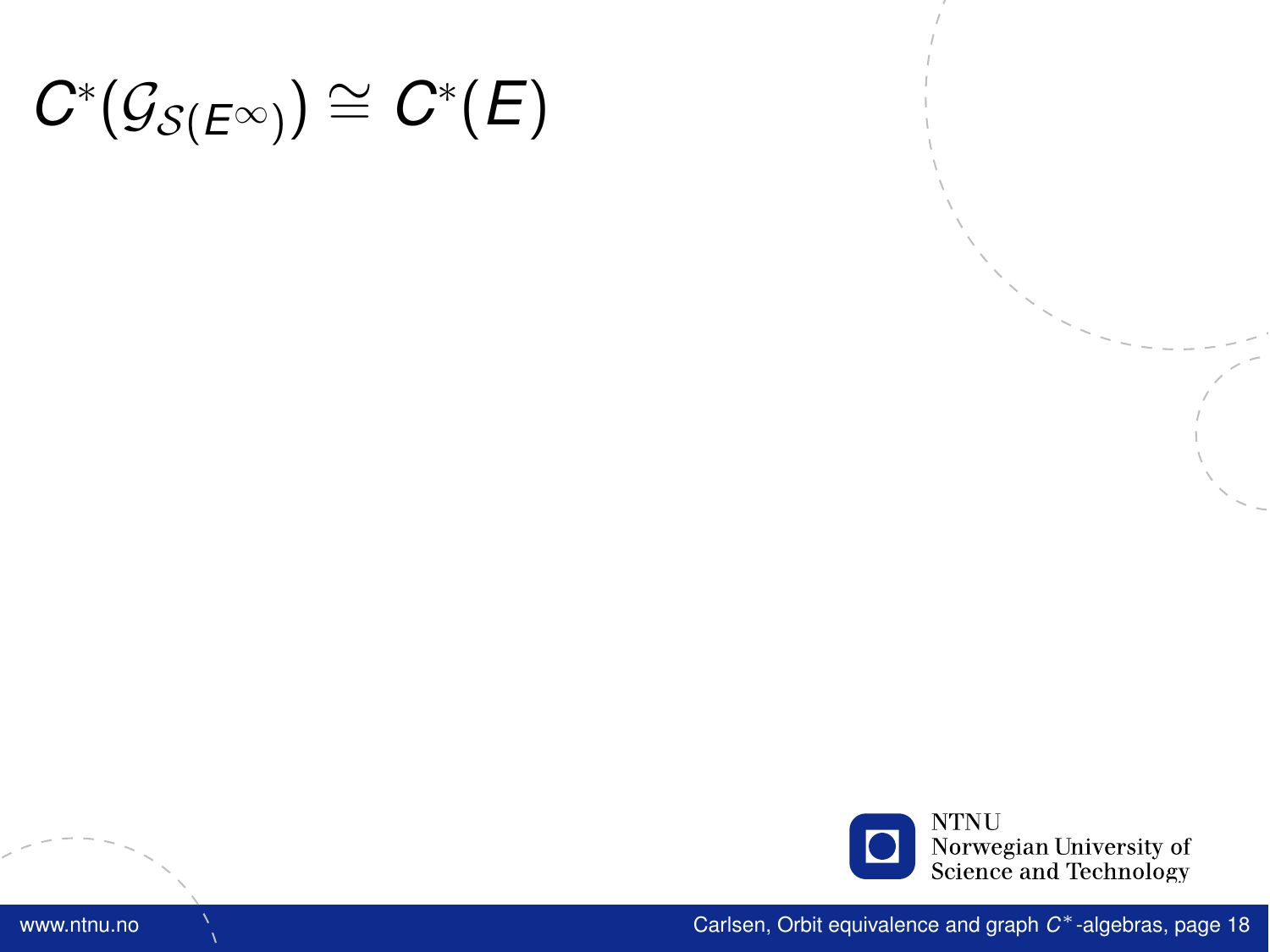Let *E* be a row-finite directed graph with no sources and in which every cycle has an entry.

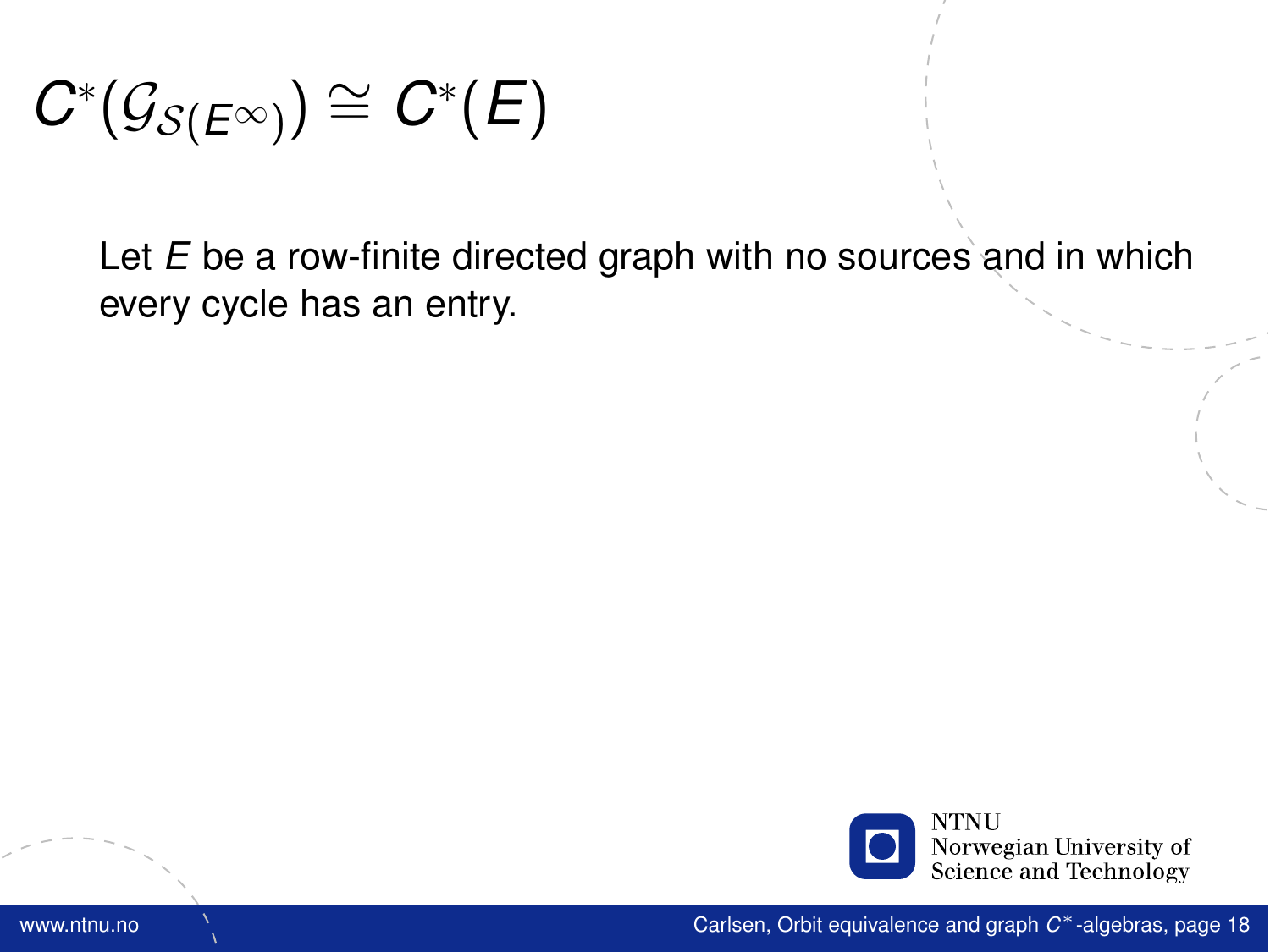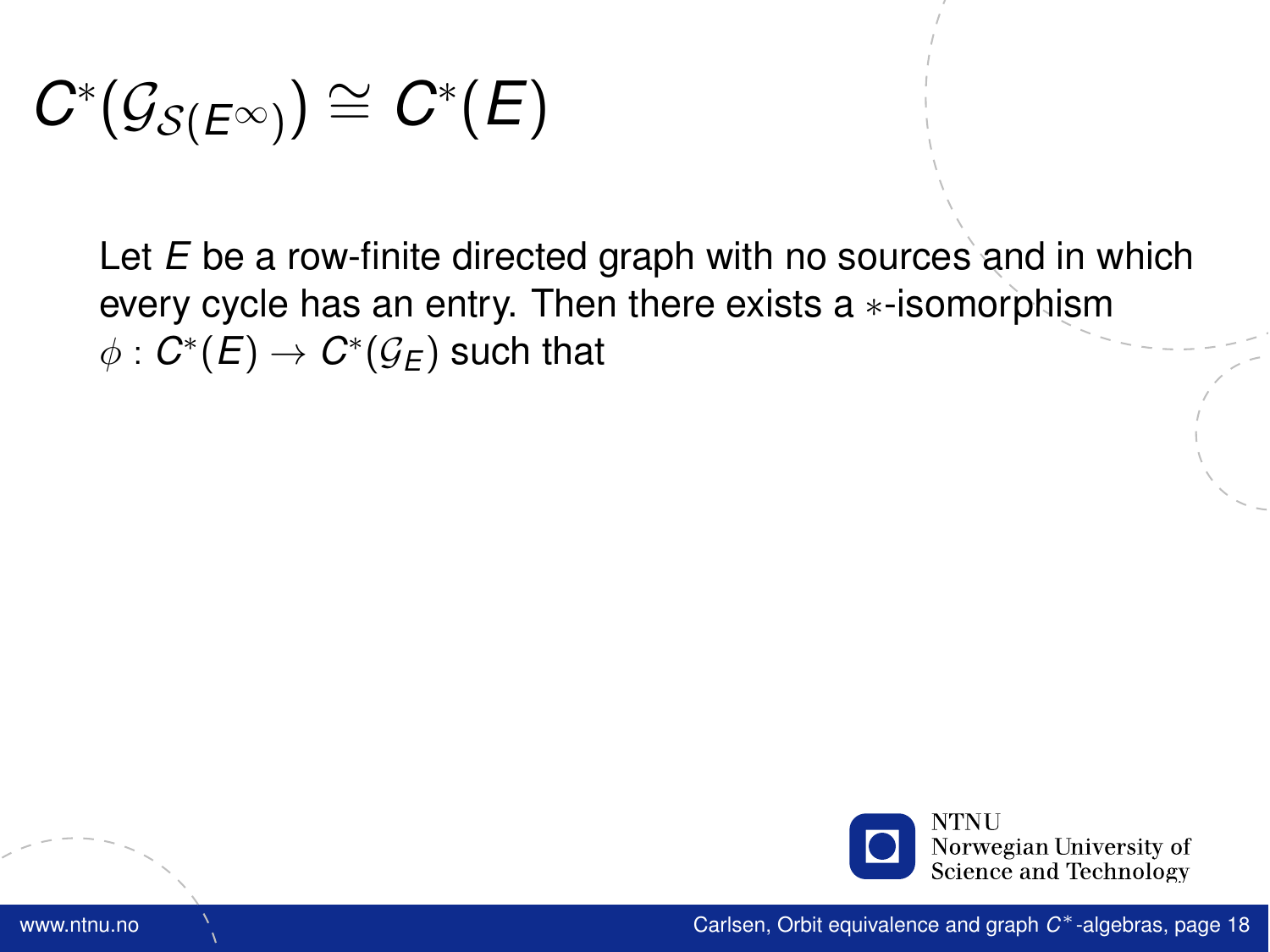$$
\Phi(\rho_v) = \chi_{Z(Z(v),\mathsf{Id}_{Z(v)})} \text{ for } v \in E^0,
$$

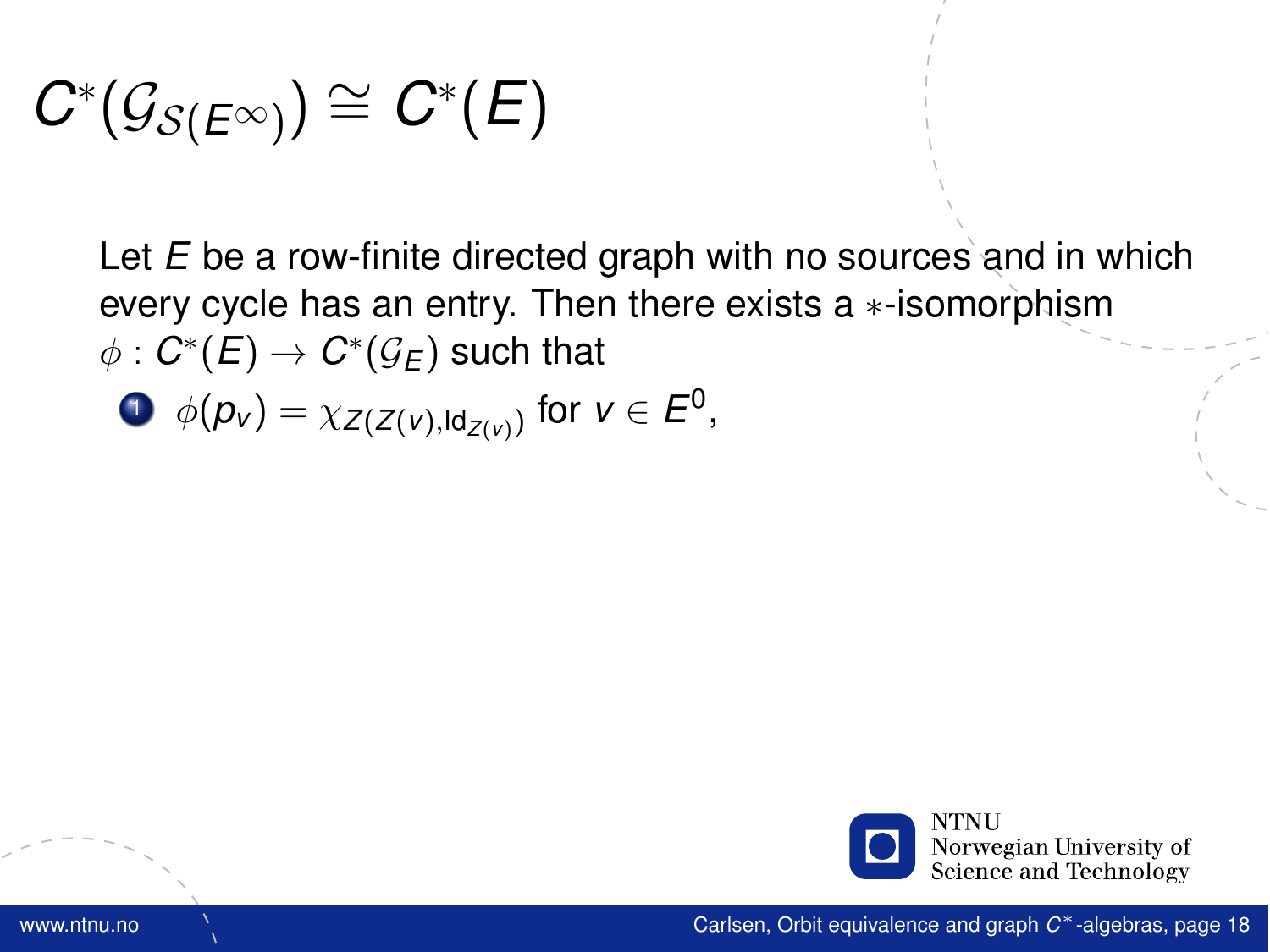$$
\Phi(\rho_v) = \chi_{Z(Z(v),\mathsf{Id}_{Z(v)})} \text{ for } v \in E^0,
$$

$$
\bullet \ \phi(\mathbf{s}_e) = \chi_{Z(Z(e), (\sigma_E)_{|Z(e)})} \text{ for } e \in E^1,
$$

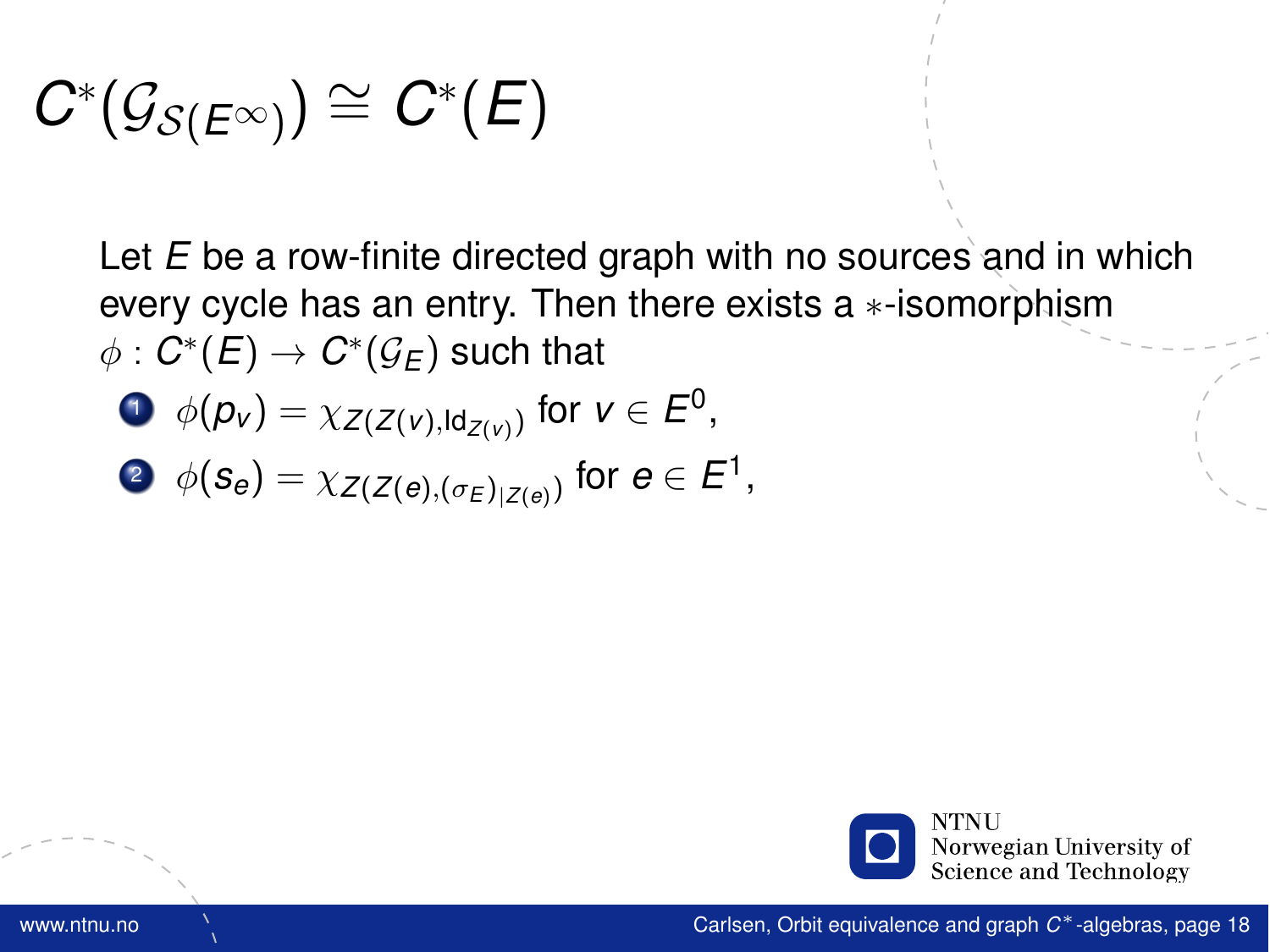$$
\Phi(\rho_v) = \chi_{Z(Z(v),\text{Id}_{Z(v)})} \text{ for } v \in E^0,
$$

$$
\bullet \ \phi(\mathbf{s}_e) = \chi_{Z(Z(e), (\sigma_E)_{|Z(e)})} \text{ for } e \in E^1,
$$

$$
\quad \, \bullet \,\, \phi(\mathcal{D}(E))=C_0(\mathcal{G}^0_{\mathcal{S}(E^{\infty})}).
$$

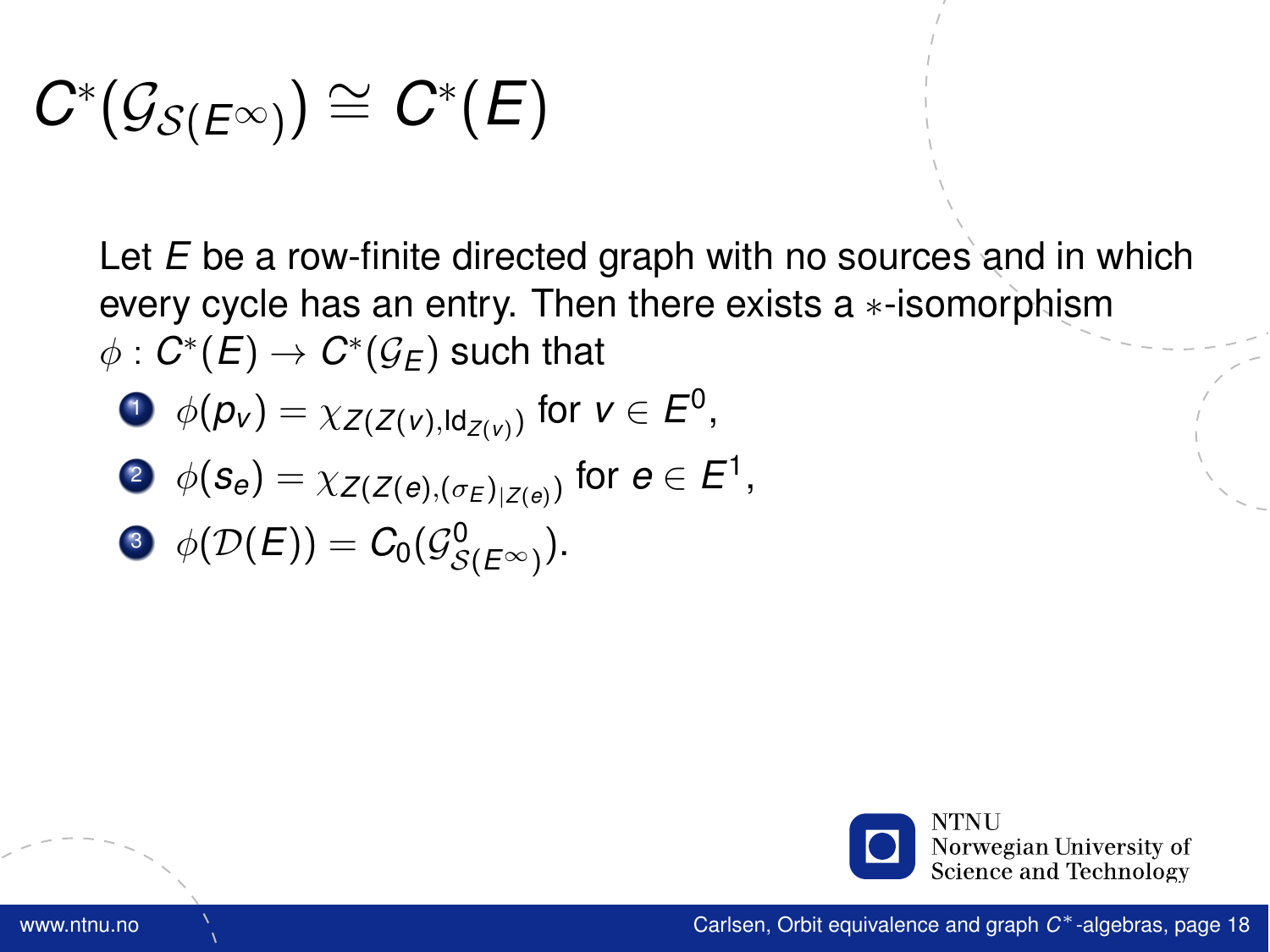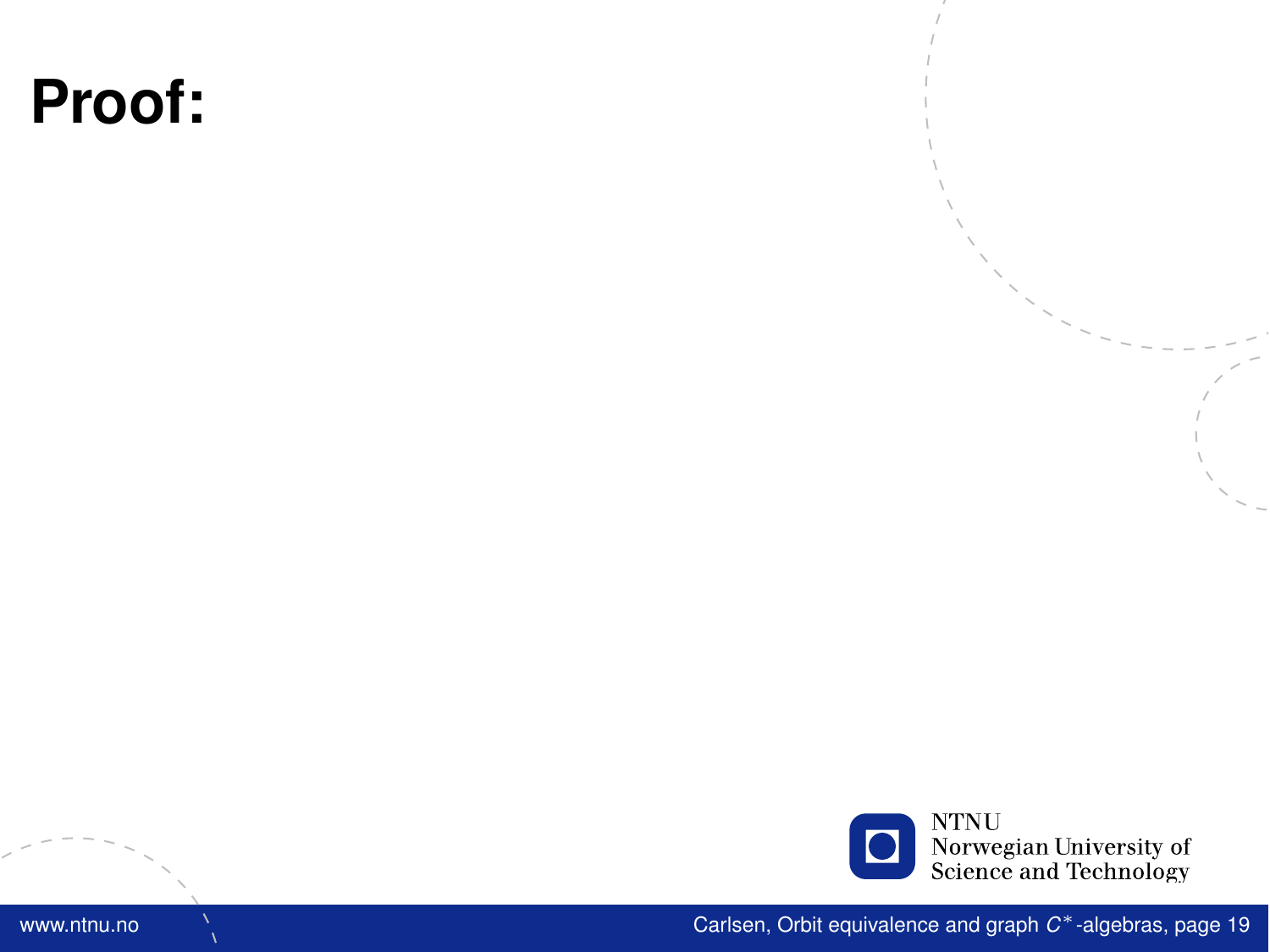For  $v \in E^0$  let  $q_v$  denote the characteristic function of  $\mathsf{Z}(\mathsf{Z}(\mathsf{v}), \mathsf{Id}_{\mathsf{Z}(\mathsf{v})}),$  and for  $e \in E^1$  let  $t_e$  denote the characteristic function of  $Z(Z(e),(\sigma_E)_{|Z(e)}).$ 

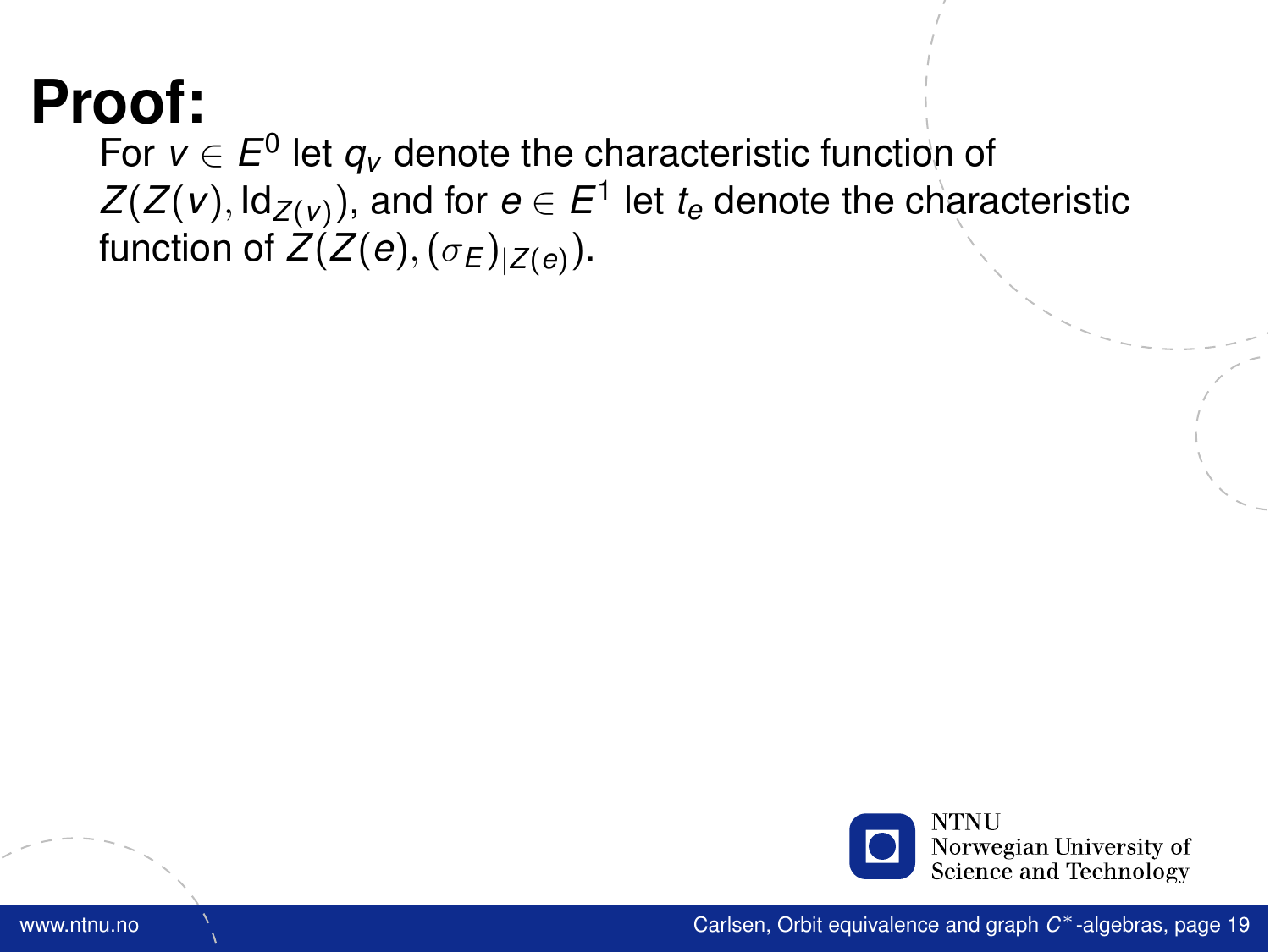For  $v \in E^0$  let  $q_v$  denote the characteristic function of  $\mathsf{Z}(\mathsf{Z}(\mathsf{v}), \mathsf{Id}_{\mathsf{Z}(\mathsf{v})}),$  and for  $e \in E^1$  let  $t_e$  denote the characteristic function of  $Z(Z(e),(\sigma_E)_{|Z(e)})$ . It is not difficult to check that  $(t_e, q_v)_{e \in E^1, v \in E^0}$  is a family consisting of partial isometries  $(t_e)_{e \in E^1}$ with mutually orthogonal range projections and mutually orthogonal projections (*q<sup>v</sup>* )*v*∈*E*<sup>0</sup> satisfying

• 
$$
t_e^* t_e = q_{s(e)}
$$
 for all  $e \in E^1$ ,

$$
\bullet \ \ q_v = \textstyle \sum_{e \in vE^1} t_e t_e^* \text{ for all } v \in E^0.
$$

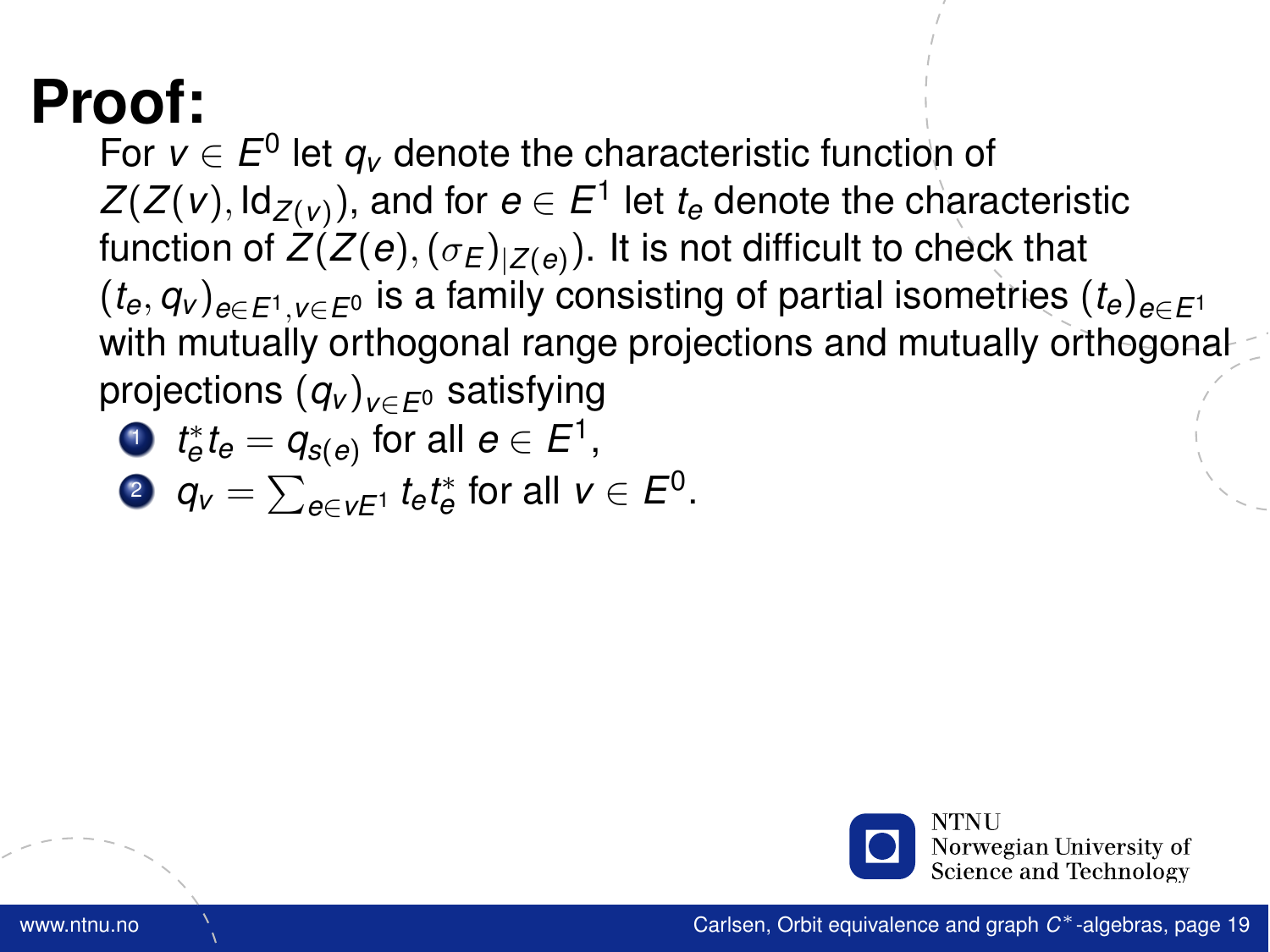For  $v \in E^0$  let  $q_v$  denote the characteristic function of  $\mathsf{Z}(\mathsf{Z}(\mathsf{v}), \mathsf{Id}_{\mathsf{Z}(\mathsf{v})}),$  and for  $e \in E^1$  let  $t_e$  denote the characteristic function of  $Z(Z(e),(\sigma_E)_{|Z(e)})$ . It is not difficult to check that  $(t_e, q_v)_{e \in E^1, v \in E^0}$  is a family consisting of partial isometries  $(t_e)_{e \in E^1}$ with mutually orthogonal range projections and mutually orthogonal projections (*q<sup>v</sup>* )*v*∈*E*<sup>0</sup> satisfying

$$
\textcolor{red}{\bullet}~~t_e^*t_e=q_{s(e)} \text{ for all } e\in E^1,
$$

$$
\bullet \ \ q_v = \textstyle \sum_{e \in vE^1} t_e t_e^* \text{ for all } v \in E^0.
$$

It then follows from the universal property of *C* ∗ (*E*) that there exists  $\mathsf{a}$   $\ast$ -homomorphism  $\phi : \mathit{C}^\ast(\mathit{E}) \to \mathit{C}^\ast(\mathcal{G}_{\mathcal{S}(\mathit{E}^\infty)})$  such that  $\phi(\mathit{p}_\mathit{v}) = \mathit{q}_\mathit{v}$ and  $\phi(\mathbf{s}_e) = t_e$ .

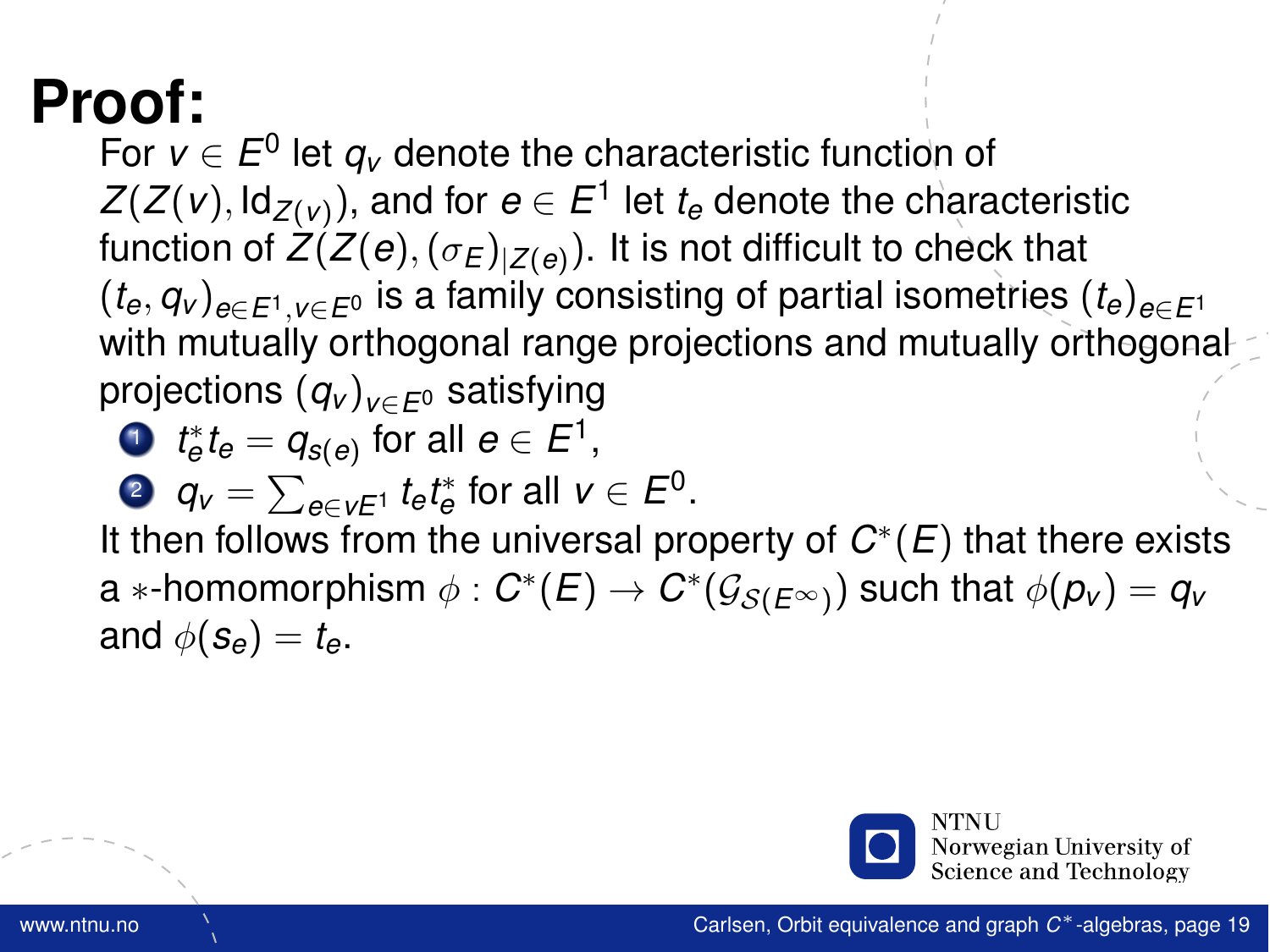For  $v \in E^0$  let  $q_v$  denote the characteristic function of  $\mathsf{Z}(\mathsf{Z}(\mathsf{v}), \mathsf{Id}_{\mathsf{Z}(\mathsf{v})}),$  and for  $e \in E^1$  let  $t_e$  denote the characteristic function of  $Z(Z(e),(\sigma_E)_{|Z(e)})$ . It is not difficult to check that  $(t_e, q_v)_{e \in E^1, v \in E^0}$  is a family consisting of partial isometries  $(t_e)_{e \in E^1}$ with mutually orthogonal range projections and mutually orthogonal projections (*q<sup>v</sup>* )*v*∈*E*<sup>0</sup> satisfying

$$
\textcolor{red}{\bullet}~~t_e^*t_e=q_{s(e)} \text{ for all } e\in E^1,
$$

$$
\bullet \ \ q_v = \sum_{e \in vE^1} t_e t_e^* \text{ for all } v \in E^0.
$$

It then follows from the universal property of *C* ∗ (*E*) that there exists  $\mathsf{a}$   $\ast$ -homomorphism  $\phi : \mathit{C}^\ast(\mathit{E}) \to \mathit{C}^\ast(\mathcal{G}_{\mathcal{S}(\mathit{E}^\infty)})$  such that  $\phi(\mathit{p}_\mathit{v}) = \mathit{q}_\mathit{v}$ and  $\phi(\bm{s}_{\bm{e}})=t_{\bm{e}}$ .  $\phi$  is surjective since  $\bm{C}^*(\mathcal{G}_{\mathcal{S}(\bm{E}^{\infty})})$  is generated by  $(t_e, q_v)_{e∈E^1, v∈E^0}.$ 

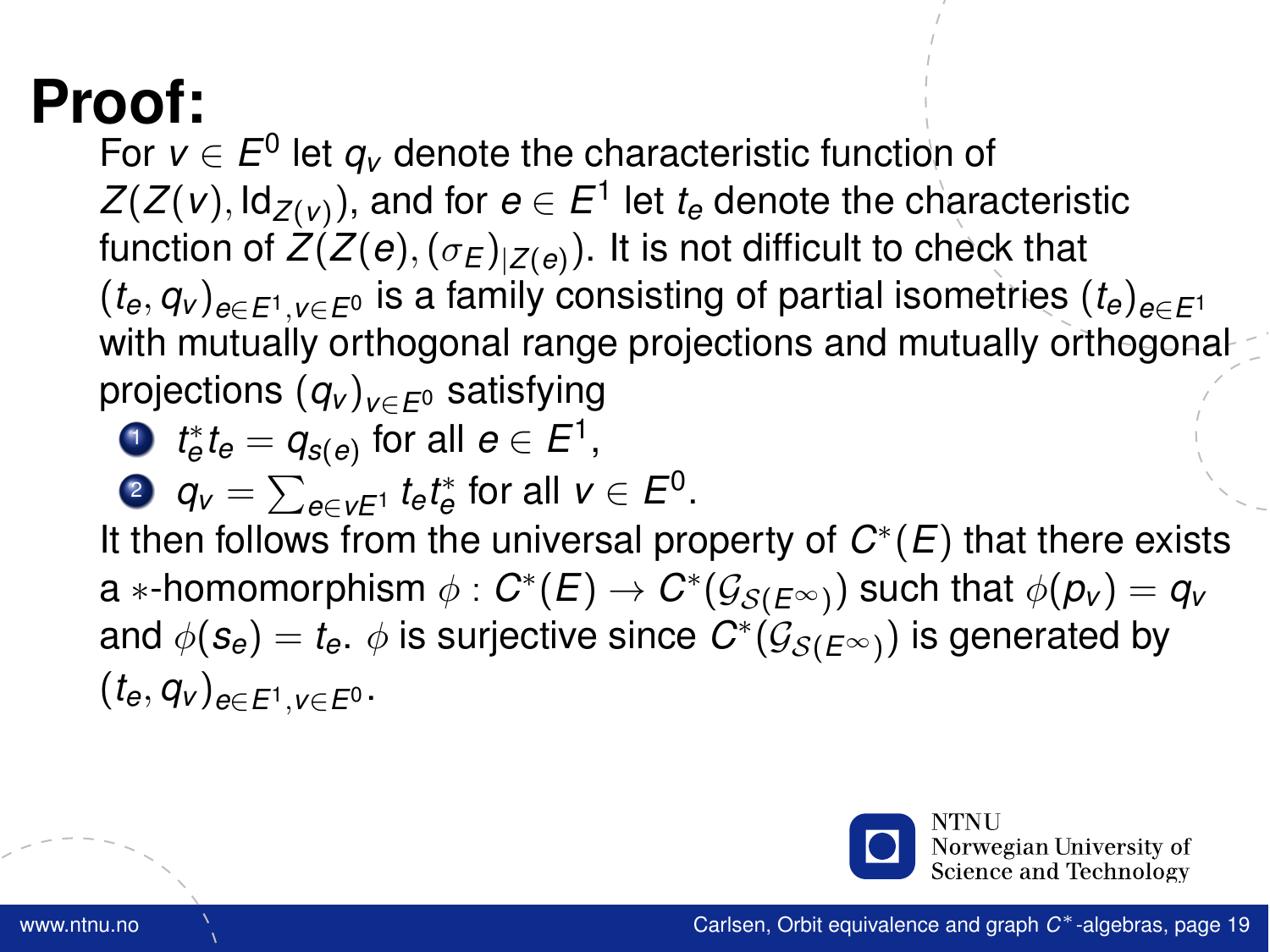For  $v \in E^0$  let  $q_v$  denote the characteristic function of  $\mathsf{Z}(\mathsf{Z}(\mathsf{v}), \mathsf{Id}_{\mathsf{Z}(\mathsf{v})}),$  and for  $e \in E^1$  let  $t_e$  denote the characteristic function of  $Z(Z(e),(\sigma_E)_{|Z(e)})$ . It is not difficult to check that  $(t_e, q_v)_{e \in F^1}$ ,  $v \in F^0$  is a family consisting of partial isometries  $(t_e)_{e \in F^1}$ with mutually orthogonal range projections and mutually orthogonal projections (*q<sup>v</sup>* )*v*∈*E*<sup>0</sup> satisfying

$$
\bullet \;\; t_e^* t_e = q_{s(e)} \text{ for all } e \in E^1,
$$

?  $q_v = \sum_{e \in v E^1} t_e t_e^*$  for all  $v \in E^0.$ 

It then follows from the universal property of *C* ∗ (*E*) that there exists  $\mathsf{a}$   $\ast$ -homomorphism  $\phi : \mathit{C}^\ast(\mathit{E}) \to \mathit{C}^\ast(\mathcal{G}_{\mathcal{S}(\mathit{E}^\infty)})$  such that  $\phi(\mathit{p}_\mathit{v}) = \mathit{q}_\mathit{v}$ and  $\phi(\bm{s}_{\bm{e}})=t_{\bm{e}}$ .  $\phi$  is surjective since  $\bm{C}^*(\mathcal{G}_{\mathcal{S}(\bm{E}^{\infty})})$  is generated by  $(t_e,q_v)_{e\in E^1,v\in E^0}.$  It is easy to check that  $\phi(\mathcal{D}(E))=C_0(\mathcal{G}_{\mathcal{S}(E^\infty)}^0)$  and that  $\phi$  restricted to  $\mathcal{D}(E)$  is injective.



Norwegian University of Science and Technology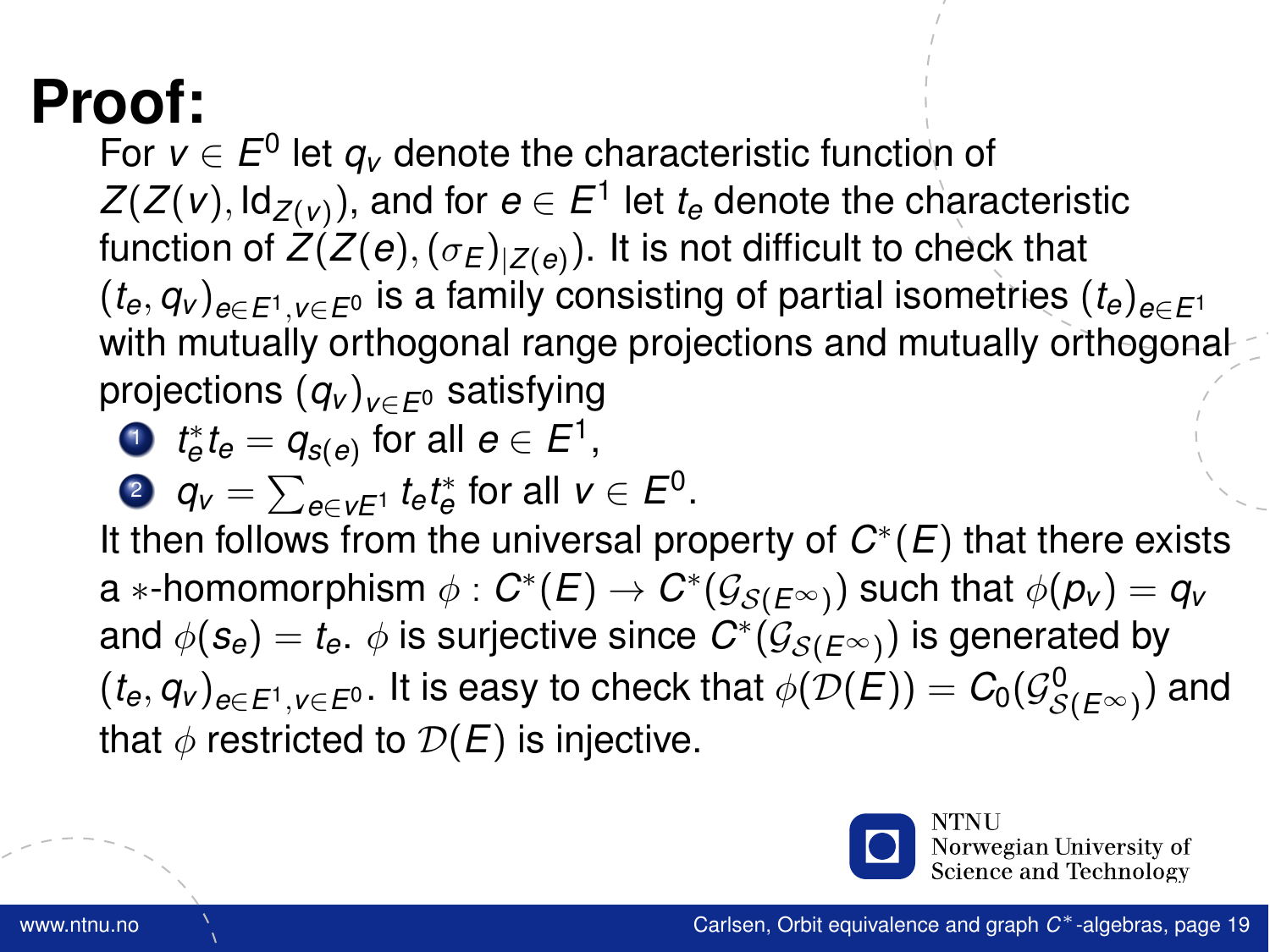For  $v \in E^0$  let  $q_v$  denote the characteristic function of  $\mathsf{Z}(\mathsf{Z}(\mathsf{v}), \mathsf{Id}_{\mathsf{Z}(\mathsf{v})}),$  and for  $e \in E^1$  let  $t_e$  denote the characteristic function of  $Z(Z(e),(\sigma_E)_{|Z(e)})$ . It is not difficult to check that  $(t_e, q_v)_{e \in E^1, v \in E^0}$  is a family consisting of partial isometries  $(t_e)_{e \in E^1}$ with mutually orthogonal range projections and mutually orthogonal projections (*q<sup>v</sup>* )*v*∈*E*<sup>0</sup> satisfying

$$
\bullet \ \ t^*_\mathsf{e} t_\mathsf{e} = q_{s(\mathsf{e})} \text{ for all } \mathsf{e} \in E^1,
$$

?  $q_v = \sum_{e \in v E^1} t_e t_e^*$  for all  $v \in E^0.$ 

It then follows from the universal property of *C* ∗ (*E*) that there exists  $\mathsf{a}$   $\ast$ -homomorphism  $\phi : \mathit{C}^\ast(\mathit{E}) \to \mathit{C}^\ast(\mathcal{G}_{\mathcal{S}(\mathit{E}^\infty)})$  such that  $\phi(\mathit{p}_\mathit{v}) = \mathit{q}_\mathit{v}$ and  $\phi(\bm{s}_{\bm{e}})=t_{\bm{e}}$ .  $\phi$  is surjective since  $\bm{C}^*(\mathcal{G}_{\mathcal{S}(\bm{E}^{\infty})})$  is generated by  $(t_e,q_v)_{e\in E^1,v\in E^0}.$  It is easy to check that  $\phi(\mathcal{D}(E))=C_0(\mathcal{G}_{\mathcal{S}(E^\infty)}^0)$  and that  $\phi$  restricted to  $\mathcal{D}(E)$  is injective. It then follows from the Cuntz-Krieger uniqueness theorem that  $\phi$  is injective.



.<br>Norwegian University of Science and Technology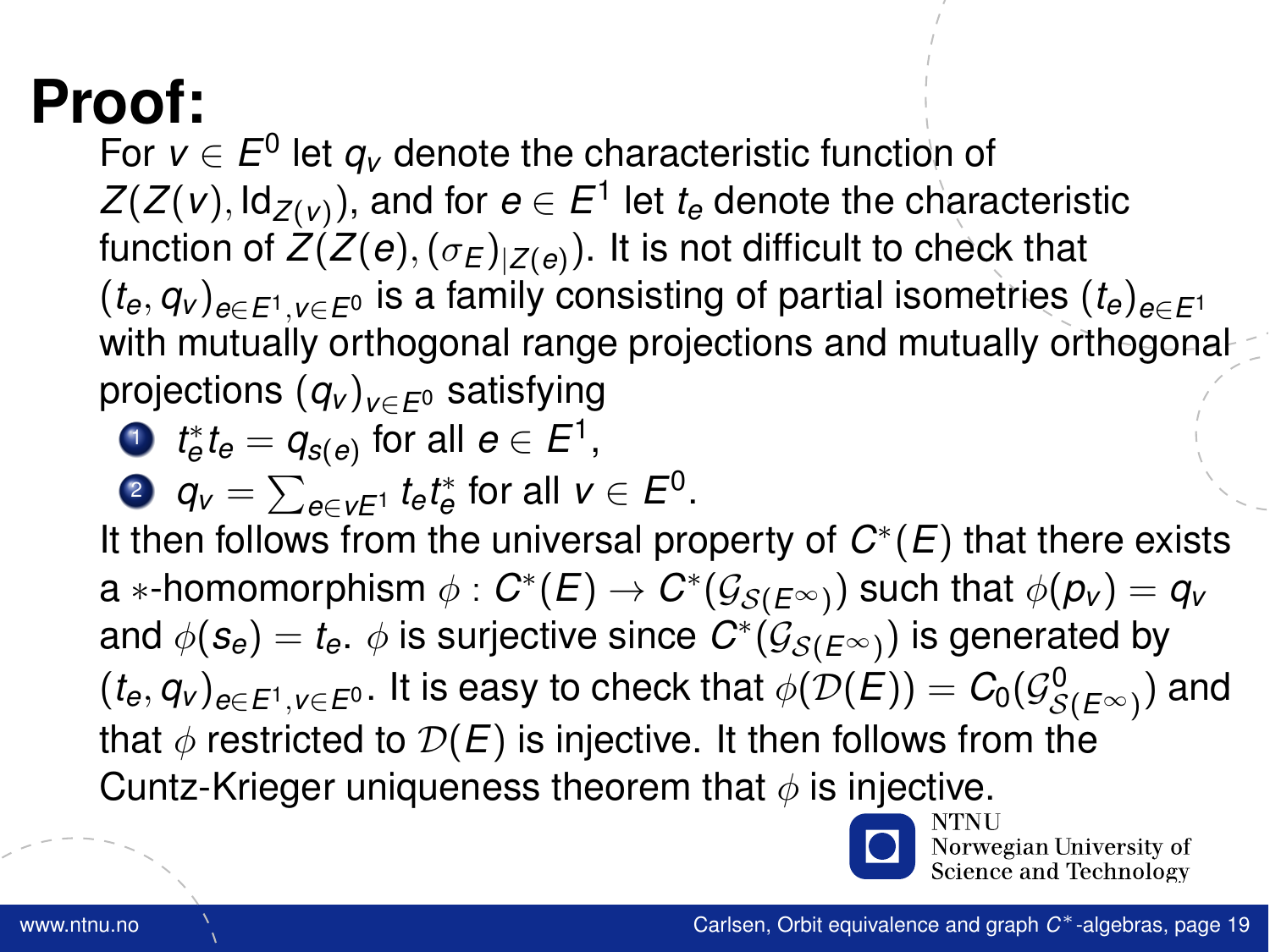# **The main theorem**

Suppose *E* and *F* are row-finite directed graphs with no sources and in which every cycle has an entry.

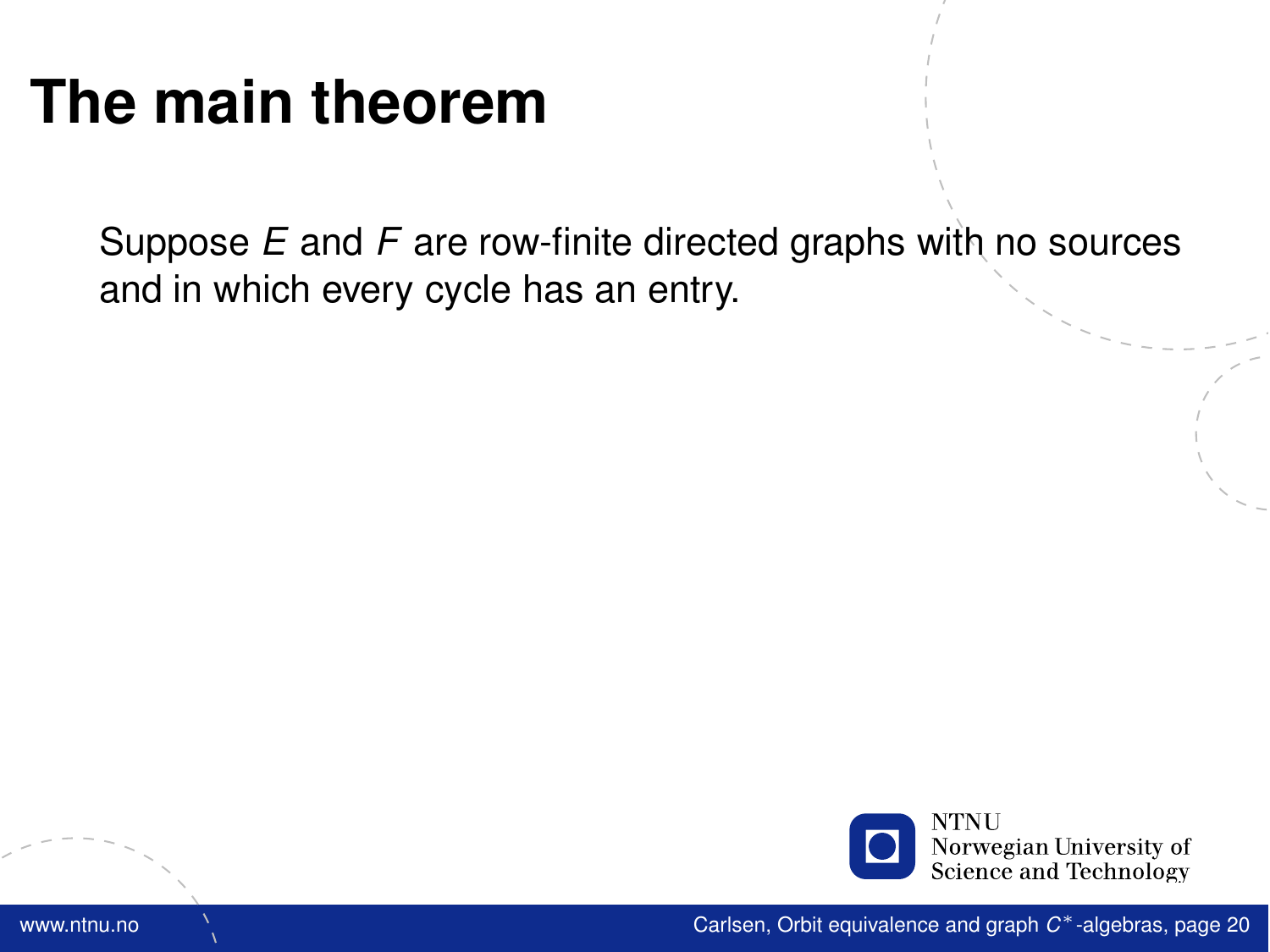# **The main theorem**

Suppose *E* and *F* are row-finite directed graphs with no sources and in which every cycle has an entry. Then the following are equivalent:

- $\mathbf{D}$  There is an isomorphism  $\psi: \mathcal{C}^*(E) \to \mathcal{C}^*(F)$  such that  $\psi(\mathcal{D}(E)) = \mathcal{D}(F);$
- <sup>2</sup> *E*<sup>∞</sup> and *F*<sup>∞</sup> are continuously orbit equivalent;
- **3** there is a homeomorphism  $h: E^{\infty} \to F^{\infty}$  such that  $h\circ\mathcal{S}(E^{\infty})\circ h^{-1}=\mathcal{S}(F^{\infty});$
- 4 the groupoids  $\mathcal{G}_{S(E^{\infty})}$  and  $\mathcal{G}_{S(F^{\infty})}$  are isomorphic (as topological groupoids with Haar systems).

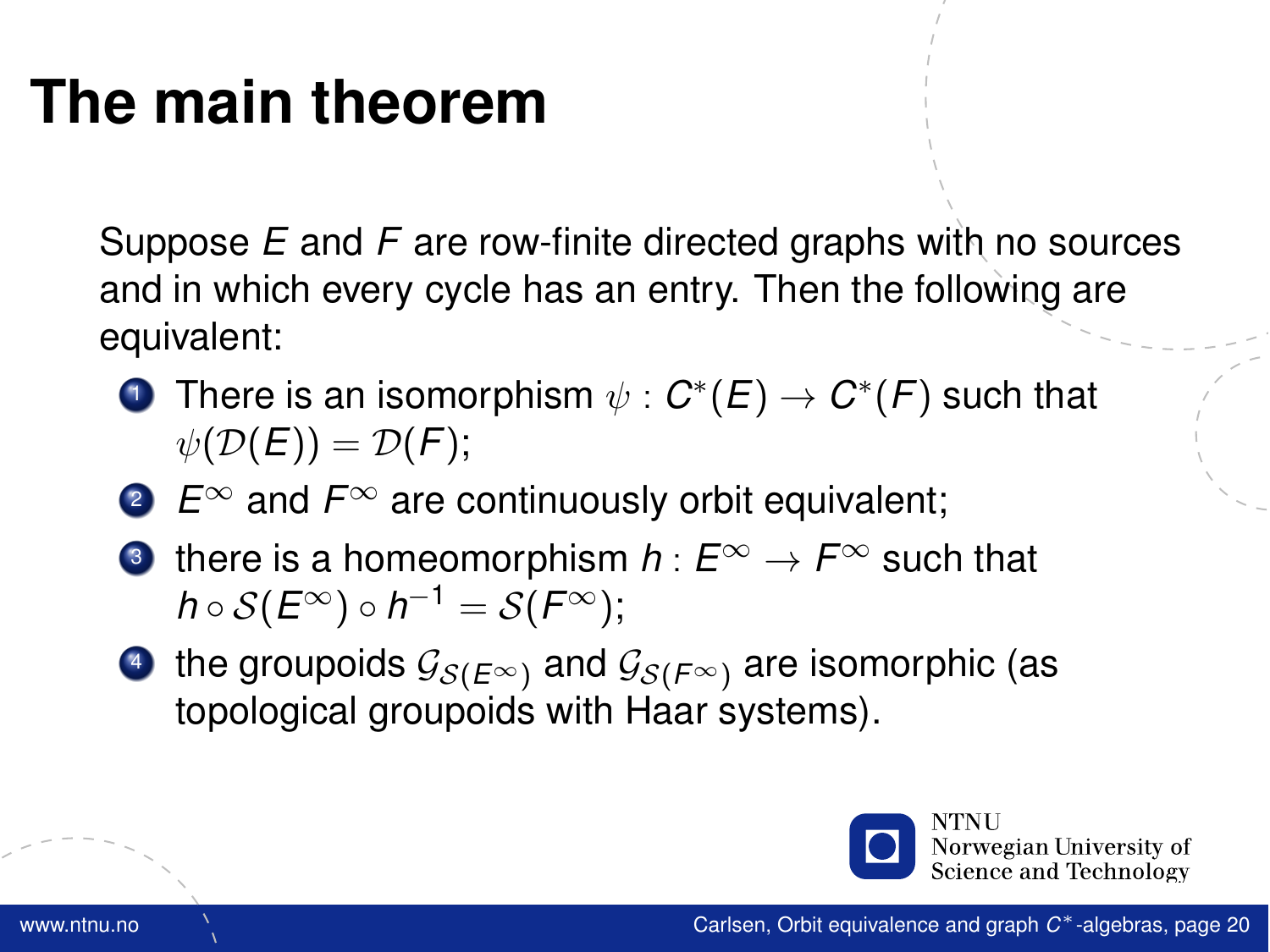#### **Remark**



www.ntnu.no Carlsen, [Orbit equivalence and graph](#page-0-0) *C* <sup>∗</sup>-algebras, page 21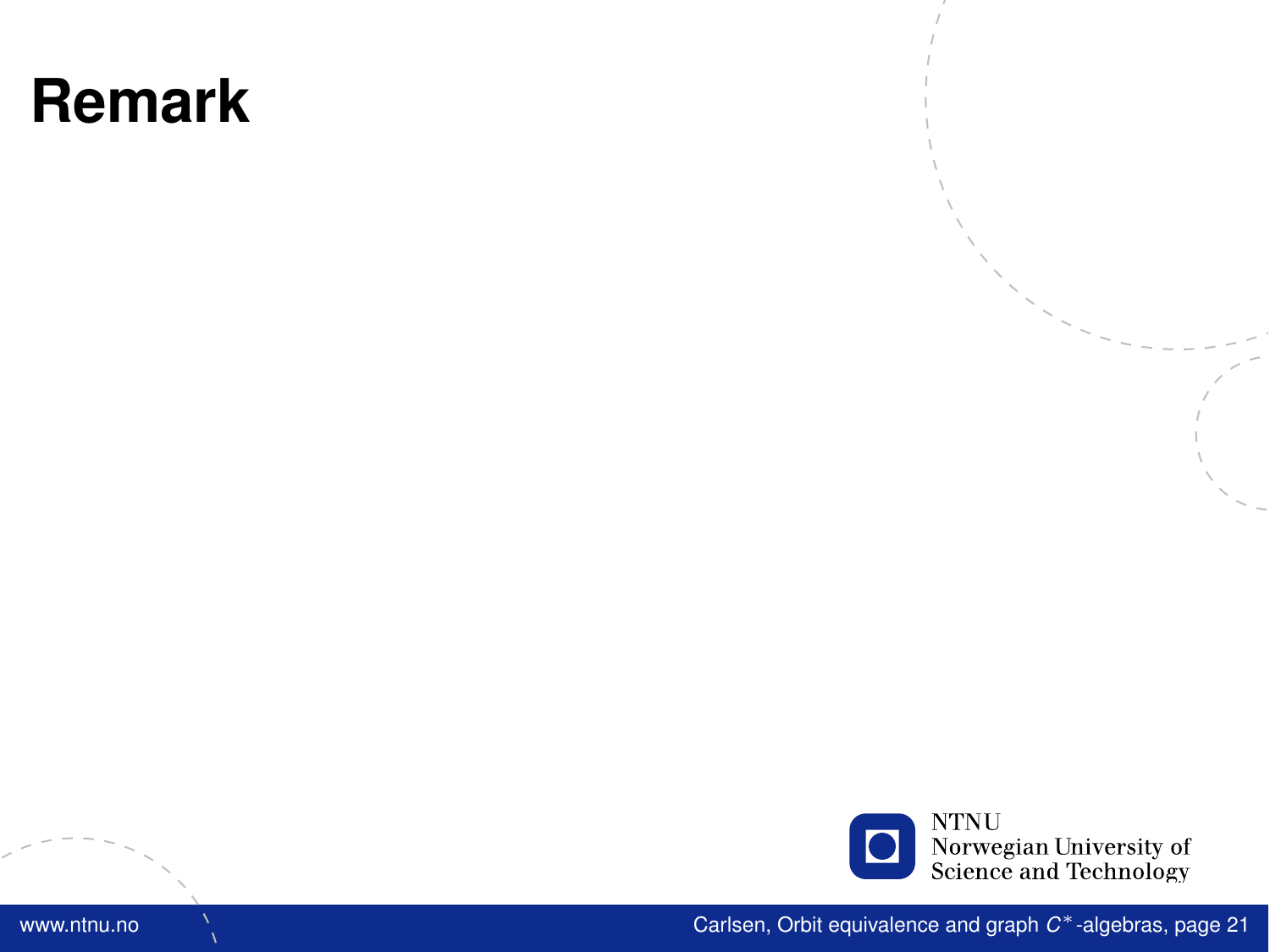### **Remark**

The main theorem, and its proof, is inspired by the results in Kengo Matsumoto's two papers

- <sup>1</sup> *Orbit equivalence of topological Markov shifts and Cuntz-Krieger algebras*,
- <sup>2</sup> *Orbit equivalence of one-sided subshifts and the associated C* ∗ *-algebras*.

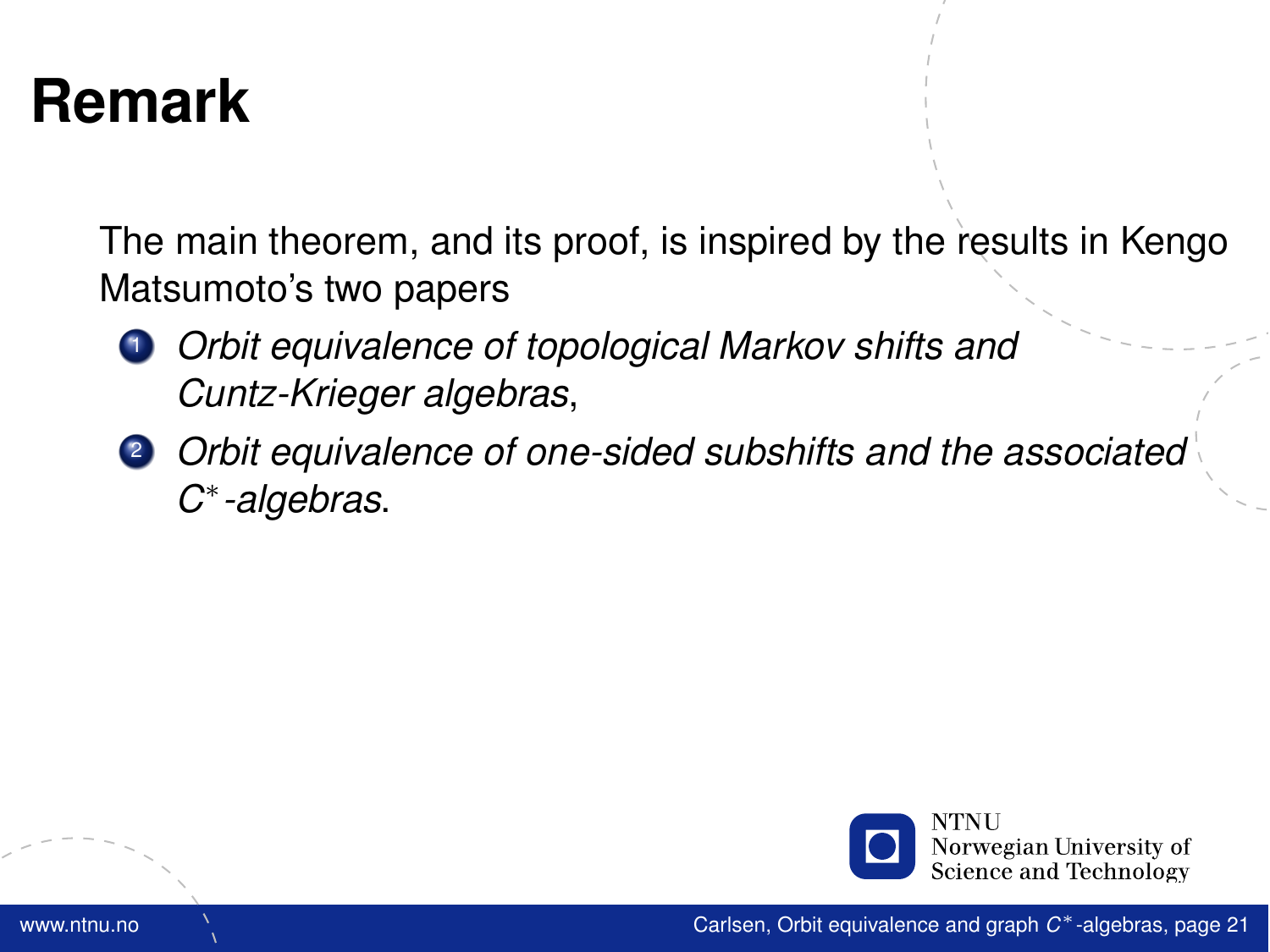# **The main theorem**

Suppose *E* and *F* are row-finite directed graphs with no sources and in which every cycle has an entry. Then the following are equivalent:

- $\mathbf{D}$  There is an isomorphism  $\psi: \mathcal{C}^*(E) \to \mathcal{C}^*(F)$  such that  $\psi(\mathcal{D}(E)) = \mathcal{D}(F);$
- <sup>2</sup> *E*<sup>∞</sup> and *F*<sup>∞</sup> are continuously orbit equivalent;
- **3** there is a homeomorphism  $h: E^{\infty} \to F^{\infty}$  such that  $h\circ\mathcal{S}(E^{\infty})\circ h^{-1}=\mathcal{S}(F^{\infty});$
- 4 the groupoids  $\mathcal{G}_{S(E^{\infty})}$  and  $\mathcal{G}_{S(F^{\infty})}$  are isomorphic (as topological groupoids with Haar systems).

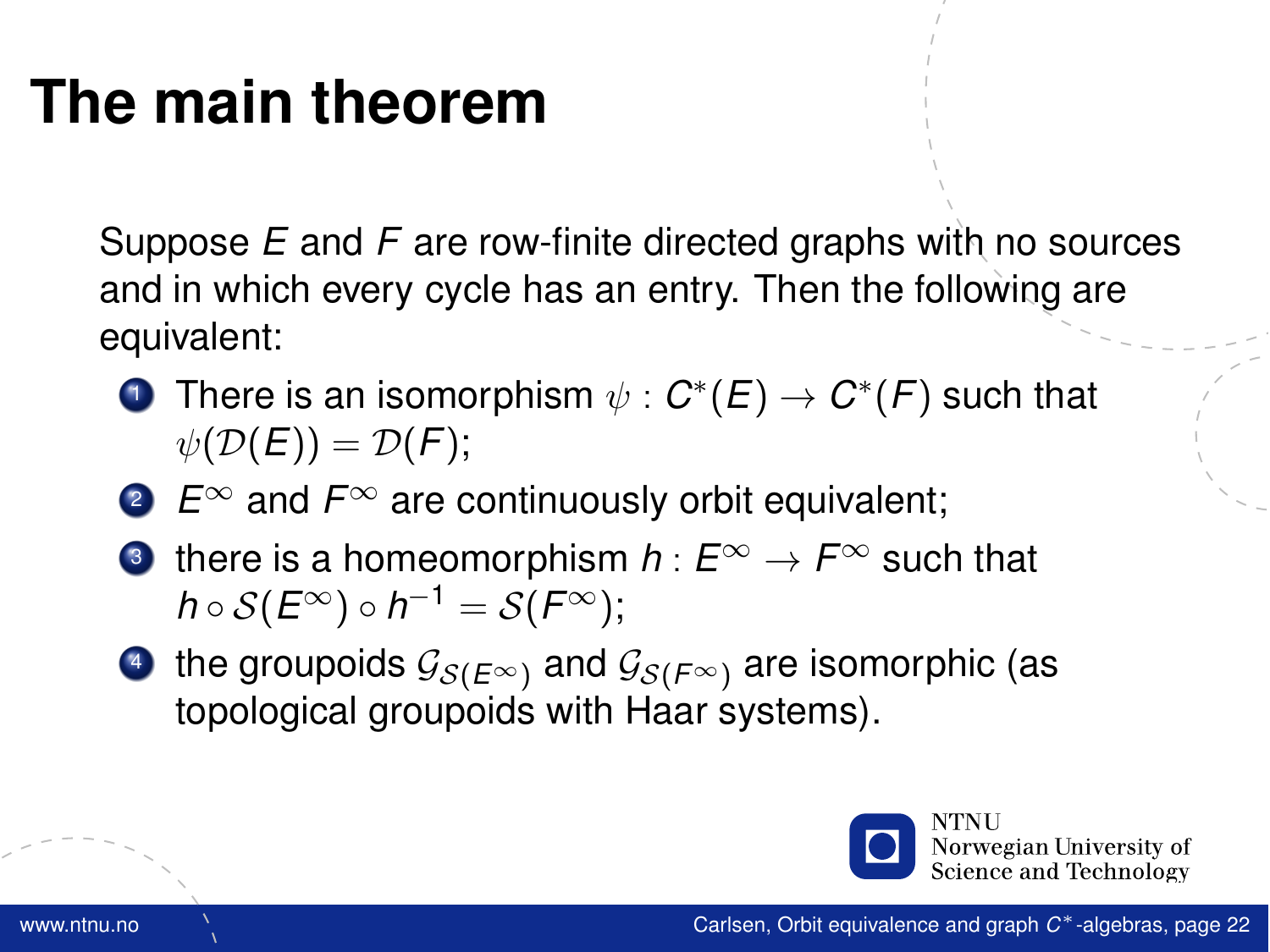

www.ntnu.no Carlsen, [Orbit equivalence and graph](#page-0-0) *C* <sup>∗</sup>-algebras, page 23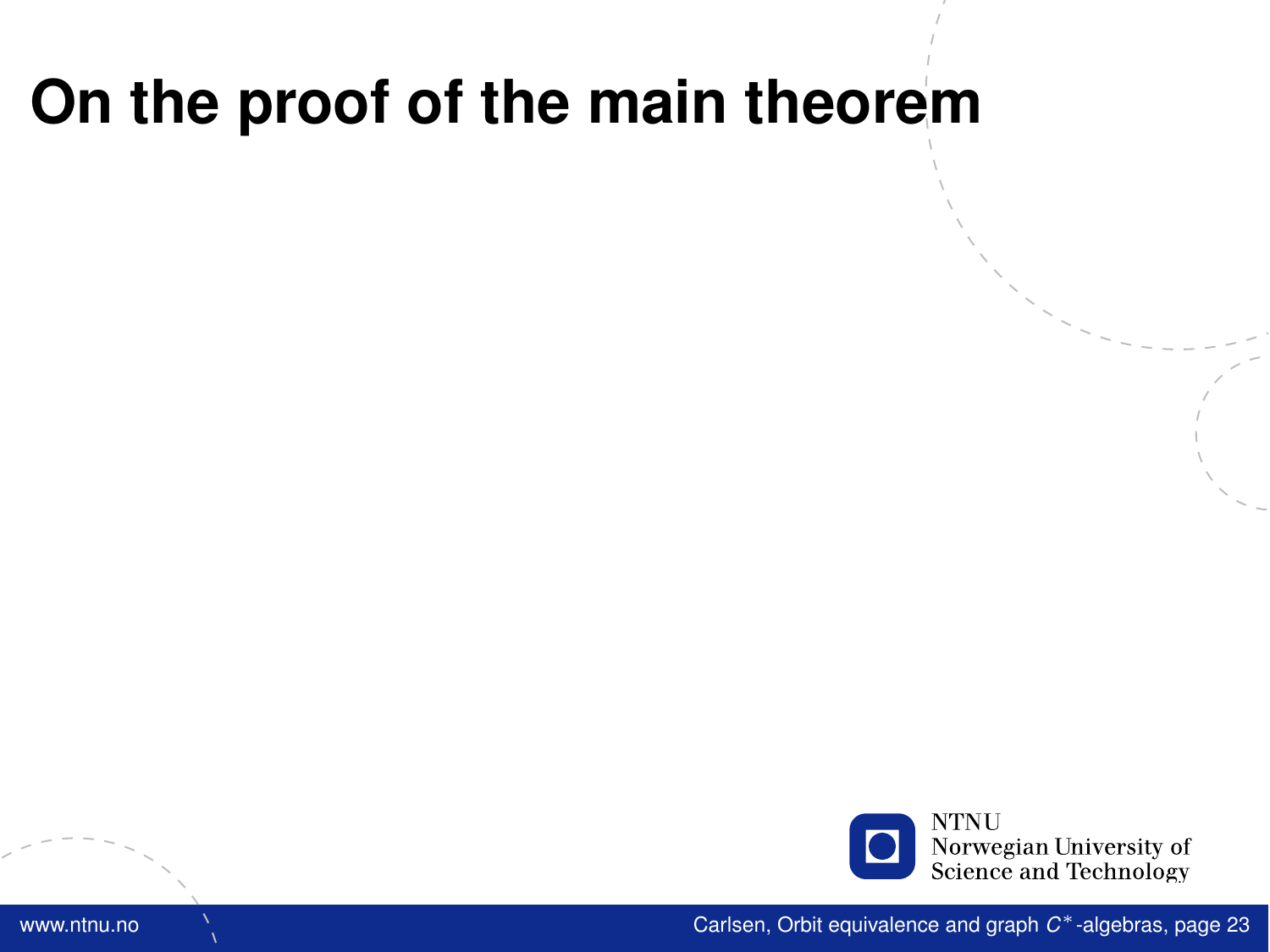

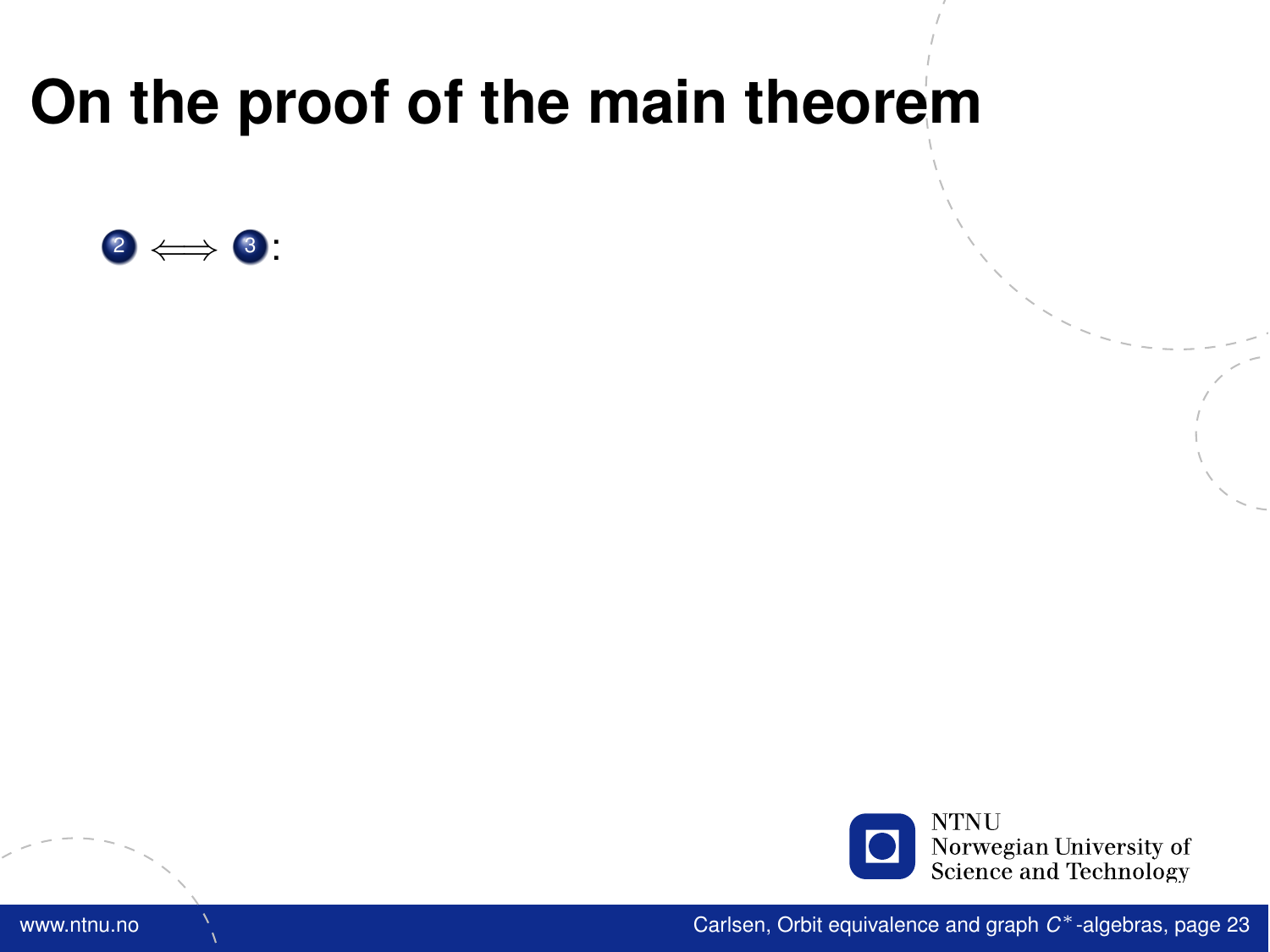**2**  $\Longleftrightarrow$  3: Let *h* :  $E^{\infty}$  →  $F^{\infty}$  be a homeomorphism.

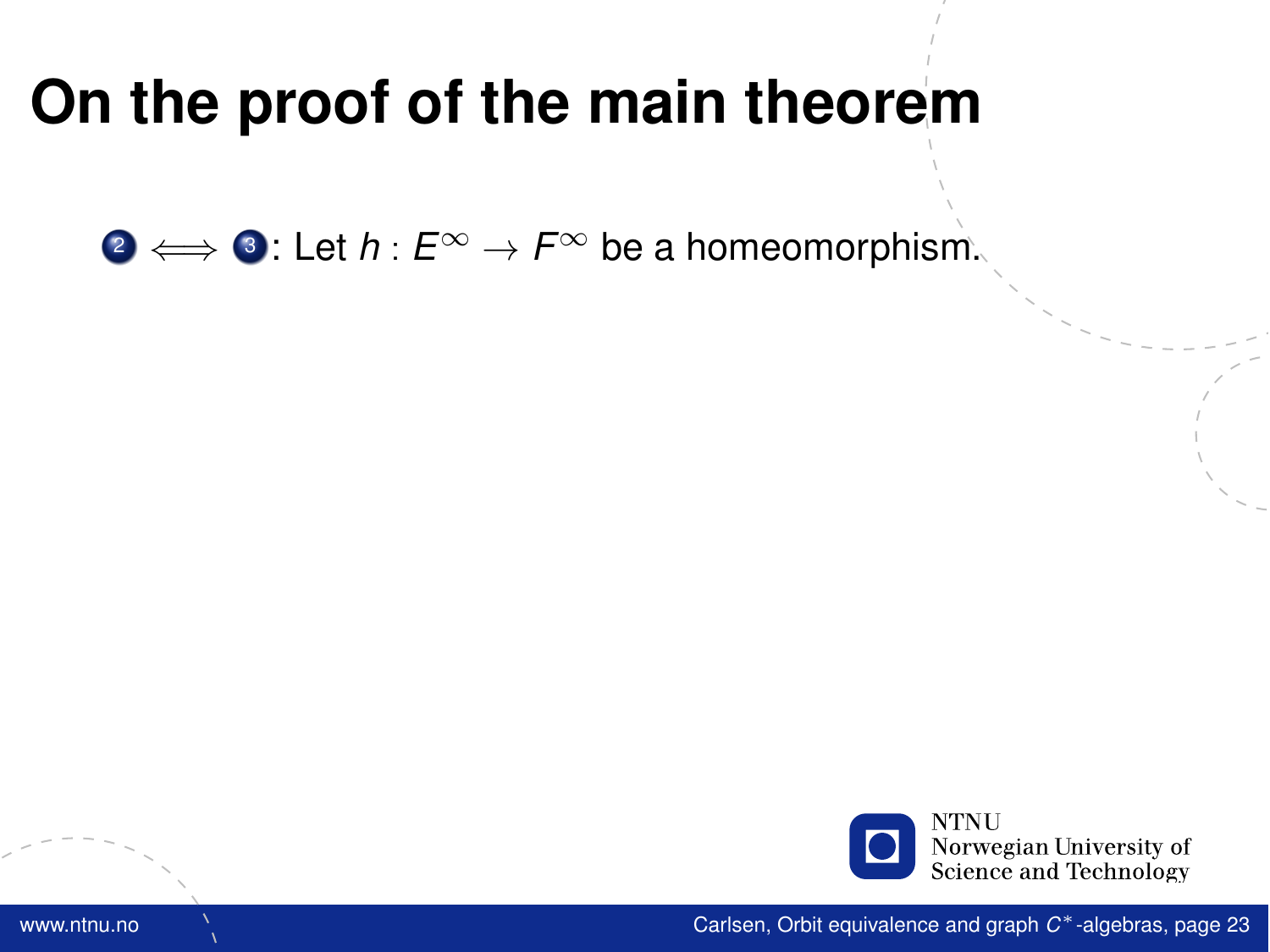<sup>2</sup> ⇐⇒ <sup>3</sup> : Let *h* : *E*<sup>∞</sup> → *F*<sup>∞</sup> be a homeomorphism. It is straight forward to check that there exist continuous functions  $k_1, l_1 : E^{\infty} \to \mathbb{N}$  and  $k_2, l_2 : F^{\infty} \to \mathbb{N}$  such that

$$
\sigma_F^{k_1(X)} \circ h \circ \sigma_E(x) = \sigma_F^{l_1(X)} \circ h(x) \text{ and}
$$
  

$$
\sigma_E^{k_2(Y)} \circ h^{-1} \circ \sigma_F(y) = \sigma_E^{l_2(Y)} \circ h^{-1}(y),
$$

for all  $x \in E^{\infty}$ ,  $y \in F^{\infty}$ ,

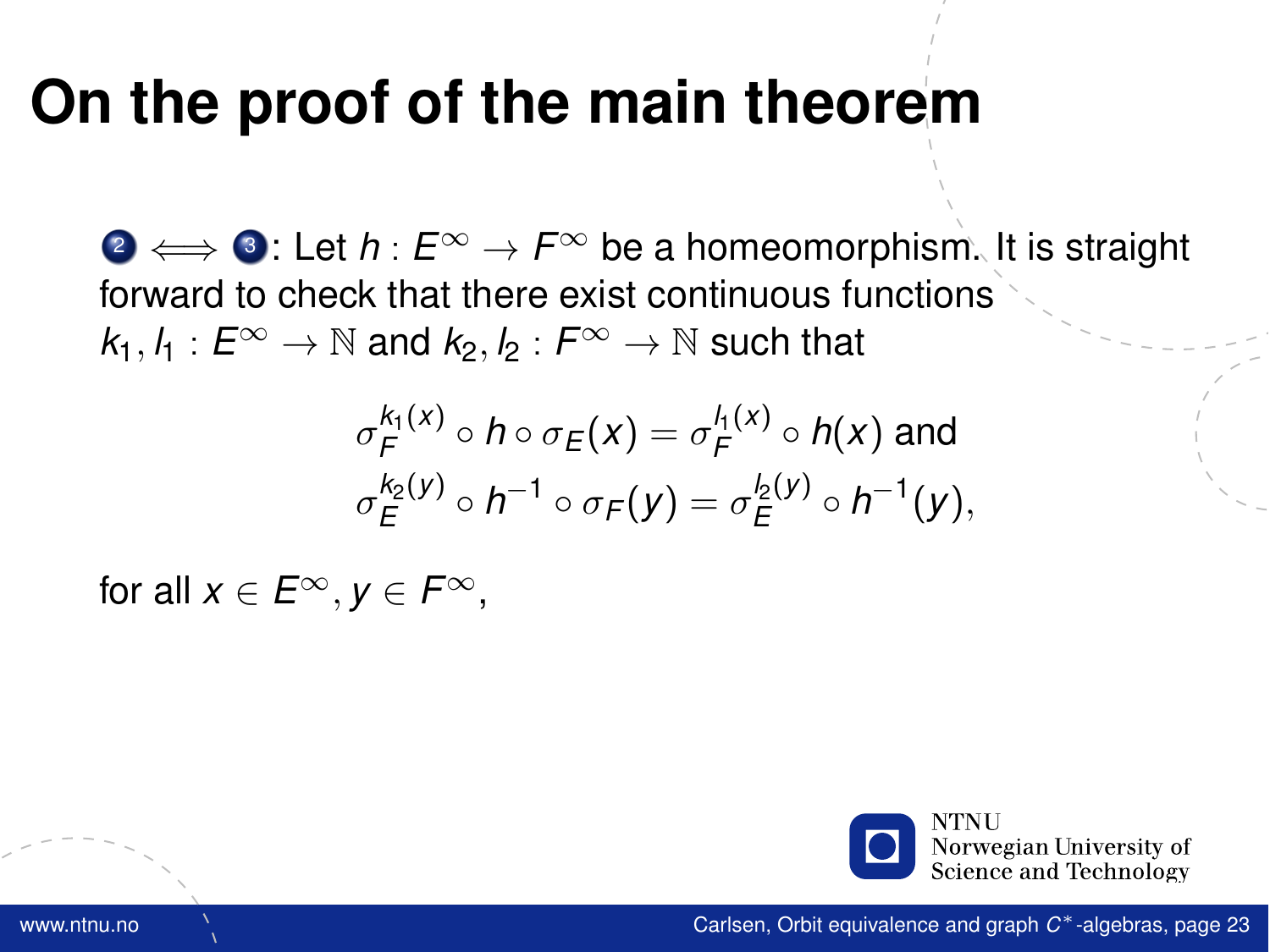<sup>2</sup> ⇐⇒ <sup>3</sup> : Let *h* : *E*<sup>∞</sup> → *F*<sup>∞</sup> be a homeomorphism. It is straight forward to check that there exist continuous functions  $k_1, l_1 : E^{\infty} \to \mathbb{N}$  and  $k_2, l_2 : F^{\infty} \to \mathbb{N}$  such that

$$
\sigma_F^{k_1(x)} \circ h \circ \sigma_E(x) = \sigma_F^{l_1(x)} \circ h(x) \text{ and}
$$
  

$$
\sigma_E^{k_2(y)} \circ h^{-1} \circ \sigma_F(y) = \sigma_E^{l_2(y)} \circ h^{-1}(y),
$$

for all  $x\in E^\infty, y\in F^\infty,$  if and only if  $h\circ\mathcal{S}(E^\infty)\circ h^{-1}=\mathcal{S}(F^\infty).$ 

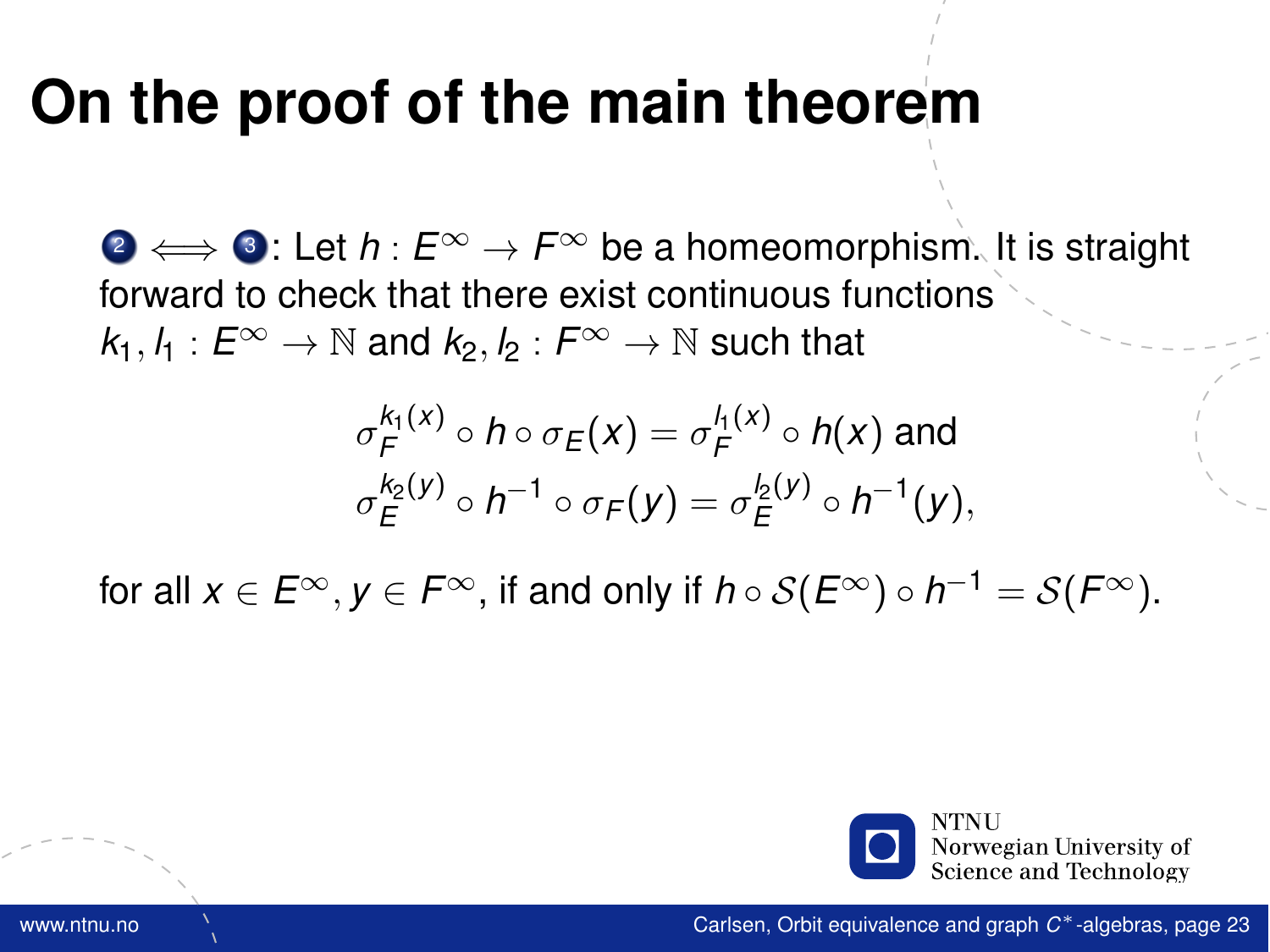

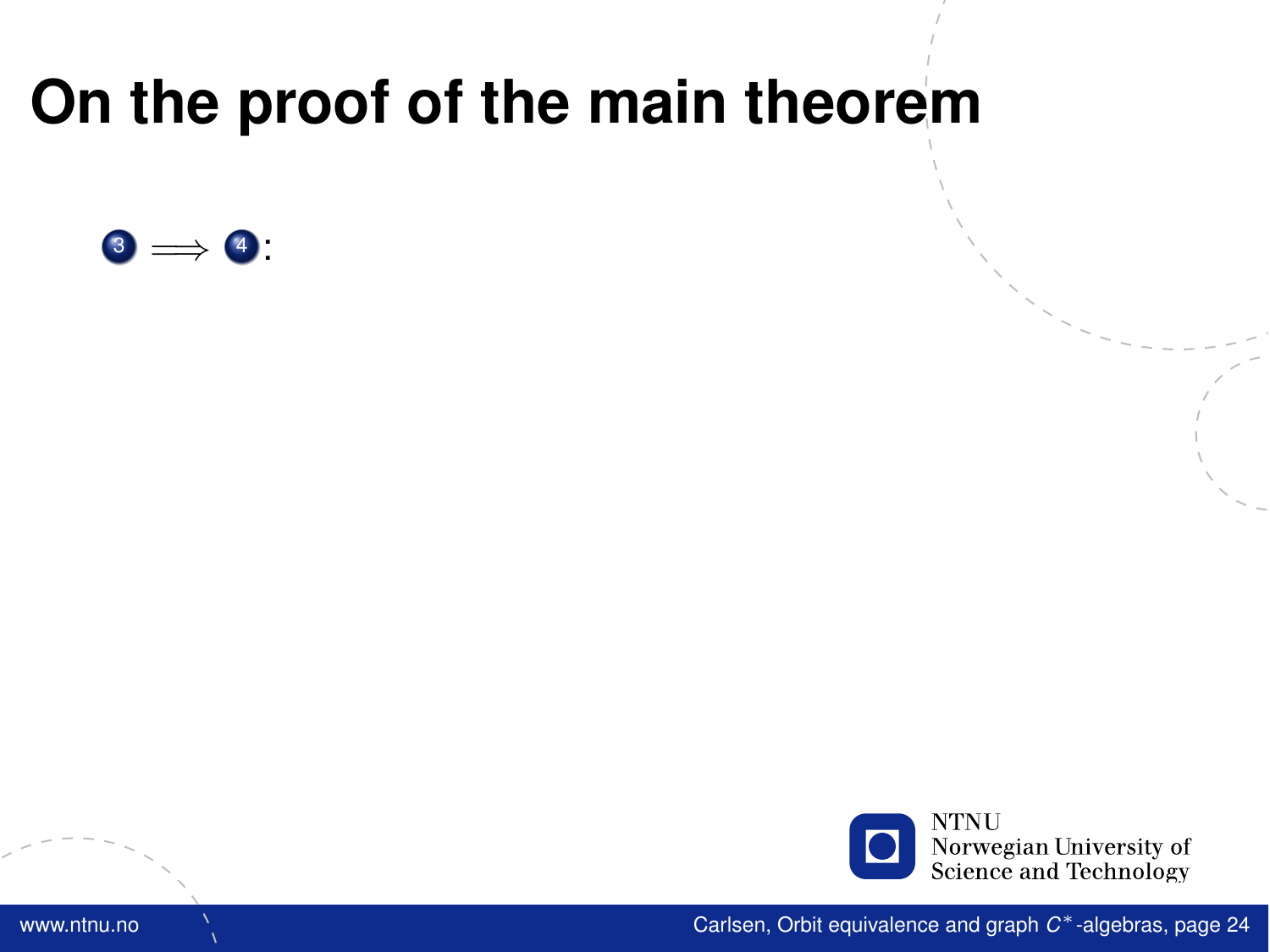$\bullet \Rightarrow \bullet$ : It is also easy to check that if  $h : E^{\infty} \to F^{\infty}$  is a homeomorphism such that  $h\circ\mathcal{S}(E^{\infty})\circ h^{-1}=\mathcal{S}(F^{\infty}),$ 

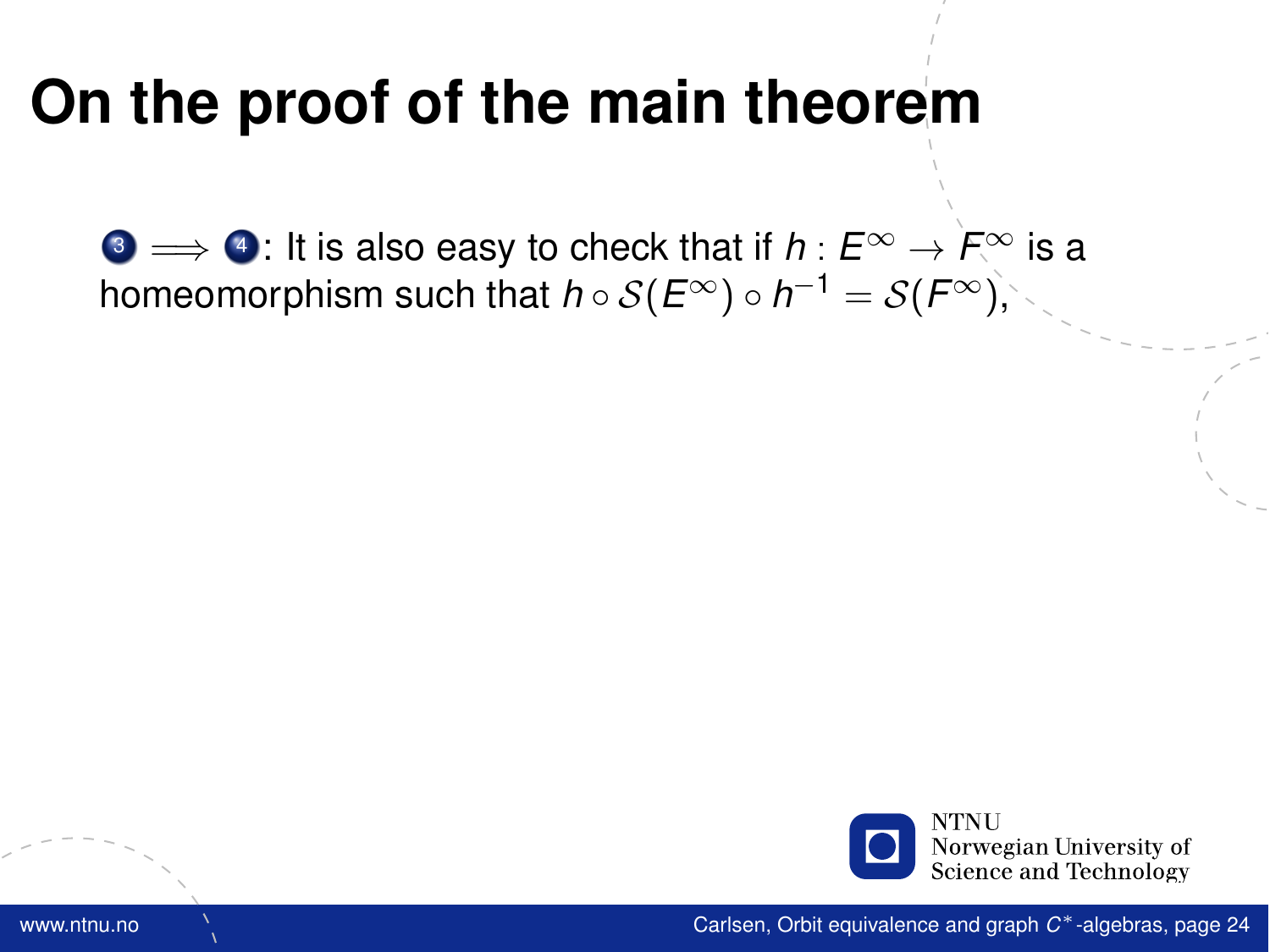$\bullet \Rightarrow \bullet$ : It is also easy to check that if  $h : E^{\infty} \to F^{\infty}$  is a homeomorphism such that  $h\circ\mathcal{S}(E^{\infty})\circ h^{-1}=\mathcal{S}(F^{\infty}),$  then  $[x,\tau]\mapsto [h(x),h\circ \tau\circ h^{-1}]$  is an isomorphism between  $\mathcal{G}_{\mathcal{S}(\widetilde{E}\tilde{\infty})}$  and  $\mathcal{G}_{\mathcal{S}(\mathit{F}^{\infty})}.$ 

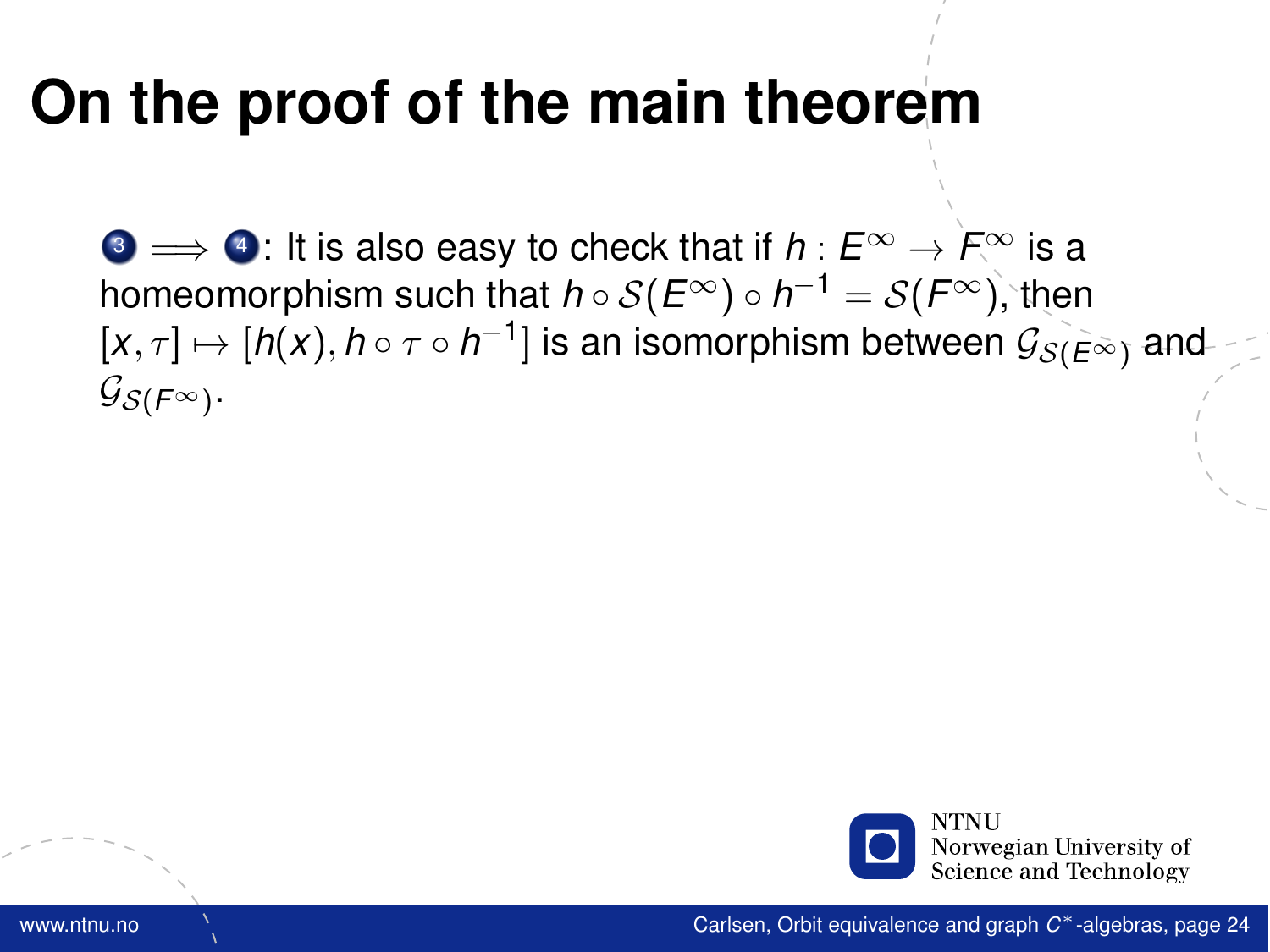

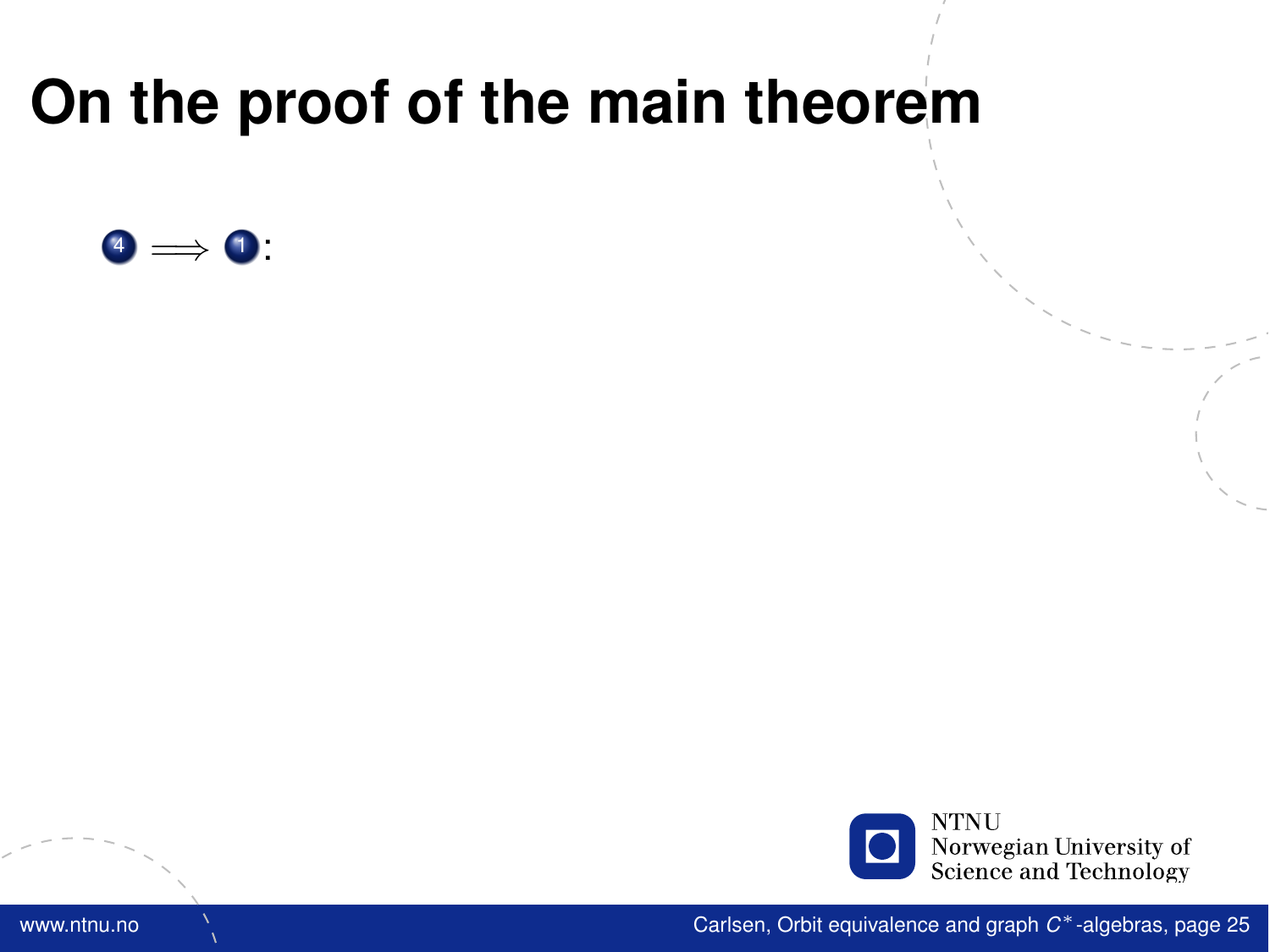$\bullet \Longrightarrow \bullet$ : If  $\mathcal{G}_{\mathcal{S}(E^{\infty})}$  and  $\mathcal{G}_{\mathcal{S}(F^{\infty})}$  are isomorphic,

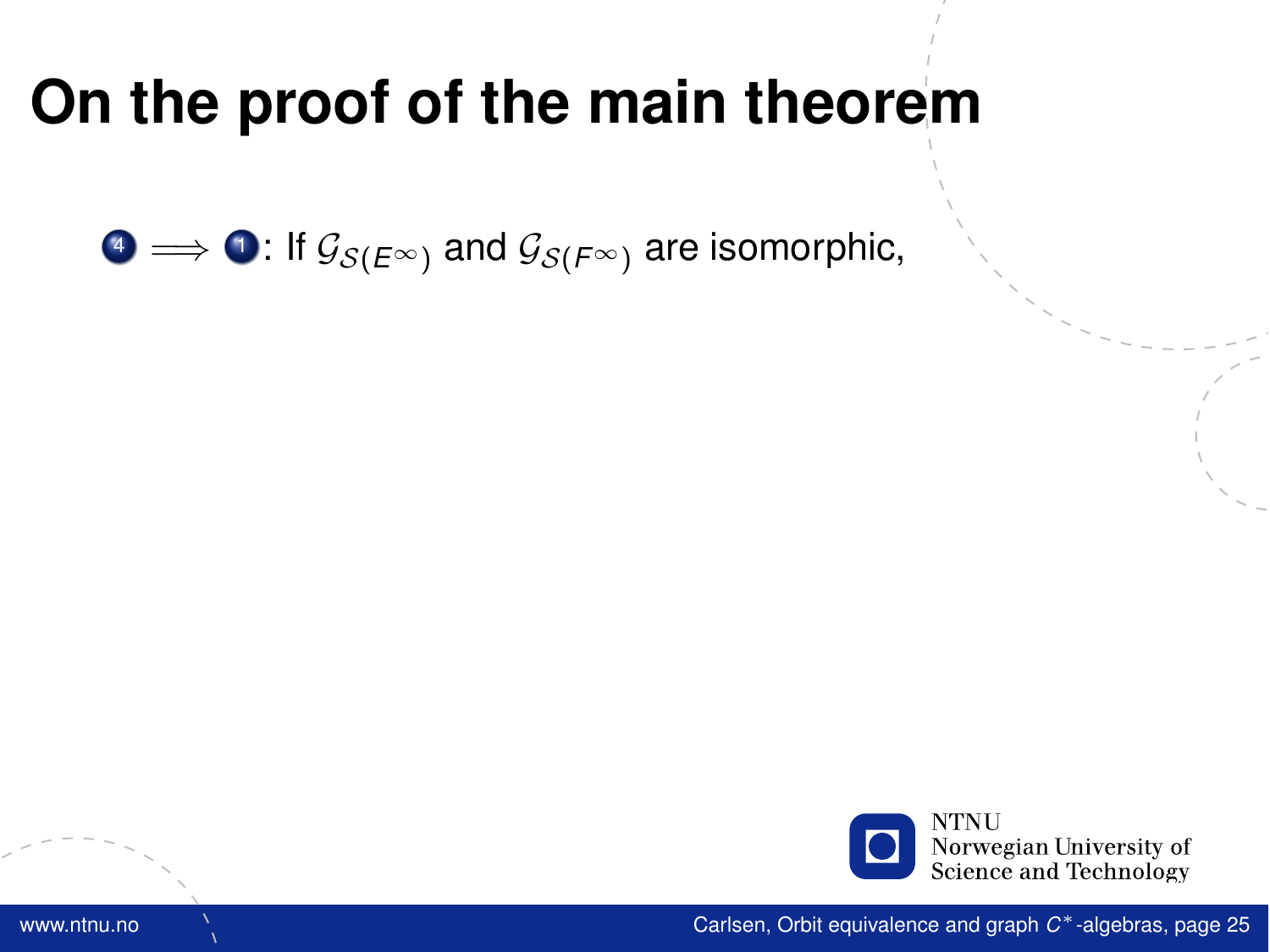$\bigcirc \rightarrow \bigcirc$ : If  $\mathcal{G}_{S(E^{\infty})}$  and  $\mathcal{G}_{S(F^{\infty})}$  are isomorphic, then there is an isomorphism between  $C^*(\mathcal{G}_{\mathcal{S}(E^\infty)})$  and  $C^*(\mathcal{G}_{\mathcal{S}(F^\infty)})$  which maps  $C_0(\mathcal{G}^0_{\mathcal{S}(E^\infty)})$  onto  $C_0(\mathcal{G}^0_{\mathcal{S}(F^\infty)}),$ 

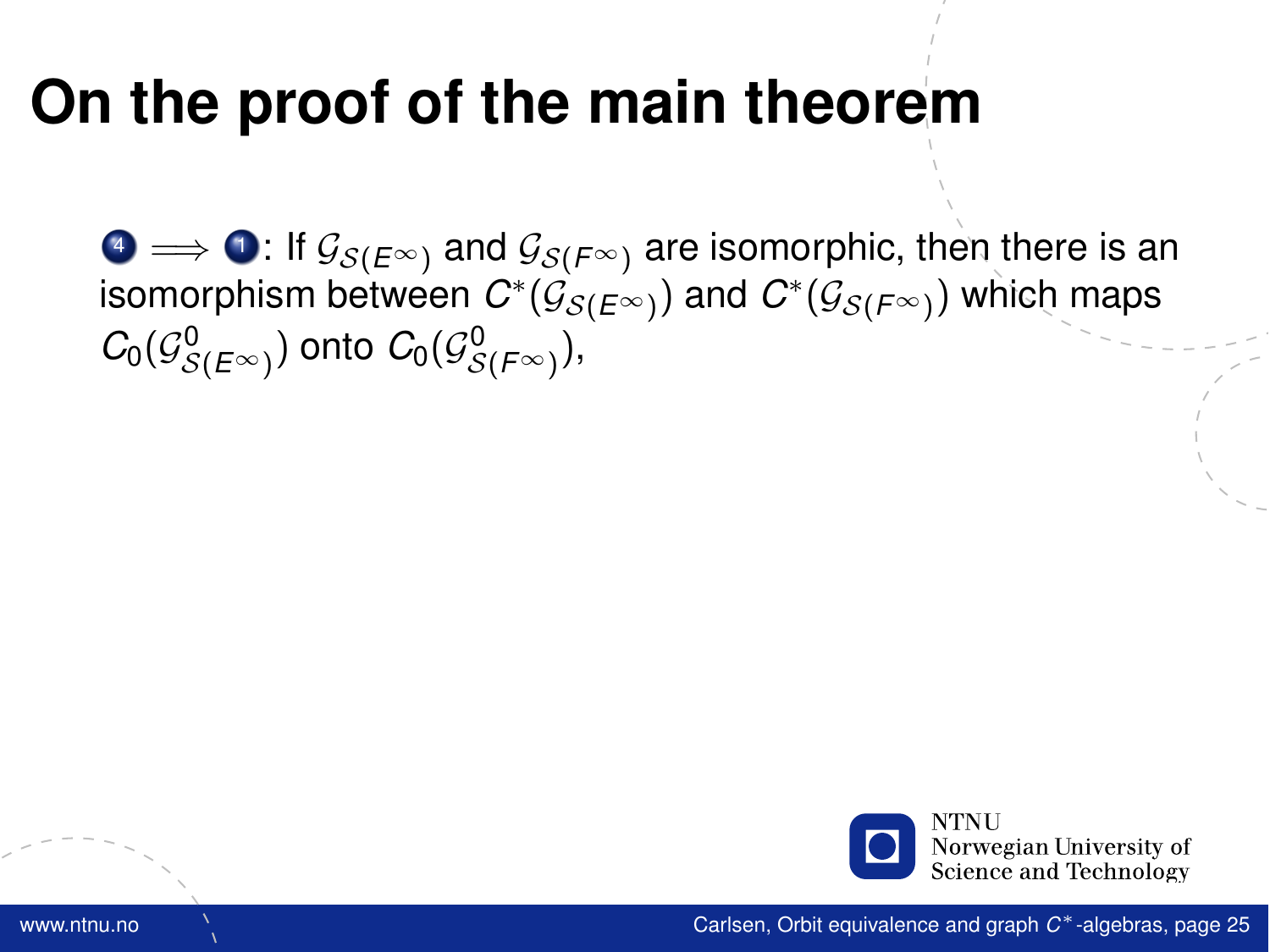$\bullet \Longrightarrow \bullet$ : If  $\mathcal{G}_{\mathcal{S}(E^{\infty})}$  and  $\mathcal{G}_{\mathcal{S}(F^{\infty})}$  are isomorphic, then there is an isomorphism between  $C^*(\mathcal{G}_{\mathcal{S}(E^\infty)})$  and  $C^*(\mathcal{G}_{\mathcal{S}(F^\infty)})$  which maps  $\mathcal{C}_0(\mathcal{G}^0_{\mathcal{S}(E^\infty)})$  onto  $\mathcal{C}_0(\mathcal{G}^0_{\mathcal{S}(F^\infty)}),$  and since there is an isomorphism between  $C^*(E)$  and  $C^*(\mathcal{G}_{\mathcal{S}(E^\infty)})$  which maps  $\mathcal{D}(E)$  onto  $\mathcal{C}_0(\mathcal{G}^0_{\mathcal{S}(E^\infty)}),$  and an isomorphism between  $\mathcal{C}^*(\mathcal{F})$  and  $\mathcal{C}^*(\mathcal{G}_{\mathcal{S}(F^\infty)})$ which maps  $\mathcal{D}(\mathcal{F})$  onto  $\mathcal{C}_0(\mathcal{G}^0_{\mathcal{S}(\mathcal{F}^\infty)}),$ 

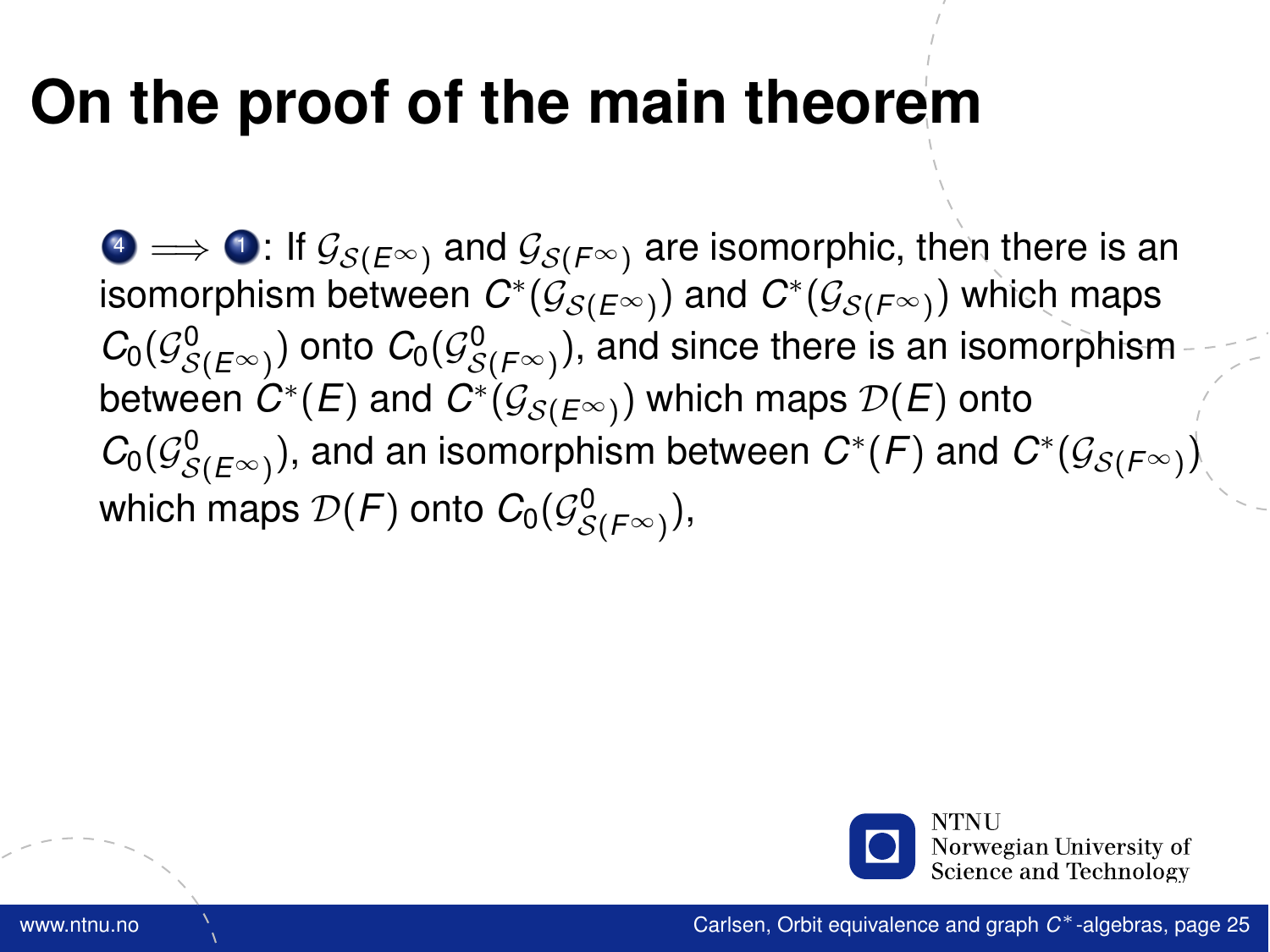$\bullet \Longrightarrow \bullet$ : If  $\mathcal{G}_{\mathcal{S}(E^{\infty})}$  and  $\mathcal{G}_{\mathcal{S}(F^{\infty})}$  are isomorphic, then there is an isomorphism between  $C^*(\mathcal{G}_{\mathcal{S}(E^\infty)})$  and  $C^*(\mathcal{G}_{\mathcal{S}(F^\infty)})$  which maps  $\mathcal{C}_0(\mathcal{G}^0_{\mathcal{S}(E^\infty)})$  onto  $\mathcal{C}_0(\mathcal{G}^0_{\mathcal{S}(F^\infty)}),$  and since there is an isomorphism between  $C^*(E)$  and  $C^*(\mathcal{G}_{\mathcal{S}(E^\infty)})$  which maps  $\mathcal{D}(E)$  onto  $\mathcal{C}_0(\mathcal{G}^0_{\mathcal{S}(E^\infty)}),$  and an isomorphism between  $\mathcal{C}^*(\mathcal{F})$  and  $\mathcal{C}^*(\mathcal{G}_{\mathcal{S}(F^\infty)})$ which maps  $\mathcal{D}(\mathcal{F})$  onto  $\mathcal{C}_0(\mathcal{G}^0_{\mathcal{S}(\mathcal{F}^{\infty})}),$  it follows that there is an isomorphism between  $C^*(E)$  and  $C^*(F)$  which maps  $\mathcal{D}(E)$  onto  $\mathcal{D}(F)$ .

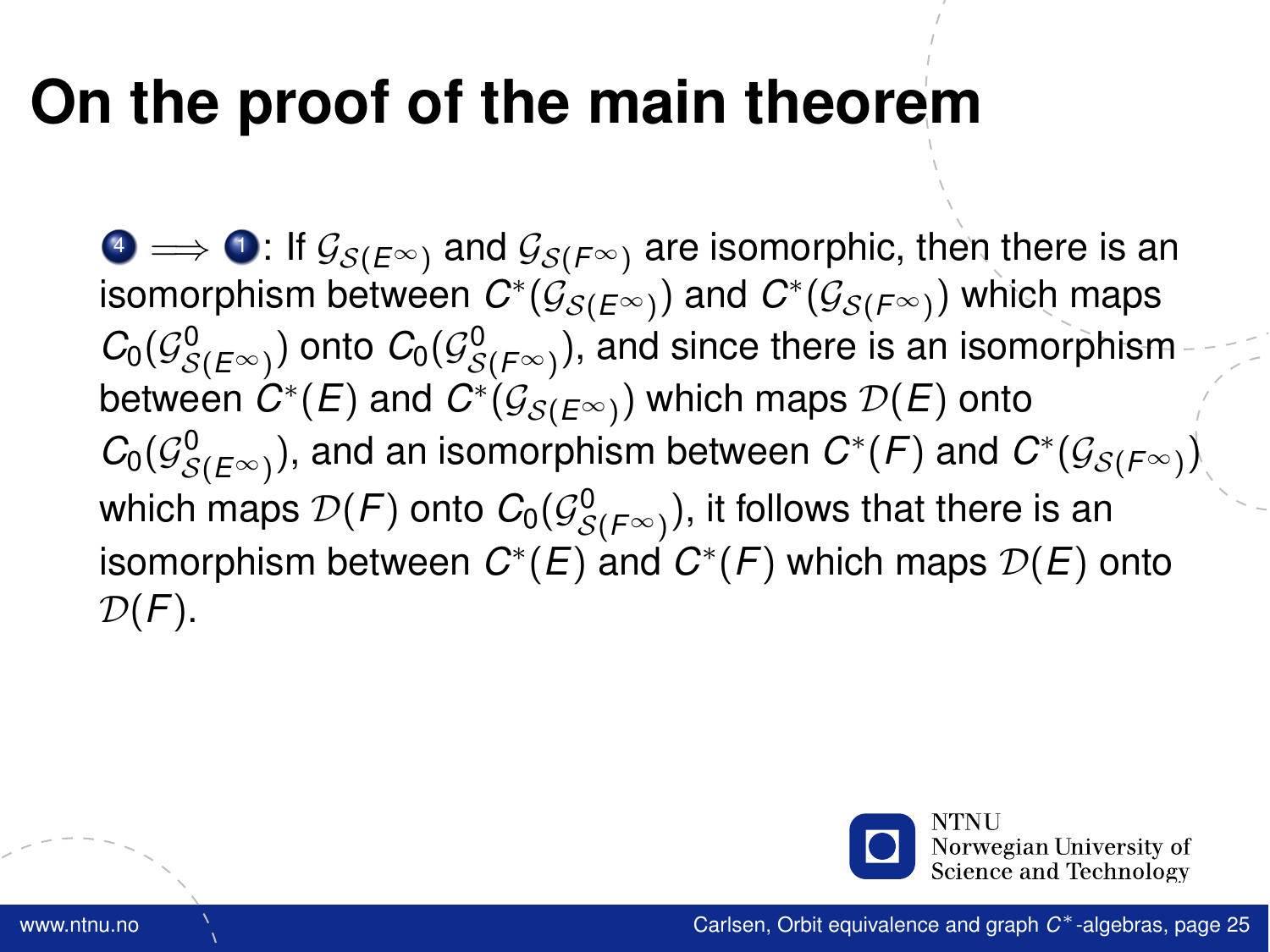

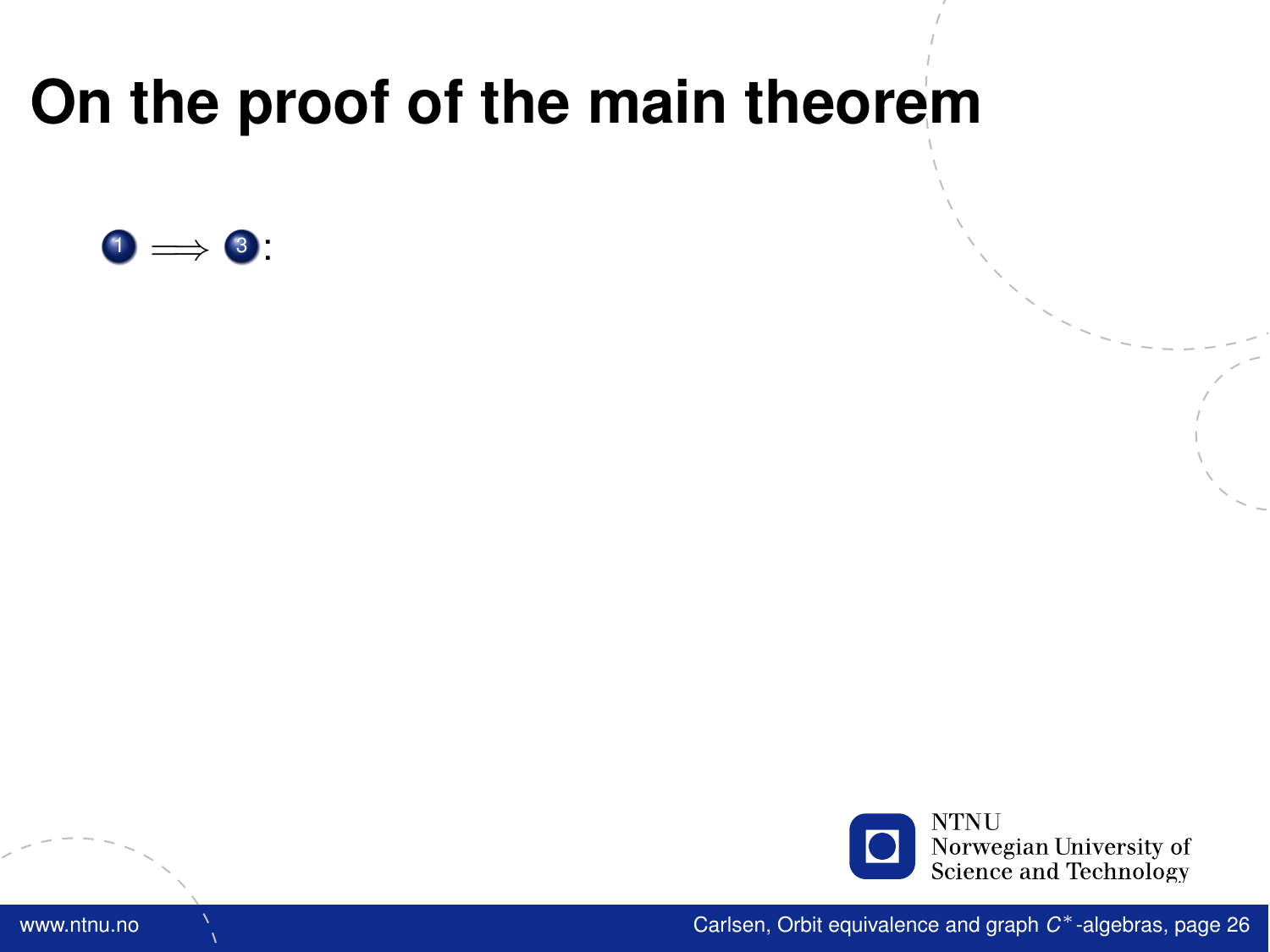$\bullet$   $\bullet$   $\bullet$  : Let

 $N_E = \{u \in C^*(E) : u \text{ is a partial isometry},\}$ *u*D(*E*)*u*<sup>\*</sup> ⊆ D(*E*), *u*<sup>\*</sup>D(*E*)*u* ⊆ D(*E*)}.

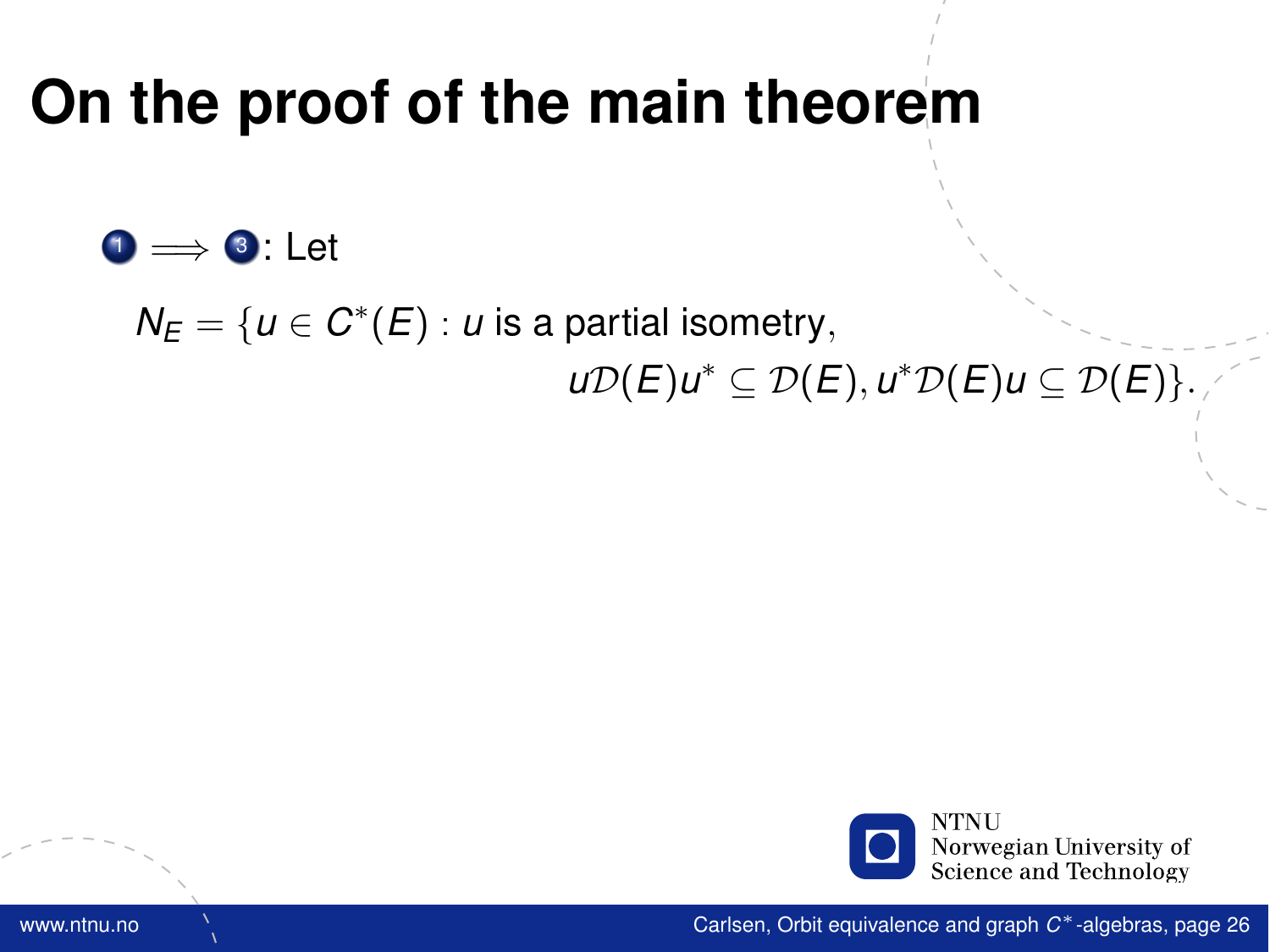#### $\bullet$   $\bullet$  : Let

 $N_E = \{u \in C^*(E) : u \text{ is a partial isometry},\}$ 

*u*D(*E*)*u*<sup>\*</sup> ⊆ D(*E*), *u*<sup>\*</sup>D(*E*)*u* ⊆ D(*E*)}.

If  $u \in N_E$ , then  $uu^*$  and  $u^*u$  belong to  $\mathcal{D}(E)$  which we will identify with  $C_0(E^{\infty})$ .

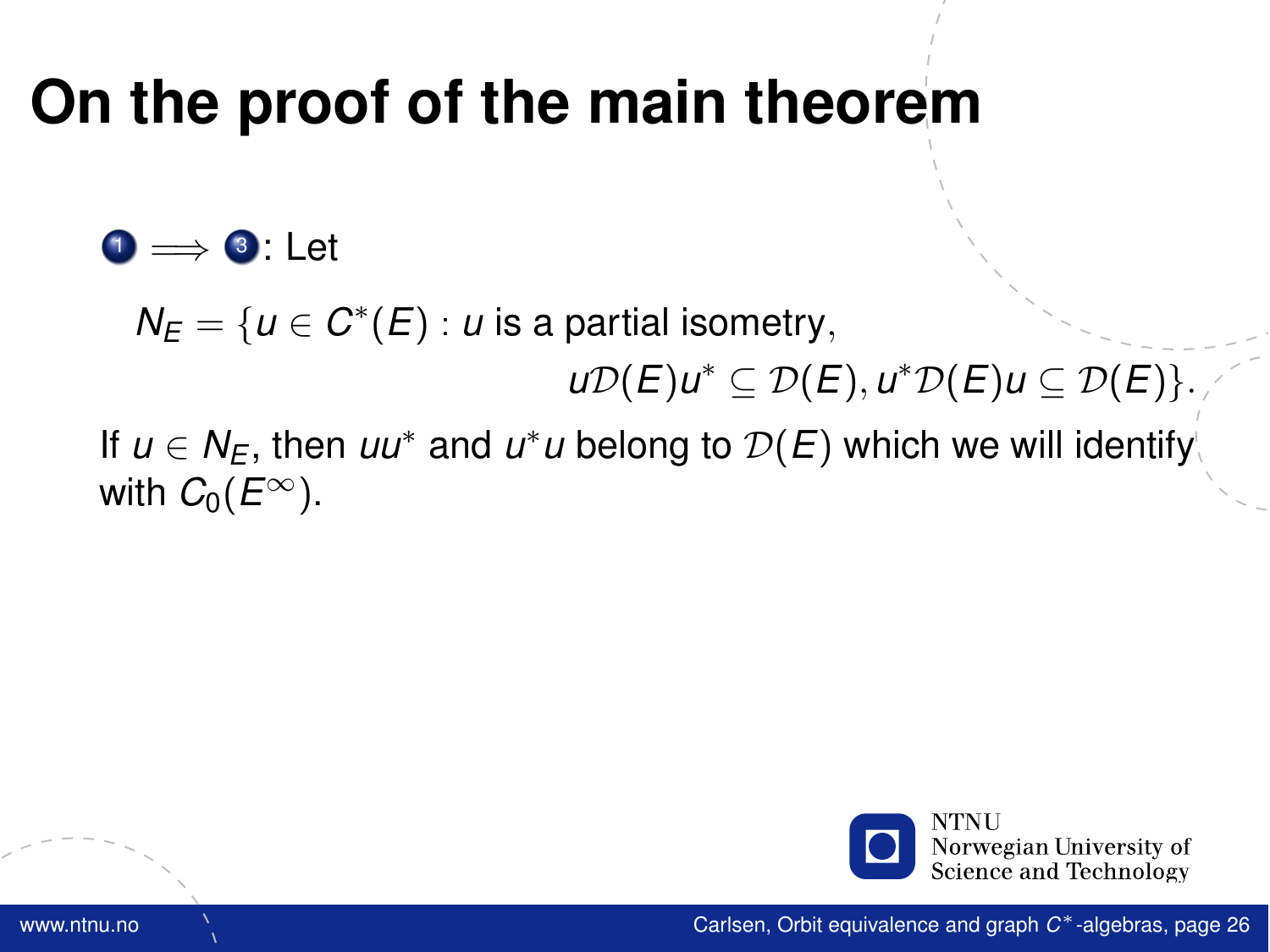#### $\bullet \Rightarrow \bullet$ : Let

 $N_E = \{u \in C^*(E) : u \text{ is a partial isometry},\}$ *u*D(*E*)*u*<sup>\*</sup> ⊆ D(*E*), *u*<sup>\*</sup>D(*E*)*u* ⊆ D(*E*)}.

If  $u \in N_E$ , then  $uu^*$  and  $u^*u$  belong to  $\mathcal{D}(E)$  which we will identify with  $C_0(E^{\infty})$ . There is for each  $u \in N_F$  a unique  $\tau_u \in \mathcal{S}(E^{\infty})$ satisfying  $\mathit{ufu}^* = f \circ \tau_u$  and  $\mathit{u}^* \mathit{fu} = f \circ \tau_u^{-1}$  for all  $f \in C_0(E^\infty).$ 

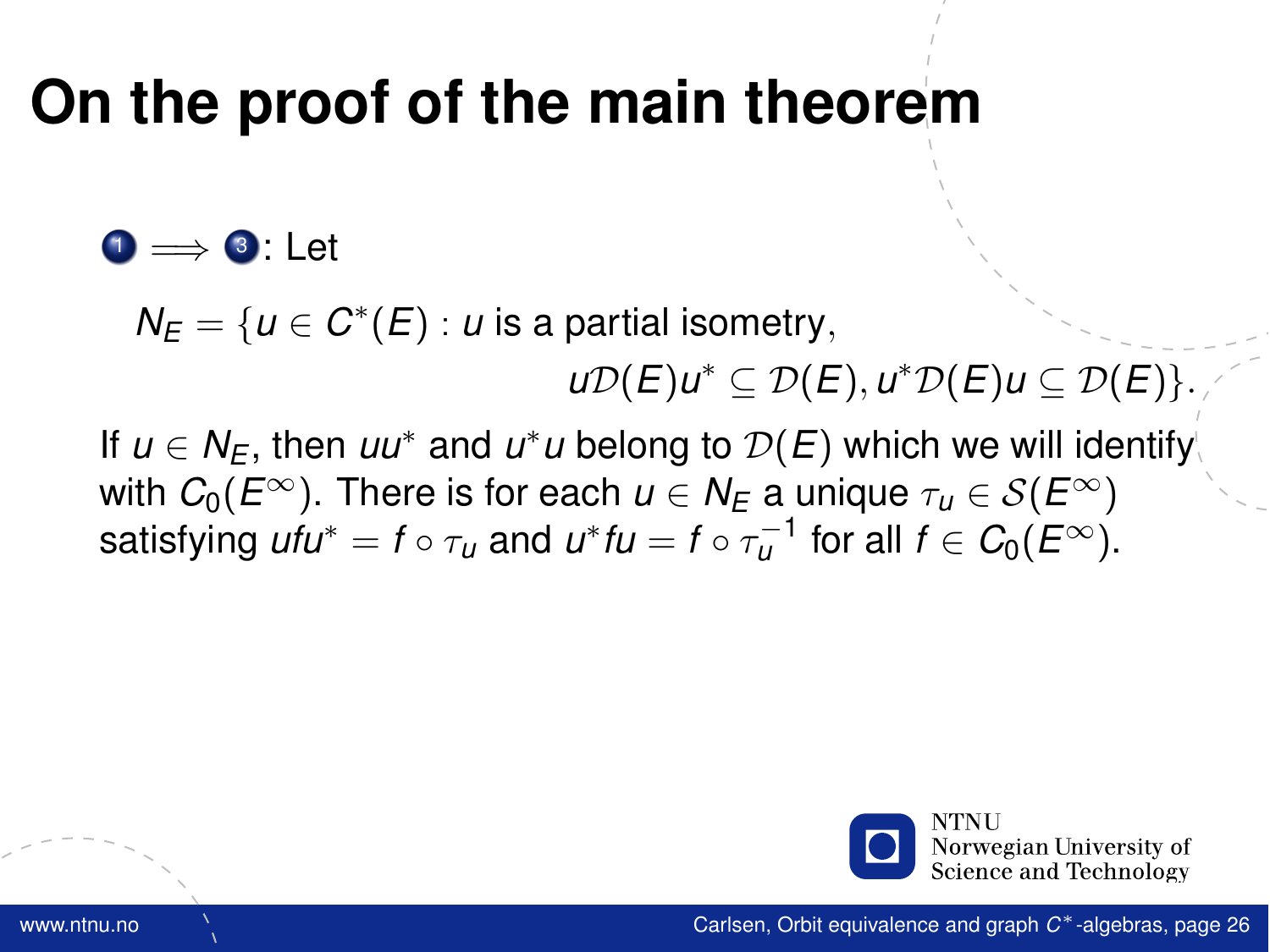#### $\bullet \Rightarrow \bullet$ : Let

 $N_E = \{u \in C^*(E) : u \text{ is a partial isometry},\}$ *u*D(*E*)*u*<sup>\*</sup> ⊆ D(*E*), *u*<sup>\*</sup>D(*E*)*u* ⊆ D(*E*)}.

If  $u \in N_E$ , then  $uu^*$  and  $u^*u$  belong to  $\mathcal{D}(E)$  which we will identify with  $C_0(E^{\infty})$ . There is for each  $u \in N_F$  a unique  $\tau_u \in \mathcal{S}(E^{\infty})$ satisfying  $\mathit{ufu}^* = f \circ \tau_u$  and  $\mathit{u}^* \mathit{fu} = f \circ \tau_u^{-1}$  for all  $f \in C_0(E^\infty).$ The map  $u \mapsto \tau_u$  is a surjective map from  $N_F$  to  $S(E^{\infty})$ ,

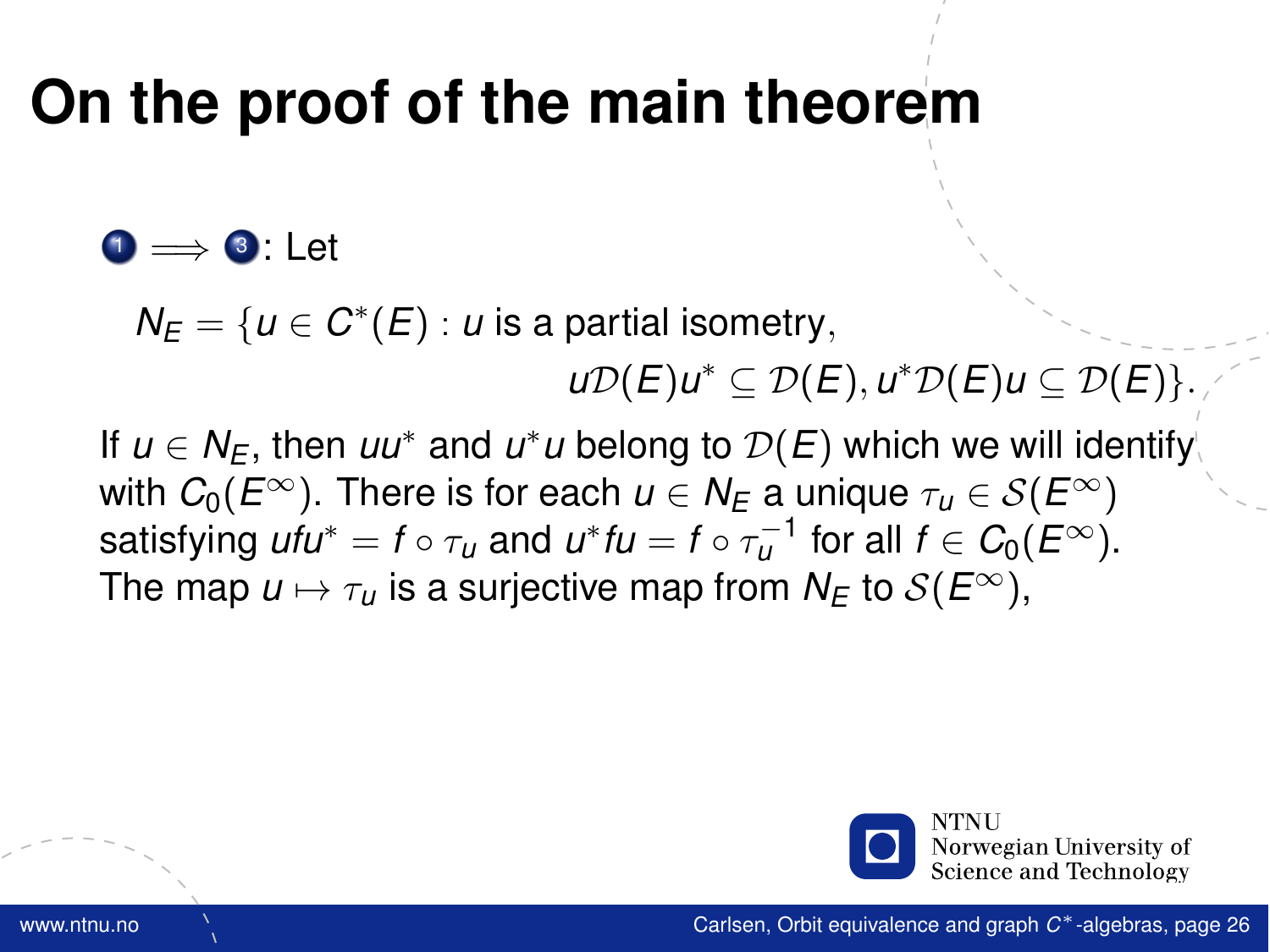#### $\bullet \Rightarrow \bullet$ : Let

 $N_E = \{u \in C^*(E) : u \text{ is a partial isometry},\}$ *u*D(*E*)*u*<sup>\*</sup> ⊆ D(*E*), *u*<sup>\*</sup>D(*E*)*u* ⊆ D(*E*)}.

If  $u \in N_E$ , then  $uu^*$  and  $u^*u$  belong to  $\mathcal{D}(E)$  which we will identify with  $C_0(E^{\infty})$ . There is for each  $u \in N_F$  a unique  $\tau_u \in \mathcal{S}(E^{\infty})$ satisfying  $\mathit{ufu}^* = f \circ \tau_u$  and  $\mathit{u}^* \mathit{fu} = f \circ \tau_u^{-1}$  for all  $f \in C_0(E^\infty).$ The map  $u \mapsto \tau_u$  is a surjective map from  $N_F$  to  $S(E^{\infty})$ , and  $\tau_{u_1} = \tau_{u_2}$  iff  $u_1 u_1^* = u_2 u_2^*$ ,  $u_1^* u_1 = u_2^* u_2$ , and  $u_1 u_2^*$  and  $u_1^* u_2$  both belong to  $\mathcal{D}(E)$ .

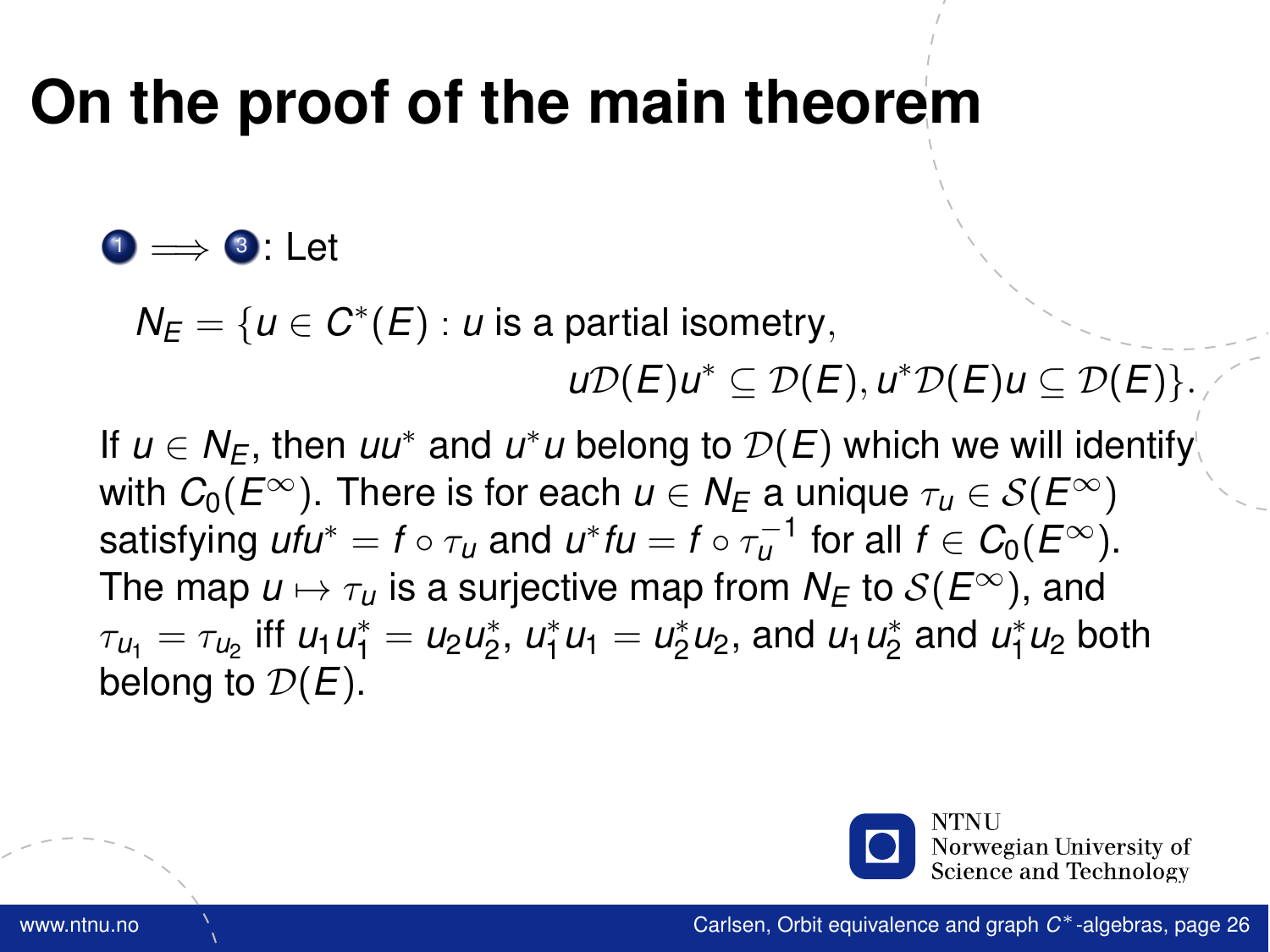#### $\bullet \Rightarrow \bullet$ : Let

 $N_E = \{u \in C^*(E) : u \text{ is a partial isometry},\}$ 

*u*D(*E*)*u*<sup>\*</sup> ⊆ D(*E*), *u*<sup>\*</sup>D(*E*)*u* ⊆ D(*E*)}.

If  $u \in N_E$ , then  $uu^*$  and  $u^*u$  belong to  $\mathcal{D}(E)$  which we will identify with  $C_0(E^{\infty})$ . There is for each  $u \in N_E$  a unique  $\tau_u \in \mathcal{S}(E^{\infty})$ satisfying  $\mathit{ufu}^* = f \circ \tau_u$  and  $\mathit{u}^* \mathit{fu} = f \circ \tau_u^{-1}$  for all  $f \in C_0(E^\infty).$ The map  $u \mapsto \tau_u$  is a surjective map from  $N_E$  to  $S(E^{\infty})$ , and  $\tau_{u_1} = \tau_{u_2}$  iff  $u_1 u_1^* = u_2 u_2^*$ ,  $u_1^* u_1 = u_2^* u_2$ , and  $u_1 u_2^*$  and  $u_1^* u_2$  both belong to  $D(E)$ . It follows that if there is an isomorphism between  $C^*(E)$  and  $C^*(F)$  which maps  $\mathcal{D}(E)$  onto  $\mathcal{D}(F)$ , then there is a homeomorphism  $h: E^{\infty} \to F^{\infty}$  such that  $h\circ\mathcal{S}(E^{\infty})\circ h^{-1}=\mathcal{S}(F^{\infty}).$ 

Norwegian University of Science and Technology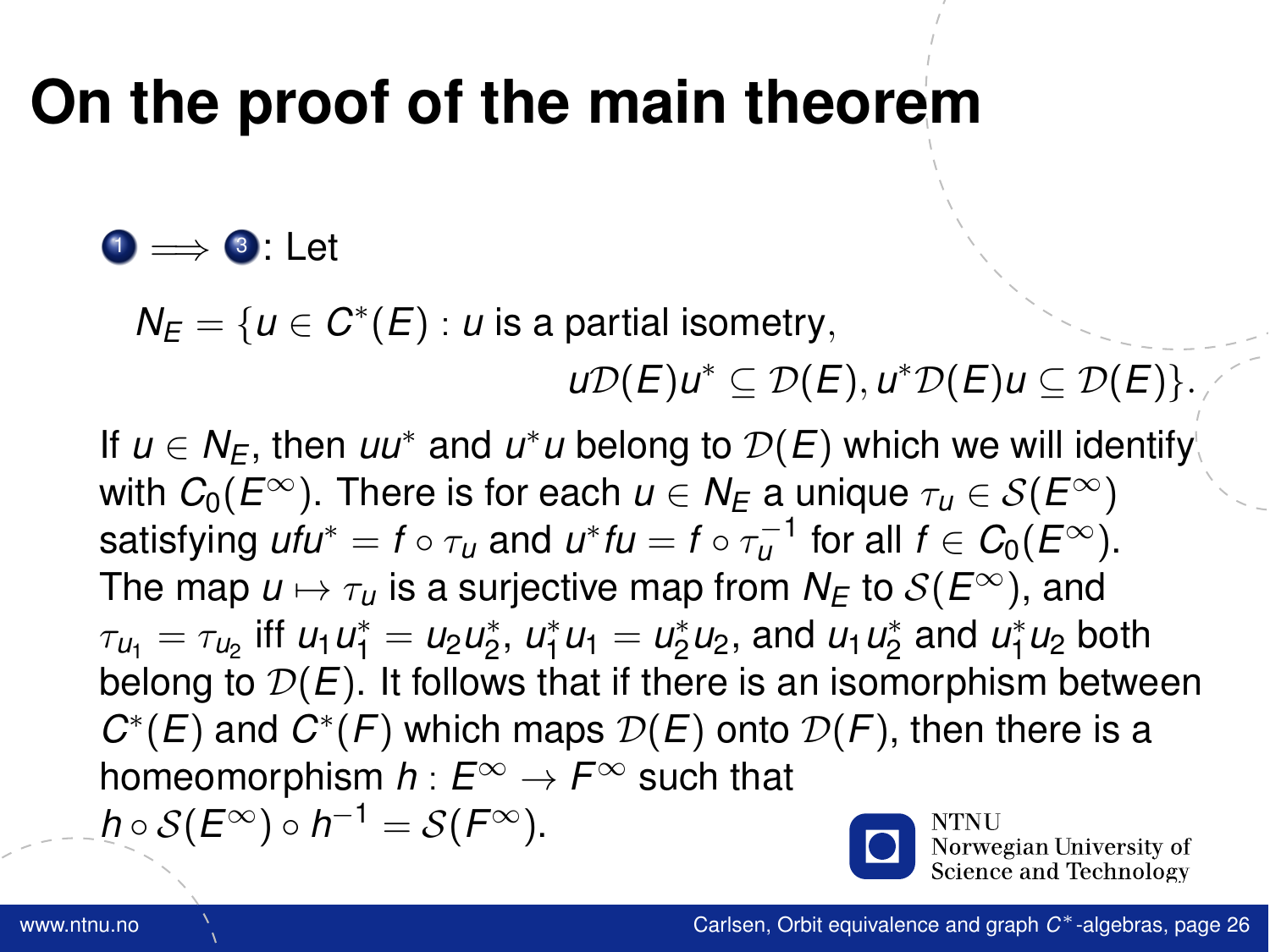#### **Some remarks about the main theorem**

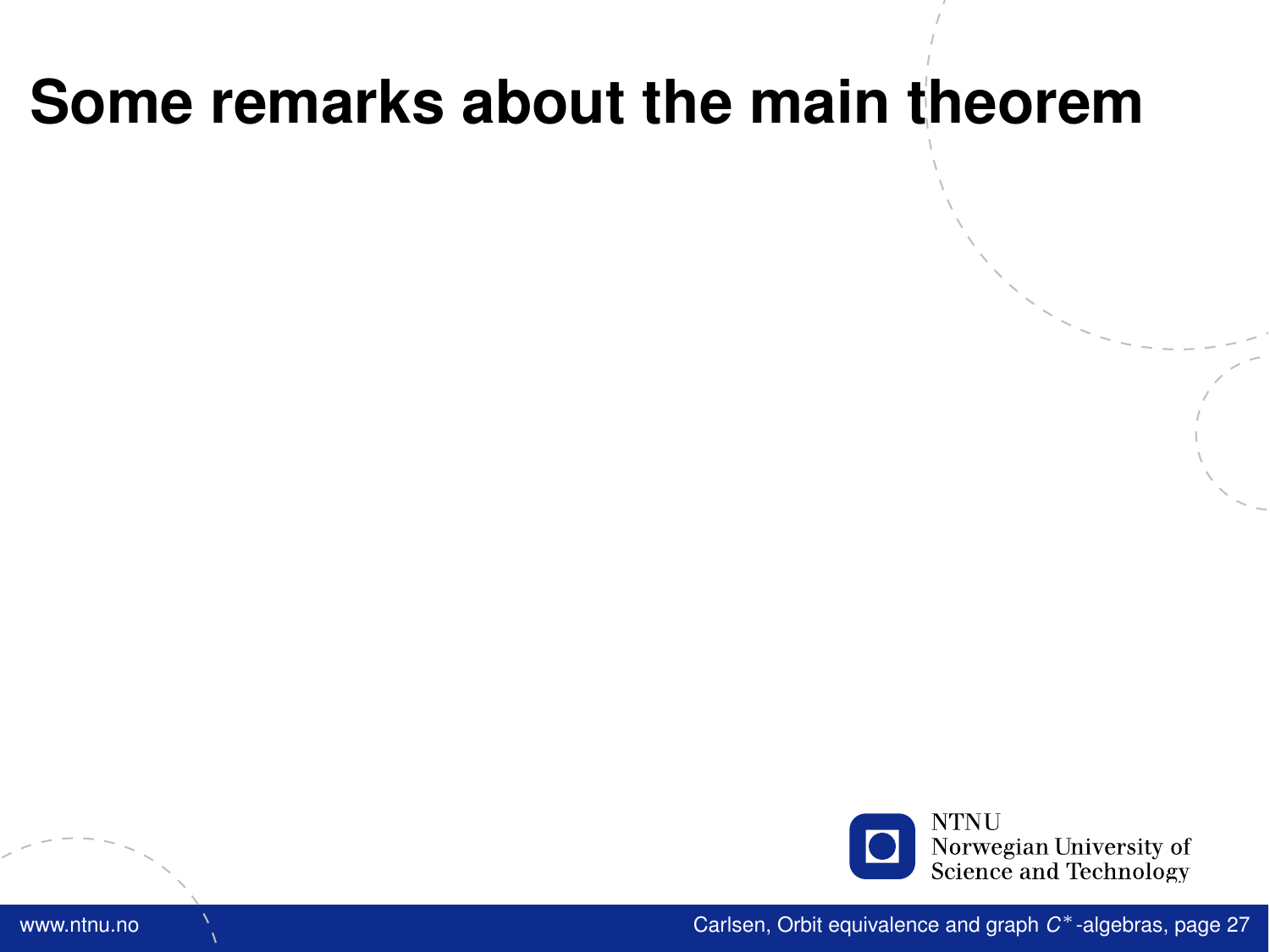#### **Some remarks about the main theorem**

<sup>1</sup> We believe that the assumptions that *E* and *F* are row-finite with no sources can be dropped without too much problems.

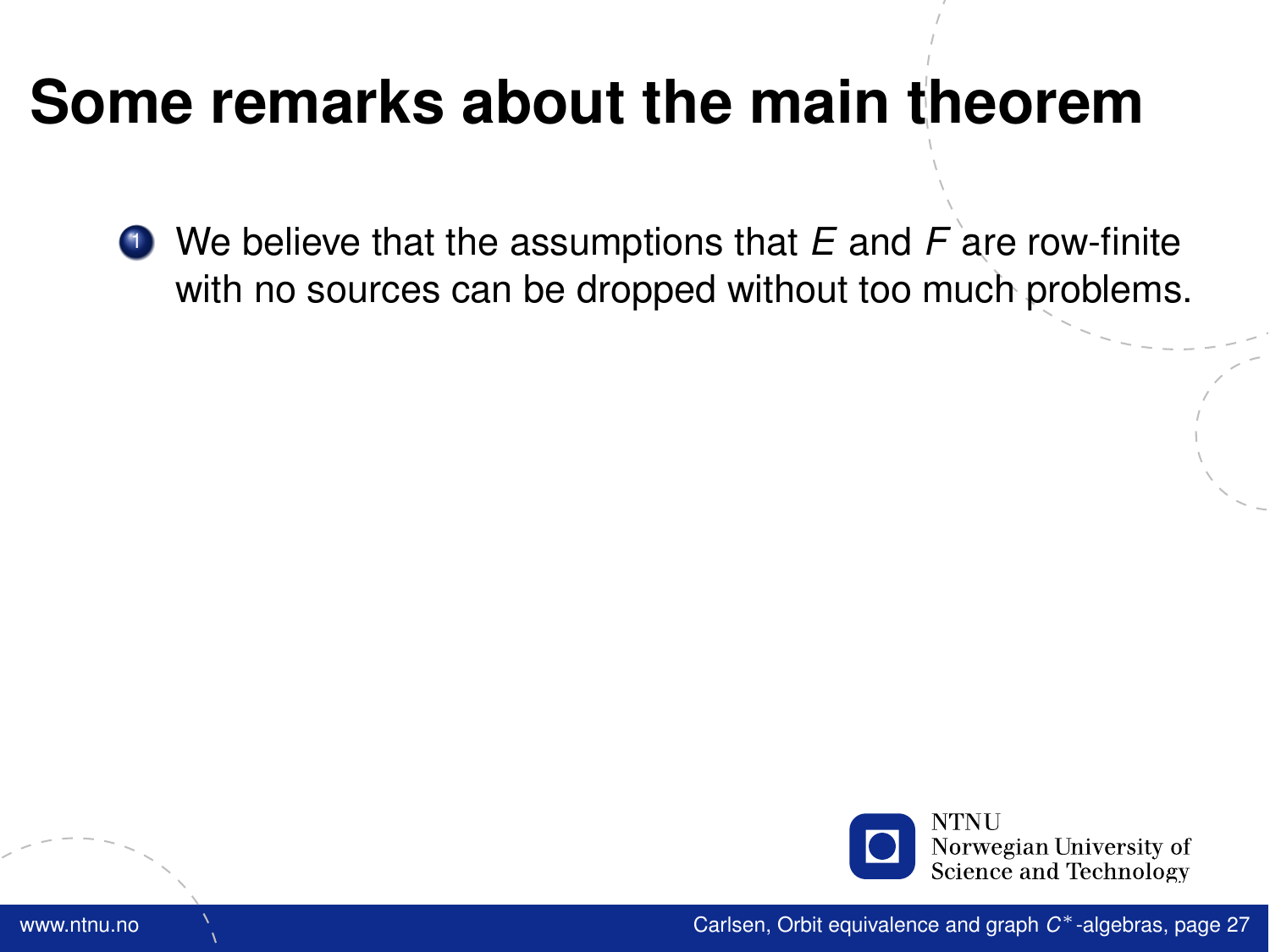#### **Some remarks about the main theorem**

- <sup>1</sup> We believe that the assumptions that *E* and *F* are row-finite with no sources can be dropped without too much problems.
- <sup>2</sup> We also believe that the theorem (and the proof) holds if *E* and *F* are replaced by higher rank graphs.

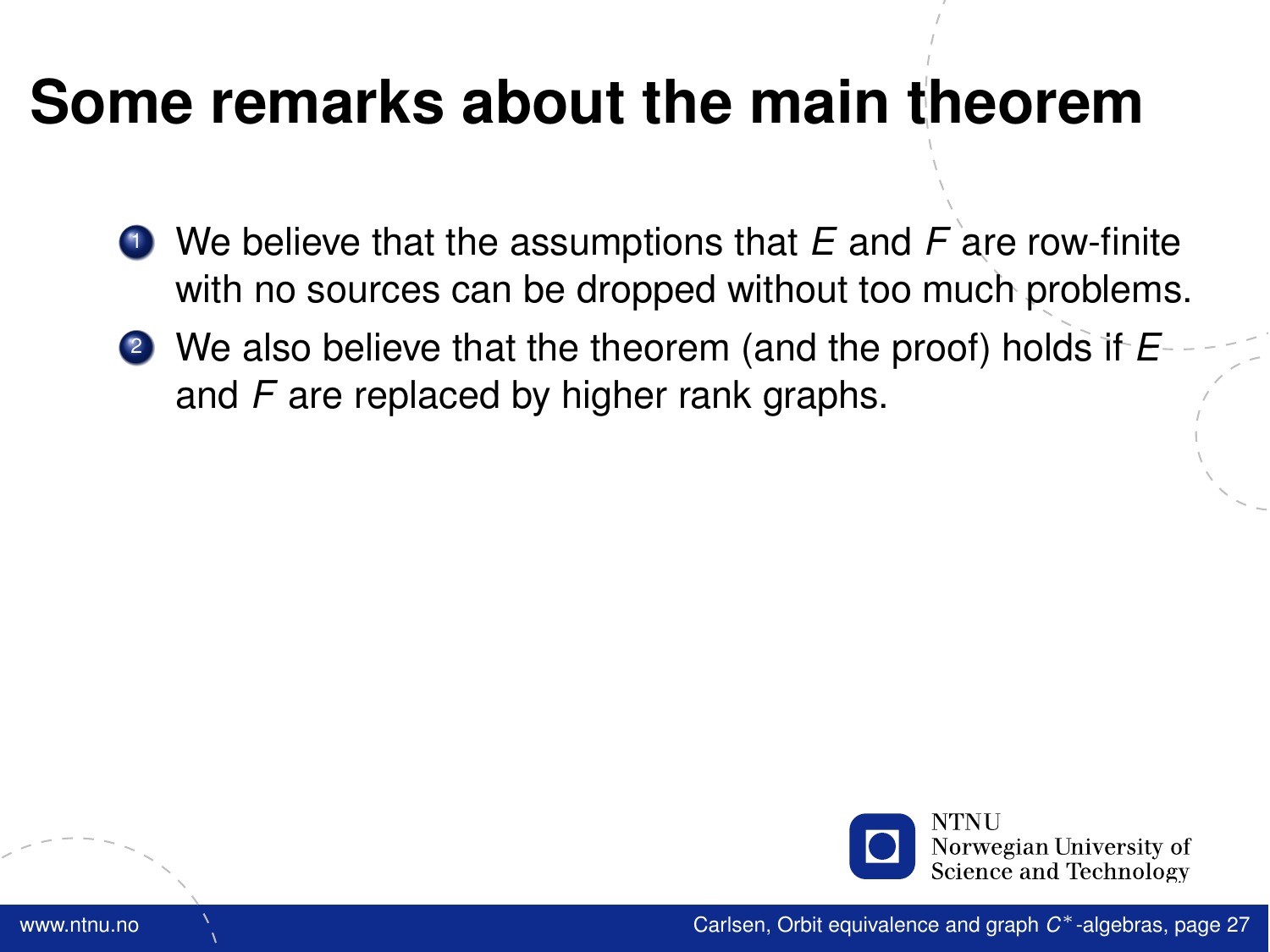

www.ntnu.no Carlsen, [Orbit equivalence and graph](#page-0-0) *C* <sup>∗</sup>-algebras, page 28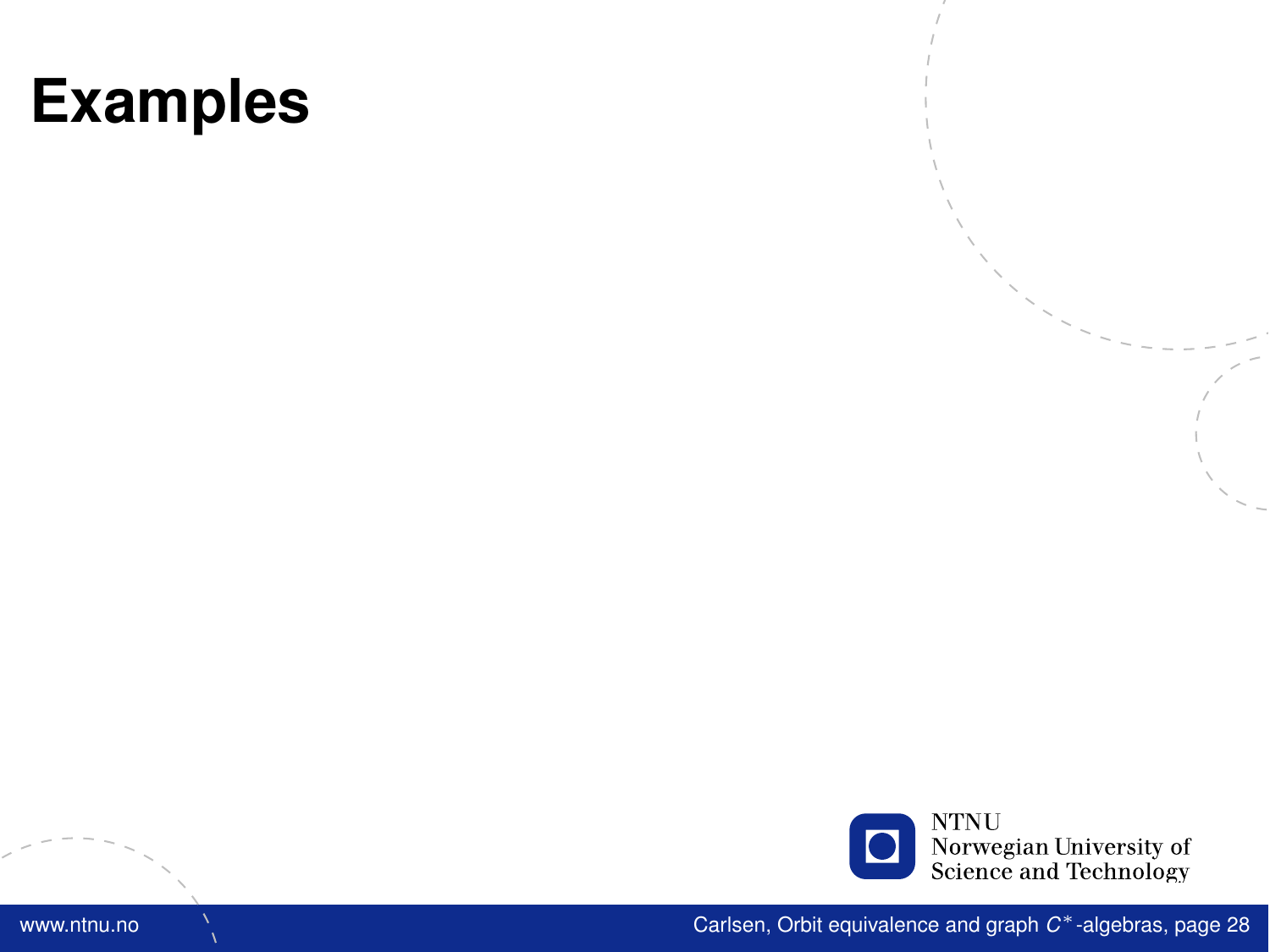**1** If  $(E^{\infty}, \sigma_E)$  and  $(F^{\infty}, \sigma_F)$  are conjugate, then  $\hat{E}^{\infty}$  and  $F^{\infty}$  are continuously orbit equivalent.

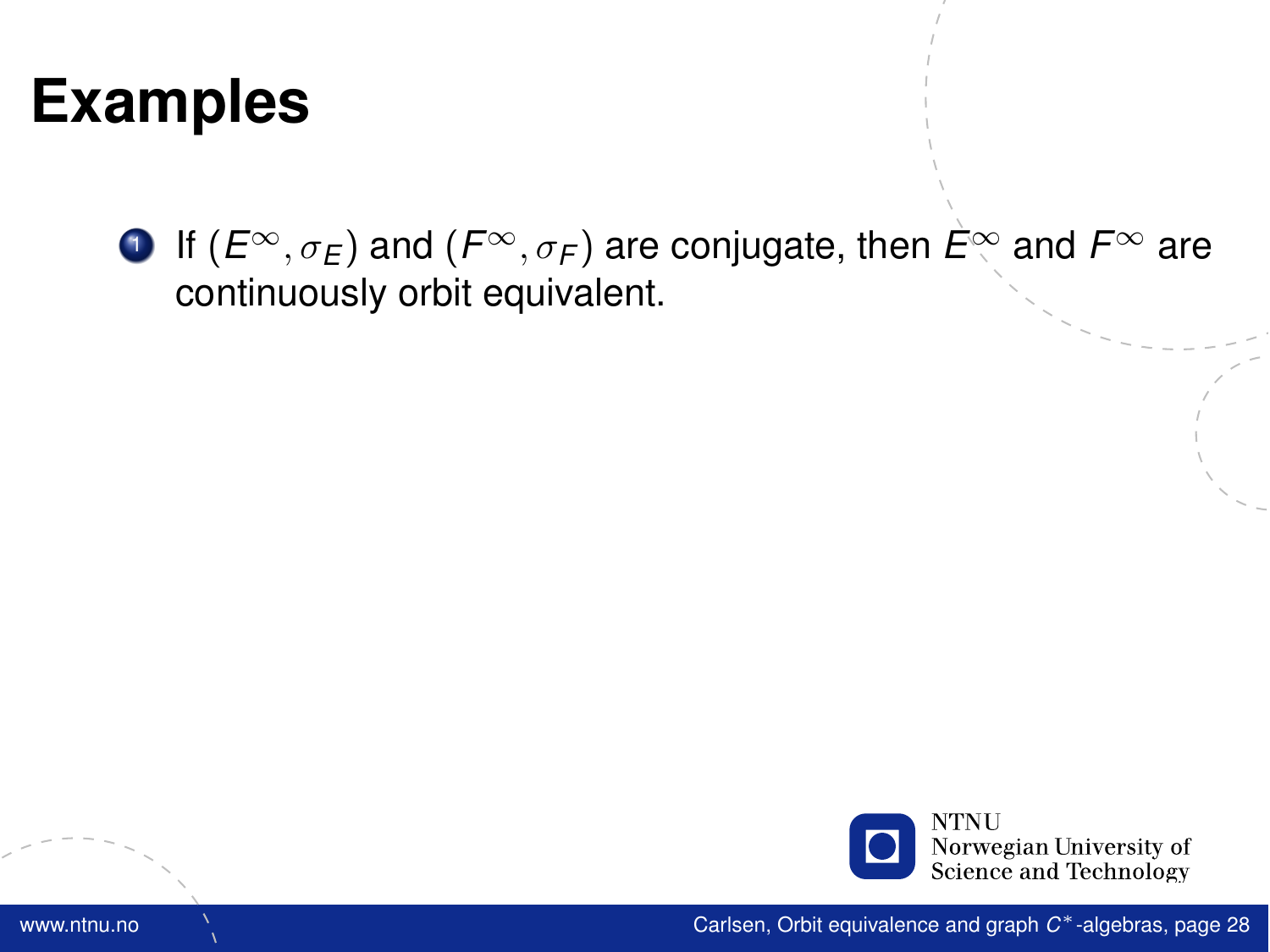**1** If  $(E^{\infty}, \sigma_E)$  and  $(F^{\infty}, \sigma_F)$  are conjugate, then  $\hat{E}^{\infty}$  and  $F^{\infty}$  are continuously orbit equivalent. It follows that if *F* is an in-split of  $E$ , then there is an isomorphism between  $C^*(E)$  and  $C^*(F)$ which maps  $\mathcal{D}(E)$  onto  $\mathcal{D}(F)$  (this is a small improvement of a result by Bates and Pask).

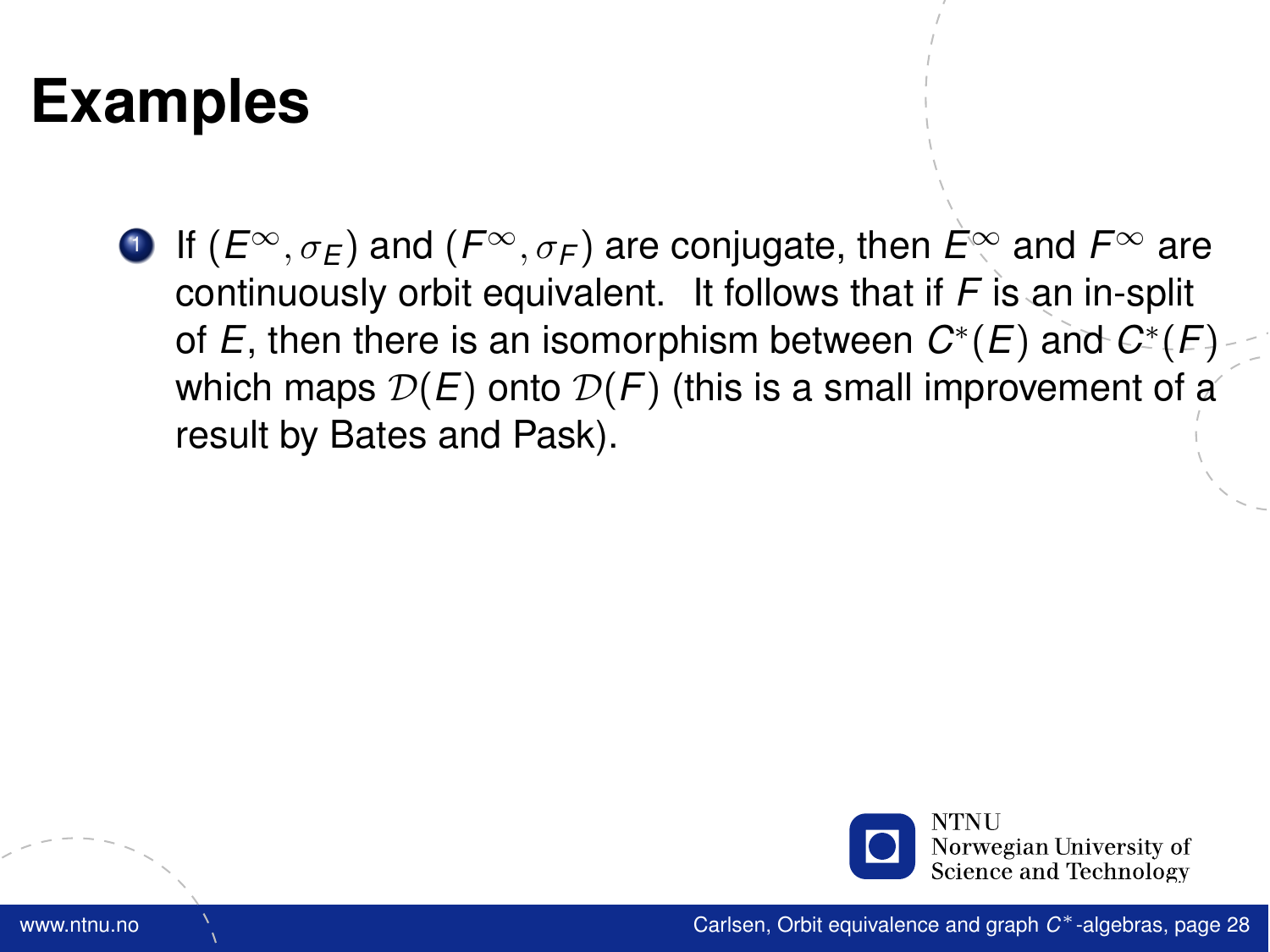

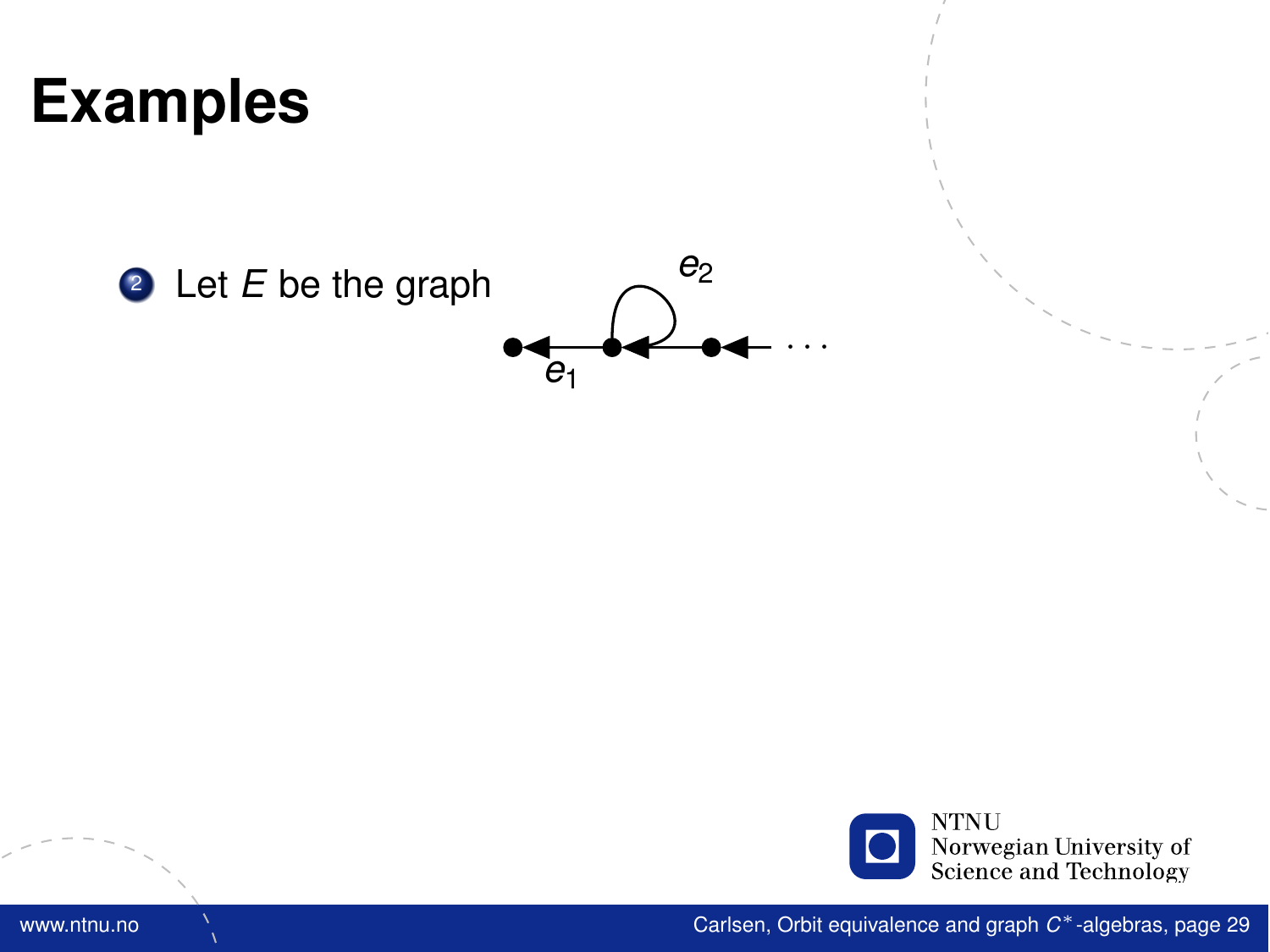

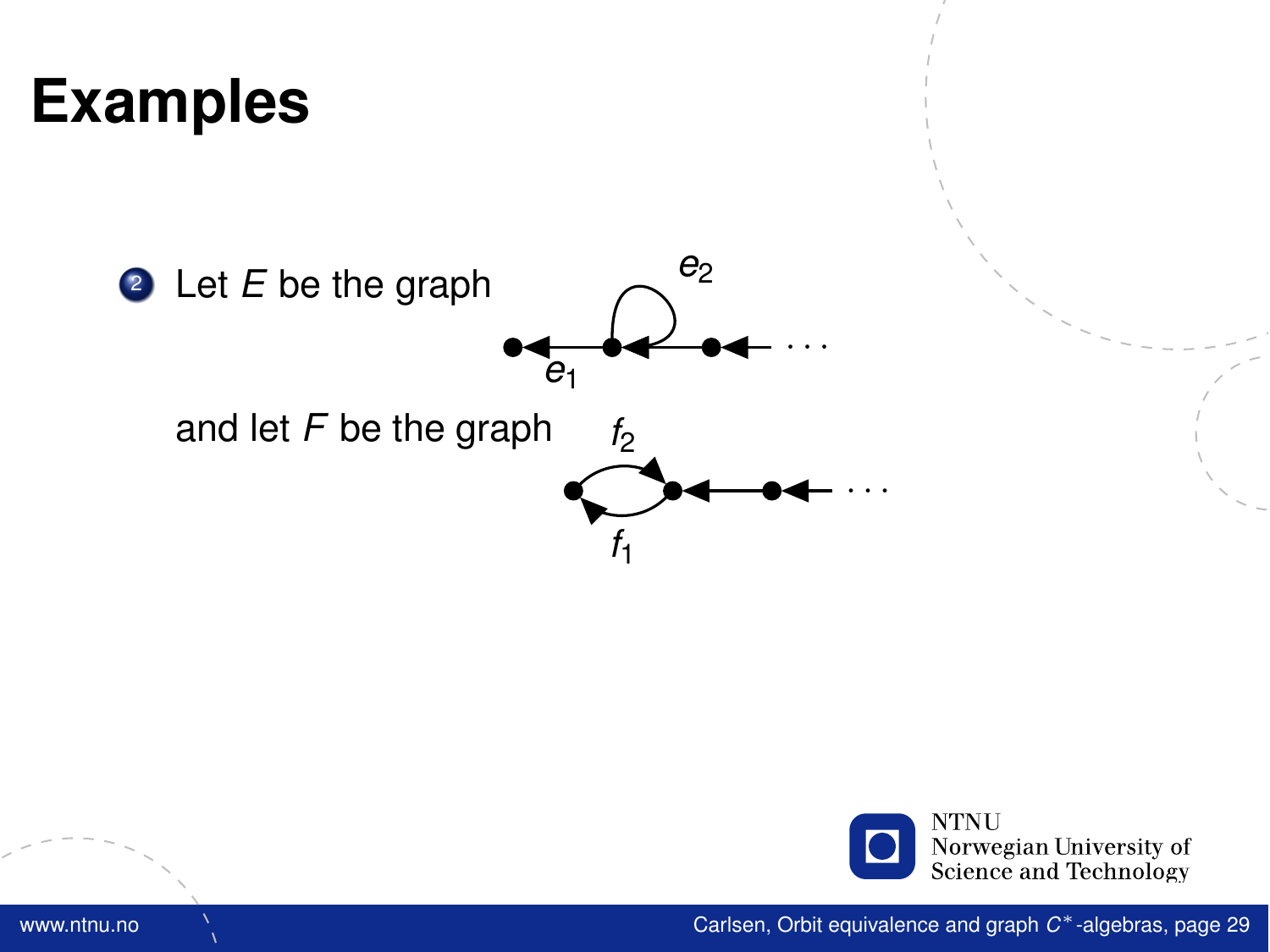

Then  $e_1e_2^n x \mapsto f_1(f_2f_1)^n x$ ,  $e_2^n x \mapsto (f_2f_1)^n x$ ,  $x \mapsto x$  give raise to a continuously orbit equivalence between *E*<sup>∞</sup> and *F*∞.

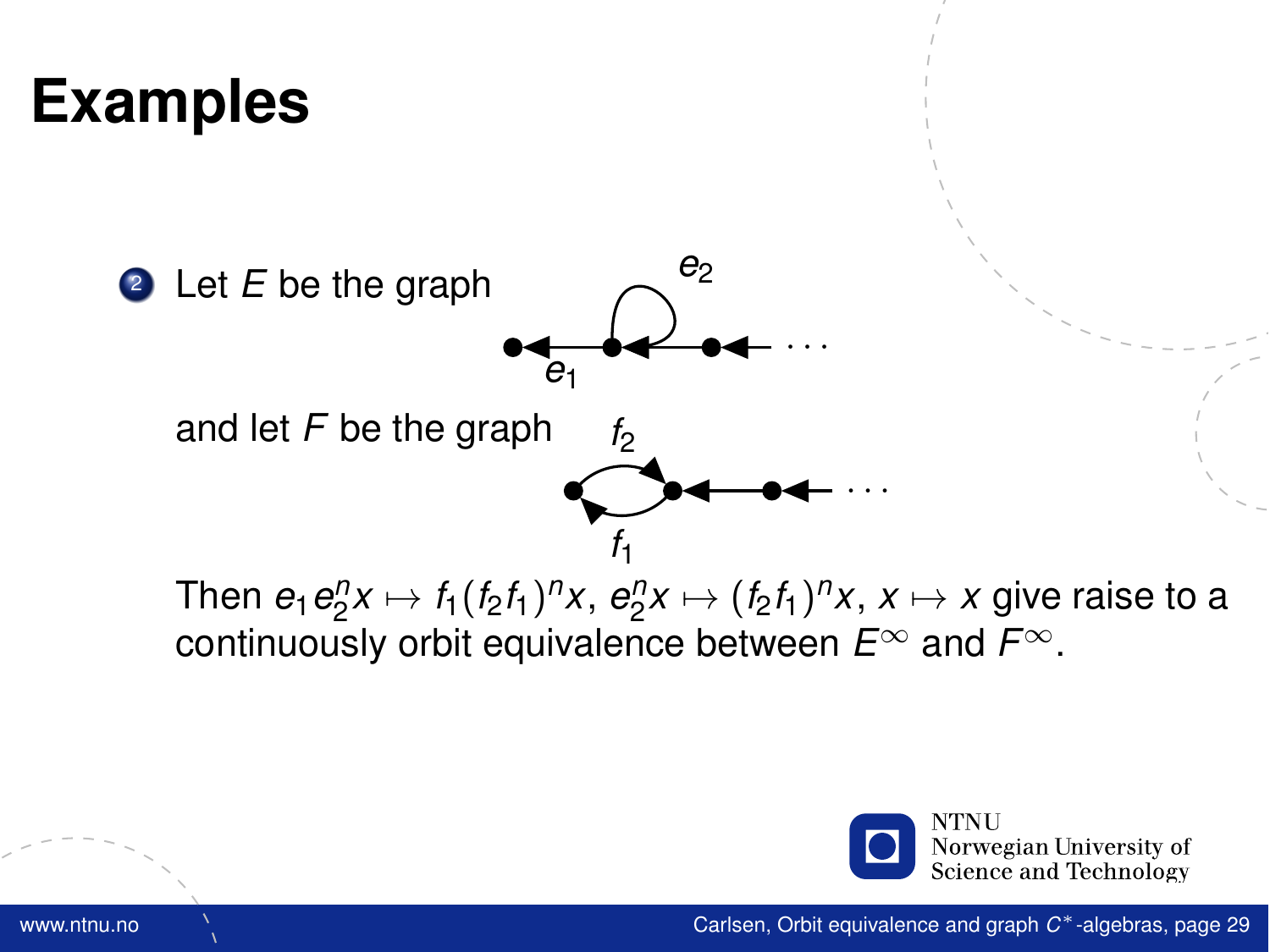

Then  $e_1e_2^n x \mapsto f_1(f_2f_1)^n x$ ,  $e_2^n x \mapsto (f_2f_1)^n x$ ,  $x \mapsto x$  give raise to a continuously orbit equivalence between *E*<sup>∞</sup> and *F*∞. So there is an isomorphism between  $C^*(E)$  and  $C^*(F)$  which maps  $\mathcal{D}(E)$  onto  $\mathcal{D}(F)$ .



Norwegian University of Science and Technology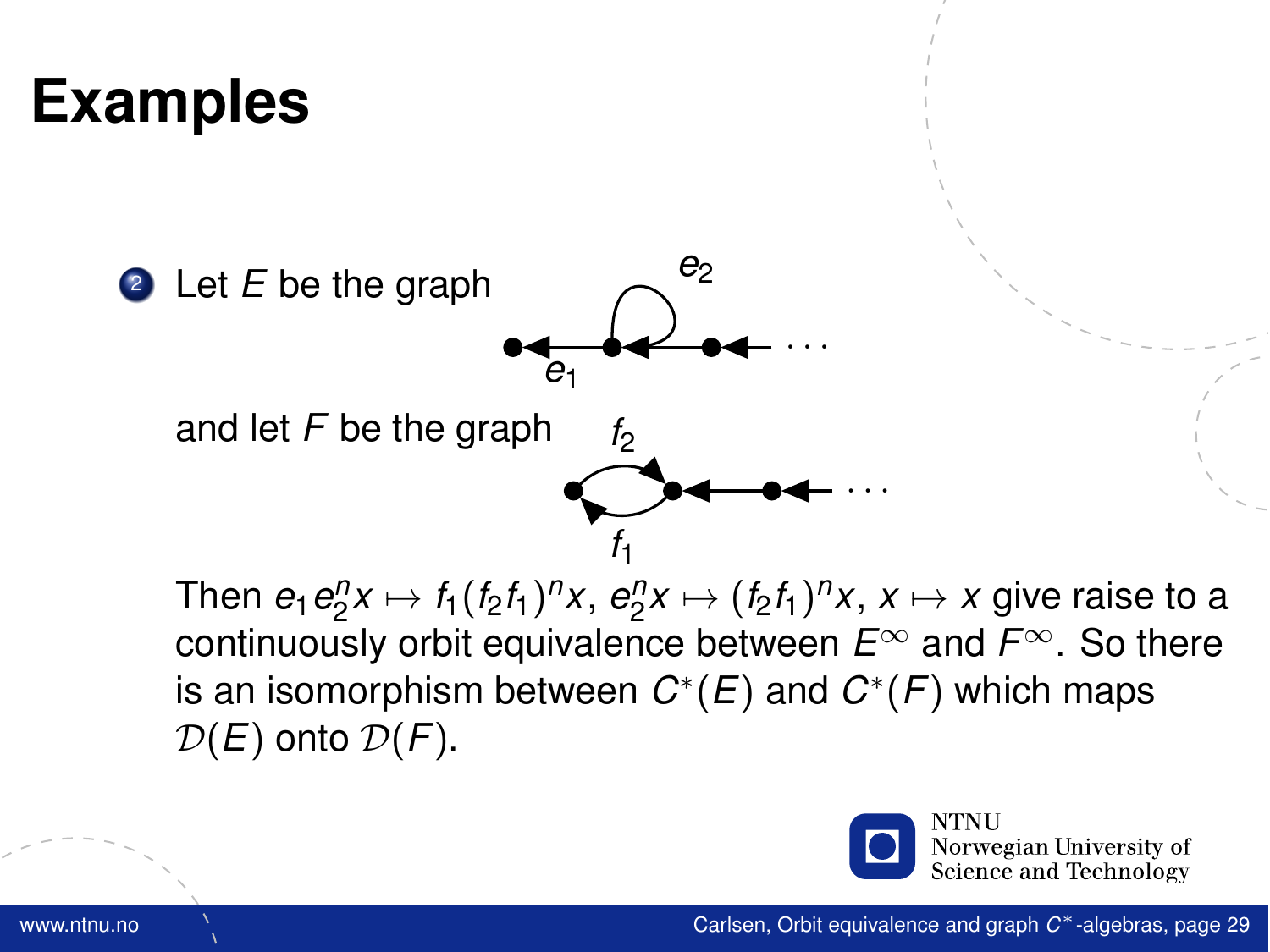**3** Let *E* be the graph



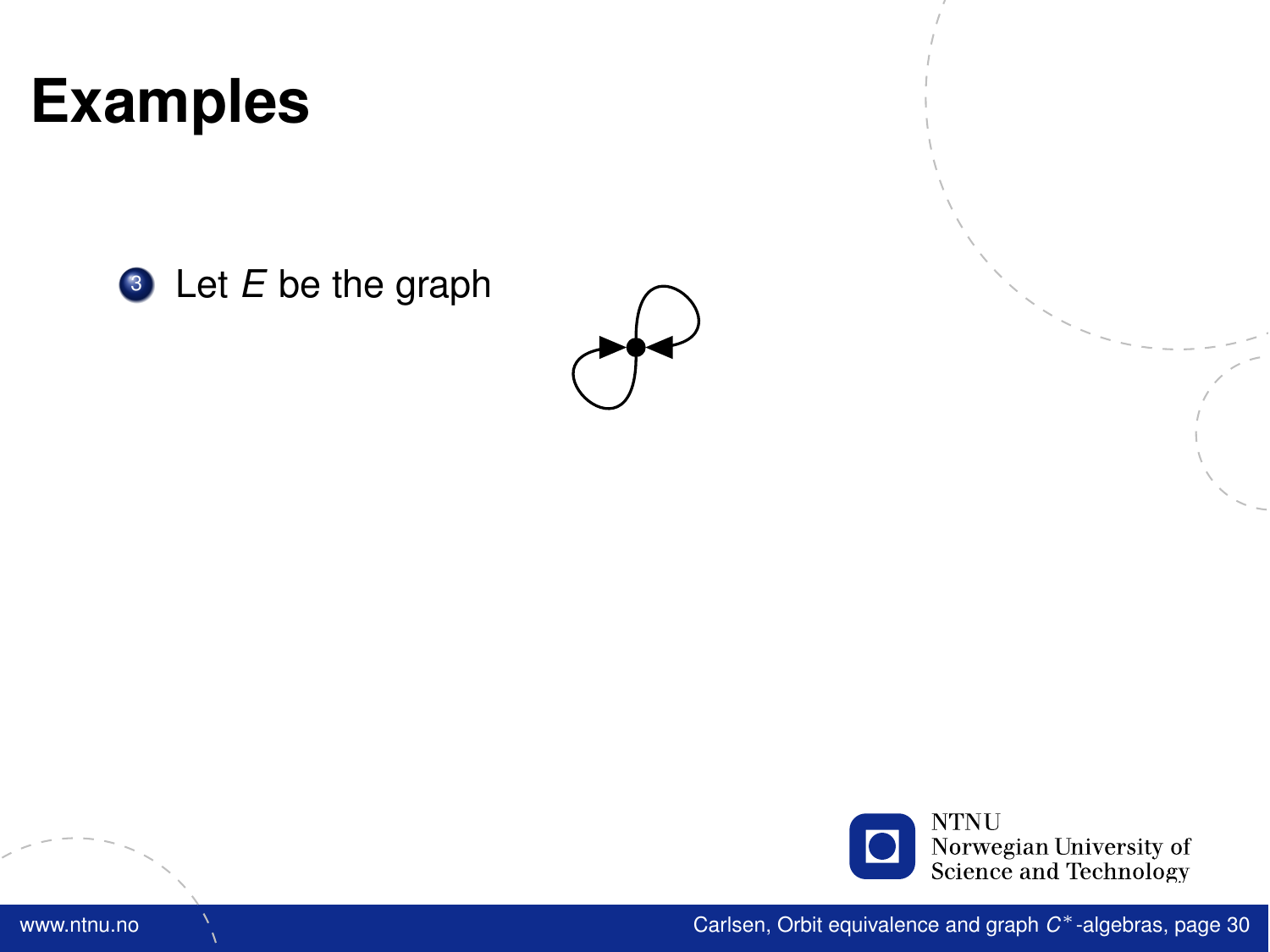**3** Let *E* be the graph



and let *F* be the graph





www.ntnu.no Carlsen, [Orbit equivalence and graph](#page-0-0) *C* <sup>∗</sup>-algebras, page 30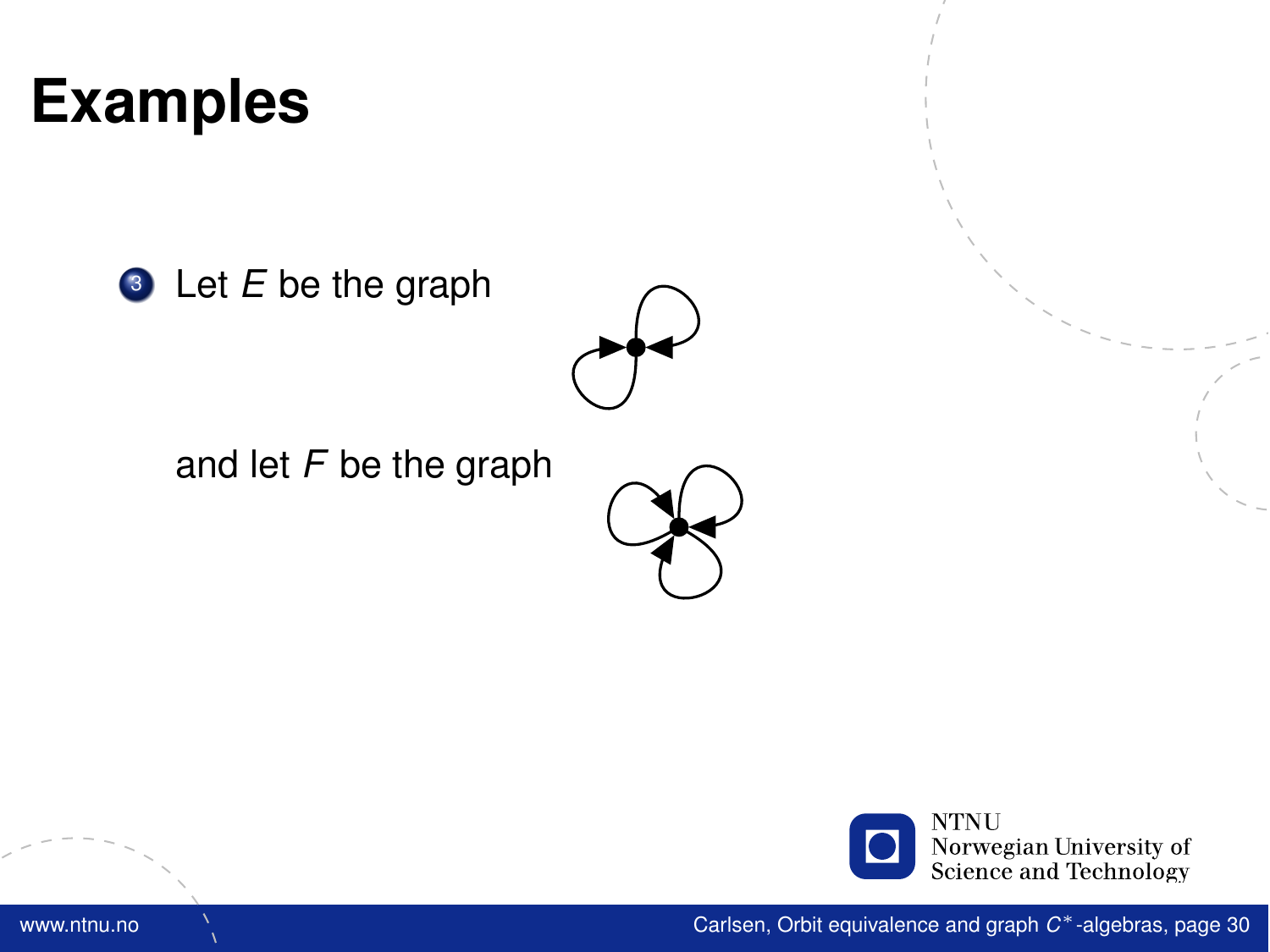**3** Let *E* be the graph



and let *F* be the graph



Then  $E^{\infty}$  and  $F^{\infty}$  are both homeomorphic to the Cantor set,

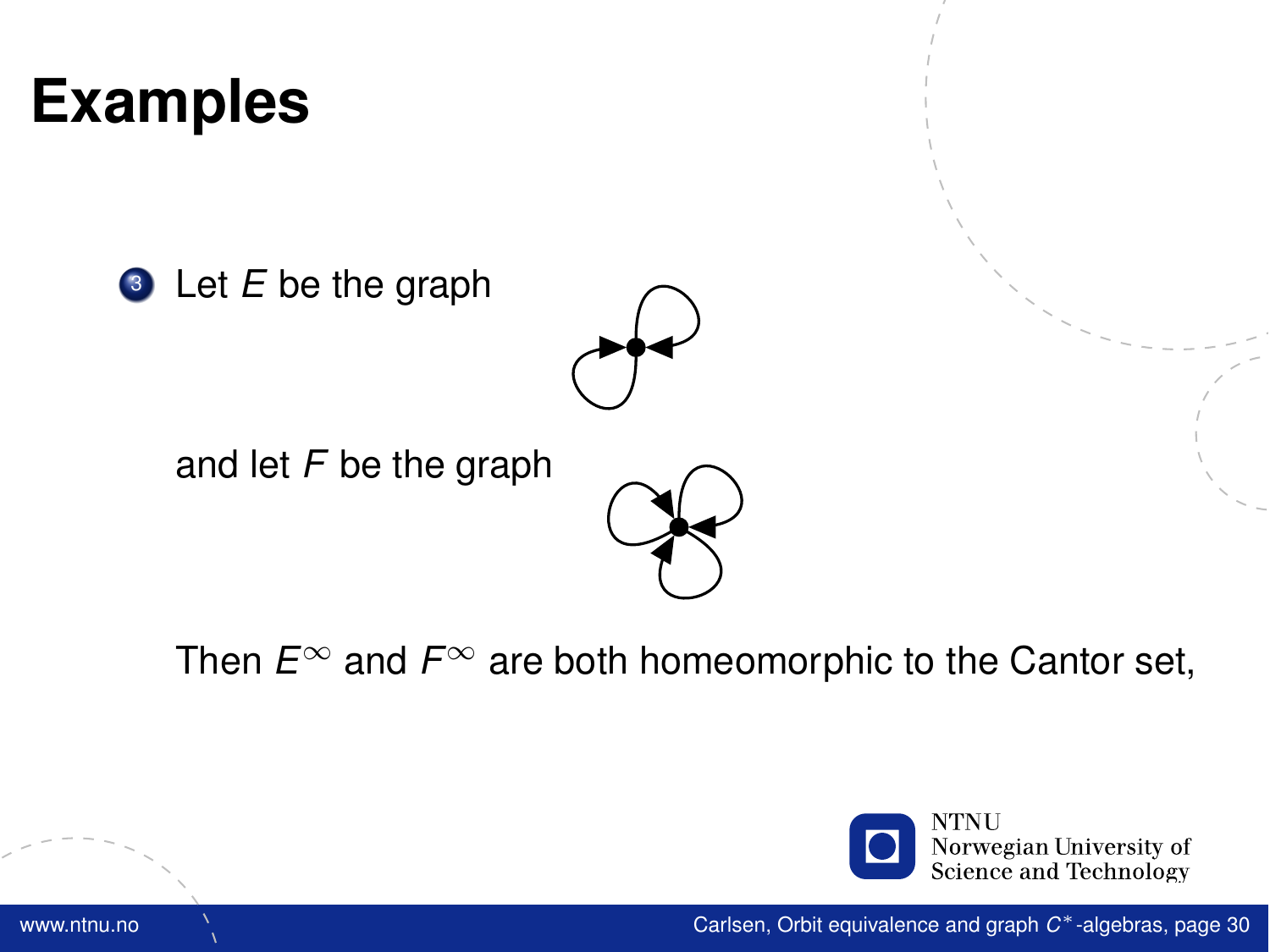**3** Let *E* be the graph



and let *F* be the graph



Then  $E^{\infty}$  and  $F^{\infty}$  are both homeomorphic to the Cantor set,  $\mathsf{b}$ ut  $C^*(E) \cong \mathcal{O}_2 \not\cong \mathcal{O}_3 \cong C^*(F)$ ,

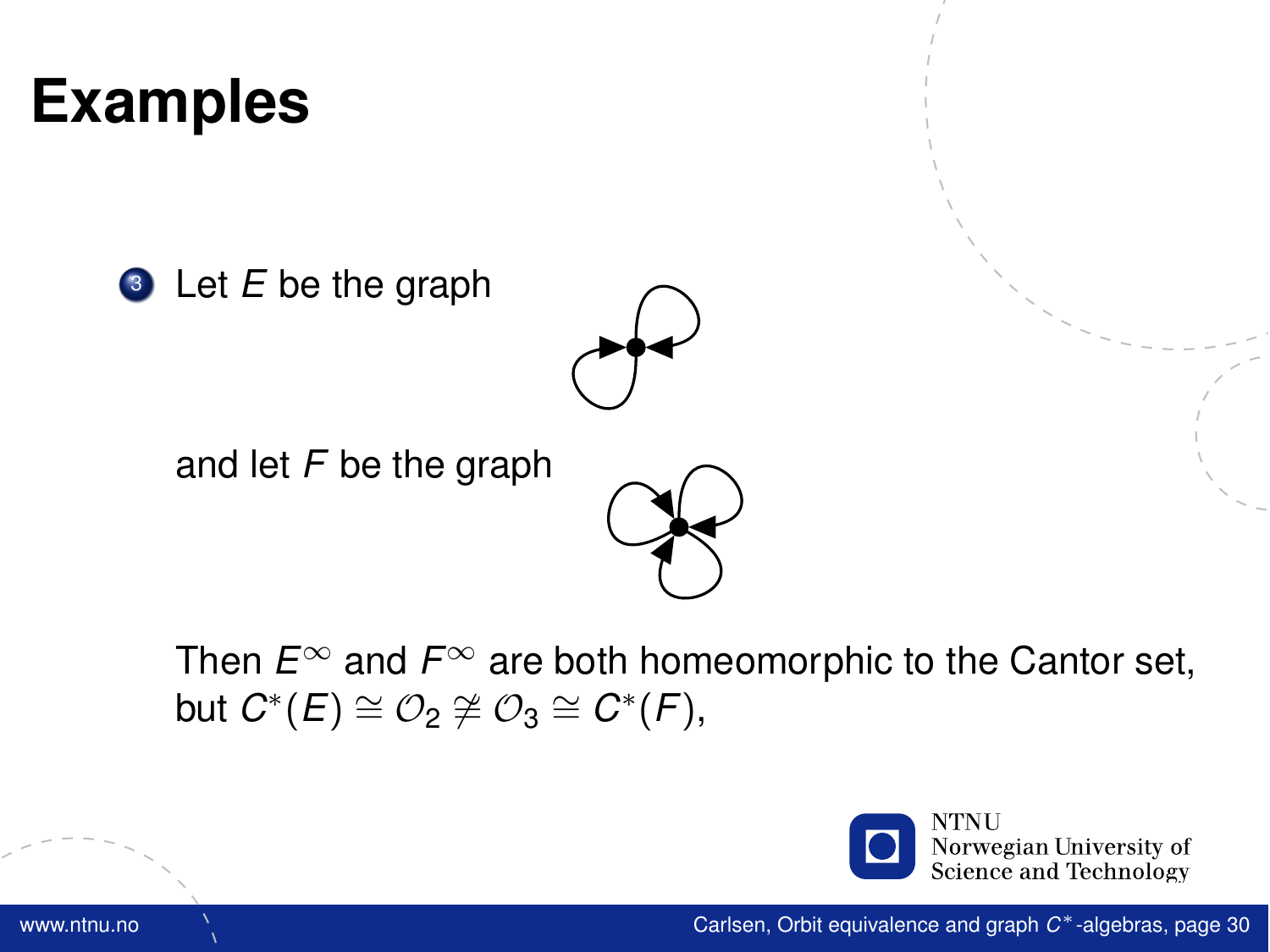**3** Let *E* be the graph



and let *F* be the graph



Then  $E^{\infty}$  and  $F^{\infty}$  are both homeomorphic to the Cantor set,  ${\sf but}\,\, C^*(E) \cong \mathcal{O}_2 \not\cong \mathcal{O}_3 \cong C^*(F),$  so  $E^\infty$  and  $F^\infty$  are not continuously orbit equivalent.

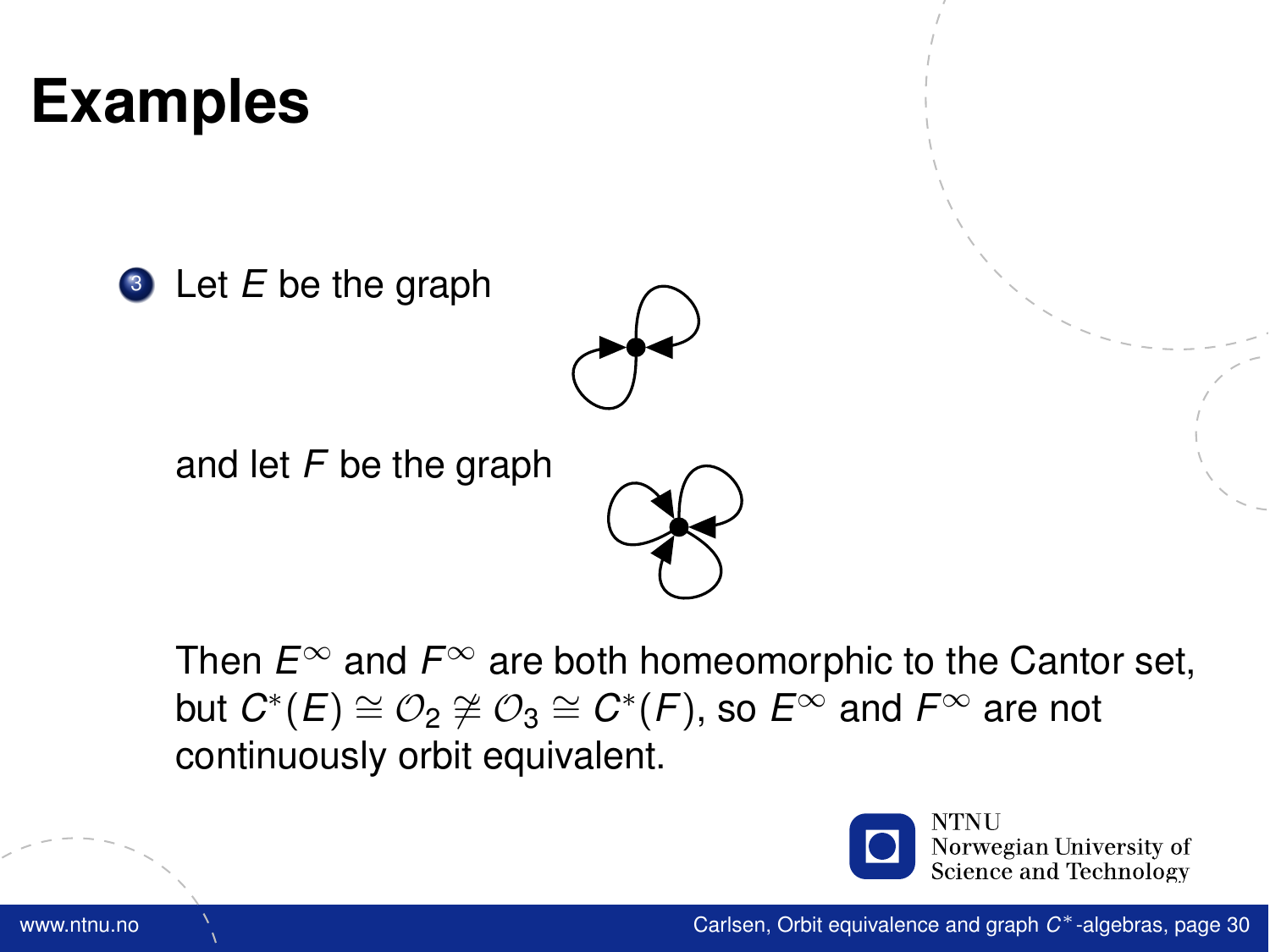

www.ntnu.no Carlsen, [Orbit equivalence and graph](#page-0-0) *C* <sup>∗</sup>-algebras, page 31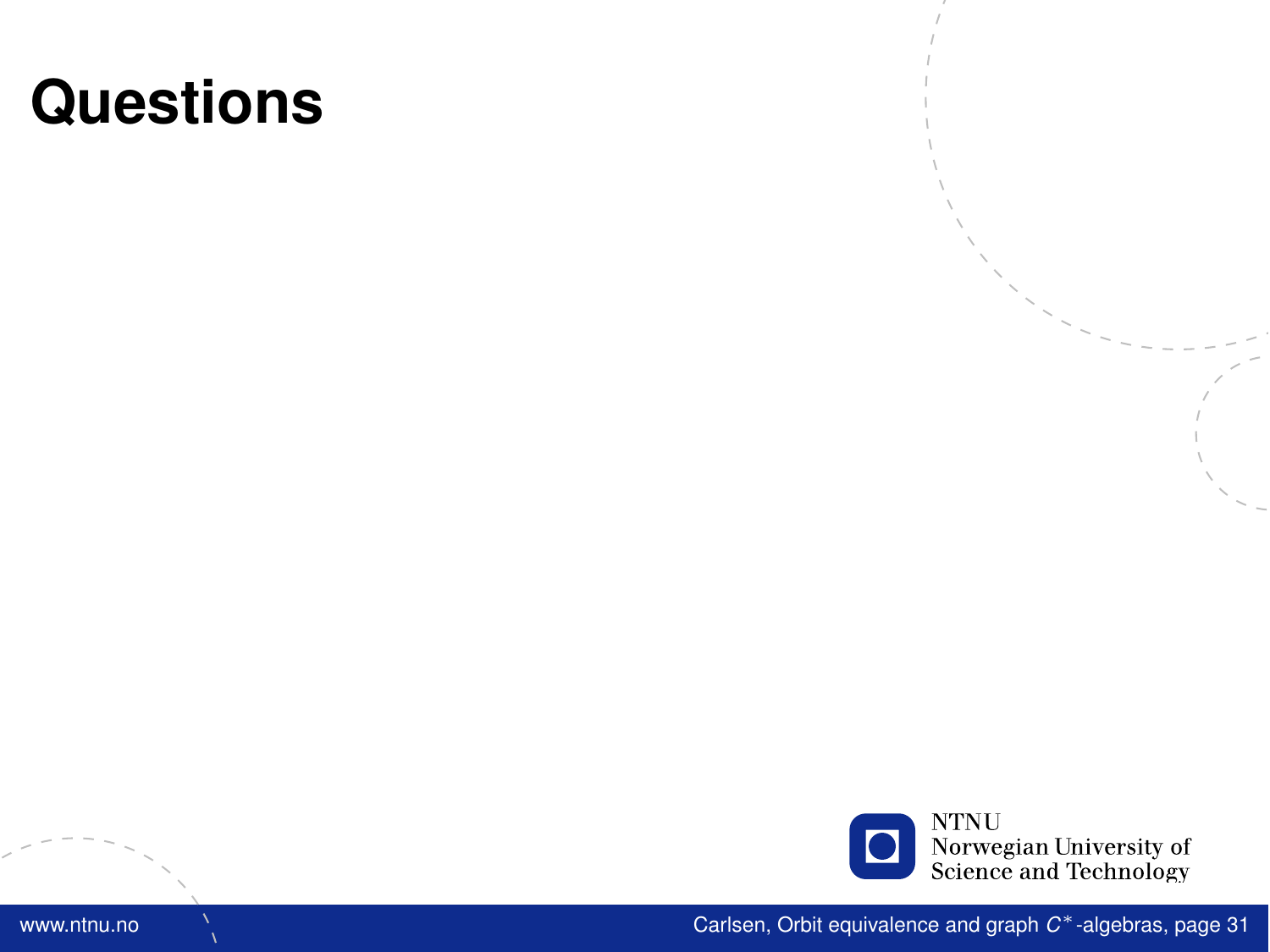**1** Can any of you find graphs  $E$  and  $F$  such that  $C^*(E) \cong C^*(F)$ , and  $E^{\infty}$  is not homeomorphic to  $F^{\infty}$ ?

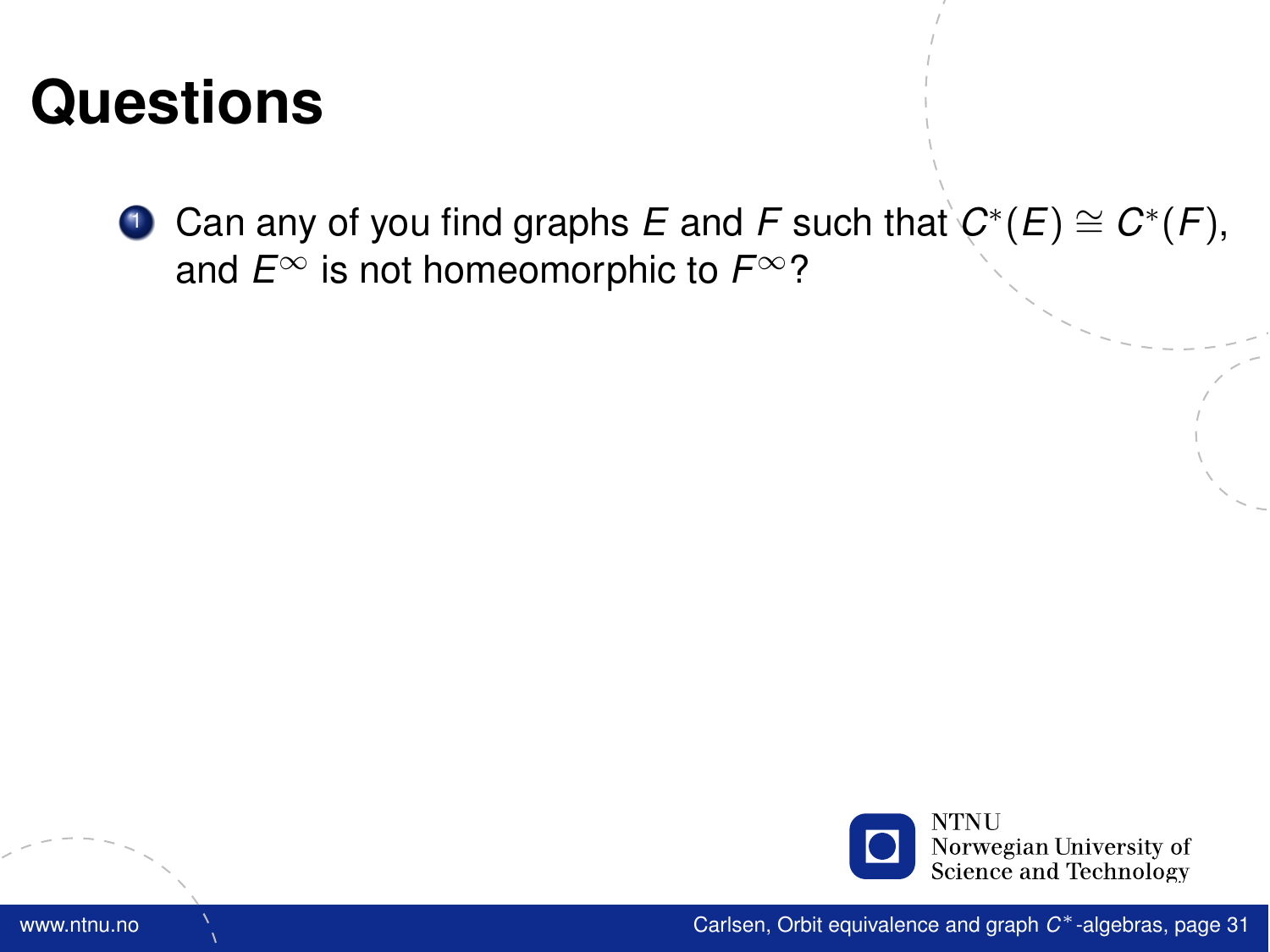- **1** Can any of you find graphs  $E$  and  $F$  such that  $C^*(E) \cong C^*(F)$ , and  $E^{\infty}$  is not homeomorphic to  $F^{\infty}$ ?
- <sup>2</sup> Can any of you find graphs *E* and *F* such that *C* ∗ (*E*) ∼= *C* ∗ (*F*), *E*<sup>∞</sup> is homeomorphic to *F*∞, but *E*<sup>∞</sup> and *F*<sup>∞</sup> are not continuously orbit equivalent?

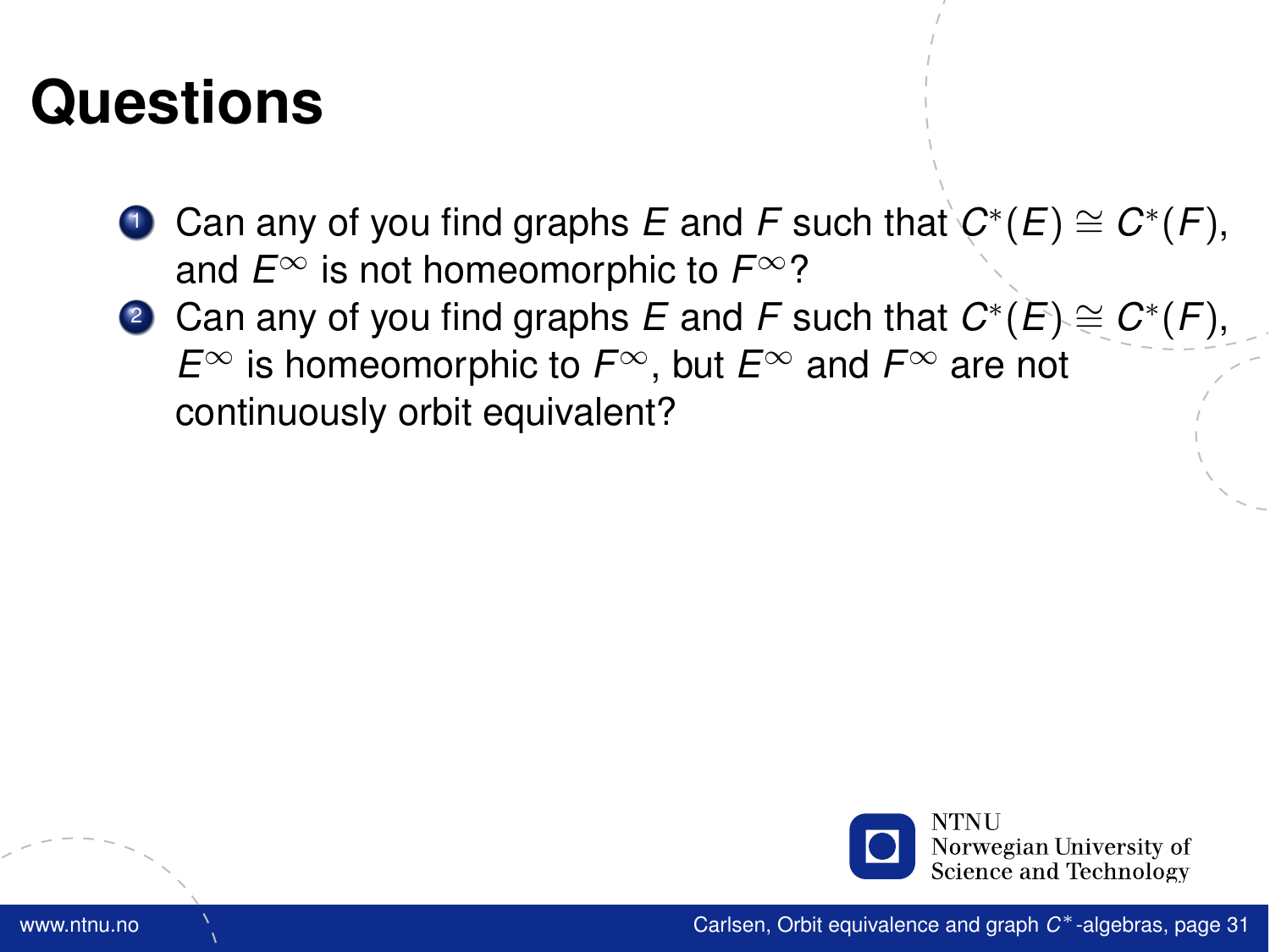- **1** Can any of you find graphs  $E$  and  $F$  such that  $C^*(E) \cong C^*(F)$ , and  $E^{\infty}$  is not homeomorphic to  $F^{\infty}$ ?
- <sup>2</sup> Can any of you find graphs *E* and *F* such that *C* ∗ (*E*) ∼= *C* ∗ (*F*), *E*<sup>∞</sup> is homeomorphic to *F*∞, but *E*<sup>∞</sup> and *F*<sup>∞</sup> are not continuously orbit equivalent?
- $\bullet$  Can any of you find graphs  $E$  and  $F$  such that  $C^*(E) \cong C^*(\dot{F}),$ *E*<sup>∞</sup> is homeomorphic to *F*∞, the diagram

$$
K_0(\mathcal{D}(E)) \longrightarrow K_0(C^*(E))
$$
  
\n
$$
\cong \int_{K_0(\mathcal{D}(F))} \longrightarrow K_0(C^*(F))
$$

commutes, but *E*<sup>∞</sup> and *F*<sup>∞</sup> are not continuously orbit equivalent? Norwegian University of

Science and Technology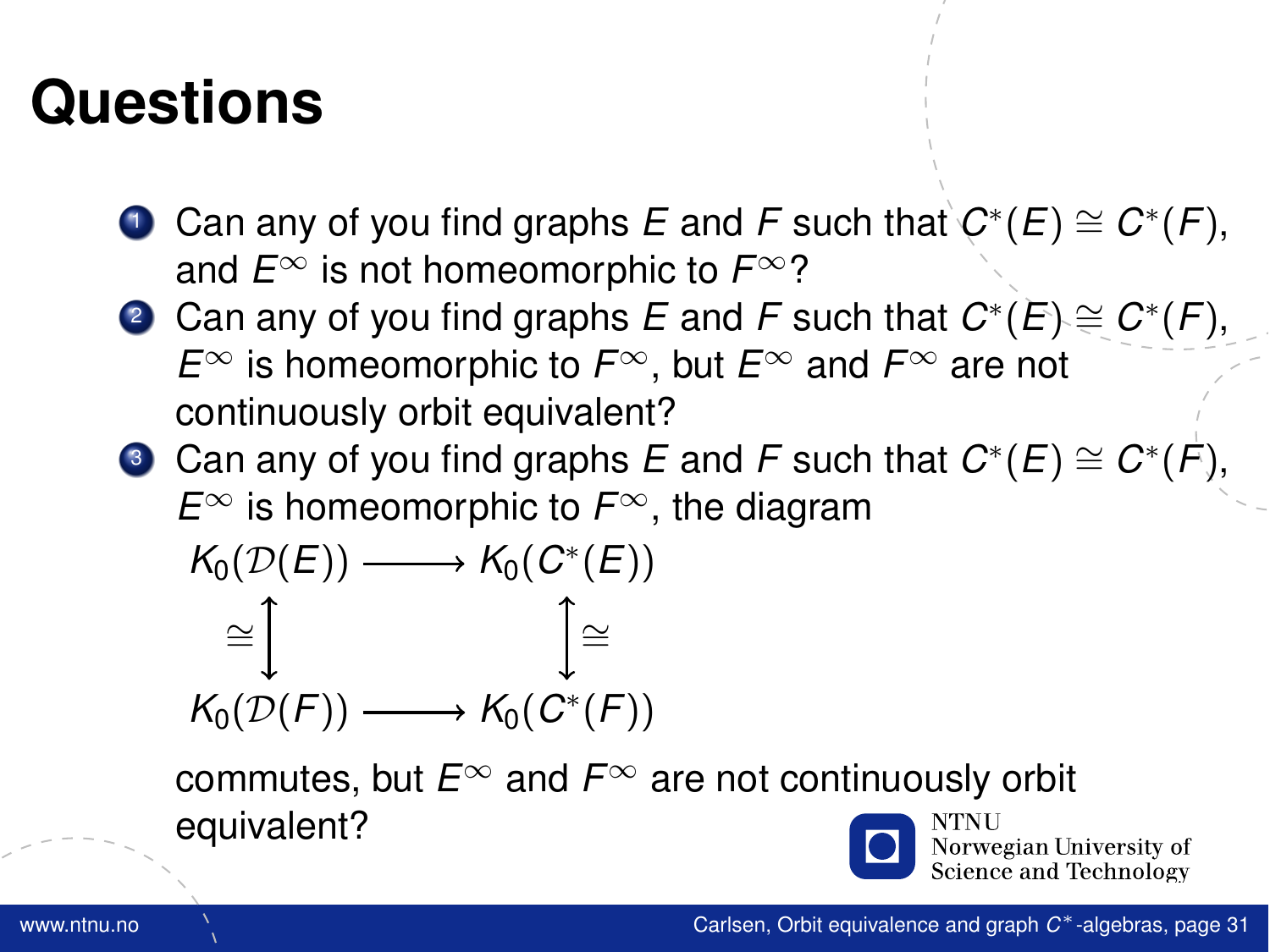<sup>4</sup> Let *E* be the graph



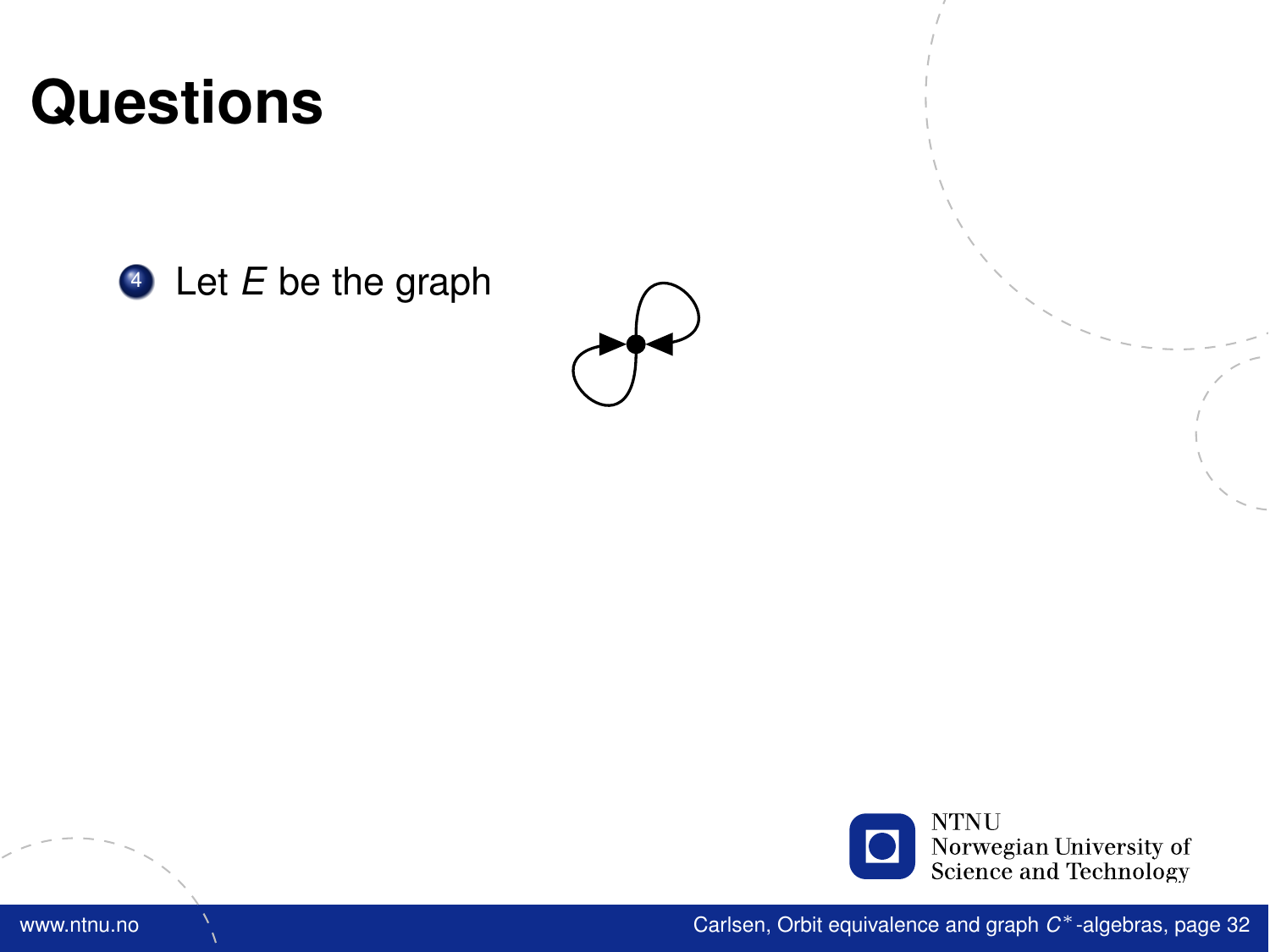<sup>4</sup> Let *E* be the graph

and let *F* be the graph





www.ntnu.no Carlsen, [Orbit equivalence and graph](#page-0-0) *C* <sup>∗</sup>-algebras, page 32